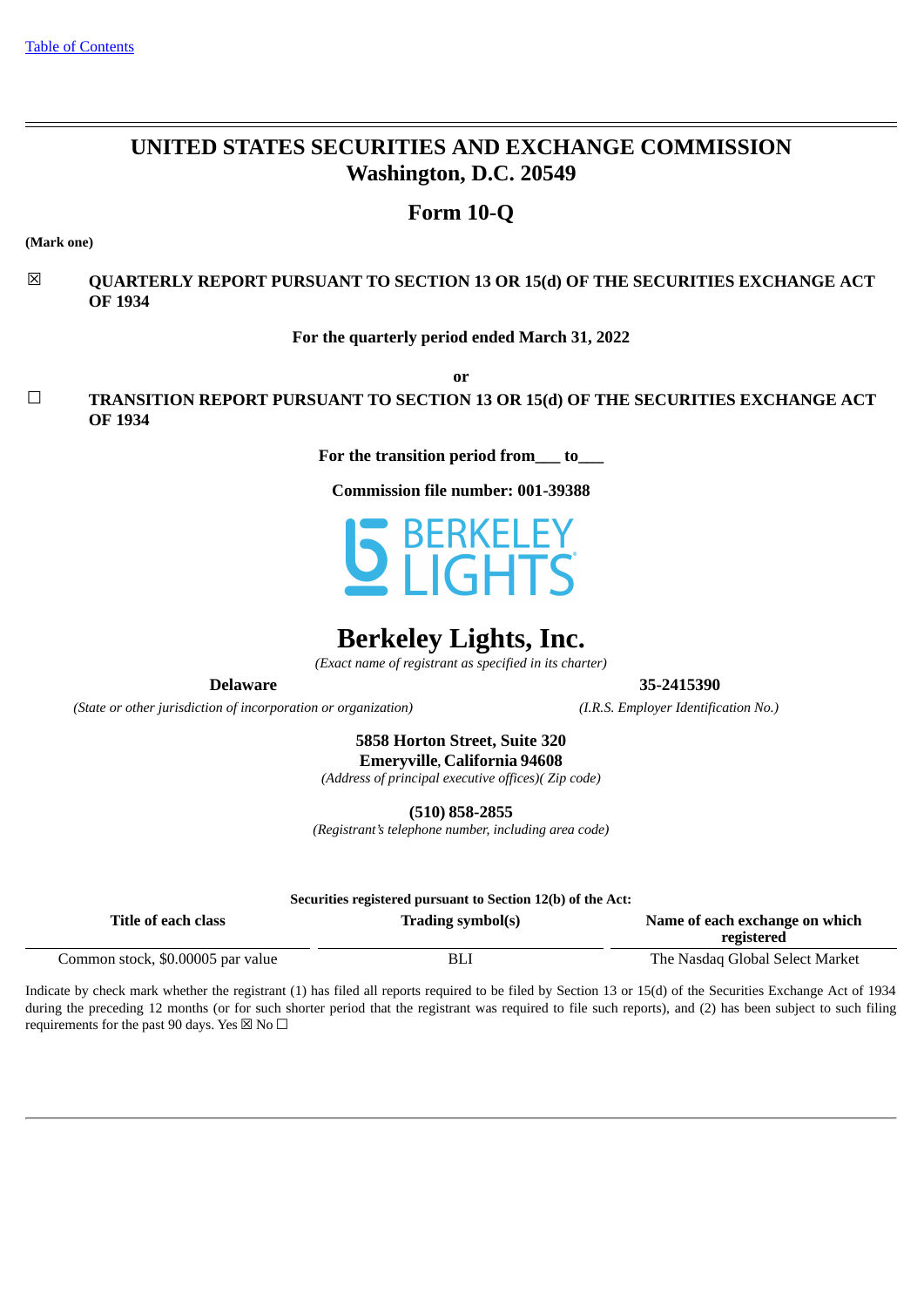Indicate by check mark whether the registrant has submitted electronically every Interactive Data File required to be submitted pursuant to Rule 405 of Regulation S-T (§232.405 of this chapter) during the preceding 12 months (or for such shorter period that the registrant was required to submit such files).  $Yes \boxtimes No \square$ 

Indicate by check mark whether the registrant is a large accelerated filer, an accelerated filer, a non-accelerated filer, a smaller reporting company, or an emerging growth company. See the definitions of "large accelerated filer," "accelerated filer," "smaller reporting company," and "emerging growth company" in Rule 12b-2 of the Exchange Act.

| Large accelerated filer   | Accelerated filer       | Non-accelerated filer |  |
|---------------------------|-------------------------|-----------------------|--|
| Smaller reporting company | Emerging growth company |                       |  |

If an emerging growth company, indicate by check mark if the registrant has elected not to use the extended transition period for complying with any new or revised financial accounting standards provided pursuant to Section 13(a) of the Exchange Act. $□$ 

Indicate by check mark whether the registrant is a shell company (as defined in Rule 12b-2 of the Exchange Act). Yes  $\Box$  No  $\boxtimes$ 

<span id="page-1-0"></span>As of April 30, 2022, 67,826,564 shares of the registrant's common stock, \$0.00005 par value per share, were outstanding.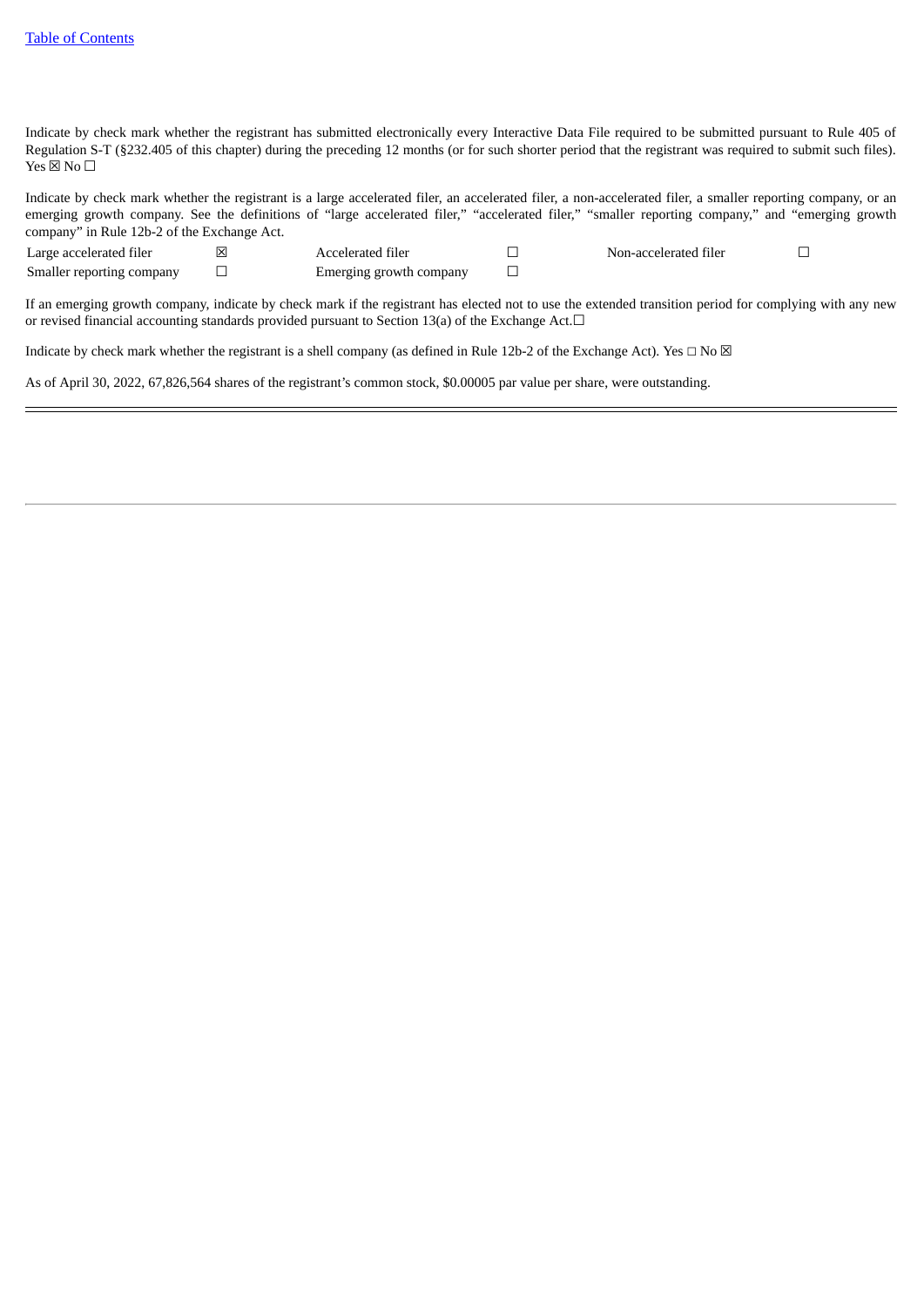# **BERKELEY LIGHTS, INC.**

# **FORM 10-Q FOR THE QUARTERLY PERIOD ENDED MARCH 31, 2022**

# **Table of Contents**

<span id="page-2-0"></span>

|          |                                                                                                                                          | Page(s)                 |
|----------|------------------------------------------------------------------------------------------------------------------------------------------|-------------------------|
| Part I.  | <b>Financial Information</b>                                                                                                             | <u>1</u>                |
| Item 1.  | <b>Condensed Consolidated Financial Statements (Unaudited)</b>                                                                           | $\overline{\mathbf{1}}$ |
|          | Condensed Consolidated Balance Sheets as of March 31, 2022 and December 31, 2021                                                         | $\overline{\mathbf{1}}$ |
|          | Condensed Consolidated Statements of Operations and Comprehensive Loss for the three months ended March<br>31, 2022 and 2021 (Unaudited) | $\overline{2}$          |
|          | Condensed Consolidated Statements of Changes in Stockholders' Equity for the three months ended March 31,<br>2022 and 2021 (Unaudited)   | $\overline{3}$          |
|          | Condensed Consolidated Statements of Cash Flows for the three months ended March 31, 2022 and 2021<br>(Unaudited)                        | $\overline{4}$          |
|          | <b>Notes to Condensed Consolidated Financial Statements</b>                                                                              | $\overline{5}$          |
| Item 2.  | Management's Discussion and Analysis of Financial Condition and Results of Operations                                                    | <u>18</u>               |
| Item 3.  | Quantitative and Qualitative Disclosures about Market Risk                                                                               | 30                      |
| Item 4.  | <b>Controls and Procedures</b>                                                                                                           | 31                      |
| Part II. | <b>Other Information</b>                                                                                                                 | 33                      |
| Item 1.  | <b>Legal Proceedings</b>                                                                                                                 | 33                      |
| Item 1A. | <b>Risk Factors</b>                                                                                                                      | 33                      |
| Item 2.  | <b>Unregistered Sales of Equity Securities and Use of Proceeds</b>                                                                       | 33                      |
| Item 3.  | <b>Defaults Upon Senior Securities</b>                                                                                                   | 33                      |
| Item 4.  | <b>Mine Safety Disclosures</b>                                                                                                           | 33                      |
| Item 5   | <b>Other Information</b>                                                                                                                 | 33                      |
| Item 6.  | <b>Exhibits</b>                                                                                                                          | <u>34</u>               |
|          | <b>Signatures</b>                                                                                                                        | 35                      |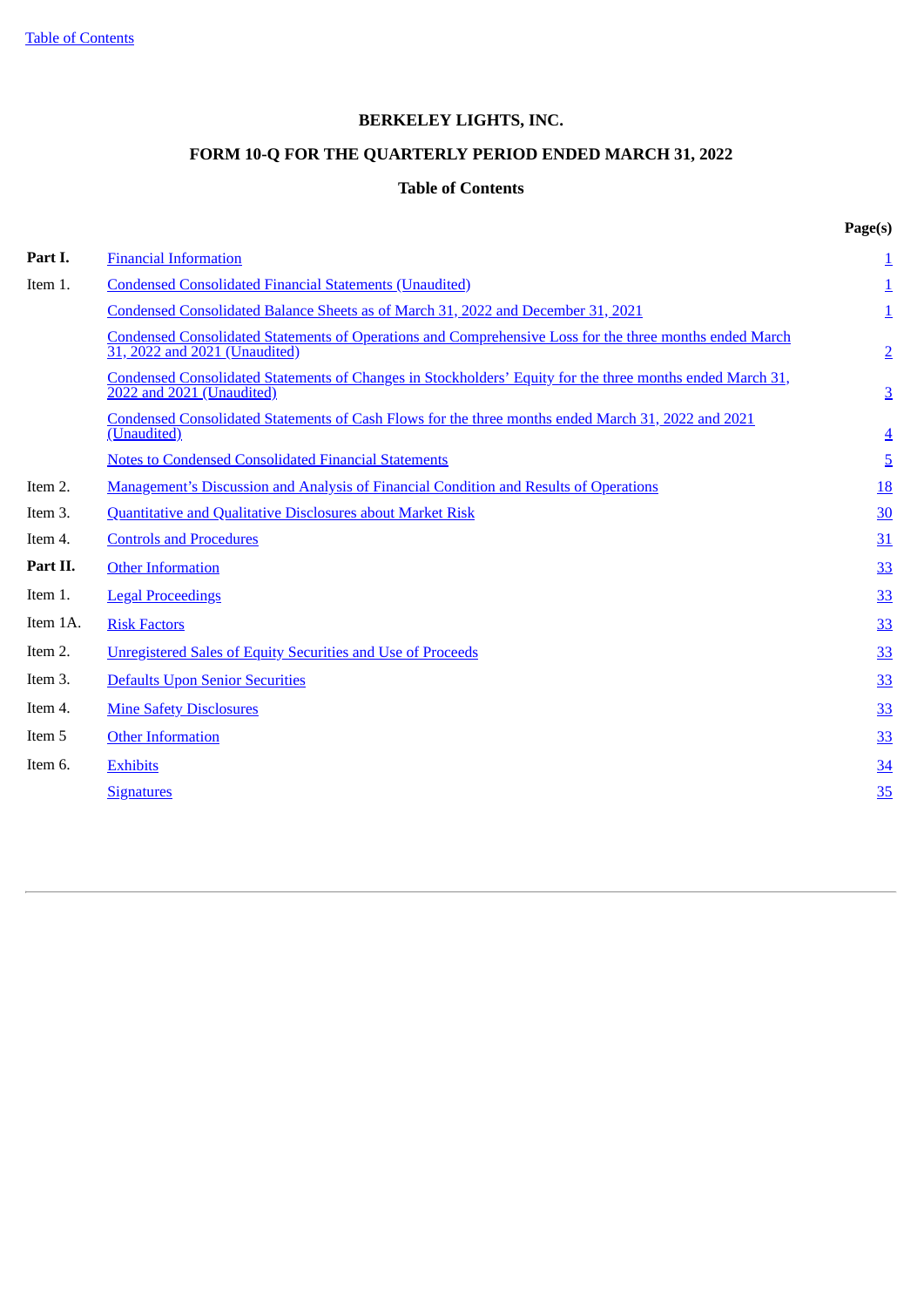# **PART I. FINANCIAL INFORMATION**

# <span id="page-3-1"></span><span id="page-3-0"></span>**Item 1. Condensed Consolidated Financial Statements (Unaudited).**

# **Berkeley Lights, Inc. Condensed Consolidated Balance Sheets**

|                                                                                                                                                                                        | March 31,<br>2022 |                           | December 31,<br>2021 |
|----------------------------------------------------------------------------------------------------------------------------------------------------------------------------------------|-------------------|---------------------------|----------------------|
| (In thousands, except share and per share data)                                                                                                                                        | (unaudited)       |                           |                      |
| <b>Assets</b>                                                                                                                                                                          |                   |                           |                      |
| Current assets:                                                                                                                                                                        |                   |                           |                      |
| Cash and cash equivalents                                                                                                                                                              | \$<br>164,674 \$  |                           | 178,096              |
| Trade accounts receivable                                                                                                                                                              | 17,721            |                           | 25,942               |
| Inventory                                                                                                                                                                              | 15,665            |                           | 14,547               |
| Prepaid expenses and other current assets                                                                                                                                              | 10,304            |                           | 11,985               |
| Total current assets                                                                                                                                                                   | 208,364           |                           | 230,570              |
| Restricted cash                                                                                                                                                                        | 270               |                           | 270                  |
| Property and equipment, net                                                                                                                                                            | 29,913            |                           | 27,992               |
| Operating lease right-of-use assets                                                                                                                                                    | 25,325            |                           | 26,060               |
| Other assets                                                                                                                                                                           | 1,985             |                           | 2,361                |
| <b>Total assets</b>                                                                                                                                                                    | \$<br>265,857 \$  |                           | 287,253              |
| <b>Liabilities and Stockholders' Equity</b>                                                                                                                                            |                   |                           |                      |
| Current liabilities:                                                                                                                                                                   |                   |                           |                      |
| Trade accounts payable                                                                                                                                                                 | \$<br>8,015       | - \$                      | 8,198                |
| Accrued expenses and other current liabilities                                                                                                                                         | 9,916             |                           | 12,425               |
| Deferred revenue                                                                                                                                                                       | 9,780             |                           | 12,128               |
| Total current liabilities                                                                                                                                                              | 27,711            |                           | 32,751               |
| Notes payable                                                                                                                                                                          | 19,778            |                           | 19,762               |
| Deferred revenue, net of current portion                                                                                                                                               | 1,600             |                           | 2,187                |
| Lease liability, long-term                                                                                                                                                             | 23,567            |                           | 24,337               |
| <b>Total liabilities</b>                                                                                                                                                               | 72,656            |                           | 79,037               |
| Commitments and contingencies (Note 13)                                                                                                                                                |                   |                           |                      |
| Stockholders' equity:                                                                                                                                                                  |                   |                           |                      |
| Common stock, \$0.00005 par value. Authorized 300,000,000 shares at March 31, 2022 and<br>December 31, 2021; issued and outstanding 67,820,115 and 67,595,535 shares at March 31, 2022 |                   |                           |                      |
| and December 31, 2021, respectively                                                                                                                                                    | $\overline{4}$    |                           | 4                    |
| Additional paid-in capital                                                                                                                                                             | 478,231           |                           | 471,820              |
| Accumulated deficit                                                                                                                                                                    | (285, 034)        |                           | (263, 608)           |
| Total stockholders' equity                                                                                                                                                             | 193,201           |                           | 208,216              |
| Total liabilities and stockholders' equity                                                                                                                                             | \$<br>265,857     | $\boldsymbol{\mathsf{S}}$ | 287,253              |

<span id="page-3-2"></span>See accompanying notes to these condensed consolidated financial statements.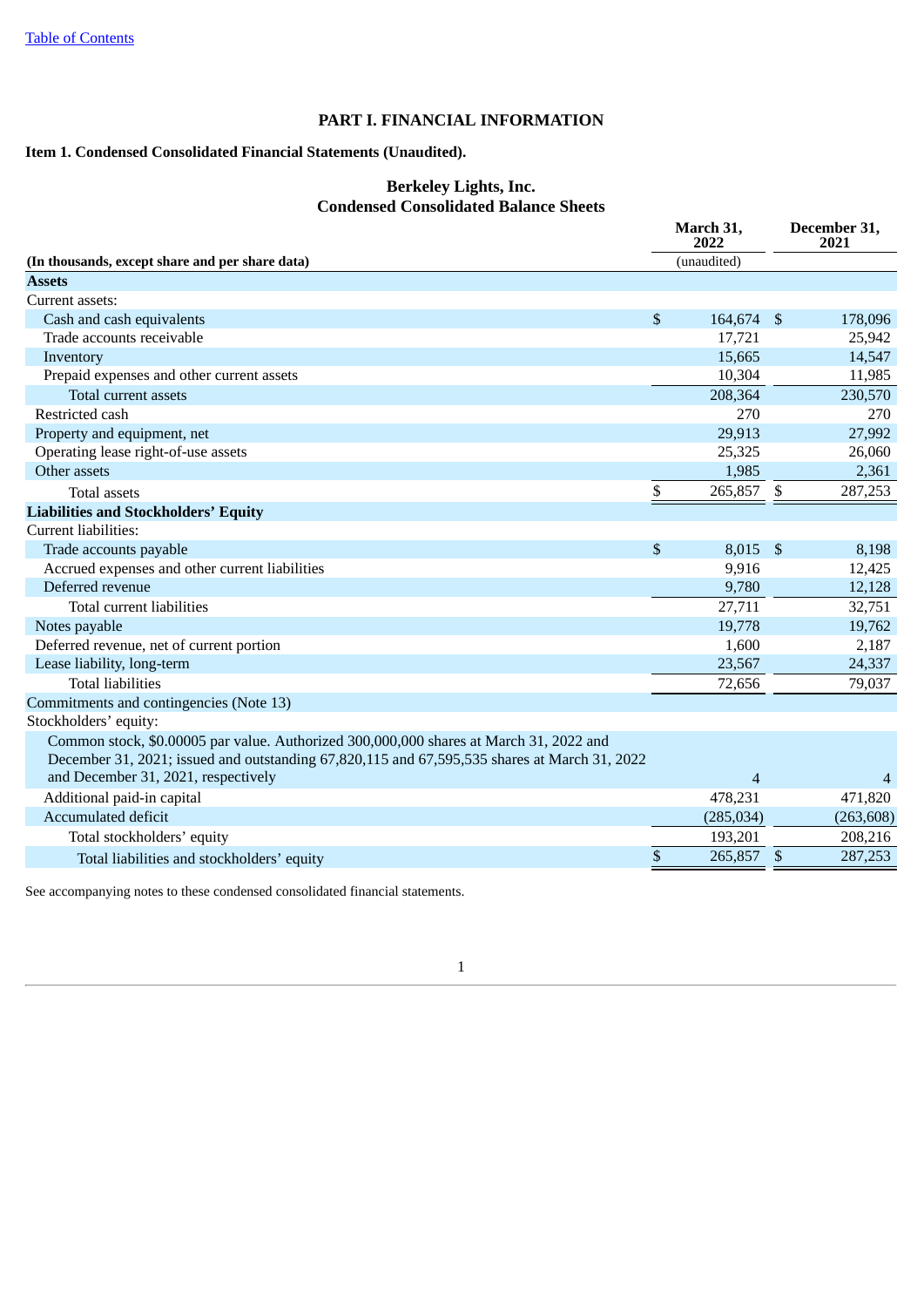# **Berkeley Lights, Inc. Condensed Consolidated Statements of Operations and Comprehensive Loss (Unaudited)**

|                                                                                   | Three months ended March 31, |                |      |            |
|-----------------------------------------------------------------------------------|------------------------------|----------------|------|------------|
|                                                                                   |                              | 2022           | 2021 |            |
| (In thousands, except share and per share data)                                   |                              |                |      |            |
| Revenue:                                                                          |                              |                |      |            |
| Product revenue                                                                   | \$                           | 9,774          | -\$  | 13,533     |
| Service revenue                                                                   |                              | 10,432         |      | 5,095      |
| Total revenue                                                                     |                              | 20,206         |      | 18,628     |
| Cost of sales:                                                                    |                              |                |      |            |
| Product cost of sales                                                             |                              | 2,695          |      | 3,703      |
| Service cost of sales                                                             |                              | 3,684          |      | 2,474      |
| Total cost of sales                                                               |                              | 6,379          |      | 6,177      |
| Gross profit                                                                      |                              | 13,827         |      | 12,451     |
| Operating expenses:                                                               |                              |                |      |            |
| Research and development                                                          |                              | 17,573         |      | 13,027     |
| General and administrative                                                        |                              | 11,716         |      | 8,967      |
| Sales and marketing                                                               |                              | 5,811          |      | 5,606      |
| Total operating expenses                                                          |                              | 35,100         |      | 27,600     |
| Loss from operations                                                              |                              | (21, 273)      |      | (15, 149)  |
| Other income (expense):                                                           |                              |                |      |            |
| Interest expense                                                                  |                              | (224)          |      | (354)      |
| Interest income                                                                   |                              | 34             |      | 66         |
| Other income, net                                                                 |                              | 57             |      | 19         |
| Loss before income taxes                                                          |                              | (21, 406)      |      | (15, 418)  |
| Provision for income taxes                                                        |                              | 20             |      | 17         |
| Net loss and comprehensive loss                                                   | \$                           | $(21, 426)$ \$ |      | (15, 435)  |
| Net loss attributable to common stockholders per share, basic and diluted         | S                            | (0.32)         | \$   | (0.24)     |
| Weighted-average shares used in calculating net loss per share, basic and diluted |                              | 67,697,488     |      | 65,259,398 |

<span id="page-4-0"></span>See accompanying notes to these condensed consolidated financial statements.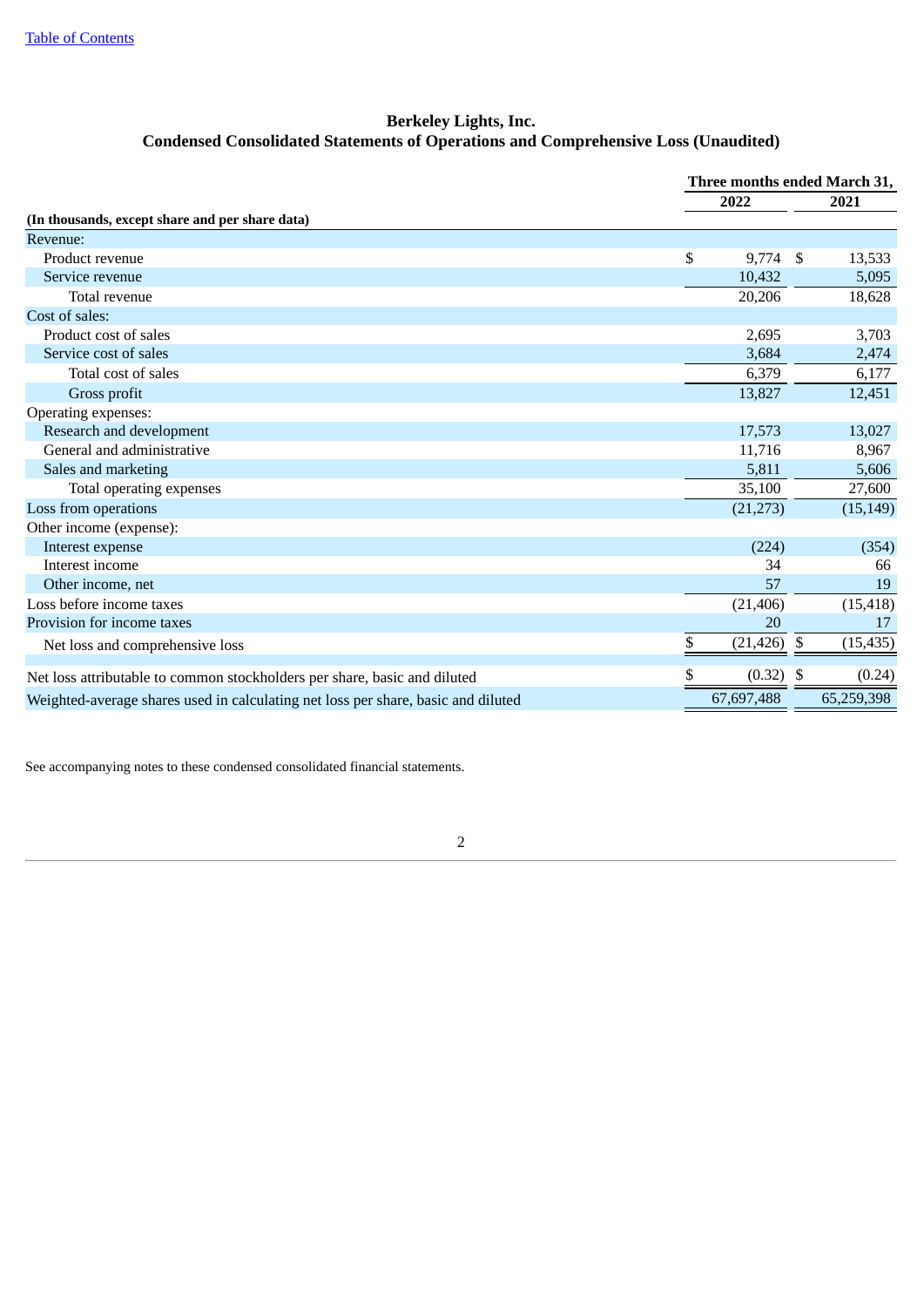# **Berkeley Lights, Inc. Condensed Consolidated Statements of Changes in Stockholders' Equity (Unaudited)**

|                                       | Three Months Ended March 31, 2022                     |  |                                                       |               |                               |    |              |  |                                                |
|---------------------------------------|-------------------------------------------------------|--|-------------------------------------------------------|---------------|-------------------------------|----|--------------|--|------------------------------------------------|
| (In thousands, except per share data) | <b>Common Stock</b><br><b>Shares</b><br><b>Amount</b> |  | <b>Additional</b><br><b>Paid-in</b><br><b>Capital</b> |               | Accumulated<br><b>Deficit</b> |    |              |  | <b>Total</b><br>Stockholders'<br><b>Equity</b> |
| Balances at December 31, 2021         | 67,595,535 \$                                         |  | $\overline{4}$                                        | <sup>\$</sup> | 471,820                       | -S | (263,608) \$ |  | 208,216                                        |
| Shares issued in connection with:     |                                                       |  |                                                       |               |                               |    |              |  |                                                |
| Exercise of stock options             | 81,654                                                |  |                                                       |               | 412                           |    |              |  | 412                                            |
| Vesting of restricted stock units     | 27,580                                                |  |                                                       |               |                               |    |              |  |                                                |
| Employee stock purchase plan          | 115,346                                               |  |                                                       |               | 610                           |    |              |  | 610                                            |
| Stock-based compensation              |                                                       |  |                                                       |               | 5,389                         |    |              |  | 5,389                                          |
| Net loss                              |                                                       |  |                                                       |               |                               |    | (21, 426)    |  | (21, 426)                                      |
| Balances at March 31, 2022            | 67,820,115                                            |  | 4                                                     |               | 478.231                       |    | (285,034)    |  | 193,201                                        |

|                                       | Three Months Ended March 31, 2021 |                                      |   |                                                |         |                                      |                 |  |                                         |
|---------------------------------------|-----------------------------------|--------------------------------------|---|------------------------------------------------|---------|--------------------------------------|-----------------|--|-----------------------------------------|
| (In thousands, except per share data) | <b>Shares</b>                     | <b>Common Stock</b><br><b>Amount</b> |   | <b>Additional</b><br>Paid-in<br><b>Capital</b> |         | <b>Accumulated</b><br><b>Deficit</b> |                 |  | Total<br>Stockholders'<br><b>Equity</b> |
| Balances at December 31, 2020         | 64,486,246 \$                     |                                      | 3 | <sup>\$</sup>                                  | 436,662 |                                      | $(191, 884)$ \$ |  | 244,781                                 |
| Shares issued in connection with:     |                                   |                                      |   |                                                |         |                                      |                 |  |                                         |
| Exercise of stock options             | 1,778,130                         |                                      | 1 |                                                | 6,361   |                                      |                 |  | 6,362                                   |
| Vesting of restricted stock units     | 5,000                             |                                      |   |                                                |         |                                      |                 |  |                                         |
| Employee stock purchase plan          | 115,360                           |                                      |   |                                                | 2,157   |                                      |                 |  | 2,157                                   |
| Stock-based compensation              |                                   |                                      |   |                                                | 4,501   |                                      |                 |  | 4,501                                   |
| Net loss                              |                                   |                                      |   |                                                |         |                                      | (15, 435)       |  | (15, 435)                               |
| Balances at March 31, 2021            | 66,384,736                        |                                      | 4 | £.                                             | 449.681 |                                      | (207, 319)      |  | 242,366                                 |

<span id="page-5-0"></span>See accompanying notes to these condensed consolidated financial statements.

3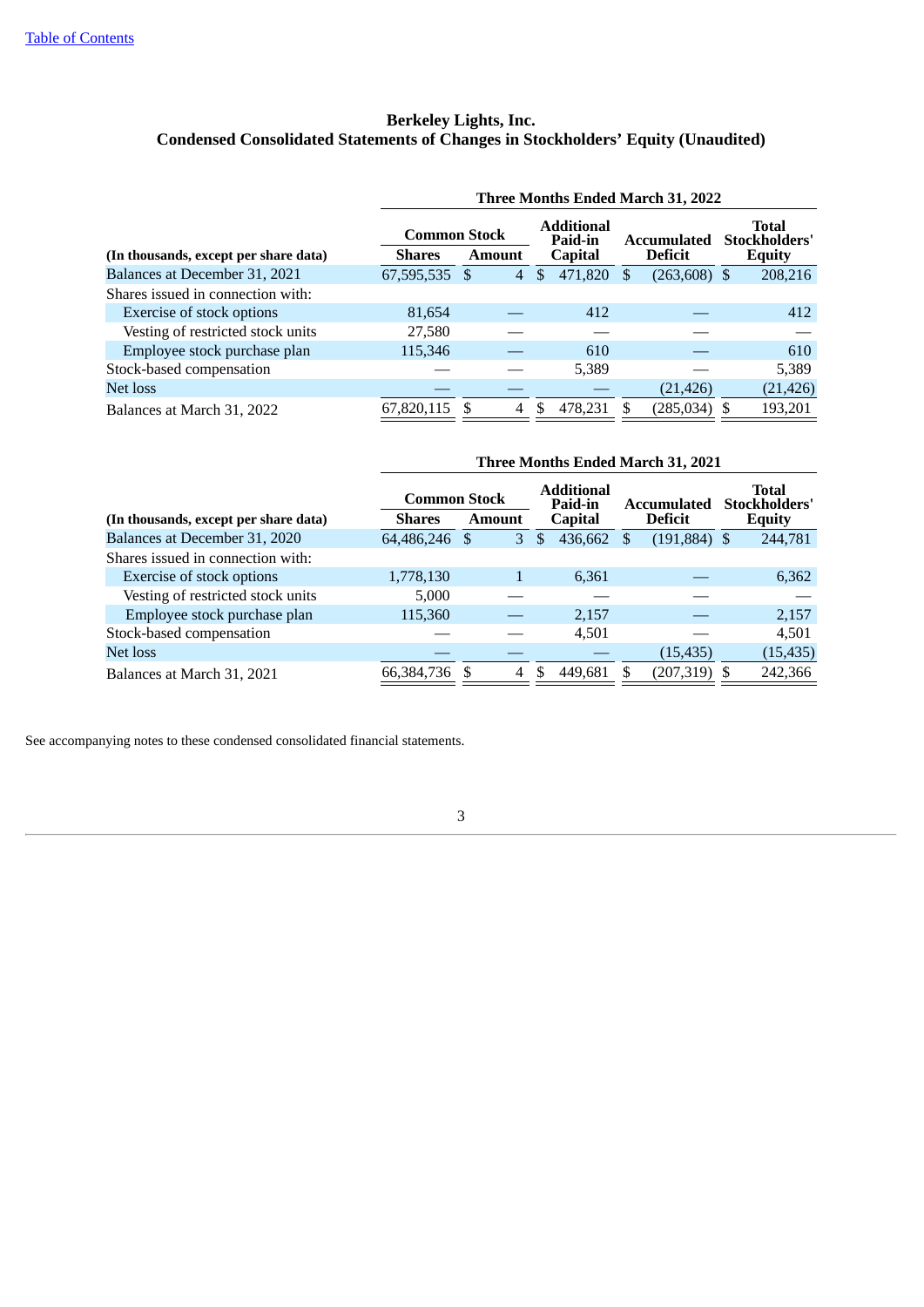# **Berkeley Lights, Inc. Condensed Consolidated Statements of Cash Flows (Unaudited)**

|                                                                                    | Three months ended March 31, |                |    |           |  |
|------------------------------------------------------------------------------------|------------------------------|----------------|----|-----------|--|
| (In thousands)                                                                     |                              | 2022           |    | 2021      |  |
| Cash flows from operating activities:                                              |                              |                |    |           |  |
| Net loss                                                                           | \$                           | $(21, 426)$ \$ |    | (15, 435) |  |
| Adjustments to reconcile net loss to cash used in operating activities:            |                              |                |    |           |  |
| Depreciation                                                                       |                              | 1,944          |    | 1,345     |  |
| Stock-based compensation                                                           |                              | 5,393          |    | 4,494     |  |
| Amortization of operating lease right-of-use assets                                |                              | 735            |    | 495       |  |
| Non-cash interest and other expense related to debt and note receivable agreements |                              | 16             |    | 18        |  |
| Provision for excess and obsolete inventory                                        |                              | 195            |    | 44        |  |
| Loss on disposal and impairment of property and equipment                          |                              | 28             |    | 13        |  |
| Changes in operating assets and liabilities:                                       |                              |                |    |           |  |
| Trade accounts receivable                                                          |                              | 8,221          |    | (3,493)   |  |
| Inventory                                                                          |                              | (1, 317)       |    | (2,744)   |  |
| Prepaid expenses, other current assets and other assets                            |                              | 2,057          |    | (1,036)   |  |
| Trade accounts payable                                                             |                              | 298            |    | 2,690     |  |
| Deferred revenue                                                                   |                              | (2,935)        |    | 3,039     |  |
| Accrued expenses and other current liabilities                                     |                              | (2,552)        |    | (429)     |  |
| <b>Operating lease liabilities</b>                                                 |                              | (726)          |    | (361)     |  |
| Net cash used in operating activities                                              |                              | (10,069)       |    | (11, 360) |  |
| Cash flows from investing activities:                                              |                              |                |    |           |  |
| Purchase of property and equipment                                                 |                              | (4, 375)       |    | (402)     |  |
| Net cash used in investing activities                                              |                              | (4,375)        |    | (402)     |  |
| Cash flows from financing activities:                                              |                              |                |    |           |  |
| Proceeds from issuance of common stock upon exercise of stock options              |                              | 412            |    | 6,362     |  |
| Proceeds from issuance of common stock under employee stock purchase plan          |                              | 610            |    | 2,157     |  |
| Net cash provided by financing activities                                          |                              | 1,022          |    | 8,519     |  |
| Net decrease in cash and cash equivalents and restricted cash                      |                              | (13, 422)      |    | (3,243)   |  |
| Cash and cash equivalents and restricted cash at beginning of period               |                              | 178,366        |    | 233,678   |  |
| Cash and cash equivalents and restricted cash at end of period                     | \$                           | 164,944        | \$ | 230,435   |  |

4

<span id="page-6-0"></span>See accompanying notes to these condensed consolidated financial statements.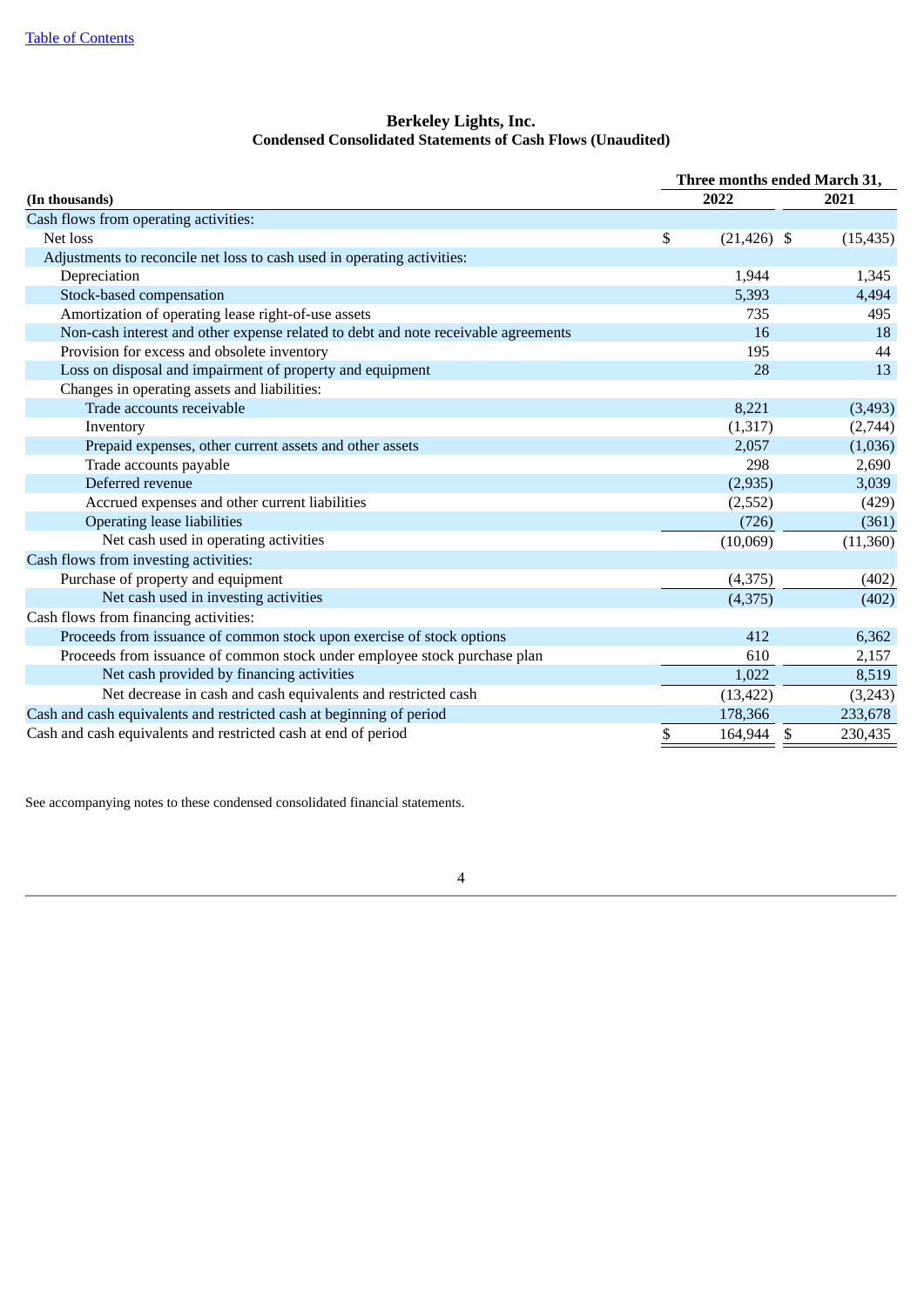# **(1) The Company and Basis of Presentation**

# *Description of Business*

Berkeley Lights, Inc. (the "Company" or "Berkeley Lights") is a leading Digital Cell Biology company focused on enabling and accelerating the rapid development and commercialization of biotherapeutics and other cell-based products. Berkeley Lights' platform is a fully integrated, end-to-end solution, comprised of proprietary consumables, including the Company's OptoSelect chips and reagent kits, advanced automation systems and advanced application and workflow software.

Berkeley Lights and its consolidated subsidiaries are hereinafter referred to as the "Company". The Company's headquarters are in Emeryville, California.

# *Basis of Presentation*

The accompanying unaudited condensed consolidated financial statements have been prepared in accordance with generally accepted accounting principles in the United States of America.

# *Liquidity*

The Company has experienced losses from its operations since its inception and has relied primarily on equity and debt financing to fund its operations to date. For the three months ended March 31, 2022, the Company had a consolidated net loss of \$21.4 million and as of March 31, 2022 had an accumulated deficit of \$285.0 million and unrestricted cash and cash equivalents of \$164.7 million. Management expects to continue to incur significant expenses for the foreseeable future and to incur operating losses in the near term while the Company makes investments to support its anticipated growth. The Company believes that its cash and cash equivalents balance as of March 31, 2022 provides sufficient capital resources to continue its operations for at least 12 months from the issuance date of the accompanying consolidated financial statements.

# **(2) Summary of Significant Accounting Policies**

# *Significant Accounting Policies*

The Company's significant accounting policies are disclosed in its Annual Report on Form 10-K for the year ended December 31, 2021 filed with the Securities and Exchange Commission and have not materially changed during the three months ended March 31, 2022, with the exception of the Company's accounting policy for stock-based compensation, as the Company granted awards with market conditions for the first time during the three months ended March 31 2022, as described further below.

# *Stock-Based Compensation*

The Company maintains an incentive compensation plan under which stock options and restricted stock units ("RSU") are granted to employees and non-employee consultants.

Stock-based compensation expense is based on the grant date fair value of the award. The Company determines the fair value of RSUs based on the closing value of its stock price listed on the Nasdaq at the date of the grant.

The Company estimates the fair value of the majority of stock option awards on the grant date using the Black-Scholes option-pricing model. For option awards that include a goal tied to the Company share price (i.e. a market condition) the Company uses a Monte Carlo simulation to estimate the fair value.

The fair value of stock options and RSUs with only a service condition is recognized as compensation expense on a straight-line basis over the requisite service period in which the awards are expected to vest and forfeitures are recognized as they occur.

5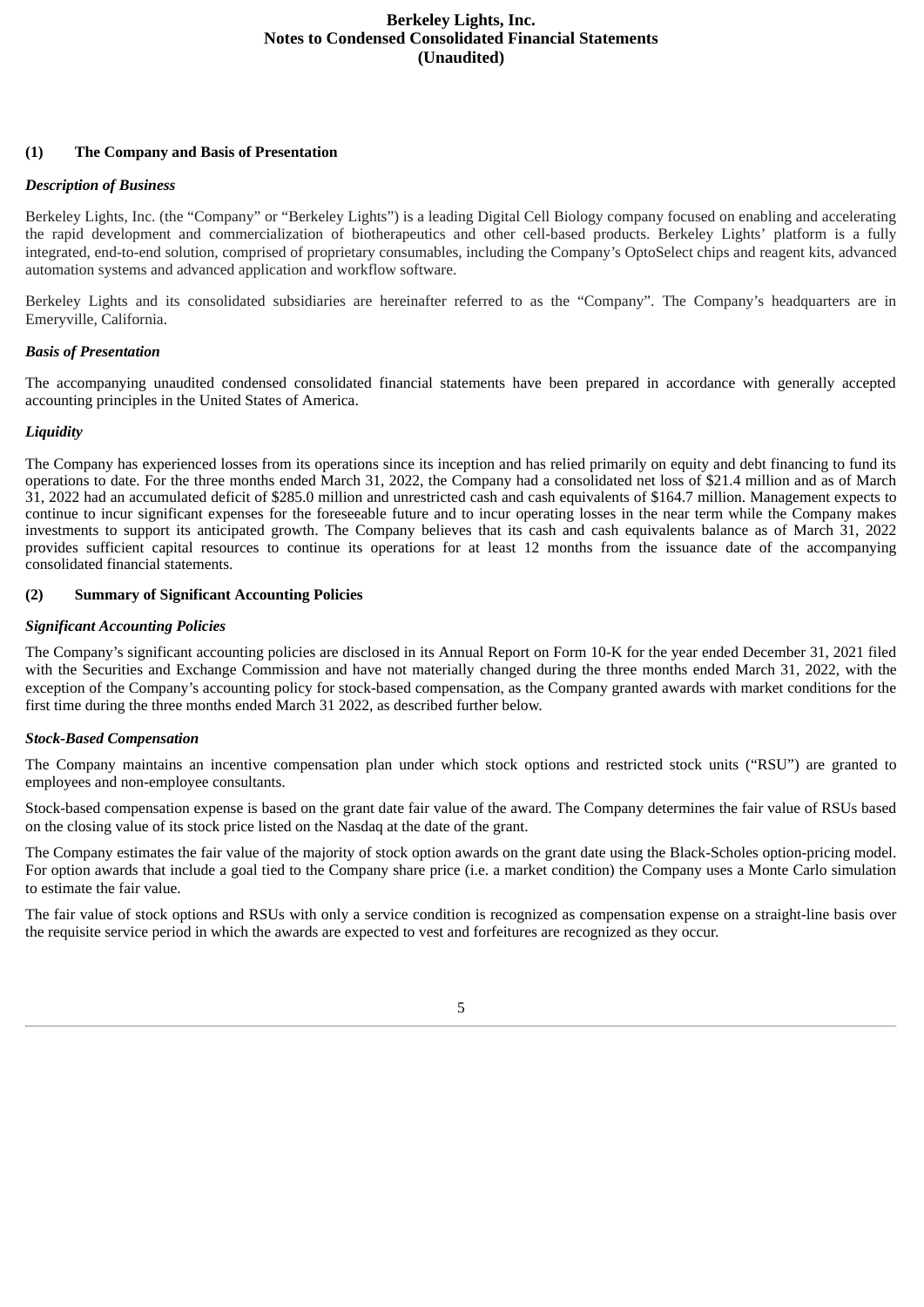Stock options and RSUs that include a service condition and a performance condition are considered expected to vest when the performance condition is probable of being met. Compensation expense associated with performance stock options and awards that are determined to be probable of achievement is recognized over the requisite service period on a tranche-by-tranche basis.

For performance stock options and awards not initially assessed as probable of achievement, the Company records a cumulative adjustment to compensation expense in the period the Company changes its determination that a performance condition becomes probable of being achieved. The Company ceases recognition of compensation expense in any periods where the Company determines the attainment of a performance condition is no longer probable. If the performance goals are determined to be improbable, any previously recognized compensation expense is reversed.

The fair value of stock option with a market condition is recognized over the requisite service period for each tranche of the award and is recognized regardless of whether (or to what extent) the market condition is ultimately achieved.

# **(3) Significant Risks and Uncertainties Including Business and Credit Concentrations**

Financial instruments that potentially subject the Company to concentrations of credit risk consist primarily of cash equivalents and trade receivables. The Company's cash and cash equivalents are held by large, credit worthy financial institutions. The Company invests its excess cash in money market funds. The Company has established guidelines relative to credit ratings, diversification and maturities that seek to maintain safety and liquidity. Deposits in these banks may exceed the amounts of insurance provided on such deposits. To date, the Company has not experienced any losses on its deposits of cash and cash equivalents.

The Company controls credit risk through credit approvals and monitoring procedures. The Company performs periodic credit evaluations of its customers and generally does not require collateral. Accounts receivable are recorded net of an allowance for doubtful accounts. The allowance for doubtful accounts is based on management's assessment of the collectability of specific customer accounts and the aging of the related invoices and represents the Company's best estimate of expected credit losses in its existing trade accounts receivable. At each of March 31, 2022 and December 31, 2021, the Company had not recorded any material allowance for doubtful accounts.

Most of the Company's customers are located in the United States and Asia Pacific. For the three months ended March 31, 2022, three customers accounted for 18%, 13% and 10% of revenue. For the three months ended March 31, 2021, two customers accounted for 11% and 10% of revenue.

As of March 31, 2022, four customers comprised 22%, 14%, 11% and 10% of accounts receivable. As of December 31, 2021, three customers accounted for 15%, 11% and 11% of accounts receivable.

6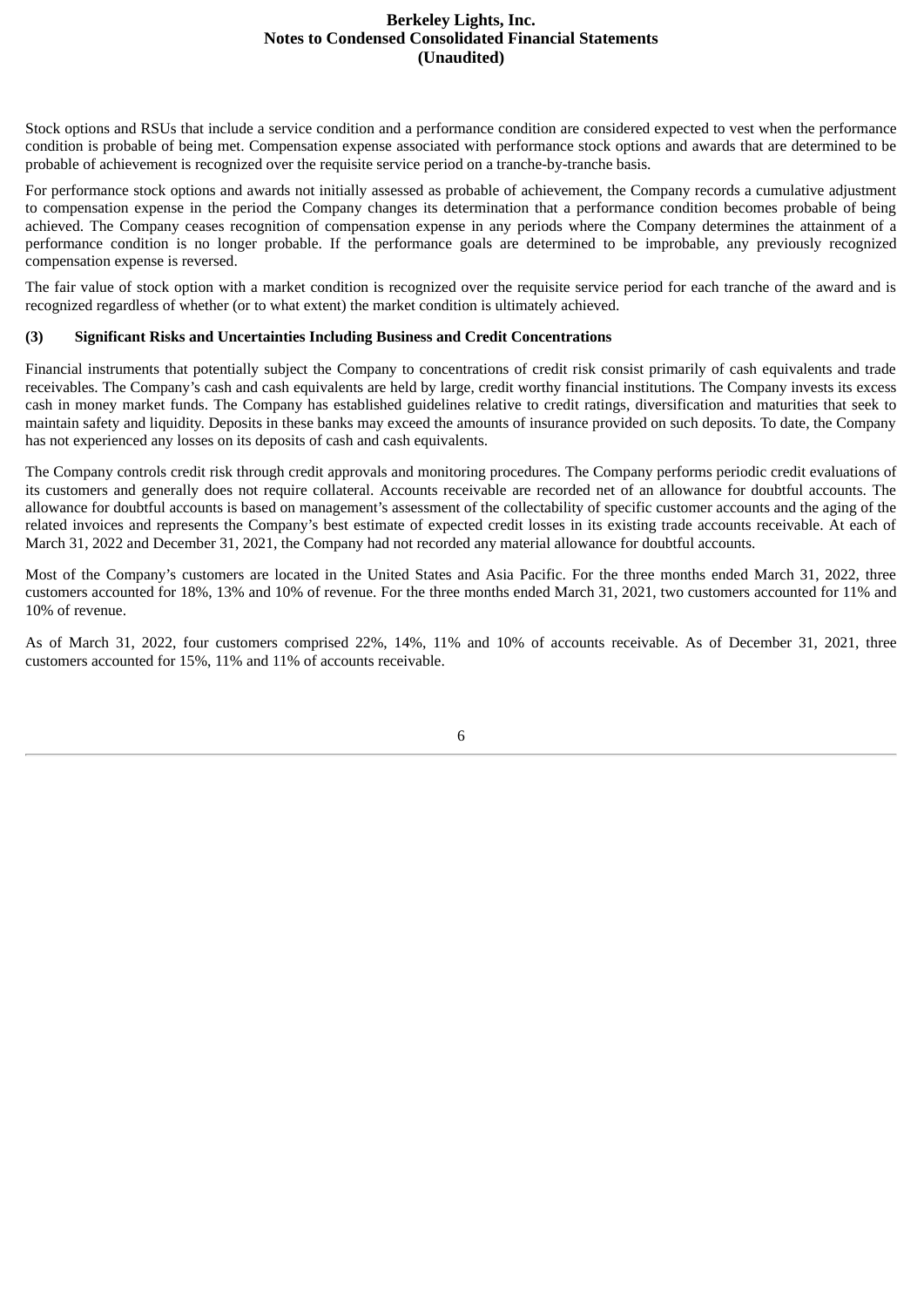# **(4) Revenue From Contracts With Customers**

#### *Disaggregation of Revenue*

The following table depicts the disaggregation of revenue by type of customer or sales channel, market segment as defined by nature of workflows and activities of the end customer and timing of revenue recognition (in thousands):

|                                                   |              | Three months ended March 31, |               |        |
|---------------------------------------------------|--------------|------------------------------|---------------|--------|
|                                                   |              | 2022                         |               | 2021   |
| <b>Type of Sales Channel</b>                      |              |                              |               |        |
| Direct sales channel                              | \$           | 15,486                       | -S            | 10,439 |
| Distributor channel                               |              | 4,720                        |               | 8,189  |
| Net revenues                                      | \$           | 20,206                       | -S            | 18,628 |
|                                                   |              |                              |               |        |
| <b>Market</b>                                     |              |                              |               |        |
| Antibody therapeutics                             | $\mathbb{S}$ | $14,225$ \$                  |               | 15,114 |
| Synthetic biology                                 |              | 2,472                        |               | 1,984  |
| Agricultural biology                              |              | 1,491                        |               |        |
| Gene therapy                                      |              | 1,774                        |               | 1,225  |
| Cell therapy                                      |              | 244                          |               | 305    |
| Net revenues                                      |              | 20,206                       | -S            | 18,628 |
|                                                   |              |                              |               |        |
| <b>Timing of Revenue Recognition</b>              |              |                              |               |        |
| Goods and services transferred at a point in time | \$           | 9,836                        | - \$          | 13,064 |
| Goods and services transferred over time          |              | 10,370                       |               | 5,564  |
| Net revenues                                      | \$           | 20,206                       | <sup>\$</sup> | 18,628 |

Revenues by market are determined by the revenue associated with workflows that the Company's customers are utilizing, primarily on the Company's Beacon platform, or by the nature of the workflows that the Company is developing under strategic partnerships and services agreements. Revenues by geographical markets are presented in Note 15 to these condensed consolidated financial statements.

# *Performance Obligations*

A significant number of the Company's product and service sales, as well as its feasibility study arrangements, are short-term in nature with a contract term of one year or less. For those contracts, the Company has utilized the practical expedient in ASC 606-10-50-14 exempting the Company from disclosure of the transaction price allocated to remaining performance obligations if the performance obligation is part of a contract that has an original expected duration of one year or less.

As of March 31, 2022, the aggregate amount of remaining performance obligations that are unsatisfied or partially unsatisfied related to customer contracts in excess of one year was \$6.9 million, which is included in deferred revenue on the Company's condensed consolidated balance sheets, of which approximately 35% is expected to be recognized as revenue in the next 12 months, with the remainder recognized afterwards.

# *Contract Balances*

The following table provides information about receivables, contract assets and deferred revenue from contracts with customers (in thousands):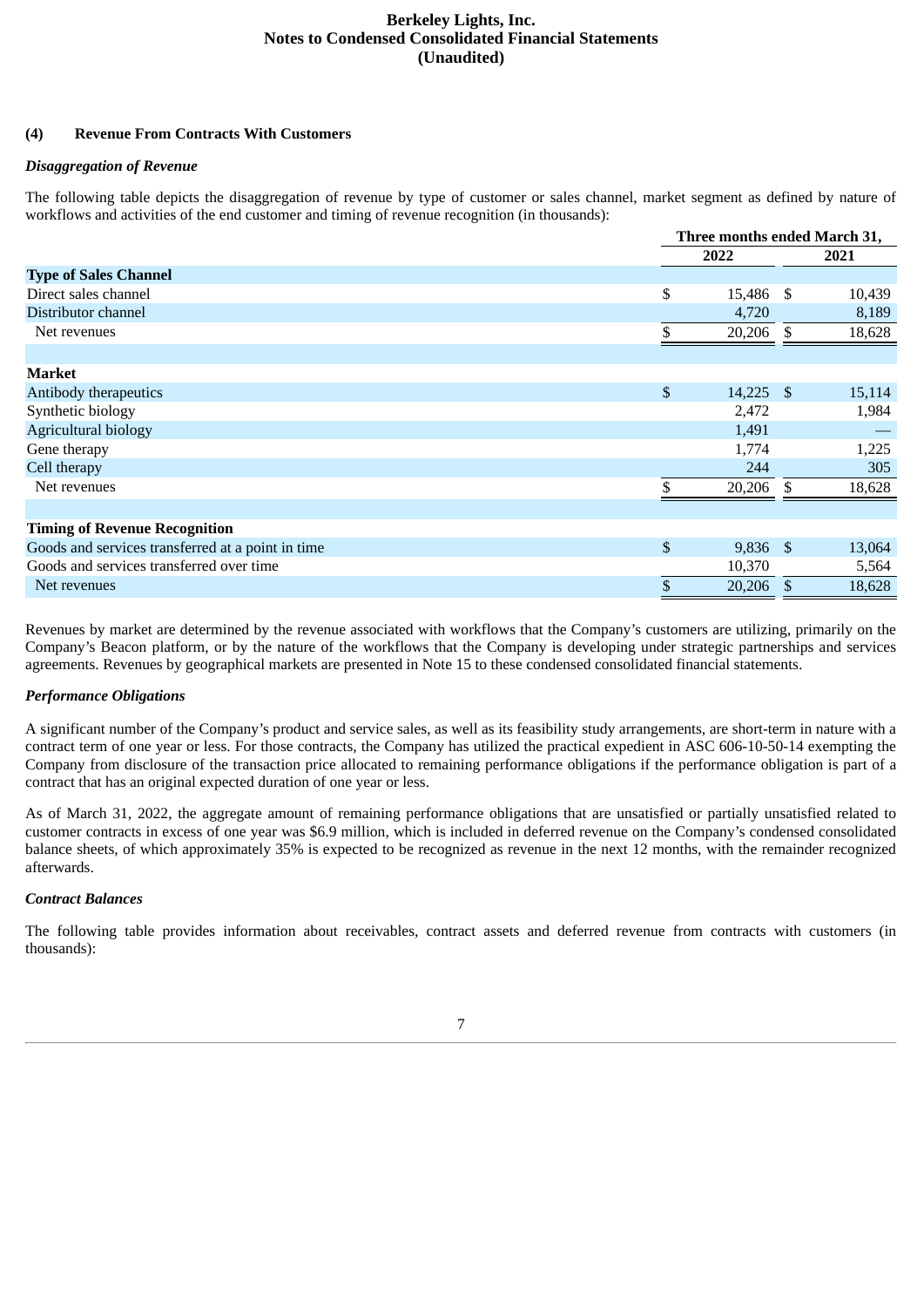|                                                                                    | March 31,<br>2022 | December 31,<br>2021 |
|------------------------------------------------------------------------------------|-------------------|----------------------|
| Trade accounts receivable                                                          | 17.721 \$         | 25,942               |
| Contract assets, which are included in "Prepaid expenses and other current assets" | 1,896 \$          | 1,736                |
| Contract assets, long-term, which are included in "Other assets"                   | 571 \$            | 1.070                |
| Deferred revenue (current)                                                         | 9.780 S           | 12.128               |
| Deferred revenue (non-current)                                                     | 1,600             | 2.187                |

The contract liabilities of \$11.4 million and \$14.3 million as of March 31, 2022 and December 31, 2021, respectively, consisted of deferred revenue related to extended warranty service agreements, strategic partnerships and services agreements and advanced automation systems arrangements. Revenue recorded during the three months ended March 31, 2022 included \$4.6 million of previously deferred revenue that was included in contract liabilities as of December 31, 2021.

#### *Sales-type Lease Arrangements*

The Company also enters into sales-type lease arrangements with certain qualified customers. Revenue related to lease elements from salestype leases is presented as product revenue and was nil and \$1.7 million for the three months ended March 31, 2022 and 2021, respectively.

The following table presents the future maturity of the Company's fixed-term customer leases and reconciles the undiscounted cash flows from the amounts due from customers under such arrangements as of March 31, 2022 (in thousands):

| <b>Year ending December 31,</b>         |   | Sales-Type<br><b>Leases</b> |
|-----------------------------------------|---|-----------------------------|
| Remainder of 2022                       | D | 1,655                       |
| 2023                                    |   | 445                         |
| 2024                                    |   | 853                         |
| Total undiscounted cash flows           |   | 2,953                       |
| Less: unearned income                   |   | 368                         |
| Total amounts due from customers, gross |   | 2,585                       |

# **(5) Balance Sheet Accounts**

#### *Inventory*

The following table shows the components of inventory (in thousands):

|                | March 31,<br>2022 | December 31,<br>2021 |  |  |
|----------------|-------------------|----------------------|--|--|
| Raw materials  | 8,861             | 8,296                |  |  |
| Finished goods | 6.804             | 6,251                |  |  |
| <b>Total</b>   | 15,665            | 14,547               |  |  |

# *Prepaid expenses and other current assets*

The following table shows the components of prepaid expenses and other current assets (in thousands):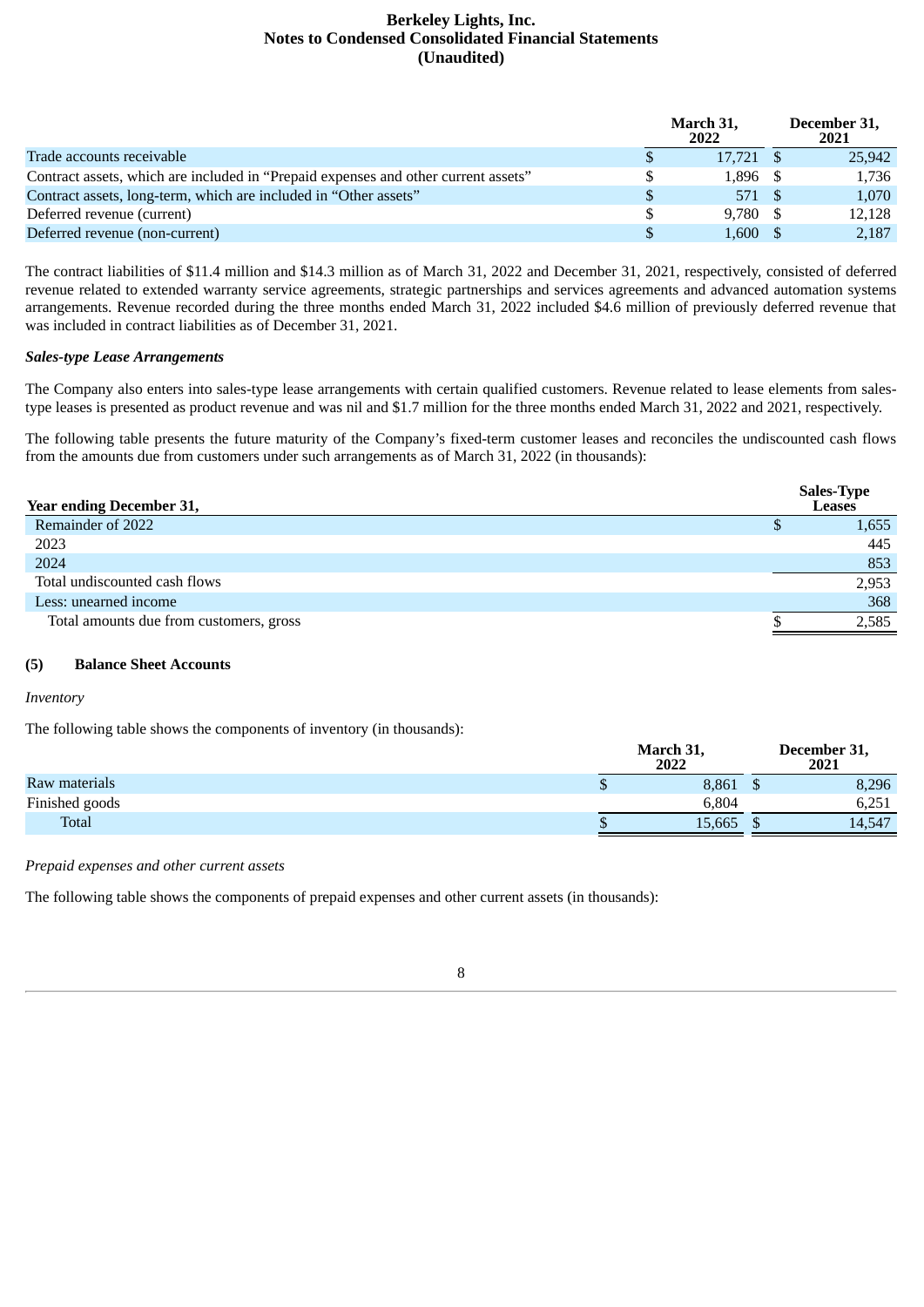|                   | March 31,<br>2022 | December 31,<br>2021 |
|-------------------|-------------------|----------------------|
| Contract asset    | 1,896 \$          | 1,736                |
| Vendor deposits   | 2,712             | 2,802                |
| Deferred costs    | 512               | 561                  |
| Prepaid insurance | 1,640             | 2,944                |
| Other $(1)$       | 3,544             | 3,942                |
| Total             | 10,304            | 11,985               |

(1) Other includes primarily prepaid rent expenses, software licenses and prepaid VAT.

# *Accrued expenses and other current liabilities*

The following table shows the components of accrued expenses and other current liabilities (in thousands):

|                                               | March 31,<br>2022 | December 31,<br>2021 |
|-----------------------------------------------|-------------------|----------------------|
| Accrued payroll and employee related expenses | 4,697             | 6,757                |
| Lease liability – short-term                  | 2,984             | 2,941                |
| Accrued product warranty                      | 914               | 1,085                |
| Accrued legal expenses                        | 680               | 504                  |
| Other $(1)$                                   | 641               | 1,138                |
| Total                                         | 9,916             | 12,425               |

(1) Other includes primarily accrued income taxes, sales taxes, accrued royalties and other miscellaneous accruals.

# **(6) Fair Value of Financial Instruments**

Fair value is defined as the price that would be received to sell an asset or paid to transfer a liability (an exit price) in an orderly transaction between market participants at the reporting date. The categorization of a financial instrument within the valuation hierarchy is based on the lowest level of input that is significant to the fair value measurement.

The carrying amounts of the Company's cash equivalents, accounts receivable and accounts payable approximate fair value due to their relatively short maturities. The Company classifies its cash equivalents, which are comprised primarily of money market funds, within Level 1, as it uses quoted market prices in the determination of fair value.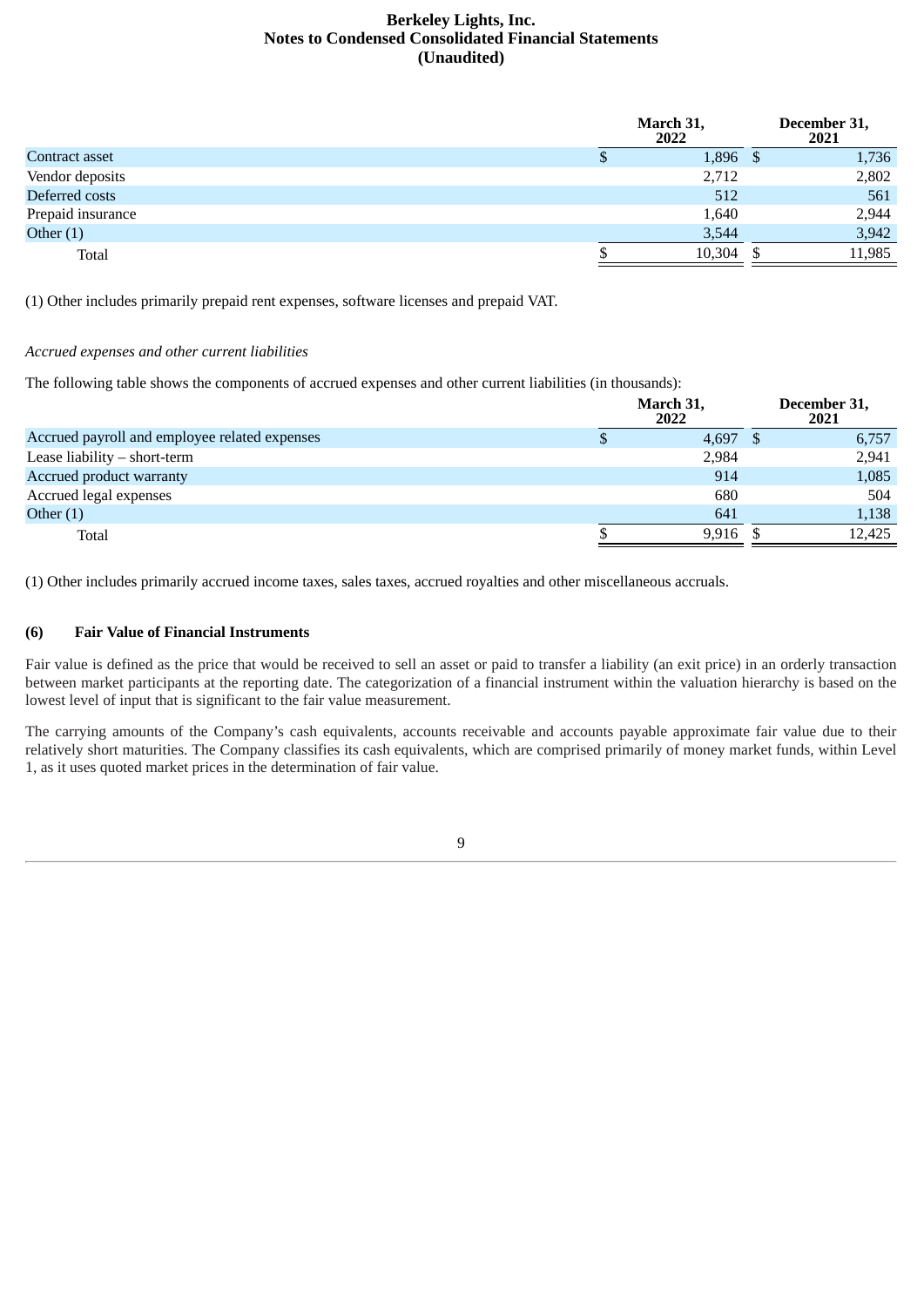The following tables set forth the fair value of the Company's financial assets and liabilities by level within the fair value hierarchy (in thousands):

|                    | March 31,<br>2022 | <b>Quoted Prices</b><br>in Active<br><b>Markets</b> for<br>Identical<br><b>Assets</b><br>(Level 1) |             | <b>Significant</b><br>Other<br><b>Observable</b><br>Inputs<br>(Level 2) |  | <b>Significant</b><br>Unobservable<br>Inputs<br>(Level 3) |
|--------------------|-------------------|----------------------------------------------------------------------------------------------------|-------------|-------------------------------------------------------------------------|--|-----------------------------------------------------------|
| <b>Assets</b>      |                   |                                                                                                    |             |                                                                         |  |                                                           |
| Money market funds | 25,141            |                                                                                                    | $25,141$ \$ | $\overline{\phantom{m}}$                                                |  |                                                           |
| Total              | 25,141            |                                                                                                    | 25,141      | $\overline{\phantom{a}}$                                                |  |                                                           |

|                    | <b>Quoted Prices</b><br>in Active<br><b>Markets</b> for<br><b>Identical</b><br>December 31,<br><b>Assets</b><br>(Level 1)<br>2021 |        | <b>Significant</b><br>Other<br><b>Observable</b><br>Inputs |        |  | (Level 2)                      | <b>Significant</b><br>Unobservable<br>Inputs<br>(Level 3) |
|--------------------|-----------------------------------------------------------------------------------------------------------------------------------|--------|------------------------------------------------------------|--------|--|--------------------------------|-----------------------------------------------------------|
| <b>Assets</b>      |                                                                                                                                   |        |                                                            |        |  |                                |                                                           |
| Money market funds |                                                                                                                                   | 25,138 | - \$                                                       | 25,138 |  | $\overline{\phantom{a}}$       |                                                           |
| Total              |                                                                                                                                   | 25,138 |                                                            | 25,138 |  | $\qquad \qquad \longleftarrow$ |                                                           |

The carrying values and fair values of the Company's financial instruments not measured at fair value were as follows (in thousands):

|                                              | <b>March 31, 2022</b> |                   | <b>December 31, 2021</b> |  |                   |  |                   |
|----------------------------------------------|-----------------------|-------------------|--------------------------|--|-------------------|--|-------------------|
|                                              |                       | Carrying<br>Value | Fair Value               |  | Carrying<br>Value |  | <b>Fair Value</b> |
| Long-term debt, including current maturities |                       | 19.778            | 19.295                   |  | 19.762            |  | 19,298            |

The Company estimated the fair value of its long-term debt using a market-based approach that considers an average cost of debt. The Company has incorporated its own credit risk for all liability fair value measurements. Such fair value measurements are considered Level 2 under the fair value hierarchy.

The Company did not have any transfers of financial assets measured at fair value on a recurring basis to or from Level 1, Level 2 or Level 3 for any of the periods presented.

10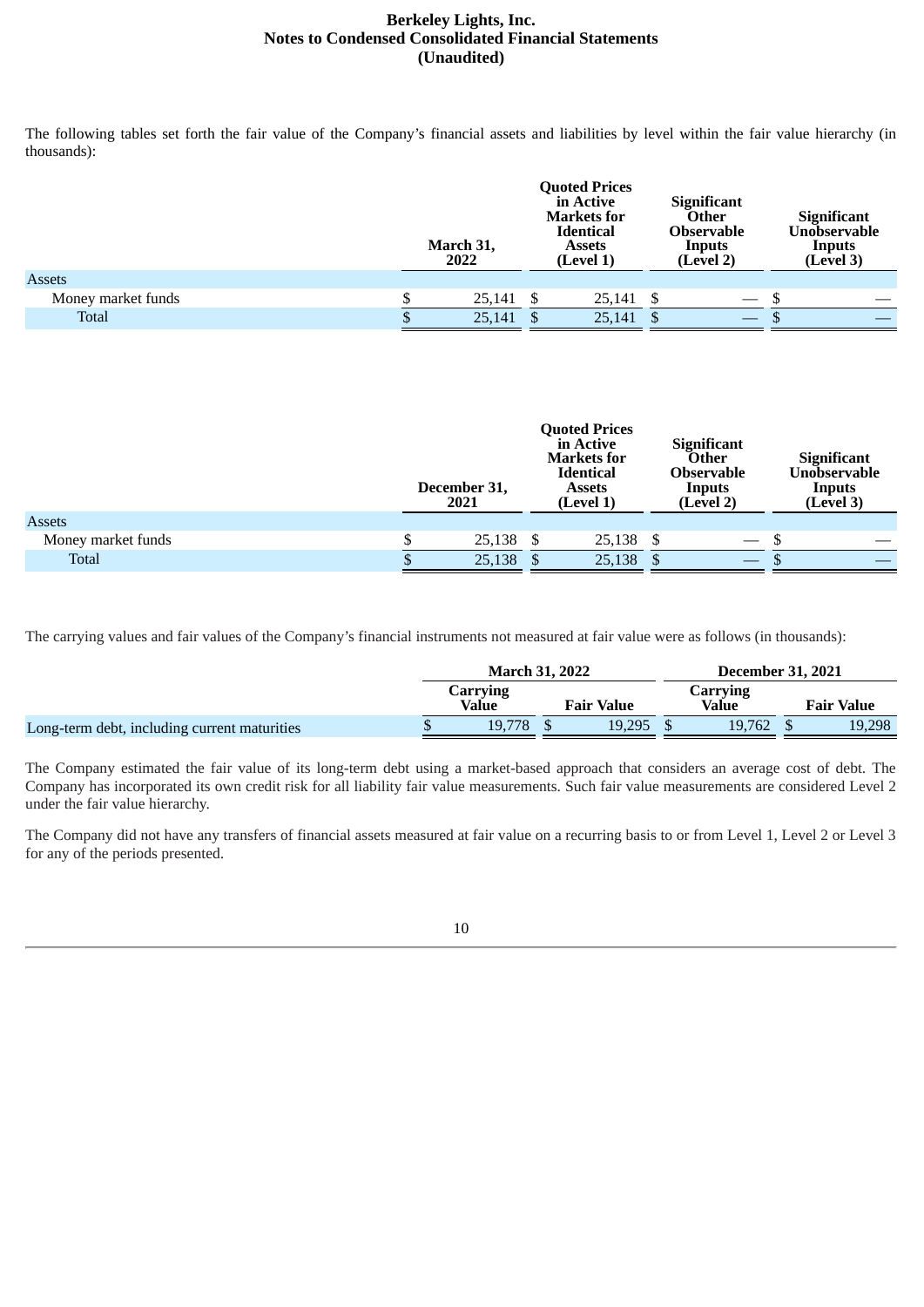# **(7) Property and Equipment, net**

Property and equipment, net comprised the following (in thousands):

|                                 | March 31,<br>2022 | December 31,<br>2021 |
|---------------------------------|-------------------|----------------------|
| Equipment, tooling and molds    | 37,050 \$         | 33,972               |
| Computer software and equipment | 2,845             | 3,019                |
| Furniture, fixtures and other   | 1,955             | 1,891                |
| Leasehold improvements          | 10,750            | 6,105                |
| Construction in process         | 756               | 4,803                |
| Total property and equipment    | 53,356            | 49,790               |
| Less: Accumulated depreciation  | (23, 443)         | (21,798)             |
| Property and equipment, net     | 29,913            | 27,992               |
|                                 |                   |                      |

Total depreciation expense for the three months ended March 31, 2022 and 2021 was \$1.9 million and \$1.3 million, respectively.

During the three months ended March 31, 2022 and 2021, losses on the impairment and disposal of property and equipment was not material.

# **(8) Leases**

The Company leases office, manufacturing, distribution and laboratory facilities in Emeryville, California under multiple operating leases. During the third quarter of 2021, the Company extended the term for its leases related to the facilities in Emeryville and these leases will now expire in 2029. Also, during the third quarter of 2021, the Company entered into a seven year lease of space for office and laboratory operations in Lexington, Massachusetts, which commenced on July 1, 2021.

The Company also leases two facilities in Shanghai, China for office and laboratory facilities under operating lease agreements that were entered into in July 2020. These leases expire at various dates, the latest of which is August 2023.

Future payments associated with the Company's operating lease liabilities as of March 31, 2022 is as follows (in thousands):

|                                                              | <b>Operating leases</b> |
|--------------------------------------------------------------|-------------------------|
| Undiscounted lease payments for the year ending December 31, |                         |
| Remainder of 2022                                            | \$<br>3,148             |
| 2023                                                         | 4,276                   |
| 2024                                                         | 4,355                   |
| 2025                                                         | 4,486                   |
| 2026                                                         | 4,621                   |
| Thereafter                                                   | 12,222                  |
| Total undiscounted lease payments                            | 33,108                  |
| Less: implied interest                                       | (5, 131)                |
| Less: tenant improvement allowances receivable               | (1,426)                 |
| Present value of operating lease payments                    | 26,551                  |
| Less: current portion $(1)$                                  | (2,984)                 |
| Total long-term operating lease liabilities                  | 23,567                  |
|                                                              |                         |

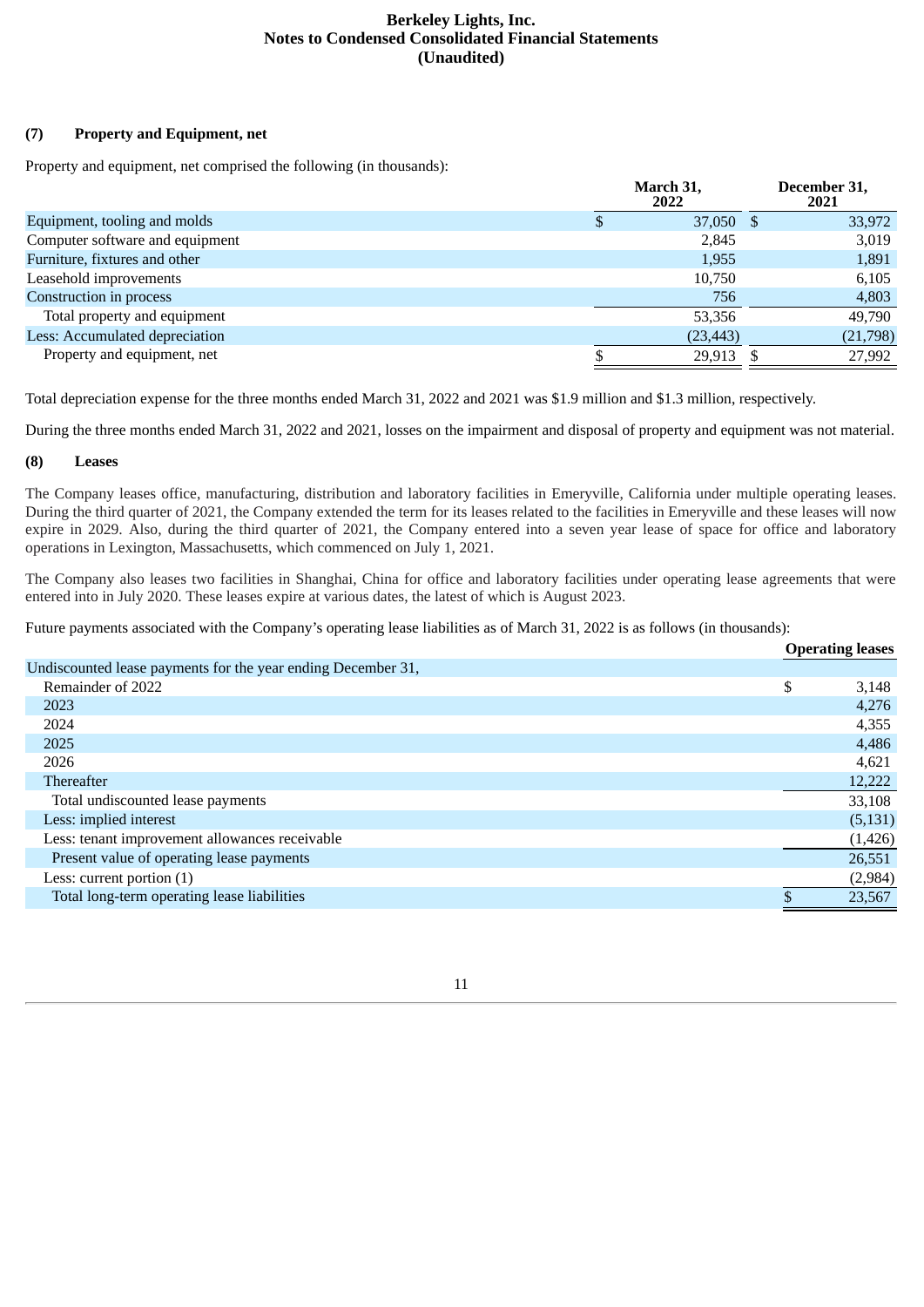#### (1) Included in the balance sheet caption "Accrued expenses and other current liabilities."

Rent expense for the three months ended March 31, 2022 and 2021 was \$1.1 million and \$0.8 million, respectively. Under the terms of the lease agreements, the Company is also responsible for certain variable lease payments that are not included in the measurement of the lease liability. Variable lease payments for operating leases were \$0.8 million and \$0.5 million for the three months ended March 31, 2022 and 2021, respectively, including non-lease components such as common area maintenance fees.

The following information represents supplemental disclosure for the statement of cash flows related to operating leases (in thousands):

|                                                                        | Three months ended March 31, |      |     |  |  |  |
|------------------------------------------------------------------------|------------------------------|------|-----|--|--|--|
|                                                                        | 2022                         | 2021 |     |  |  |  |
| Right-of-use assets obtained for new operating lease liabilities       |                              |      |     |  |  |  |
| Cash paid for amounts included in the measurement of lease liabilities | 1.098 S                      |      | 691 |  |  |  |

The following summarizes additional information related to operating leases:

|                                               | <b>March 31, 2022</b> | December 31, 2021 |
|-----------------------------------------------|-----------------------|-------------------|
| Weighted-average remaining lease term (years) |                       | 7.51              |
| Weighted-average discount rate                | 4.67 %                | 4.67 %            |

The Company also enters into leasing transactions in which the Company is the lessor, which to date have been classified as sales-type leases. See Note 4 of these condensed consolidated financial statements for the related lease disclosures.

# **(9) Notes Payable**

On May 23, 2018, the Company entered into a Loan and Security Agreement with East West Bank ("EWB") providing it the ability to borrow up to \$20.0 million. The loan facility was fully drawn as of May 23, 2018.

On June 30, 2021, the Company entered into an Amended and Restated Loan and Security Agreement (the "Agreement") with EWB. Pursuant to the Agreement, EWB provided a \$20.0 million term loan (the "Term Loan") which was used to refinance the term loan outstanding under the Loan and Security Agreement dated May 23, 2018. The Term Loan matures in 48 months and bears a fixed interest rate of 4.17%. The Term Loan has an initial interest-only period of 24 months, which can be extended to up to 36 months based on the achievement of certain liquidity measures, and can be pre-paid without penalty at any time.

The Agreement grants EWB a security interest in and liens on all assets of the Company, excluding intellectual property, which is subject to a double negative pledge. In addition, certain other terms of the original agreements as previously in effect were amended by the Agreement, including certain financial covenants. The Amended and Restated Loan and Security Agreement was accounted for as a debt modification and the Company capitalized incremental debt issuance costs.

Furthermore, the Agreement also provided the Company with a new \$10.0 million revolving credit (the "Revolving Line"), which bears interest on the outstanding daily balance thereof of 0.70% above the Prime Rate (as defined in the Agreement). No amounts were outstanding under the Revolving Line as of March 31, 2022.

The Agreement contains certain financial and non-financial covenants. As of March 31, 2022, the Company was in compliance with the terms and covenants of the Agreement.

The following is a schedule of payments due on notes payable as of March 31, 2022 (in thousands):

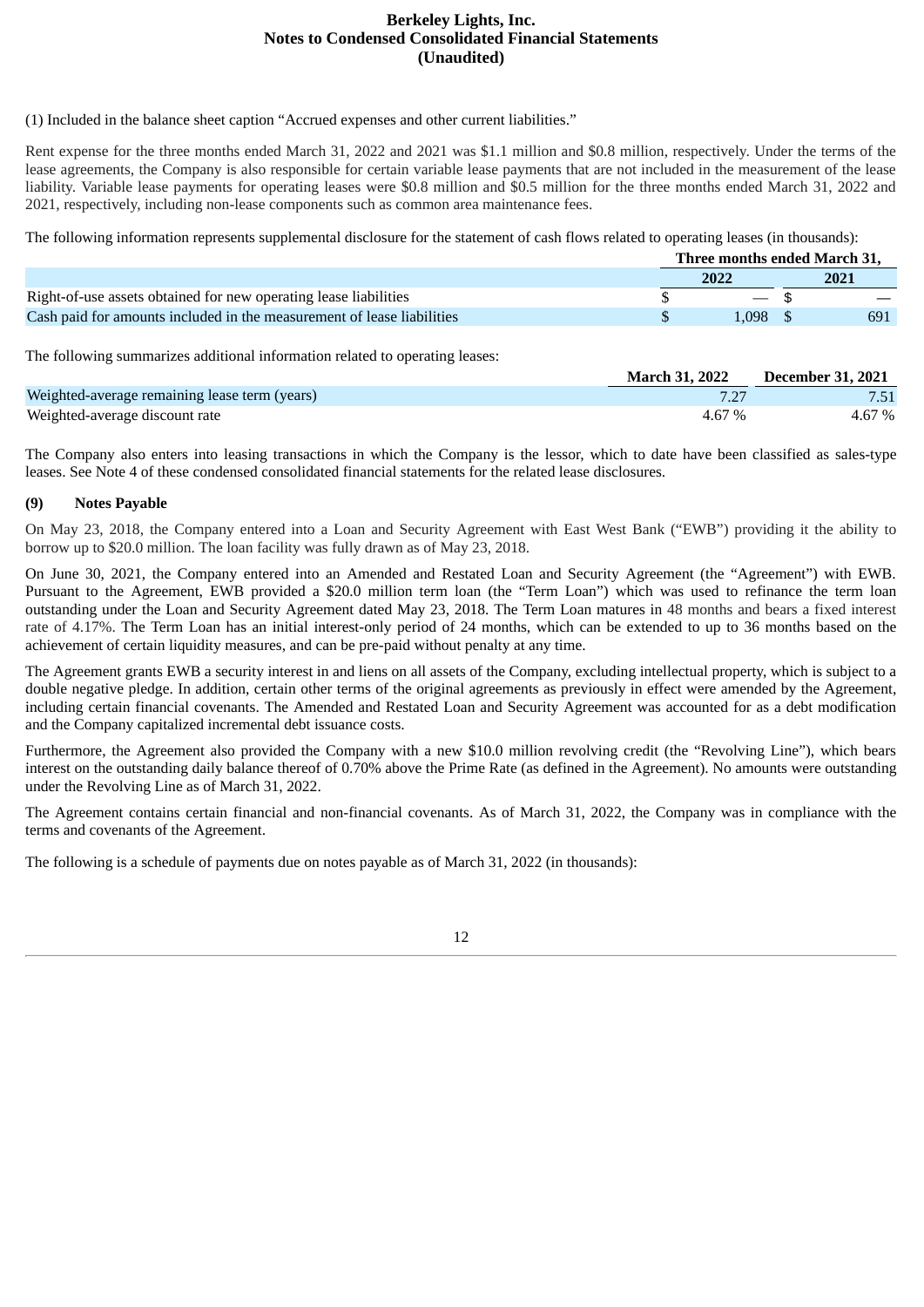|                                                          | March 31,<br>2022 |
|----------------------------------------------------------|-------------------|
| Year Ending December 31:                                 |                   |
| Remainder of 2022                                        | \$<br>637         |
| 2023                                                     | 6,617             |
| 2024                                                     | 10,406            |
| 2025                                                     | 4,210             |
| Total payments due                                       | 21,870            |
| Less:                                                    |                   |
| Interest payments, loan discounts and financing costs    | (2,092)           |
| Current portion, less loan discounts and financing costs |                   |
| Notes payable                                            | 19,778            |
|                                                          |                   |

Total interest cost incurred for the three months ended March 31, 2022 and 2021 was \$0.2 million and \$0.4 million, respectively.

#### **(10) Stock Compensation Plans**

*Stock-based compensation*

Stock-based compensation related to the Company's stock-based awards was recorded as an expense and allocated as follows (in thousands):

|                                | Three months ended March 31, |  |       |  |
|--------------------------------|------------------------------|--|-------|--|
|                                | 2022                         |  | 2021  |  |
| Cost of sales                  | 51                           |  | 42    |  |
| Research and development       | 1,581                        |  | 1,061 |  |
| General and administrative     | 2,211                        |  | 1,372 |  |
| Sales and marketing            | 1.550                        |  | 2,019 |  |
| Total stock-based compensation | 5,393                        |  | 4,494 |  |

Stock-based compensation capitalized in inventory was not material as of March 31, 2022 and December 31, 2021.

On March 10, 2022, the Company granted the newly appointed Chief Executive Officer of the Company 1,017,177 RSUs, 339,059 stock options and 678,118 performance-based stock options ("PSOs"). The RSUs and stock options vest quarterly over 3 years and the stock options have a 10 year term.

The PSOs have a 7-year performance period, a 10-year term and vest based upon certain market conditions and a continued service-based requirement. Market condition-related vesting is triggered based on the Company's stock price reaching certain goals that range from two to 20 times the Company share price on the date of grant.

Although no awards will vest until a market condition is satisfied, as of March 31, 2022 the Company began recording stock-based compensation expense for each vesting tranche based on the estimated achievement date of the specified stock price target. The valuation and probability of achievement for each tranche is determined using a Monte Carlo simulation. The same Monte Carlo simulation is used as the basis for determining the expected achievement date. As the probability of achievement is factored in as part of the Monte Carlo simulation, the expense for these tranches will be recognized concurrently over each tranche's estimated achievement date even if some or all of the options never vest. If the related market condition for a tranche is achieved earlier than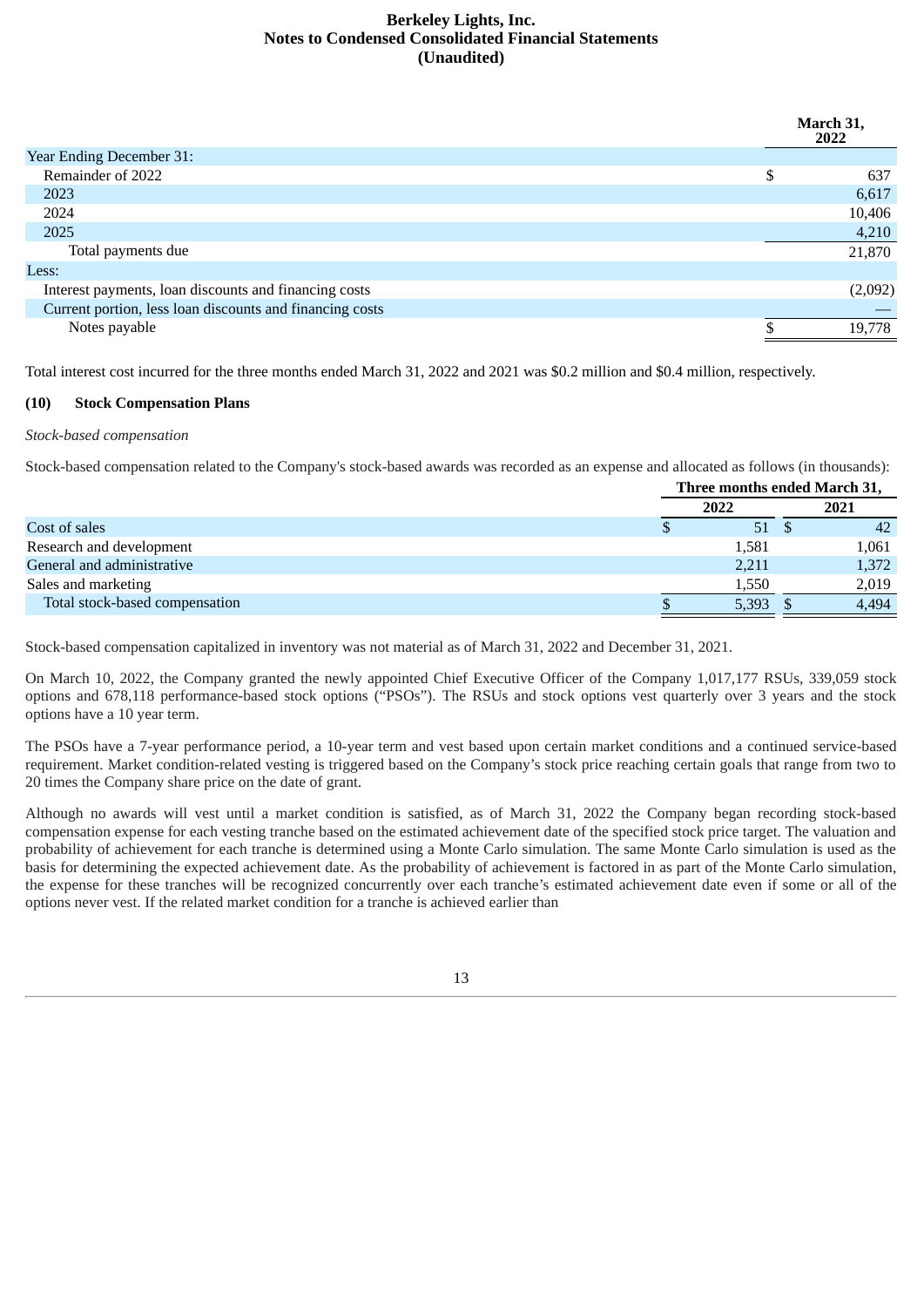expected, all unamortized expense for such tranche will be recognized immediately. As of March 31, 2022, none of the PSOs had vested.

## **(11) Income Taxes**

The Company's provision for income taxes was \$20 thousand and \$17 thousand, respectively, for the three months ended March 31, 2022 and 2021. For the three months ended March 31, 2022 and 2021, income from operations before taxes consisted of amounts related to U.S. operations and the Company's foreign operations. The Company maintains a full valuation allowance on its deferred tax assets, and intends to do so until there is sufficient evidence to support the reversal of all or some portion of these allowances.

#### **(12) Statements of Cash Flows**

The supplemental cash flow information consists of the following (in thousands):

|                                                                                                   | Three months ended March 31, |       |  |       |
|---------------------------------------------------------------------------------------------------|------------------------------|-------|--|-------|
|                                                                                                   |                              | 2022  |  | 2021  |
| Cash paid for interest                                                                            |                              | 137   |  |       |
|                                                                                                   |                              |       |  |       |
| <b>Non-cash investing and financing activities</b>                                                |                              |       |  |       |
| Inventory transferred to property and equipment (1)                                               |                              |       |  | 2.813 |
| Change in accounts payable and accrued liabilities related to purchases of property and equipment |                              | (482) |  |       |

(1) The non-cash transfer of inventory to property and equipment principally relates to Beacons that were transferred to the Company's BioFoundry operations in the first and second quarter of 2021. As a result of the growth of the Company's BioFoundry operations, including growth in the number of Beacons used to fulfill strategic partnerships and services agreements, beginning in the third quarter of 2021, Beacons that at inception are planned to be used in the Company's BioFoundry operations will be categorized as "Purchase of property and equipment."

# **(13) Commitments and Contingencies**

# *Legal Proceedings*

From time to time, the Company may be involved in legal and administrative proceedings and claims of various types. The Company records a liability in its financial statements for these matters when a loss is known and considered probable and the amount can be reasonably estimated. The Company does not recognize gain contingencies until they are realized. Legal costs incurred relating to loss contingencies are expensed as incurred.

# *AbCellera Biologics Litigation*

In July 2020, AbCellera Biologics Inc. ("AbCellera") filed a complaint in the United States District Court for the District of Delaware, alleging that the Company infringed and continues to infringe, directly and indirectly, the following patents exclusively licensed by AbCellera by making, using, offering for sale, selling and/or importing the Company's Beacon and Culture Station instruments and the OptoSelect chips, and sale of the Opto Plasma B Discovery Workflow: U.S. Patent Nos. 10,107,812, 10,274,494, 10,466,241, 10,578,618, 10,697,962, 10,087,408, 10,421,936 and 10,704,018 ("AbCellera I").

In August 2020, AbCellera filed a second complaint in the United States District Court for the District of Delaware, making the same allegations with regard to U.S. Patent Nos. 10,718,768, 10,738,270, 10,746,737, and 10,753,933 ("AbCellera II"). In September 2020, AbCellera filed amended complaints in each of AbCellera I and AbCellera II adding The University of British Columbia ("UBC") as a named plaintiff. Also in September 2020, AbCellera and UBC filed a third complaint in the United States District Court for the District of Delaware,

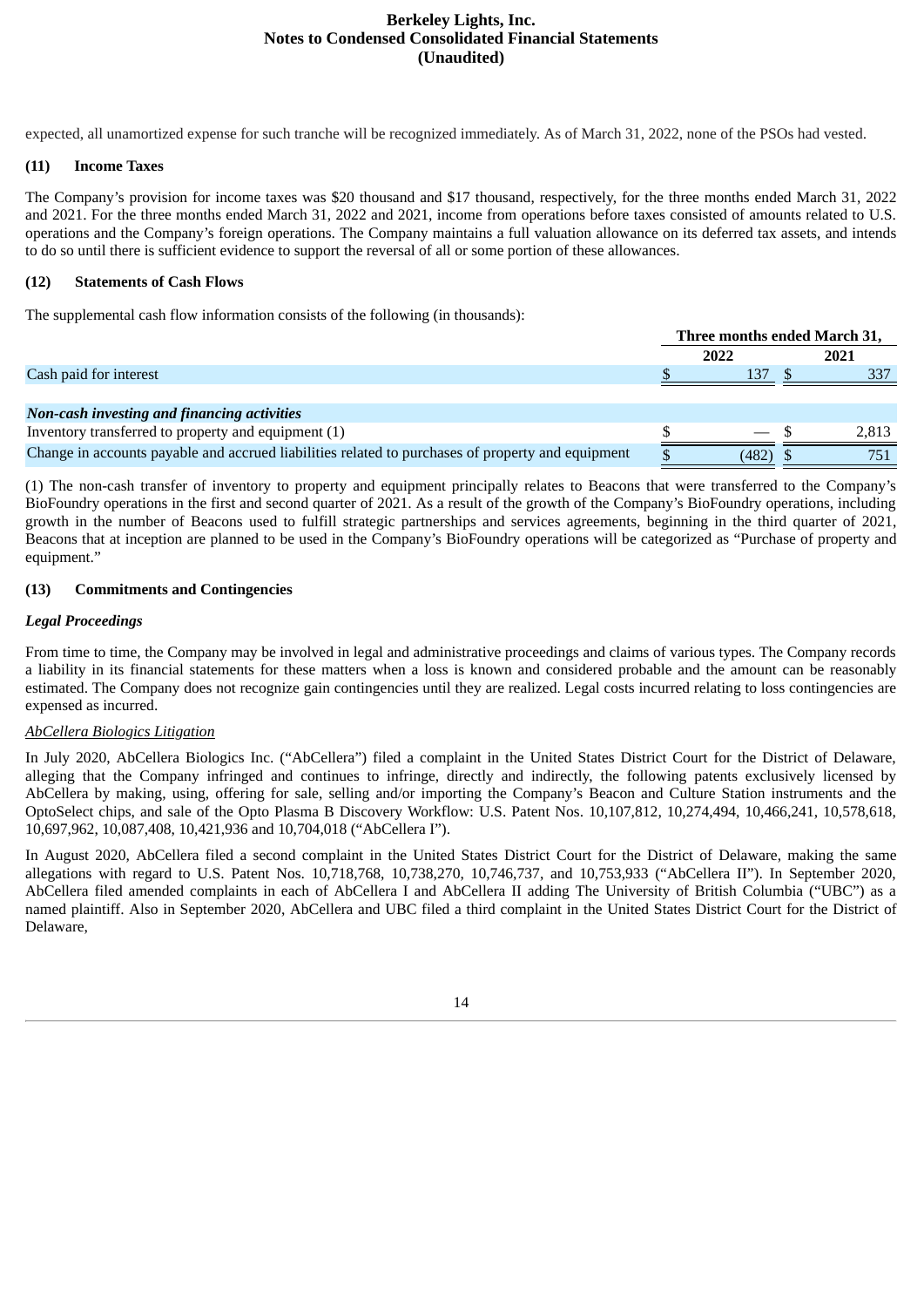making the same allegations with regard to U.S. Patent Nos. 10,775,376, 10,775,377, and 10,775,378 ("AbCellera III"). AbCellera and UBC are seeking, among other things, judgment of infringement, a permanent injunction and damages (including lost profits, a reasonable royalty, reasonable costs and attorney's fees and treble damages for willful infringement). In addition to procedural motions, the Company has filed an answer and counterclaims in response to each of the AbCellera I, AbCellera II and AbCellera III lawsuits. The Company's counterclaims in each lawsuit include counts for declaratory judgment of non-infringement of the asserted patents, for declaratory judgment of invalidity of the asserted patents and for declaratory judgment of unenforceability of the asserted patents due to inequitable conduct. The Company filed a motion to transfer the AbCellera I, AbCellera II and AbCellera III lawsuits to the United States District Court for the Northern District of California, which was granted and where the lawsuits have been consolidated and are now pending (the "consolidated lawsuit"). On May 6, 2021, and pursuant to Court Order, AbCellera and UBC reduced, without prejudice, the asserted patents in the consolidated lawsuit to the following: US Patent Nos. 10,087,408, 10,421,936, 10,738,270, 10,697,962, 10,753,933, 10,775,376 and 10,775,378.

On July 1, 2021, the court granted the Company's motion to amend its answer and counterclaims to add federal and state unfair competition counterclaims against AbCellera Biologics; on July 22, 2021, the Company filed its amended answer and counterclaims. Also on July 1, 2021 the court issued a Case Management Order that, among other things, requires AbCellera and UBC to reduce the number of asserted patents to no more than two, and the total asserted patent claims to no more than four per patent prior to the trial.

Also in July 2021, the Company filed petitions for Inter Partes Review ("IPR") with the United States Patent & Trademark Office ("USPTO"), challenging the validity of various asserted claims of U.S. Patent No. 10,087,408 and all asserted claims of U.S. Patent No. 10,421,936, then filed a motion in the district court to stay the consolidated lawsuit pending the outcome of the IPR proceedings. In August 2021, the Company filed a third petition for IPR with the USPTO, challenging the validity of all asserted claims of U.S. Patent No. 10,739,270. Also in August 2021, the court granted the Company's motion to stay the consolidated AbCellera I, AbCellera II, and AbCellera III lawsuits pending the outcome of the IPR proceedings.

In January 2022, the Patent Trial and Appeal Board ("PTAB") of the USPTO issued a decision instituting IPR on U.S. Patent No. 10,087,408 and a decision denying IPR on U.S. Patent No. 10,421,936. In February 2022, the PTAB issued a decision denying IPR on U.S. Patent No. 10,739,270.

In August 2020, the Company filed a complaint in the United States District Court for the Northern District of California against AbCellera and Lineage BioSciences, Inc., an entity previously acquired by AbCellera ("AbCellera IV"). The complaint included two counts of unfair competition and one count of a declaratory judgment of non-infringement of U.S. Patent No. 10,058,839. The Company was seeking, among other things, damages and a judgment of non-infringement. In October 2020, the Company filed an amended complaint asserting the same three counts and AbCellera and Lineage filed a motion to dismiss the amended complaint, which was granted, without prejudice, in part. In light of the Company's amended answer and counterclaims in the consolidated lawsuits, which were amended to include its federal and state unfair competition claims as discussed above, in July 2021 the Company filed a notice of dismissal without prejudice in the AbCellera IV lawsuit, resulting in its termination.

The Company believes that the patent assertions by AbCellera and UBC are without merit and intends to defend itself vigorously. The Company also intends to proceed with its claims and counterclaims against AbCellera and UBC. Outcomes in litigation can be uncertain and it is possible a court may disagree with the Company's positions. An adverse determination in these lawsuits could subject the Company to significant liabilities, require it to seek licenses from or pay royalties to AbCellera and/or UBC, or prevent it from manufacturing, selling or using certain of its products, any of which could have a material adverse effect on the Company's business, financial condition, results of operations and prospects.

*Securities Class Action*

15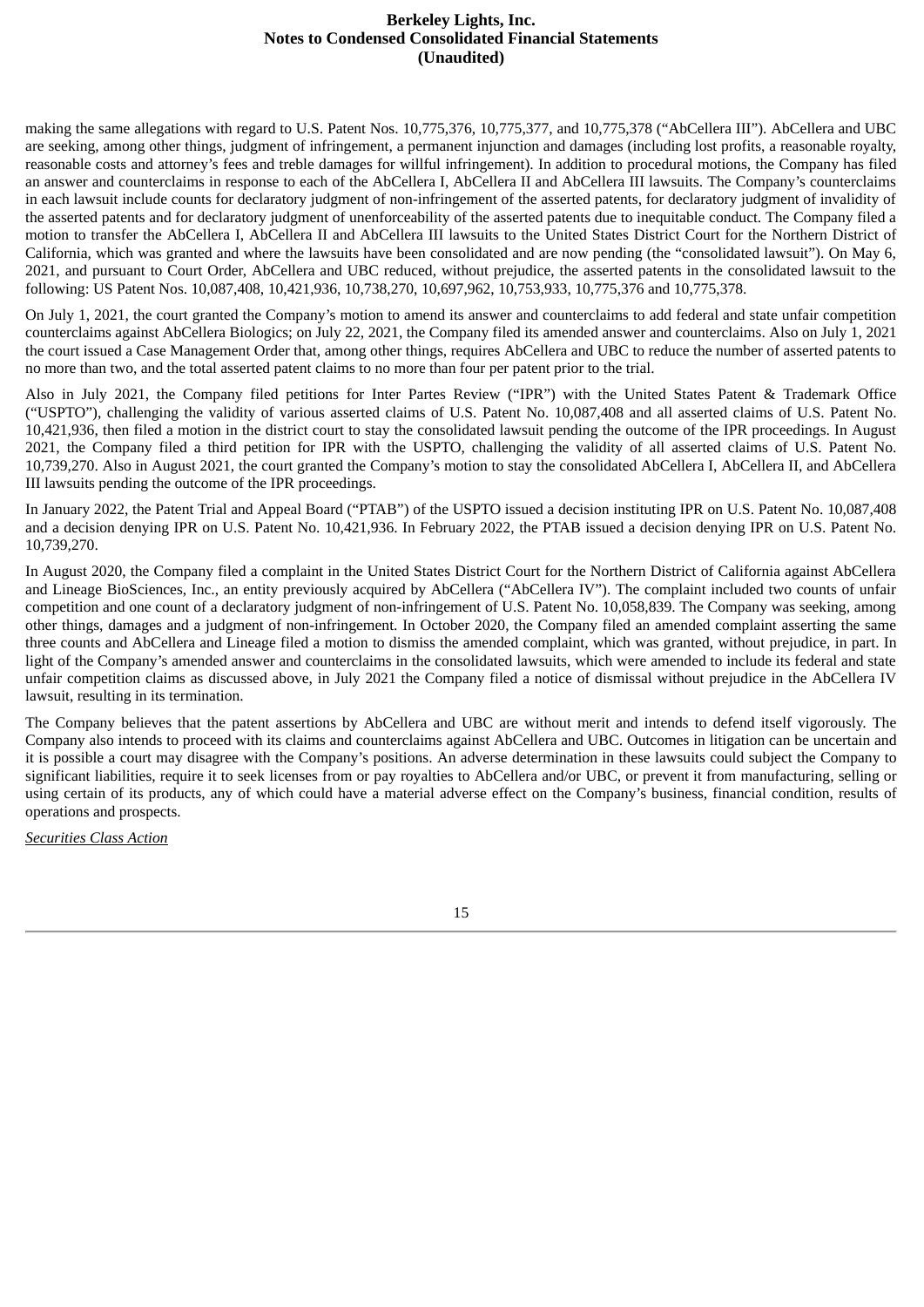In December 2021, Victor J. Ng filed a securities class action on behalf of all purchasers of Berkeley Lights common stock between July 17, 2020 and September 14, 2021, inclusive, alleging that the Company and certain of the Company's current and former senior executives had violated §§10(b) and 20(a) of the Securities Exchange Act of 1934 and Rule 10b-5 promulgated thereunder (the "Securities Class Action"). The Company believes that the assertions in the Securities Class Action are without merit and intends to defend itself vigorously. Outcomes in litigation can be uncertain and it is possible a court may disagree with the Company's positions. An adverse determination in the Securities Class Action could subject the Company to significant liabilities, which could have a material adverse effect on the Company's business, financial condition, results of operations and prospects.

#### *Derivative Action*

In March 2022, Trung Nguyen filed a shareholder derivative complaint on behalf of nominal defendant Berkeley Lights, Inc., alleging that certain of the Company's current and former directors and certain of the Company's current and former senior executives breached their fiduciary duties to the Company. The complaint also alleged that certain of the Company's current and former directors and former senior executives used material, non-public information to improperly profit from the sale of Company stock, and that certain of the Company's current and former senior executives owe the Company contribution for violations of sections 10(b) and 21D of the Securities Exchange Act of 1934.

The Company is not currently involved in any other claims or legal actions, nor is management aware of any potential claims or legal actions, for which the ultimate disposition could have a material adverse effect on the Company's financial position, results of operations, or liquidity.

No provision has been made for litigation because the Company believes that it is not probable that a liability had been incurred as of March 31, 2022.

#### *Product Warranty*

The Company provides a 13-month assurance-type warranty, generally beginning on the shipment date, on its platforms and chip consumables. The table below represents the activity in the product warranty accrual included in accrued expenses and other current liabilities on the condensed consolidated balance sheets (in thousands):

|                                       | Three months ended March 31, |  |       |  |  |  |
|---------------------------------------|------------------------------|--|-------|--|--|--|
|                                       | 2022                         |  | 2021  |  |  |  |
| Balance, beginning of period          | 1,085                        |  | 1,271 |  |  |  |
| Adjustments to existing warranties    | (245)                        |  | (218) |  |  |  |
| Provision for new warranties          | 163                          |  | 375   |  |  |  |
| Settlement of pre-existing warranties | (89)                         |  | (160) |  |  |  |
| Balance, end of period                | 914                          |  | 1,268 |  |  |  |

# **(14) Net Loss Attributable to Common Stockholders Per Share**

Potentially issuable shares of common stock include shares issuable upon the exercise of outstanding employee stock option awards. Awards granted with performance conditions are excluded from the shares used to compute diluted earnings per share until the performance conditions associated with the awards are met.

The following table sets forth the computation of basic and diluted earnings per common share (in thousands, except share and per share data):

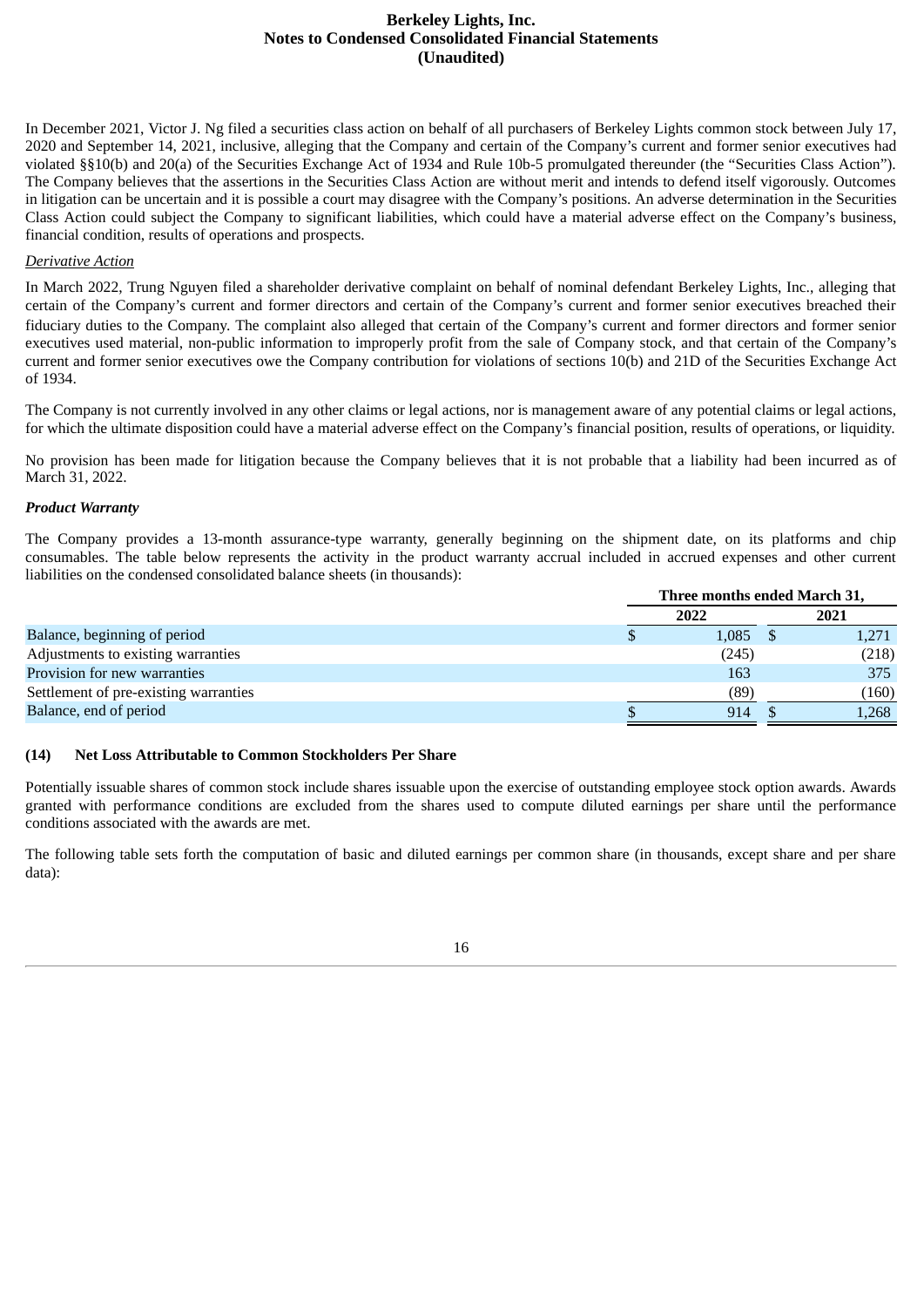|                                                                                 | Three months ended March 31, |                |  |            |  |
|---------------------------------------------------------------------------------|------------------------------|----------------|--|------------|--|
|                                                                                 |                              | 2022           |  | 2021       |  |
| Numerator                                                                       |                              |                |  |            |  |
| Net loss attributable to common stockholders, basic and diluted                 |                              | $(21, 426)$ \$ |  | (15, 435)  |  |
|                                                                                 |                              |                |  |            |  |
| Denominator                                                                     |                              |                |  |            |  |
| Weighted-average shares used to compute net income per share, basic and diluted |                              | 67,697,488     |  | 65,259,398 |  |
| Net loss per share                                                              |                              |                |  |            |  |
| Net loss per share attributable to common stockholders, basic and diluted       |                              | $(0.32)$ \$    |  | (0.24)     |  |

Since the Company was in a loss position for all periods presented, basic net loss per share attributable to common stockholders is the same as diluted net loss per share attributable to common stockholders, as the inclusion of all potential shares of common stock outstanding would have been anti-dilutive. The following weighted-average common stock equivalents were excluded from the calculation of diluted net loss per share attributable to common stockholders for the periods presented as they had an anti-dilutive effect:

|                                  | Three months ended March 31, |           |
|----------------------------------|------------------------------|-----------|
|                                  | 2022                         | 2021      |
| Options to purchase common stock | 7.020.591                    | 8.399.147 |
| Restricted stock units           | 3,629,310                    | 356.725   |
| Total                            | 10,649,901                   | 8,755,872 |

# **(15) Segments**

Operating segments are defined as components of an enterprise about which separate financial information is available that is evaluated regularly by the chief operating decision maker, or decision-making group, in deciding how to allocate resources and in assessing performance. The Company's chief operating decision maker is its Chief Executive Officer. The Company has one business activity and there are no segment managers who are held accountable for operations. Accordingly, the Company has one operating segment. The Company's principal operations and decision-making functions are located in the United States.

The following table provides the Company's revenues by geographical market based on the location where the services were provided or to which product was shipped (in thousands):

|                  | Three months ended March 31, |  |        |  |  |
|------------------|------------------------------|--|--------|--|--|
|                  | 2022                         |  | 2021   |  |  |
| North America    | 13,715                       |  | 7,362  |  |  |
| Asia Pacific (1) | 5,035                        |  | 8,431  |  |  |
| <b>Europe</b>    | 1.456                        |  | 2,835  |  |  |
| <b>Total</b>     | 20,206                       |  | 18,628 |  |  |

(1) Asia Pacific includes Australia.

<span id="page-19-0"></span>As of March 31, 2022 and December 31, 2021, substantially all of the Company's long-lived assets were located in the United States.

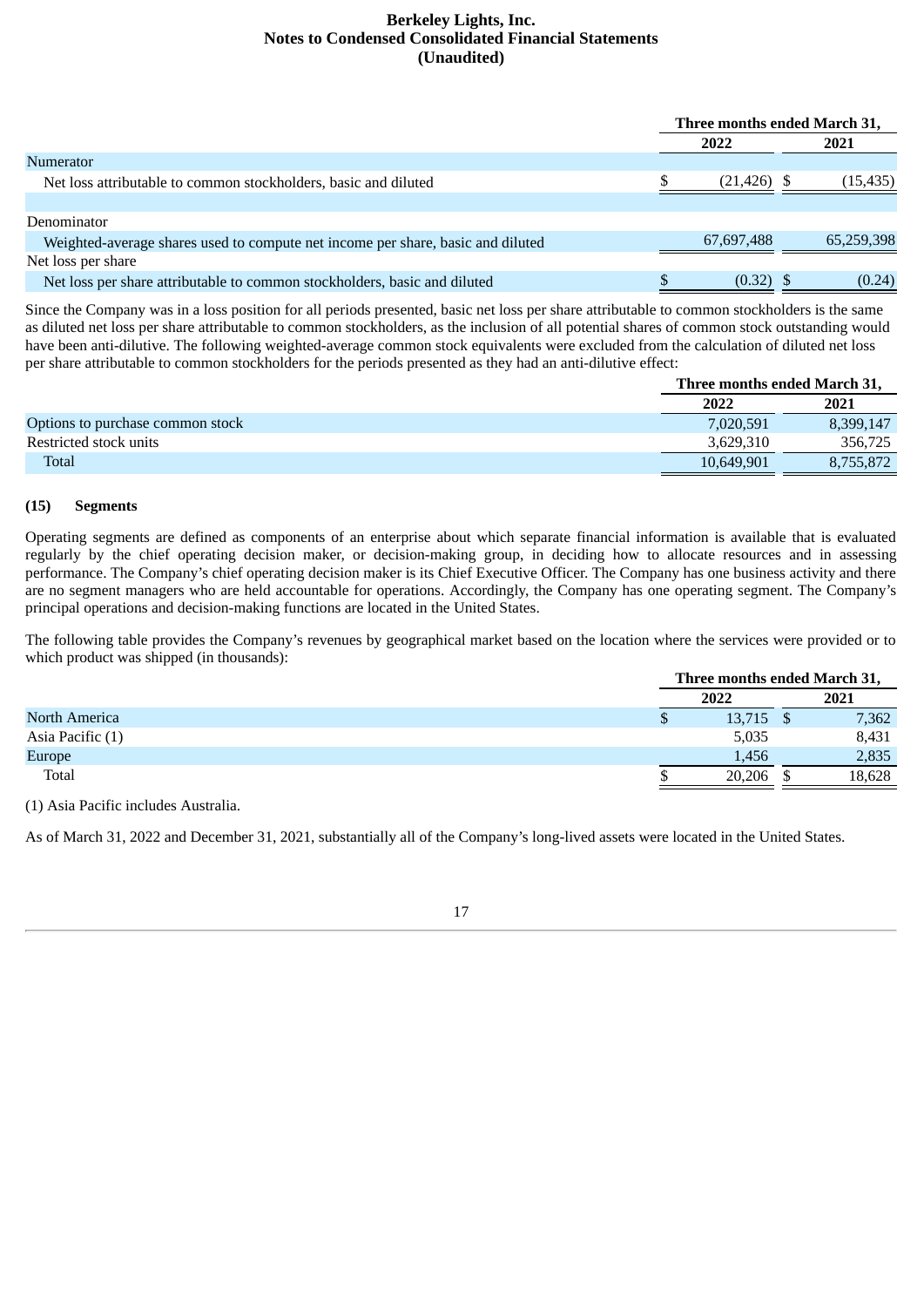#### **Item 2. Management's Discussion and Analysis of Financial Condition and Results of Operations.**

#### **Special Note Regarding Forward-Looking Statements**

This Quarterly Report on Form 10-Q contains forward-looking statements within the meaning of the Private Securities Litigation Reform Act of 1995 concerning our business, operations and financial performance and condition, as well as our plans, objectives and expectations for our business, operations and financial performance and condition. Any statements contained herein that are not statements of historical facts may be deemed to be forward-looking statements. In some cases, you can identify forward-looking statements by terminology such as "aim," "anticipate," "assume," "believe," "contemplate," "continue," "could," "due," "estimate," "expect," "goal," "intend," "may," "objective," "plan," "predict," "potential," "positioned," "seek," "should," "target," "will," "would" and other similar expressions that are predictions of or indicate future events and future trends, or the negative of these terms or other comparable terminology, although not all forward-looking statements contain these words.

Forward-looking statements are based on management's current expectations, estimates, forecasts and projections about our business and the industry in which we operate, and management's beliefs and assumptions are not guarantees of future performance or development and involve known and unknown risks, uncertainties and other factors that are in some cases beyond our control. As a result, any or all of our forward-looking statements in this Quarterly Report on Form 10-Q may turn out to be inaccurate. Furthermore, if the forward-looking statements prove to be inaccurate, the inaccuracy may be material. In light of the significant uncertainties in these forward-looking statements, you should not regard these statements as a representation or warranty by us or any other person that we will achieve our objectives and plans in any specified time frame, or at all.

In addition, statements that "we believe" and similar statements reflect our beliefs and opinions on the relevant subject. These statements are based upon information available to us as of the date of this Quarterly Report on Form 10-Q, and while we believe such information forms a reasonable basis for such statements, such information may be limited or incomplete, and our statements should not be read to indicate that we have conducted an exhaustive inquiry into, or review of, all potentially available relevant information. These statements are inherently uncertain and investors are cautioned not to unduly rely upon these statements.

You should read the following discussion of our financial condition and results of operations in conjunction with our unaudited condensed financial statements and the related notes and other financial information included elsewhere in this Quarterly Report on Form 10-Q and our audited consolidated financial statements and notes thereto and management's discussion and analysis of financial condition and results of operations for the fiscal year ended December 31, 2021 included in Annual Report on Form 10-K and filed with the Securities and Exchange Commission (the "SEC") on February 28, 2022. Our actual results could differ materially from those anticipated in these forward-looking statements as a result of various factors, including those discussed in Item 1A. "Risk Factors" of our Annual Report on Form 10-K for the year ended December 31, 2021, elsewhere in this Quarterly Report on Form 10-Q, and our other reports filed with the SEC.

#### **Overview**

Berkeley Lights is a leading Digital Cell Biology company focused on enabling and accelerating the rapid development and commercialization of biotherapeutics and other cell-based products. The Berkeley Lights Platform captures deep phenotypic, functional and genotypic information for thousands of single cells in parallel and can also deliver the live biology customers desire in the form of the best cells. This is a new way to capture and interpret the qualitative language of biology and translate it into single-cell specific digital information, referred to as Digital Cell Biology. We currently focus on enabling the large and rapidly growing markets of antibody therapeutics, cell therapy, gene therapy, agricultural biology and synthetic biology with our platform.

The Berkeley Lights Platform can be used to characterize the performance of cells relevant to the desired cell-based product early in the discovery process and then connect this phenotypic data to the genetic code for each

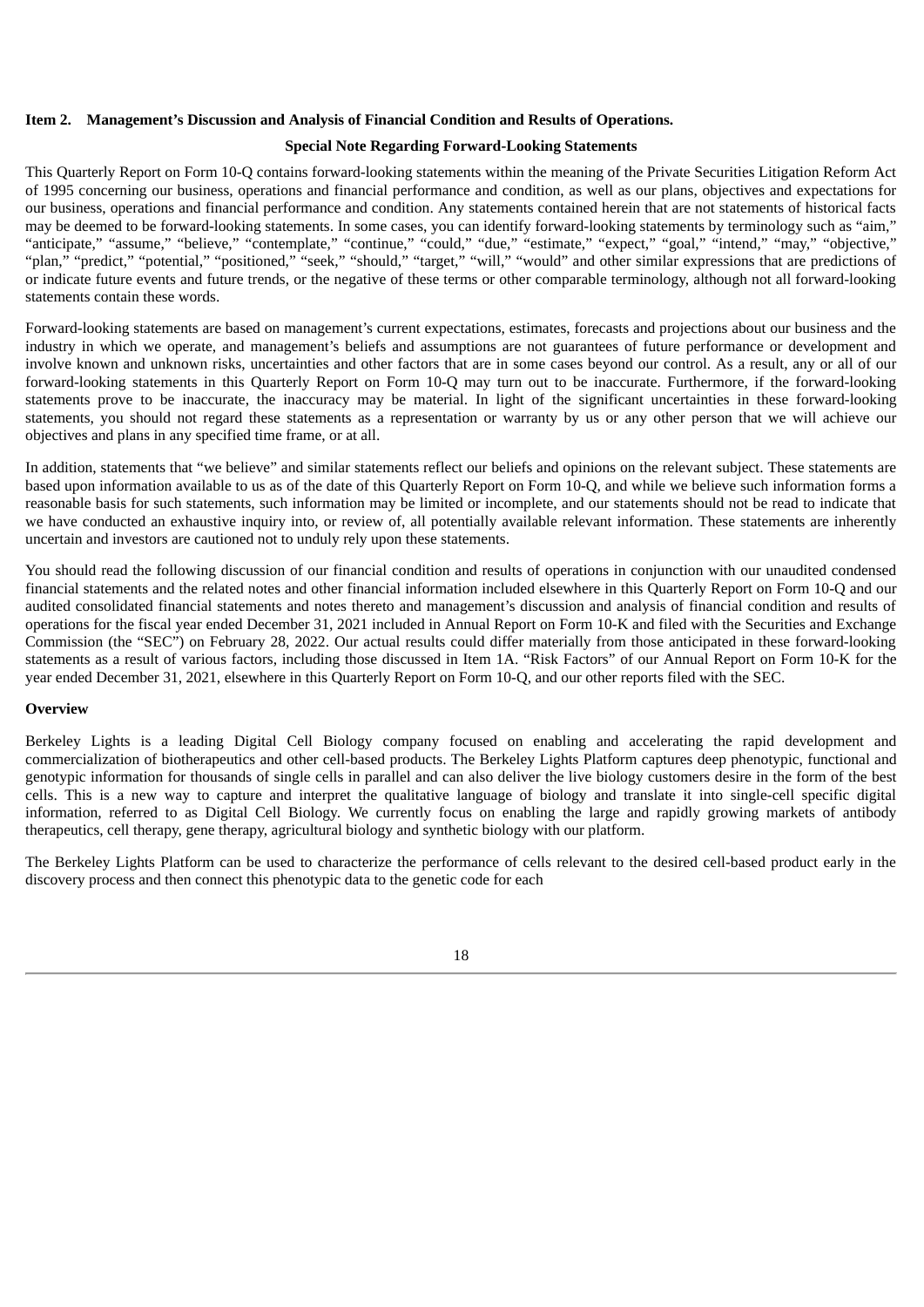cell. In contrast, current genomic technologies find sequences first and fail to deliver the functional information early in the process. Performing functional validation early means letting poorly performing cells fail early while rapidly advancing the best candidates forward, before incurring significant research and development expense. Our platform repeats this process of fail and advance many times throughout the process, delivering the best cells for what we believe will deliver the best product.

Our platform is a fully integrated, end-to-end solution, comprised of advanced automation systems, proprietary consumables, including our OptoSelect chips and reagent kits, and advanced application and workflow software. Customers load onto our system their live cell samples, as well as media and reagents, then the cells are imported onto our OptoSelect chips where integrated workflows are performed to assess specific cell functions and attributes. Our platform captures and delivers rich single-cell data to find the best cells. Our platform leverages our proprietary OptoElectro Positioning ("OEP") technology, which enables deterministic positioning of living single cells and other microobjects using light. OEP is a core technology of our platform and allows for a high level of control over live single cells or other microobjects throughout the functional characterization process.

Our commercial workflows, each of which are distinct offerings, are made up of four modules we call Import, Culture, Assay and Export. These modules can be adapted, interchanged and deployed with a variety of single-cell assays to address specific applications and a variety of cell types. We believe this versatility facilitates rapid development of new workflow offerings and virtually unlimited workflow commercialization opportunities. We have developed and will continue to develop and commercialize proprietary workflows across large markets by leveraging existing workflows and assays. Over time, our goal is to enable customers to standardize many of their processes on our platform utilizing our workflows. We believe we are the only company commercializing a platform that can do this in a scalable way.

We commercially launched our platform in December of 2016, which included the Beacon system and the alpha version of our Opto Cell Line Development 1.0 workflow, targeted to the antibody therapeutics market. From the initial launch of our platform through March 31, 2022, we have commercially launched ten workflows. In June of 2019, we launched our desktop Lightning system targeted for assay development and lower throughput workflows, and in early 2020 we launched our Culture Station instrument.

We focus a substantial portion of our resources on platform, workflow and assay development, as well as on business development and sales and marketing. Our research and development efforts are primarily focused on developing new workflows and assay capabilities, as well as new advanced systems and OptoSelect chips and reagent kits, to meet both our customers' needs and to address new markets.

We generally outsource all of our production manufacturing. Design work, prototyping and pilot manufacturing are performed in-house before outsourcing to third party contract manufacturers. Our outsourced production strategy is intended to drive cost leverage and scale, and avoid the high capital outlays and fixed costs related to constructing and operating a manufacturing facility. The contract manufacturers of our systems are located in the United States. Contract manufacturers for reagent kits and OptoSelect chip components are located in the United States, Asia and Europe. Certain of our suppliers of components and materials are single source suppliers. We perform final manufacture and assembly steps of our OptoSelect chips in-house.

Our customer base includes several of the largest biopharmaceutical companies in the world, as well as biotechnology companies, leading contract research organizations, synthetic biology companies and academic institutions. While we have seen significant growth in our customer and installed base, we believe we are still in the very early stages of platform adoption, with the majority our historical revenue derived from early adopters of our technology for research and development purposes.

We have financed our operations primarily from the issuance and sale of equity securities, borrowings under our long-term debt agreement, and to a lesser extent from cash generated by product and service sales. On July 21, 2020, we closed our initial public offering (the "IPO"), in which we sold 9,315,000 shares of common stock

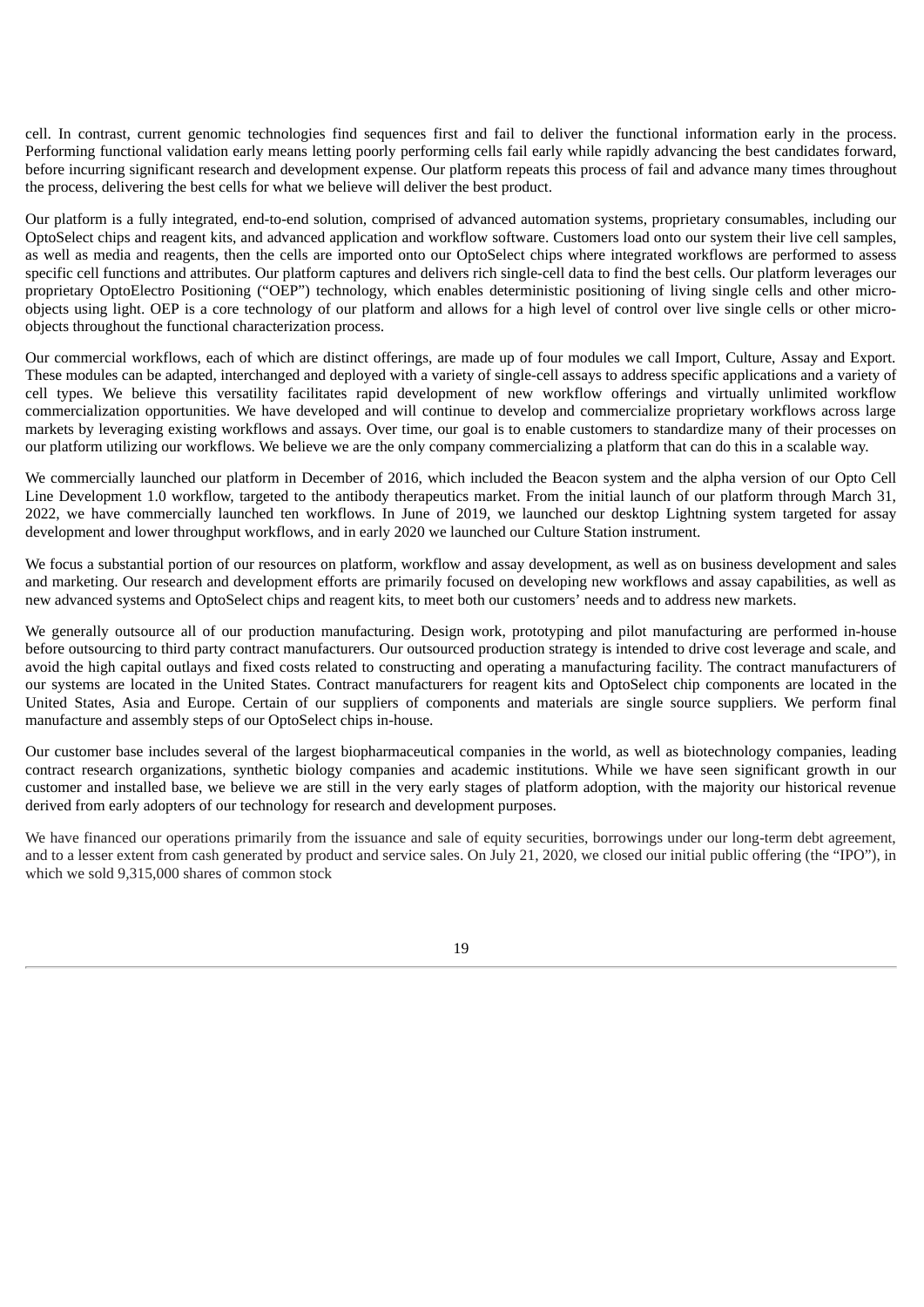(which included 1,215,000 shares that were sold pursuant to the full exercise of the IPO underwriters' option to purchase additional shares) at a price to the public of \$22.00 per share. We received aggregate net proceeds of \$187.9 million after deducting, offering costs, underwriting discounts and commissions of \$17.0 million.

Since our inception in 2011, we have incurred net losses in each year. Our net losses were \$21.4 million and \$15.4 million for the three months ended March 31, 2022 and 2021, respectively. As of March 31, 2022, we had an accumulated deficit of \$285.0 million and cash and cash equivalents totaling \$164.7 million. We expect to continue to incur significant expenses and operating losses for the foreseeable future.

Certain of our financial results and other key operational developments for the three months ended March 31, 2022 include the following:

- Total revenue for the three months ended March 31, 2022 was \$20.2 million compared to \$18.6 million for the same period in 2021.
- Gross profit in absolute dollars and gross margin for the three months ended March 31, 2022 increased compared to the same period in 2021.

#### **COVID-19 Update**

The COVID-19 pandemic has had, and continues to have, a significant impact around the world, prompting governments and businesses to take unprecedented measures, including temporary closures of businesses, quarantines and shelter in place orders. Pandemic related lockdowns in China throughout the first quarter of 2022 adversely impacted the operation of our office in Shanghai which is where the majority of our employees in our Asia Pacific region reside. During the three months ended March 31, 2022, our production, shipping and customer service functions have remained operational to maintain a continuous supply of products both to our customers and for our internal research and development activities. We continue to closely monitoring global supply issues around materials, parts and components, including plastics and integrated circuit chips, and we have not experienced any material supply issue to date. The ultimate impact of COVID-19 on our operations and financial performance in future periods remains uncertain and will depend on many factors outside our control, including the timing, extent, trajectory and duration of the pandemic, the emergence of new variants, the development, availability, distribution and effectiveness of vaccines and treatments, and related government actions to prevent and manage disease spread, all of which are uncertain and cannot be predicted. Refer to Part I, Item 1A of our 2021 Form 10-K under the heading "Risk Factors" for more information.

#### **Components of results of operations**

#### *Revenue*

Our revenue consists of both product revenue and service revenue, which is generated through the following revenue streams: (i) direct platform sales, (ii) recurring revenue, and (iii) strategic partnerships and services agreements. Sales of advanced automation systems, recurring revenue from consumables, workflow subscription agreements, and workflow licenses are defined as product revenue, and revenue from strategic partnership and services agreements and extended or enhanced warranty contracts, feasibility studies and platform support are defined as service revenue in our consolidated results of operations. We launched our Tech Access subscription model in June 2021.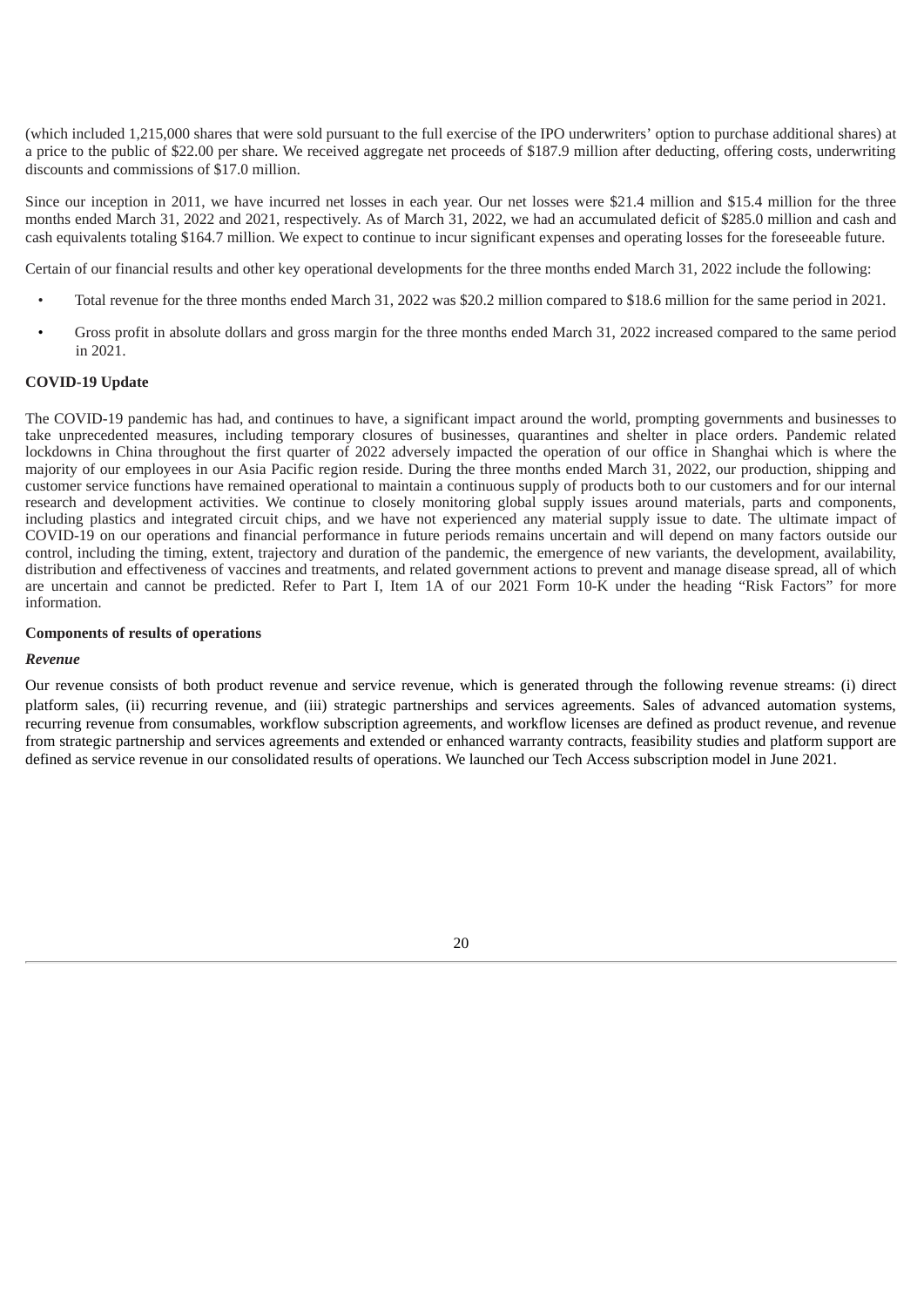The following tables provide an overview of our revenue streams and how we report revenue in our consolidated statements of operations and comprehensive loss (in thousands):

| <b>Income Statement</b><br><b>Classification</b> | <b>Product or Service sold</b>                                                                                                                                   | <b>Revenue Stream</b>                  |  |  |
|--------------------------------------------------|------------------------------------------------------------------------------------------------------------------------------------------------------------------|----------------------------------------|--|--|
| <b>Product revenue</b>                           | Sale of advanced automation system (Beacon and Lightning system, Culture<br>Station)                                                                             | Direct platform sales                  |  |  |
|                                                  | Software                                                                                                                                                         | Direct platform sales                  |  |  |
|                                                  | Fixed term sales-type lease arrangements with qualified customers                                                                                                | Direct platform sales                  |  |  |
|                                                  | Annual renewable workflow licenses, quarterly workflow subscriptions,<br>annual or multi-year subscriptions arrangements (e.g. TechAccess)                       | Recurring revenue                      |  |  |
|                                                  | Consumables and reagent kits (e.g. OptoSelect chips)                                                                                                             | Recurring revenue                      |  |  |
| <b>Service revenue</b>                           | Strategic partnerships, joint development and collaboration agreements where<br>we provide services for development of new workflows, cells or organism<br>types | Strategic partnerships and<br>services |  |  |
|                                                  | Application support, installation and training                                                                                                                   | Direct platform sales                  |  |  |
|                                                  | Fixed fee extended warranty and service programs                                                                                                                 | Recurring revenue                      |  |  |

We renamed our joint development and partnership offering to strategic partnerships and services in the fourth quarter of 2021.

|                                     |                | Three months ended March 31,<br>2022 |              |
|-------------------------------------|----------------|--------------------------------------|--------------|
|                                     | <b>Product</b> | Service                              | <b>Total</b> |
| (in thousands)                      |                |                                      |              |
| Direct platform sales               | \$<br>6,747    | 657                                  | 7,404        |
| Recurring revenue                   | 3,027          | 2,416                                | 5,443        |
| Strategic partnerships and services |                | 7,359                                | 7,359        |
| Total revenue                       | 9.774          | 10,432<br>-SS                        | 20,206       |
|                                     |                |                                      |              |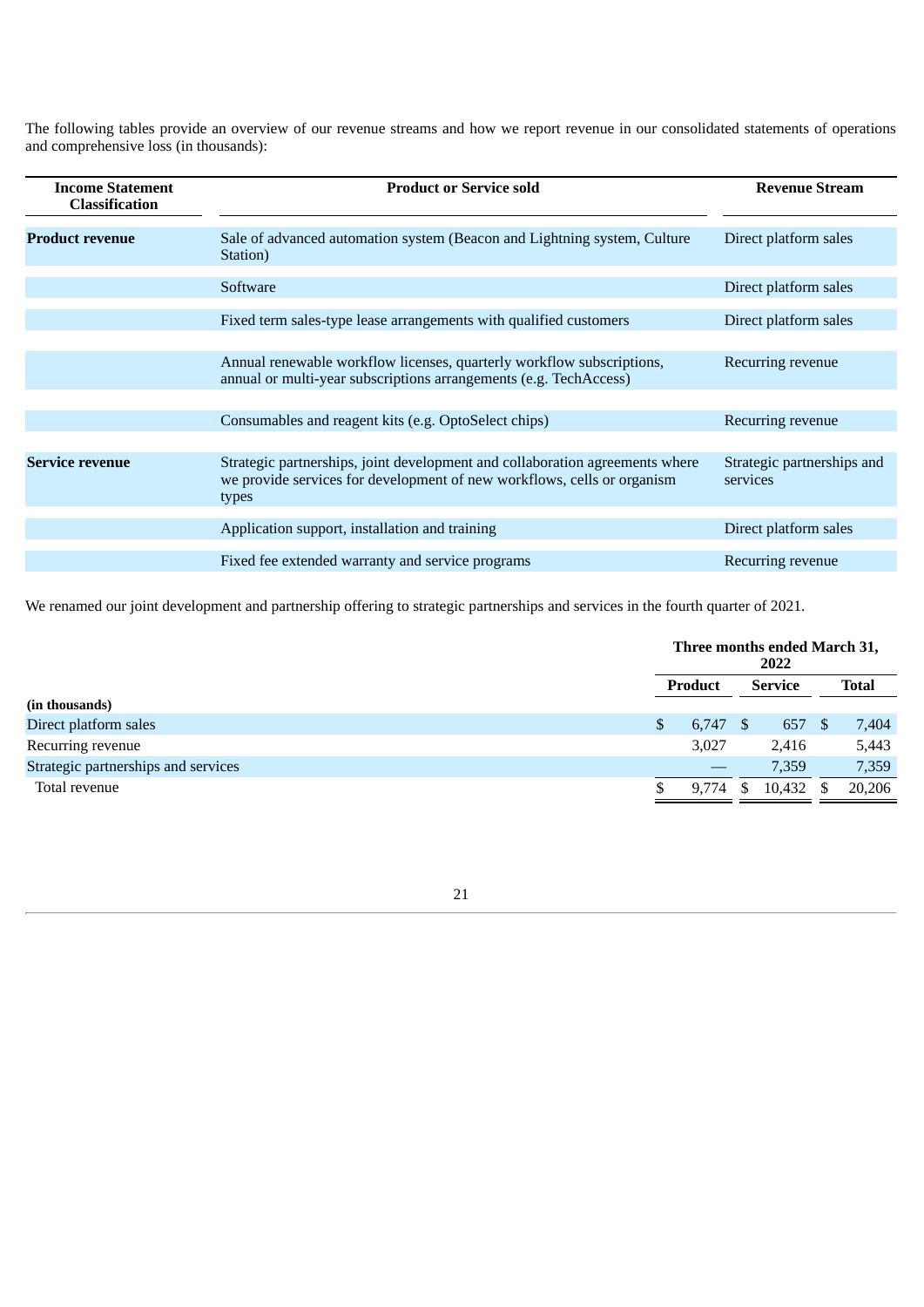|                                     |                |                | Three months ended March 31,<br>2021 |    |              |
|-------------------------------------|----------------|----------------|--------------------------------------|----|--------------|
|                                     |                | <b>Product</b> |                                      |    | <b>Total</b> |
| (in thousands)                      |                |                |                                      |    |              |
| Direct platform sales               | 10,586 \$<br>S |                | 530                                  | -5 | 11,116       |
| Recurring revenue                   | 2.947          |                | 1,447                                |    | 4,394        |
| Strategic partnerships and services |                |                | 3,118                                |    | 3,118        |
| Total revenue                       | 13,533         |                | 5,095                                |    | 18,628       |
|                                     |                |                |                                      |    |              |

The following table provides information by revenue stream for the periods presented:

|                                     |   |           | Three months ended March 31, |         |        |  |  |  |
|-------------------------------------|---|-----------|------------------------------|---------|--------|--|--|--|
| (in thousands, except percentages)  |   | 2022      | 2021                         | Change  | Change |  |  |  |
|                                     |   |           |                              |         |        |  |  |  |
| Direct platform sales               | Ъ | 7.404 \$  | $11,116$ \$                  | (3,712) | (33)%  |  |  |  |
| Recurring revenue                   |   | 5.443     | 4.394                        | 1,049   | 24 %   |  |  |  |
| Strategic partnerships and services |   | 7.359     | 3.118                        | 4,241   | 136 %  |  |  |  |
| Total revenue                       |   | 20,206 \$ | 18.628 \$                    | 1.578   | 8 %    |  |  |  |

# *Costs of sales, gross profit and gross margin*

*Product cost of sales*. Cost of sales associated with our products primarily consists of manufacturing related costs incurred in the production process, including personnel and related costs, costs of component materials, labor and overhead, packaging and delivery costs and allocated costs, including facilities and information technology. These costs also include the costs associated with the standard assurance-type product warranty provided on our platforms, which are recorded at the time of sale.

*Service cost of sales*. Cost of sales associated with our services primarily consists of personnel and related costs, expenses related to the development of customized platforms and workflows, feasibility studies on our platforms and service and warranty costs to support our customers. We maintain continuous efforts to increase reliability and uptime of our advanced automation systems.

*Gross profit and gross margin.* Gross profit is calculated as revenue less cost of sales. Gross margin is gross profit expressed as a percentage of revenue. Our gross profit in future periods will depend on a variety of factors, including: market conditions that may impact our pricing; sales mix among platform access options, including the regional mix of sales; sales mix changes among consumables, advanced automation systems and services; product mix changes between established products and new products; excess and obsolete inventories; our cost structure for manufacturing operations relative to volume; and product warranty obligations. We expect cost of sales to increase in absolute dollars in future periods as our revenue grows, and as we plan to hire additional employees to support our manufacturing, operations, service and support organizations.

Gross profit was \$13.8 million and \$12.5 million for the three months ended March 31, 2022 and 2021, respectively.

# *Operating expenses*

*Research and development*. Research and development costs primarily consist of salaries, benefits, incentive compensation, stock-based compensation, laboratory supplies, materials expenses and allocated facilities and IT costs for employees and contractors engaged in research and product development. We expense all research and development costs in the period in which they are incurred.

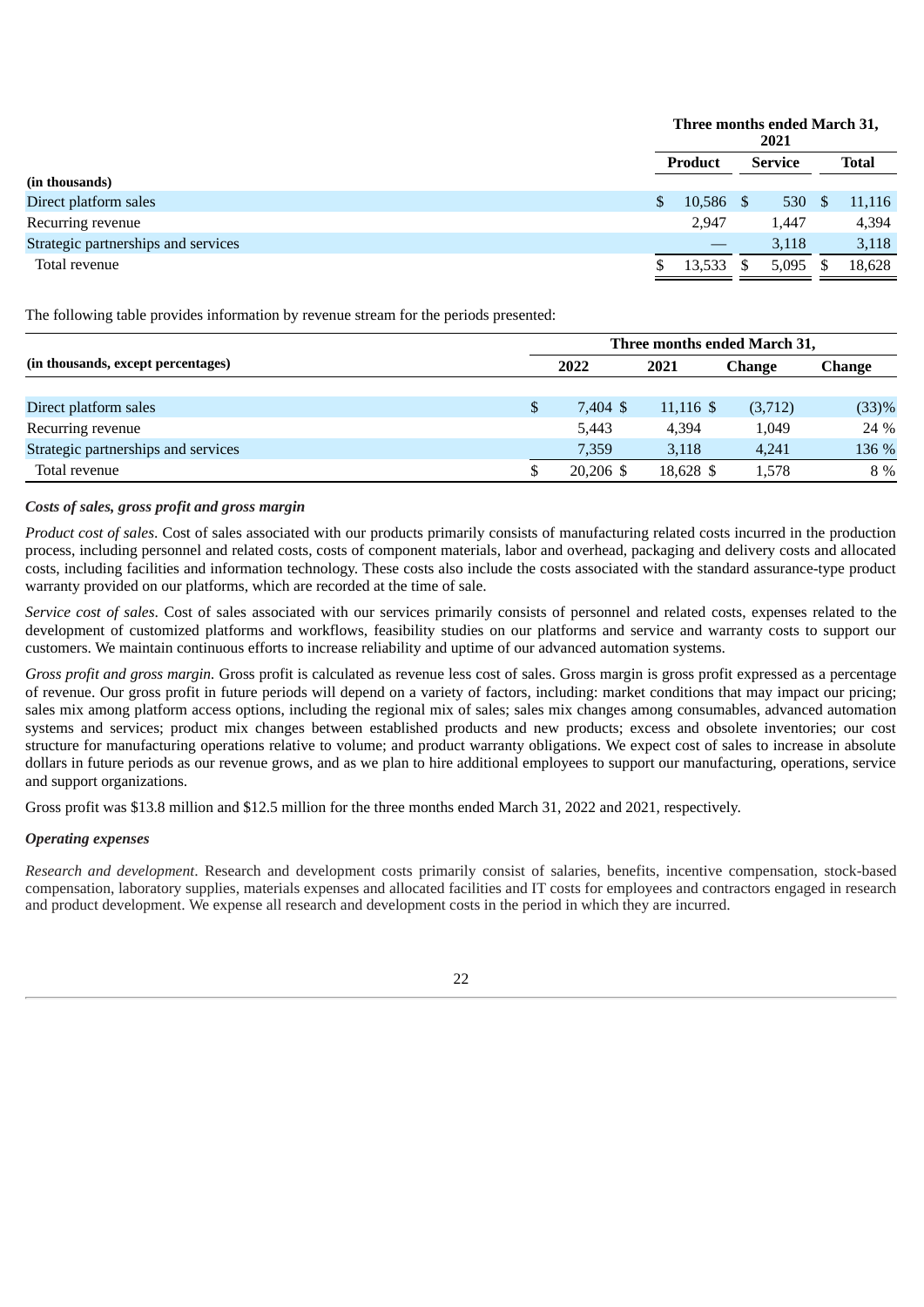We plan to continue to invest in our research and development efforts, including hiring additional employees, to enhance existing products and develop new products. As a result, we expect that our research and development expenses will continue to increase in absolute dollars in future periods. We expect these expenses to vary from period to period as a percentage of revenue.

*General and administrative.* Our general and administrative expenses primarily consist of salaries, benefits and stock-based compensation costs for employees in our executive, accounting and finance, legal and human resource functions, as well as professional services fees, such as consulting, audit, tax and legal fees, general corporate costs and allocated overhead expenses. We expect that our general and administrative expenses will continue to increase in absolute dollars, primarily due to increased headcount to support anticipated growth in the business and due to incremental costs associated with operating as a public company. We expect these expenses to vary from period to period as a percentage of revenue.

*Sales and marketing.* Our sales and marketing expenses consist primarily of salaries, benefits, sales commissions and stock-based compensation costs for employees within our commercial sales functions, as well as marketing, travel expenses and allocated facilities and IT costs. We expect our sales and marketing expenses to increase in absolute dollars as we expand our commercial sales, marketing and business development teams, increase our presence globally and increase marketing activities to drive awareness and adoption of our platform. While these expenses may vary from period to period as a percentage of revenue, we expect these expenses to increase as a percent of sales in the short-term as we continue to grow our commercial organization to support anticipated growth in the business.

# *Other income (expense)*

*Interest expense.* Interest expense consists primarily of interest related to borrowings under our debt obligations.

*Interest income.* Interest income primarily consists of interest earned on our cash and cash equivalents which are invested in cash deposits and in money market funds.

*Other income (expense), net.* Other income (expense), net consists primarily of foreign currency exchange gains and losses. Foreign currency exchange gains and losses relate to transactions and asset and liability balances denominated in currencies other than the U.S. dollar, primarily related to our operations in the United Kingdom and China. We expect our foreign currency gains and losses to continue to fluctuate in the future due to changes in foreign currency exchange rates.

#### *Provision for income taxes*

Our provision for income taxes consists primarily of foreign taxes and state taxes in the United States. The Company maintains a full valuation allowance on its deferred tax assets and intends to do so until there is sufficient evidence to support the reversal of all or some portion of these allowances. As we expand the scale and scope of our international business activities, any changes in taxation of such activities may increase our overall provision for income taxes in the future.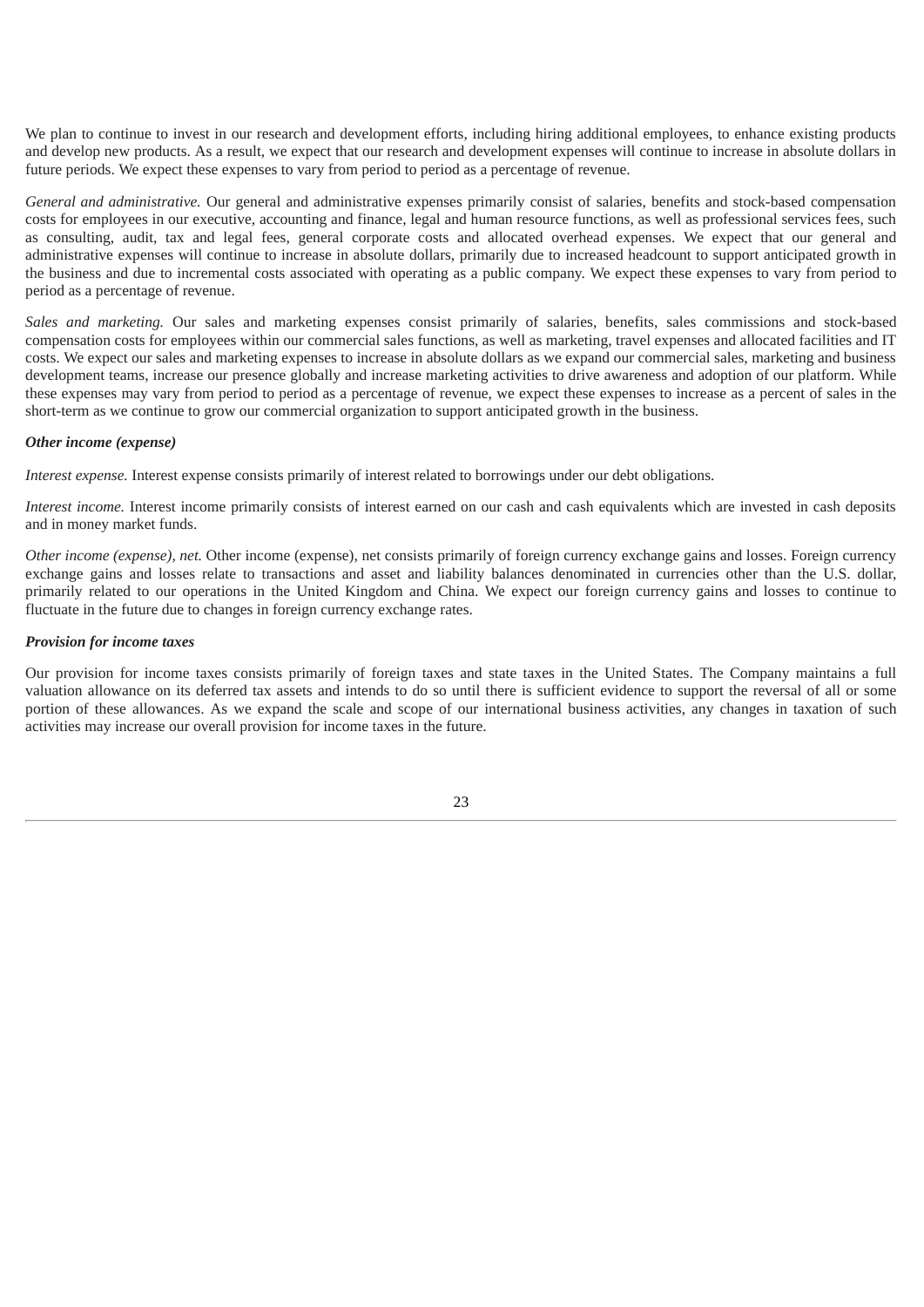# **Results of operations**

The following tables set forth our results of operations for the periods presented:

|                                         |                 | Three months ended March 31, |
|-----------------------------------------|-----------------|------------------------------|
| (in thousands)                          | 2022            | 2021                         |
| Revenue:                                |                 |                              |
| Product revenue                         | \$<br>9,774     | 13,533<br>-\$                |
| Service revenue                         | 10,432          | 5,095                        |
| Total revenue                           | 20,206          | 18,628                       |
| Cost of sales:                          |                 |                              |
| Product cost of sales                   | 2,695           | 3,703                        |
| Service cost of sales                   | 3,684           | 2,474                        |
| Total cost of sales (1)                 | 6,379           | 6,177                        |
| Gross profit                            | 13,827          | 12,451                       |
| Operating expenses:                     |                 |                              |
| Research and development <sup>(1)</sup> | 17,573          | 13,027                       |
| General and administrative (1)          | 11,716          | 8,967                        |
| Sales and marketing (1)                 | 5,811           | 5,606                        |
| Total operating expenses                | 35,100          | 27,600                       |
| Loss from operations                    | (21, 273)       | (15, 149)                    |
| Other income (expense):                 |                 |                              |
| Interest expense                        | (224)           | (354)                        |
| Interest income                         | 34              | 66                           |
| Other income, net                       | 57              | 19                           |
| Loss before income taxes                | (21, 406)       | (15, 418)                    |
| Provision for income taxes              | 20              | 17                           |
| Net loss and comprehensive loss         | \$<br>(21, 426) | \$<br>(15, 435)              |

(1) Amounts include stock-based compensation as follows:

|                                        | Three months ended March 31, |  |       |  |  |  |  |
|----------------------------------------|------------------------------|--|-------|--|--|--|--|
| (in thousands)                         | 2022                         |  | 2021  |  |  |  |  |
| Cost of sales                          | 51                           |  | 42    |  |  |  |  |
| Research and development               | 1,581                        |  | 1,061 |  |  |  |  |
| General and administrative             | 2,211                        |  | 1,372 |  |  |  |  |
| Sales and marketing                    | 1.550                        |  | 2,019 |  |  |  |  |
| Total stock-based compensation expense | 5,393                        |  | 4,494 |  |  |  |  |

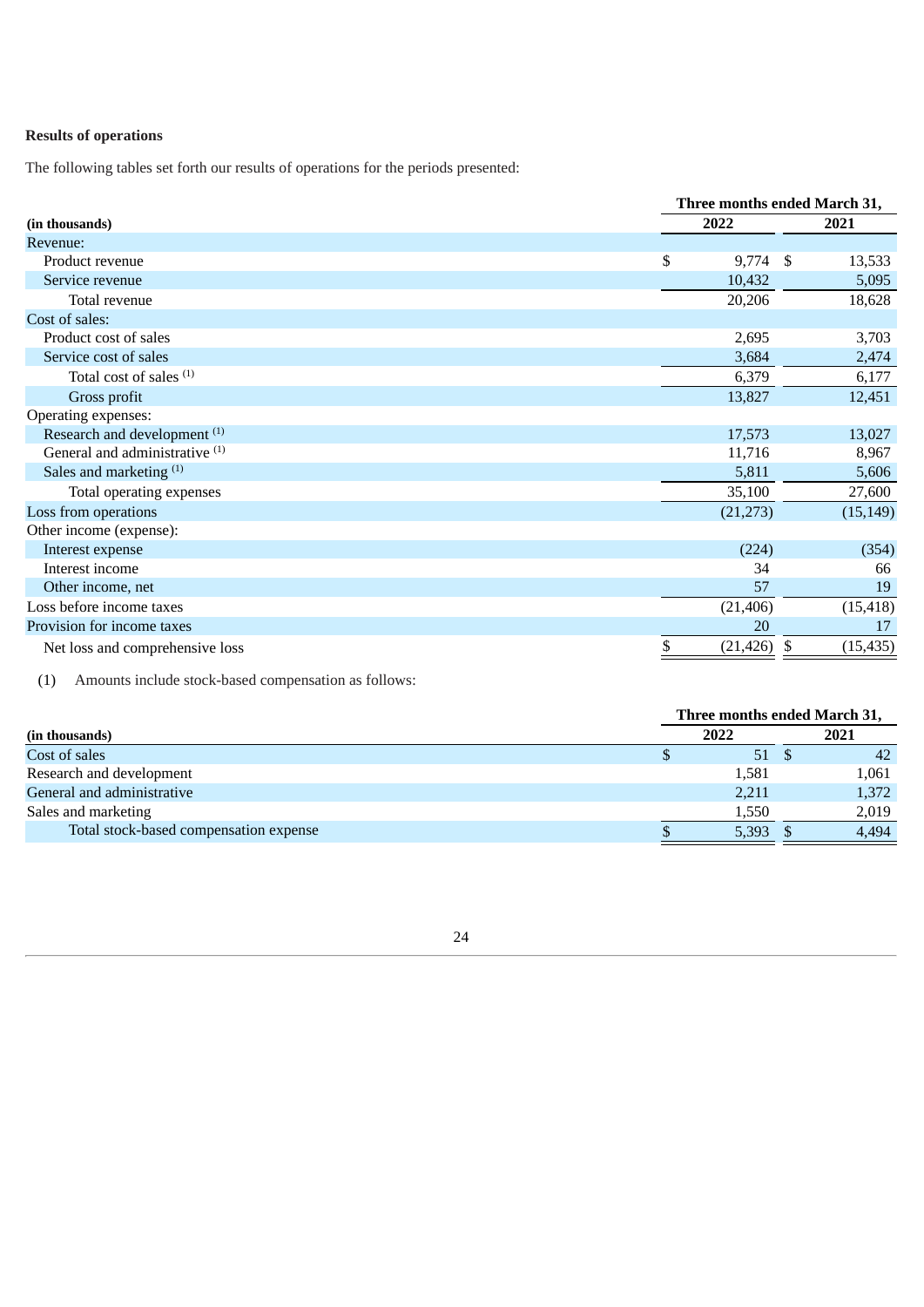#### **Comparison of the three months ended March 31, 2022 and 2021**

*Revenue*

|                                    |      | Three months ended<br>March 31. |  |        | Three month change |         |       |  |        |  |      |
|------------------------------------|------|---------------------------------|--|--------|--------------------|---------|-------|--|--------|--|------|
| (in thousands, except percentages) | 2022 |                                 |  |        |                    |         | 2021  |  | Amount |  | $\%$ |
| <b>Product revenue</b>             |      | 9.774                           |  | 13,533 |                    | (3,759) | (28%) |  |        |  |      |
| Service revenue                    |      | 10.432                          |  | 5.095  |                    | 5,337   | 105 % |  |        |  |      |
| Total revenue                      |      | 20,206                          |  | 18.628 |                    | 1,578   | 8 %   |  |        |  |      |

Product revenue decreased by \$3.8 million, or 28%, for the three months ended March 31, 2022, compared to the three months ended March 31, 2021. The decrease was primarily driven by lower platform sales of \$2.1 million and lower revenue from lease arrangements of \$1.7 million. During the three months ended March 31, 2022, we sold four platforms as compared to eight platforms sold in the three months ended March 31, 2021.

Service revenue increased by \$5.3 million, or 105%, for the three months ended March 31, 2022, compared to the three months ended March 31, 2021. The increase was primarily driven by higher revenue associated with strategic partnerships and services agreements of \$4.2 million as a result of the execution of new customer agreements as well as an increase from sales in service warranty and application support arrangements of \$1.1 million.

Our product and service revenue can fluctuate from period to period as a result of, among other things, the timing of the sales cycles for our platforms, such as the Beacon and Lightning, as well as the timing of revenues recognized under our strategic partnership and services agreements.

#### *Cost of sales, gross profit and gross margin*

|                                    |  | Three months ended March<br>31. | Three month change |        |  |         |       |
|------------------------------------|--|---------------------------------|--------------------|--------|--|---------|-------|
| (in thousands, except percentages) |  | 2021<br>2022                    |                    |        |  | Amount  | %     |
| Product cost of sales              |  | 2,695                           |                    | 3,703  |  | (1,008) | (27%) |
| Service cost of sales              |  | 3.684                           |                    | 2.474  |  | 1,210   | 49 %  |
| Total cost of sales                |  | 6.379                           |                    | 6.177  |  | 202     | $3\%$ |
| Gross profit                       |  | 13.827                          |                    | 12,451 |  | 1.376   | 11 %  |
| Gross margin                       |  | 68 %                            |                    | 67 %   |  |         |       |

Product cost of sales decreased by \$1.0 million, or 27%, for the three months ended March 31, 2022, respectively, compared to the three months ended March 31, 2021, primarily as a result of lower product revenues.

Service cost of sales increased by \$1.2 million, or 49% for the three months ended March 31, 2022, respectively, compared to the three months ended March 31, 2021. The increase was primarily due to costs incurred for strategic partnerships and services agreements, as well as increased costs for extended warranty services as a result of the nature and timing of work performed under such arrangements.

Gross profit increased by \$1.4 million, or 11%, for the three months ended March 31, 2022 compared to the three months ended March 31, 2021. Gross margin increased by 1% for the three months ended March 31, 2022 compared to the three months ended March 31, 2021. The increase in gross margin was driven by the mix of products sold and services provided in the quarter, primarily due to the fact that the strategic partnerships and

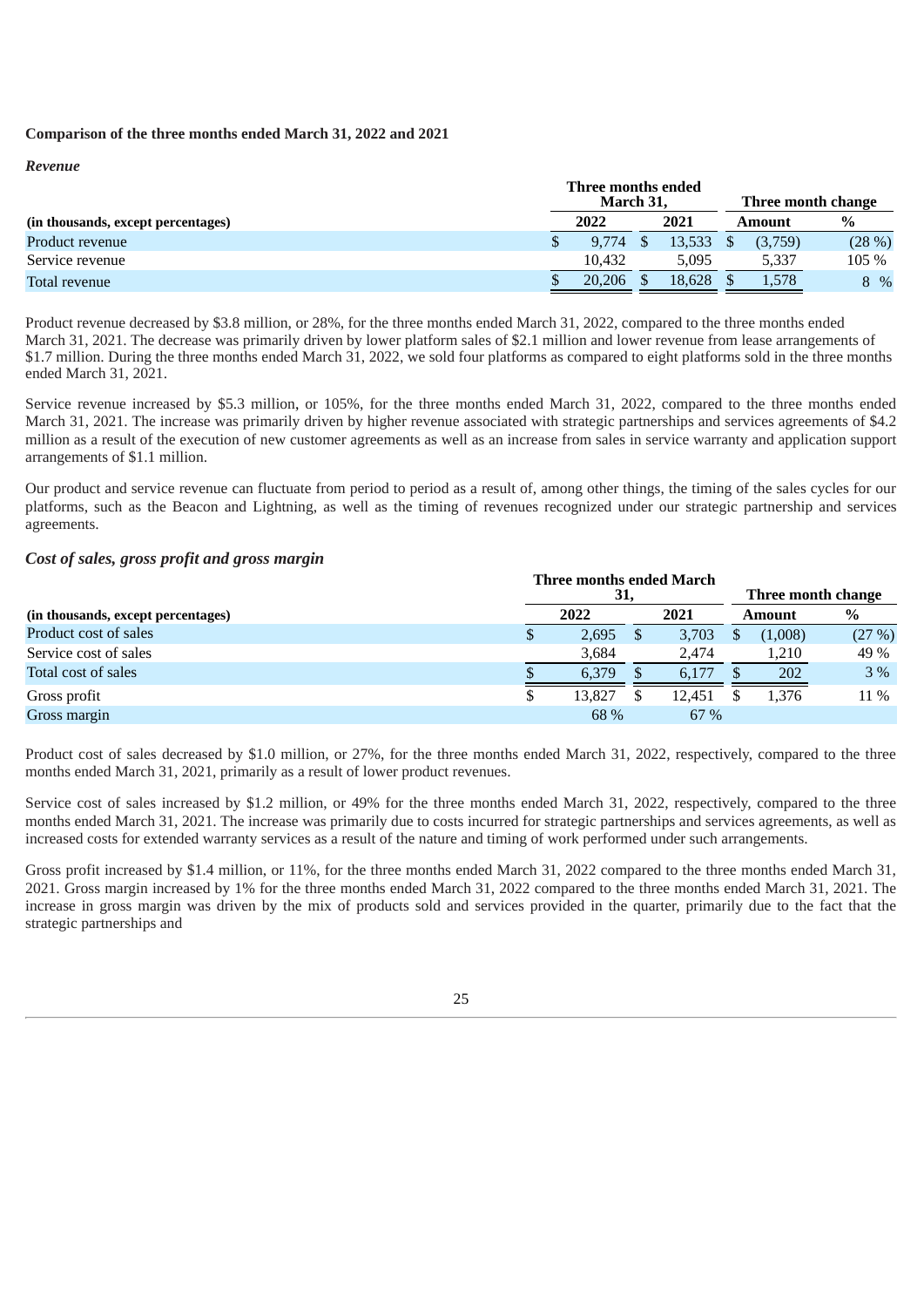services agreements we entered into in 2021 have a higher margin than our previous strategic partnership and services agreements.

#### **Operating expenses**

#### *Research and development*

|                                    |  |           | March 31. | Three months ended | Three month change |               |
|------------------------------------|--|-----------|-----------|--------------------|--------------------|---------------|
| (in thousands, except percentages) |  | 2022      |           | 2021               | Amount             | $\frac{0}{0}$ |
| Research and development           |  | 17.573 \$ |           | 13.027             | 4.546              | 35 %          |

Research and development expense increased by \$4.5 million, or 35%, for the three months ended March 31, 2022, compared to the three months ended March 31, 2021. The increase was due to a \$2.4 million increase in personnel-related expenses, including a \$0.5 million increase in stock-based compensation expense, primarily due to increased headcount as a result of our continued growth, as well as a \$2.1 million increase in other costs, which primarily represent testing and qualification materials and other costs related to various projects to develop and improve systems, workflows, consumables and assays.

#### *General and administrative*

|                                    |  | Three months ended<br>March 31. |       | Three month change |      |
|------------------------------------|--|---------------------------------|-------|--------------------|------|
| (in thousands, except percentages) |  | 2022                            | 2021  | Amount             |      |
| General and administrative         |  | $11.716$ \$                     | 8.967 | 2.749              | 31 % |

General and administrative expense increased by \$2.7 million, or 31%, for the three months ended March 31, 2022, compared to the three months ended March 31, 2021. The increase was due to a \$1.6 million increase in personnel-related expenses, including a \$0.8 million increase in stock-based compensation expense, a \$1.1 million increase in other costs, primarily consisting of IT expenses, including software subscription fees, outside legal fees, including patent litigation and consulting fees.

#### *Sales and marketing*

|                                    | Three months ended<br>March 31. |       | Three month change |     |
|------------------------------------|---------------------------------|-------|--------------------|-----|
| (in thousands, except percentages) | 2022                            | 2021  | Amount             |     |
| Sales and marketing                | 5.811                           | 5.606 | 205                | 4 % |

Sales and marketing expense increased by \$0.2 million, or 4%, for the three months ended March 31, 2022, compared to the three months ended March 31, 2021. The increase was primarily due to a \$0.6 million increase in marketing, advertising and other costs, partially offset by a \$0.4 million decrease in personnel and related costs primarily as a result of lower stock-based compensation.

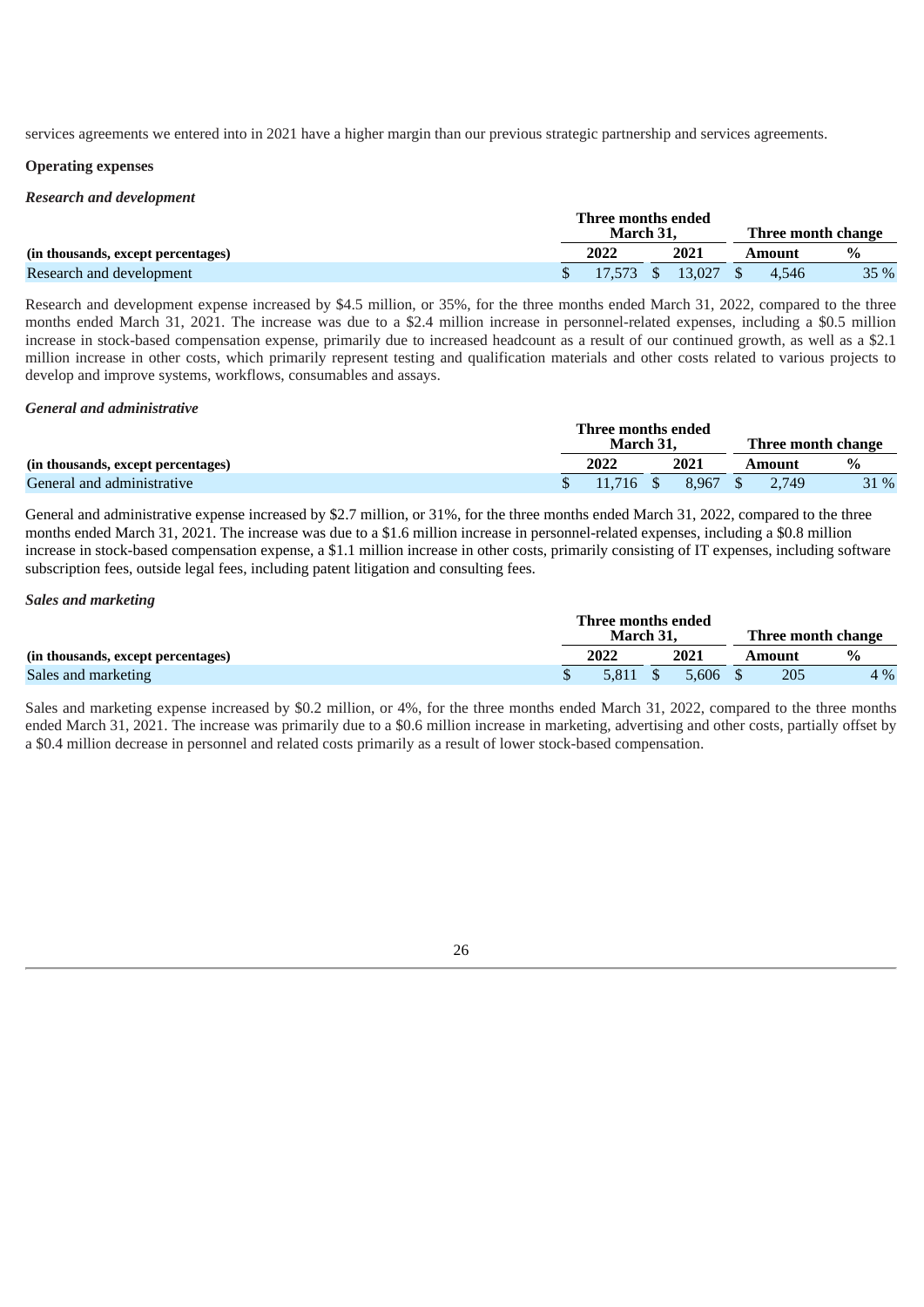#### *Interest expense*

|                                    |  | Three months ended<br>March 31. |      | Three month change |               |
|------------------------------------|--|---------------------------------|------|--------------------|---------------|
| (in thousands, except percentages) |  | 2022                            | 2021 | Amount             | $\frac{0}{0}$ |
| Interest expense                   |  | 224                             | 354S | (130)              | (37%)         |

Interest expense decreased by \$0.1 million, or 37%, for the three months ended March 31, 2022, compared to the three months ended March 31, 2021 as a result of refinancing our loan from East West Bank, which now carries a lower interest rate.

#### *Interest income*

|                                    | Three months ended<br>March 31. |              |  |    |  | Three month change |       |  |  |
|------------------------------------|---------------------------------|--------------|--|----|--|--------------------|-------|--|--|
| (in thousands, except percentages) |                                 | 2022<br>2021 |  |    |  | Amount             | $\%$  |  |  |
| Interest income                    |                                 | 34           |  | 66 |  | (32)               | (48%) |  |  |

Interest income resulted primarily from our cash and short-term deposits. The decrease was primarily due to lower interest received on our cash and short-term deposits due to lower average cash balances during the first quarter of 2022.

#### *Other income (expense), net*

|                                    | Three months ended<br>March 31. |    |  |      |  | Three month change |       |  |        |      |
|------------------------------------|---------------------------------|----|--|------|--|--------------------|-------|--|--------|------|
| (in thousands, except percentages) | 2022                            |    |  | 2021 |  |                    |       |  | Amount | $\%$ |
| Other income, net                  |                                 | 57 |  | 19   |  | 38                 | 200 % |  |        |      |

Other income for the three months ended March 31, 2022 and 2021 was mainly comprised of foreign exchange gains and losses and other miscellaneous income.

# **Liquidity and capital resources**

As of March 31, 2022, we had approximately \$164.7 million in cash and cash equivalents which were primarily held in U.S. short-term bank deposit accounts and money market funds. Restricted cash of \$0.3 million serves as collateral for our corporate credit card program. We have generated negative cash flows from operations since inception through March 31, 2022.

We expect to incur additional operating losses in the foreseeable future as we continue to invest in the research and development of our product offerings, commercialize and launch platforms, and expand into new markets. Our future capital requirements will depend on many factors including our revenue growth rate, research and development efforts, the timing and extent of additional capital expenditures to invest in existing and new facilities as well as our manufacturing operations, the expansion of sales and marketing and the introduction of new products. Our future capital needs may also depend upon the impacts of the COVID-19 pandemic. We have and may in the future enter into arrangements to acquire or invest in businesses, services and technologies, and any such acquisitions or investments could significantly increase our capital needs.

Based on our current business plan, we believe our existing cash and cash equivalents and anticipated cash flows from operations will be sufficient to meet our working capital and capital expenditure needs over at least the next 12 months.

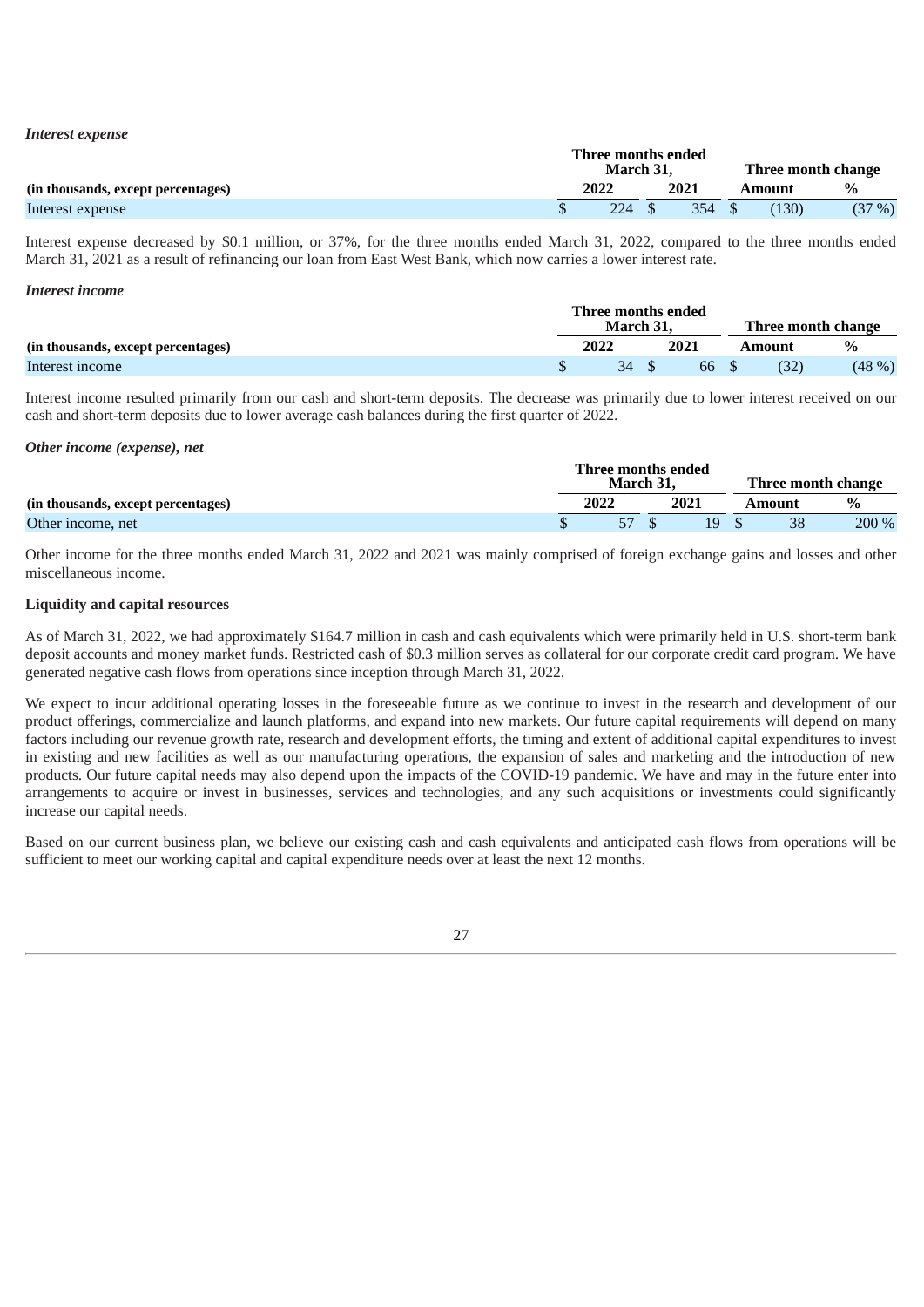# *Sources of liquidity*

Since our inception, we have financed our operations primarily from the issuance and sale of our equity securities, borrowings under longterm debt agreements, and to a lesser extent, cash generated by product and service sales. In July 2020, we completed our IPO, resulting in the receipt of aggregate proceeds of \$187.9 million, net of offering costs, underwriter discounts and commissions of \$17.0 million.

# *East West Bank Loan and Security Agreement*

On May 23, 2018, we entered into a Loan and Security Agreement with East West Bank ("EWB") providing it the ability to borrow up to \$20.0 million. The loan facility was fully drawn as of May 23, 2018.

On June 30, 2021, we entered into an Amended and Restated Loan and Security Agreement (the "Agreement") with EWB. Pursuant to the Agreement, EWB provided a \$20.0 million term loan (the "Term Loan") which was used to refinance the term loan outstanding under the Loan and Security Agreement dated May 23, 2018. The Term Loan matures in 48 months and bears interest at a fixed rate of 4.17%. The Term Loan has an initial interest-only period of 24 months, which can be extended to up to 36 months based on the achievement of certain liquidity measures, and can be pre-paid without penalty at any time.

The Agreement grants EWB a security interest in and liens on all of our assets, excluding intellectual property, which is subject to a double negative pledge. In addition, certain other terms of the original agreements as previously in effect were amended by the Agreement, including certain financial covenants. The Amended and Restated Loan and Security Agreement was accounted for as a debt modification and we capitalized incremental debt issuance costs.

Furthermore, the Agreement also provided the Company with a new \$10.0 million revolving credit line (the "Revolving Line"), which bears interest on the outstanding daily balance thereof of 0.70% above the Prime Rate (as defined in the Agreement). No amount was outstanding under the Revolving Line as at March 31, 2022.

We were in compliance with all covenants under the Agreement as of March 31, 2022.

# *Cash flows*

The following table summarizes our cash flows for the periods presented:

|                                                               |  | Three months ended March 31, |  |           |  |  |  |  |
|---------------------------------------------------------------|--|------------------------------|--|-----------|--|--|--|--|
| (in thousands)                                                |  | 2022                         |  | 2021      |  |  |  |  |
| Net cash (used in) provided by:                               |  |                              |  |           |  |  |  |  |
| Operating activities                                          |  | $(10,069)$ \$                |  | (11, 360) |  |  |  |  |
| Investing activities                                          |  | (4,375)                      |  | (402)     |  |  |  |  |
| Financing activities                                          |  | 1.022                        |  | 8,519     |  |  |  |  |
| Net decrease in cash and cash equivalents and restricted cash |  | (13, 422)                    |  | (3,243)   |  |  |  |  |

# *Operating activities*

Net cash used in operating activities of \$10.1 million for the three months ended March 31, 2022 was primarily due to a net loss of \$21.4 million, partially offset by non-cash adjustments of \$8.3 million, mainly consisting of stock-based compensation and depreciation expense and a net cash inflow from changes in our operating assets and liabilities of \$3.0 million, primarily due to a decrease in our accounts receivable.

Net cash used in operating activities of \$11.4 million for the three months ended March 31, 2021 was primarily due to a net loss of \$15.4 million and net cash outflows of \$2.3 million from changes in our net operating assets and liabilities, partially offset by non-cash charges of \$6.4 million, mainly consisting of stock-based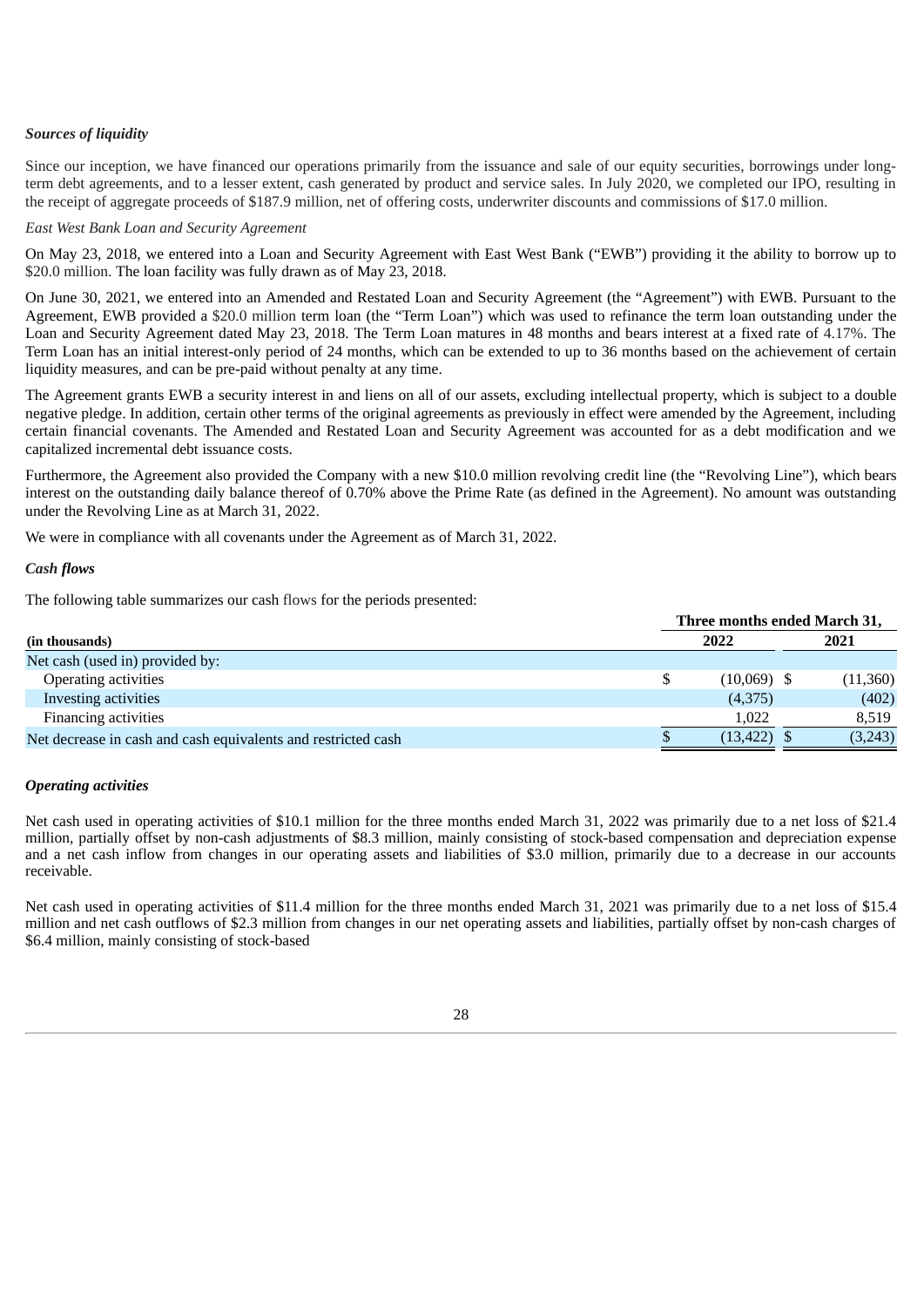compensation and depreciation. Cash outflow from our net operating assets and liabilities was primarily due to a \$2.7 million increase in inventories resulting from an increase raw materials and finished goods to support revenue growth and anticipated demand, an increase of \$3.5 million in accounts receivable due to an in increase in revenue and the timing of invoicing and a \$1.0 million increase in prepaid and other current assets resulting from the overall growth in our business and operations, partially offset by a \$5.7 million increase in deferred revenue and accounts payable due to the timing of advanced billings and revenue recognition as well as the timing of vendor invoicing and related payments.

#### *Investing activities*

Net cash used in investing activities was \$4.4 million during the three months ended March 31, 2022 compared to \$0.4 million in the three months ended March 31, 2021. Capital expenditures for the first quarter of 2022 include the expansion of our BioFoundry operations to support current and planned programs as well as leasehold improvements related to our new offices in Boston, Massachusetts. Capital expenditures for the three months ended March 31, 2021, exclude a \$2.8 million non-cash transfer of Beacons that were purchased into inventory and later transferred to property and equipment. As a result of the growth of our BioFoundry operations, including growth in the number of Beacons used to fulfill strategic partnerships and services agreements, beginning in the third quarter of 2021, Beacons that at inception are planned to be used in our BioFoundry operations are categorized as "Purchase of property and equipment."

#### *Financing activities*

Net cash provided by financing activities was \$1.0 million during the three months ended March 31, 2022 compared to \$8.5 million for the three months ended March 31, 2021. Net cash provided by financing activities during the three months ended March 31, 2022 and March 31, 2021 related to proceeds received from the issuance of common stock upon the exercise of stock options as well as proceeds received related to the issuance of common stock under our employee stock purchase plan.

#### *Concentration of credit risk*

Most of the Company's customers are located in the United States and Asia Pacific. For the three months ended March 31, 2022, three customers accounted for 18%, 13% and 10% of revenue. For the three months ended March 31, 2021, two customers accounted for 11%, and 10% of revenue.

As of March 31, 2022, four customers comprised 22%, 14%, 11% and 10% of accounts receivable. As of December 31, 2021, three customers accounted for 15%, 11% and 11% of accounts receivable.

#### **Contractual obligations and commitments**

There have been no material changes to our contractual obligations as of March 31, 2022, as compared to those disclosed in the Annual Report on Form 10-K for the year ended December 31, 2021.

#### **Off-balance sheet arrangements**

We do not have, and did not have during the periods presented, any off-balance sheet financing arrangements or any relationships with unconsolidated entities or financial partnerships, including entities sometimes referred to as structured finance or special purpose entities, that were established for the purpose of facilitating off-balance sheet arrangements or other contractually narrow or limited purposes.

#### **Critical accounting policies and estimates**

We have prepared our condensed consolidated financial statements in accordance with United States generally accepted accounting principles. Our preparation of these condensed consolidated financial statements requires us to make estimates, assumptions and judgments that affect the reported amounts of assets, liabilities, revenue,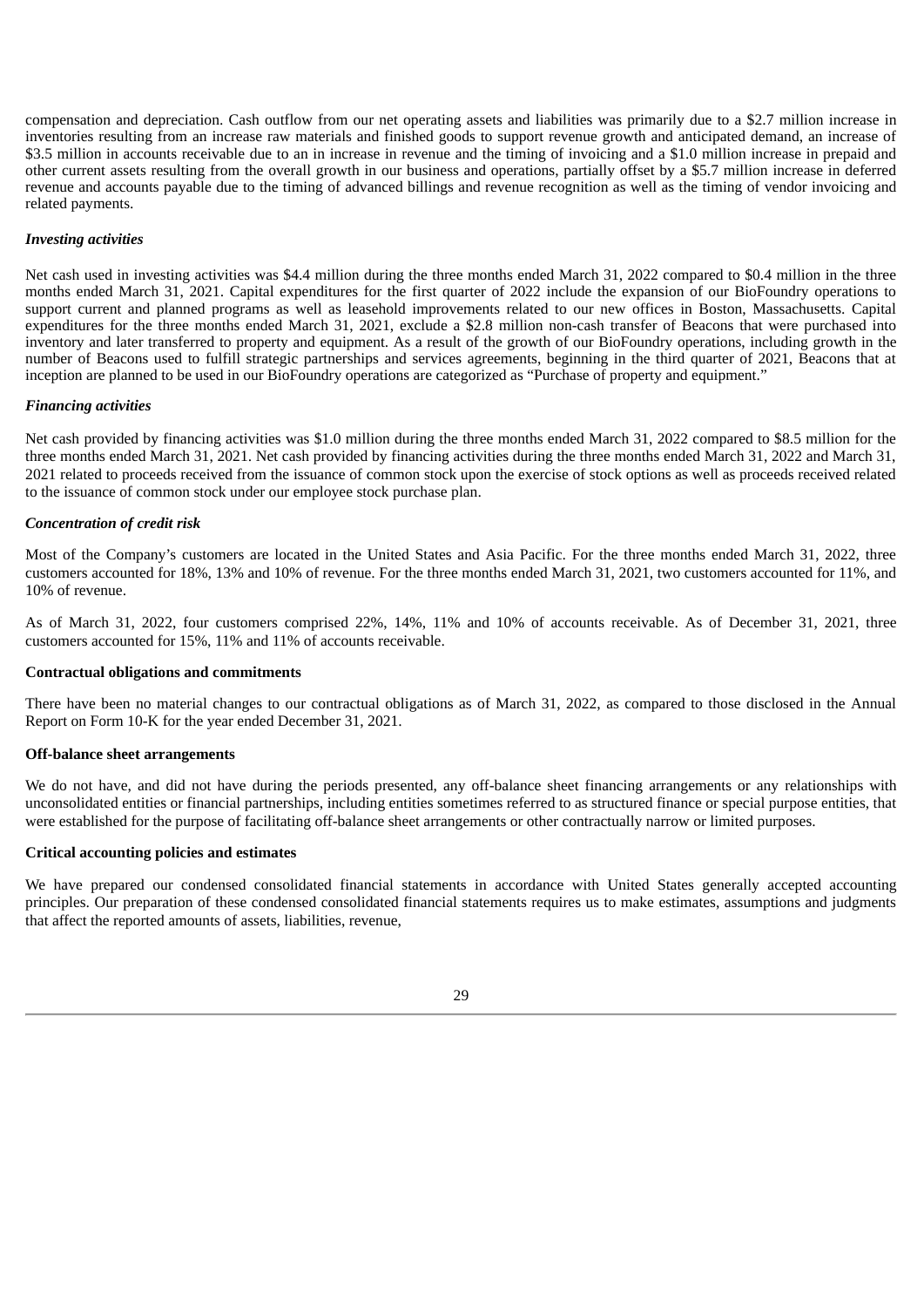expenses and related disclosures. We evaluate our estimates on an ongoing basis. We base our estimates on historical experience and on various other factors that we believe are reasonable under the circumstances, the results of which form the basis for making judgments about the carrying value of assets and liabilities that are not readily apparent from other sources. Actual results could therefore differ materially from these estimates under different assumptions or conditions.

There have been no significant changes in our critical accounting policies and estimates as compared to the critical accounting policies and estimates disclosed in the section titled "Management's Discussion and Analysis of Financial Condition and Operations" included in our Annual Report on Form 10-K for the year ended December 31, 2021 filed with the SEC on February 28, 2022, with the following exceptions.

#### *Stock-Based Compensation*

We maintain an incentive compensation plan under which incentive stock options and restricted stock units ("RSU") are granted to employees and non-employee consultants.

Stock-based compensation expense is based on the grant date fair value of the award. We determine the fair value of RSUs based on the closing value of our stock price listed on the Nasdaq at the date of the grant.

We estimate the fair value of the majority of stock option awards on the grant date using the Black-Scholes option-pricing model. For option awards that include a performance goal tied to the Company share price (i.e. a market condition) we use a Monte Carlo simulation to estimate the fair value.

The fair value of stock option and RSUs with only a service condition is recognized as compensation expense on a straight-line basis over the requisite service period in which the awards are expected to vest and forfeitures are recognized as they occur.

Stock options and RSUs that include a service condition and a performance condition are considered expected to vest when the performance condition is probable of being met. Compensation expense associated with performance awards that are determined to be probable of achievement is recognized over the requisite service period on a tranche-by-tranche basis.

For performance stock options and awards not initially assessed as probable of achievement, we record a cumulative adjustment to compensation expense in the period we change our determination that a performance condition becomes probable of being achieved. We cease recognition of compensation expense in any periods where we determine the attainment of a performance condition is no longer probable. If the performance goals are determined to be improbable, any previously recognized compensation expense is reversed.

The fair value of stock options with a market condition is recognized over the requisite service period for each tranche of the award and is recognized regardless of whether (or to what extent) the market condition is ultimately achieved.

#### <span id="page-32-0"></span>**Item 3. Quantitative and Qualitative Disclosures about Market Risk.**

#### *Interest rate risk*

*Customer financing exposure.* We are indirectly exposed to interest rate risk because many of our customers depend on debt financings to purchase our platforms and systems. An increase in interest rates could make it challenging for our customers to obtain the capital necessary to make such purchases on favorable terms, or at all. Such factors could reduce demand or lower the price we can charge for our platforms and systems, thereby reducing our net sales and gross profit.

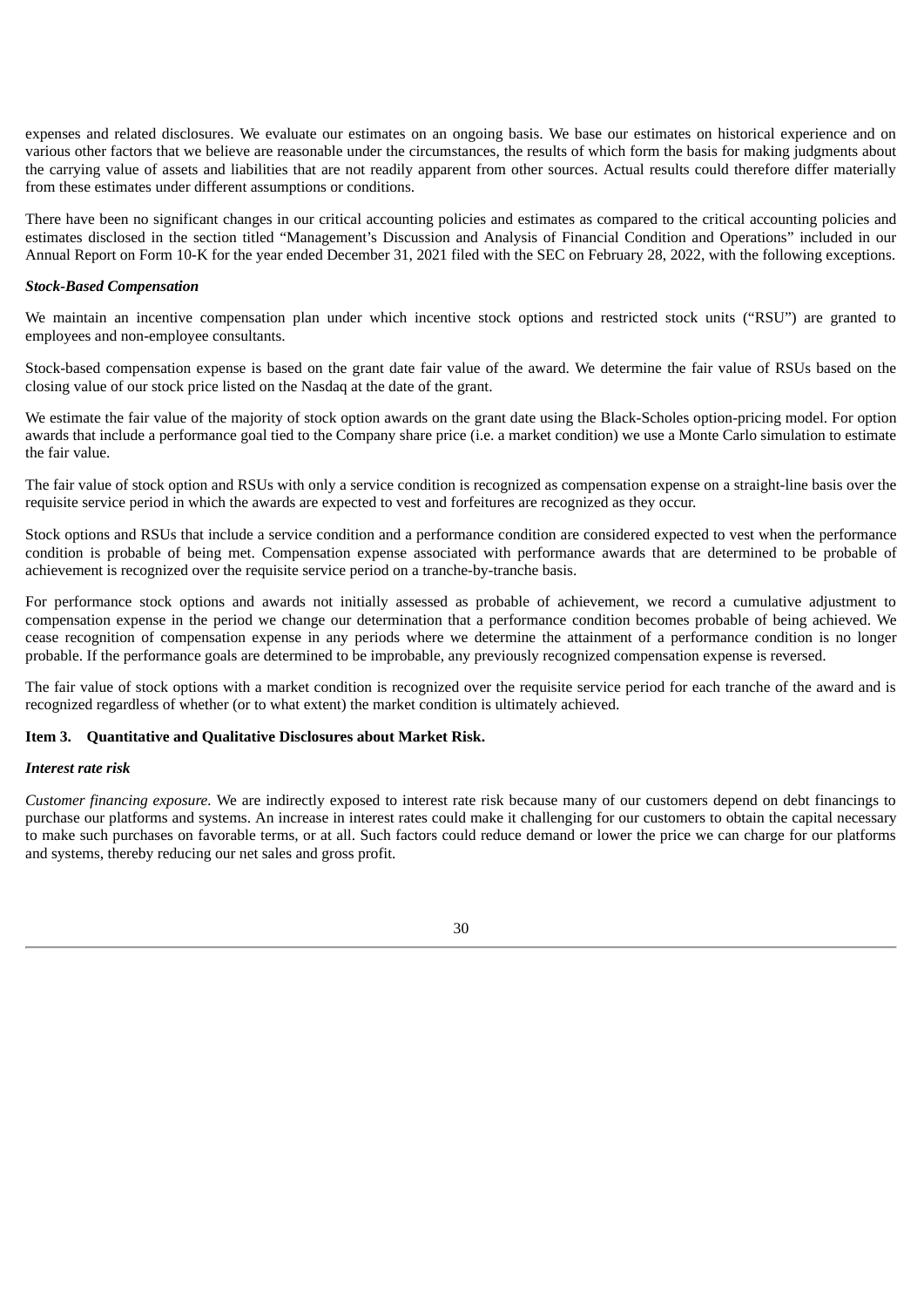*Bank deposit and money market exposure.* As of March 31, 2022, we had cash and cash equivalents, including restricted cash, of \$164.9 million, which consisted primarily of money market funds and bank deposits. The primary objective of our investment is to preserve principal and provide liquidity. These money market funds and bank deposits generate interest income at variable rates below 1%. A hypothetical 100 basis point decrease in interest rates would have no material effect on our interest income and financial results.

## *Foreign currency risk*

Through March 31, 2022, we did not generate any revenue denominated in foreign currencies. While we incur certain expenses in foreign currencies, especially related to our foreign offices, the impact of changes in exchange rates has been immaterial as of March 31, 2022 for these expenses. As we expand our presence in international markets, to the extent we are required to enter into agreements denominated in a currency other than the US dollar, our results of operations and cash flows may increasingly be subject to fluctuations due to changes in foreign currency exchange rates and may be adversely affected in the future due to changes in foreign exchange rates. To date, we have not entered into any hedging arrangements with respect to foreign currency risk. As our international operations grow, we will continue to reassess our approach to manage our risk relating to fluctuations in currency rates.

# <span id="page-33-0"></span>**Item 4. Controls and Procedures.**

#### **Evaluation of Disclosure Controls and Procedures**

We carried out an evaluation, under the supervision and with the participation of management, including our principal executive officer and principal financial officer, of the effectiveness of our "disclosure controls and procedures" as defined in Rules 13a-15(e) and 15d-15(e) under the Securities Exchange Act of 1934, as amended (the "Exchange Act"). Based on that evaluation, our principal executive officer and principal financial officer concluded that as of March 31, 2022 our disclosure controls and procedures were effective at a reasonable assurance level to ensure that information required to be disclosed by us in reports that we file or submit under the Exchange Act is recorded, processed, summarized, and reported within the time periods specified in SEC rules and forms, and that such information is accumulated and communicated to our management, including our principal executive officer and principal financial officer, as appropriate, to allow timely decisions regarding required disclosure.

# **Changes in Internal Control over Financial Reporting**

We also carried out an evaluation, under the supervision and with the participation of management, including our principal executive officer and principal financial officer, of our "internal control over financial reporting" to determine whether any changes in our internal control over financial reporting occurred during the three months ended March 31, 2022 that materially affected, or are reasonably likely to materially affect, our internal control over financial reporting. Based on that evaluation, there were no such changes in our internal control over financial reporting that occurred during the three months ended March 31, 2022.

#### **Limitations on the Effectiveness of Controls**

Control systems, no matter how well designed and operated, can provide only reasonable, not absolute, assurance that the control systems' objectives are being met. Further, the design of any system of controls must reflect the fact that there are resource constraints, and the benefits of all controls must be considered relative to their costs. Because of the inherent limitations in all control systems, no evaluation of controls can provide absolute assurance that all control issues and instances of fraud, if any, within our Company have been detected. These inherent limitations include the realities that judgments in decision-making can be faulty and that breakdowns can occur because of error or mistake. Control systems can also be circumvented by the individual acts of some persons, by collusion of two or more people, or by management override of the controls. The design of any system of controls is also based in part upon certain assumptions about the likelihood of future events, and there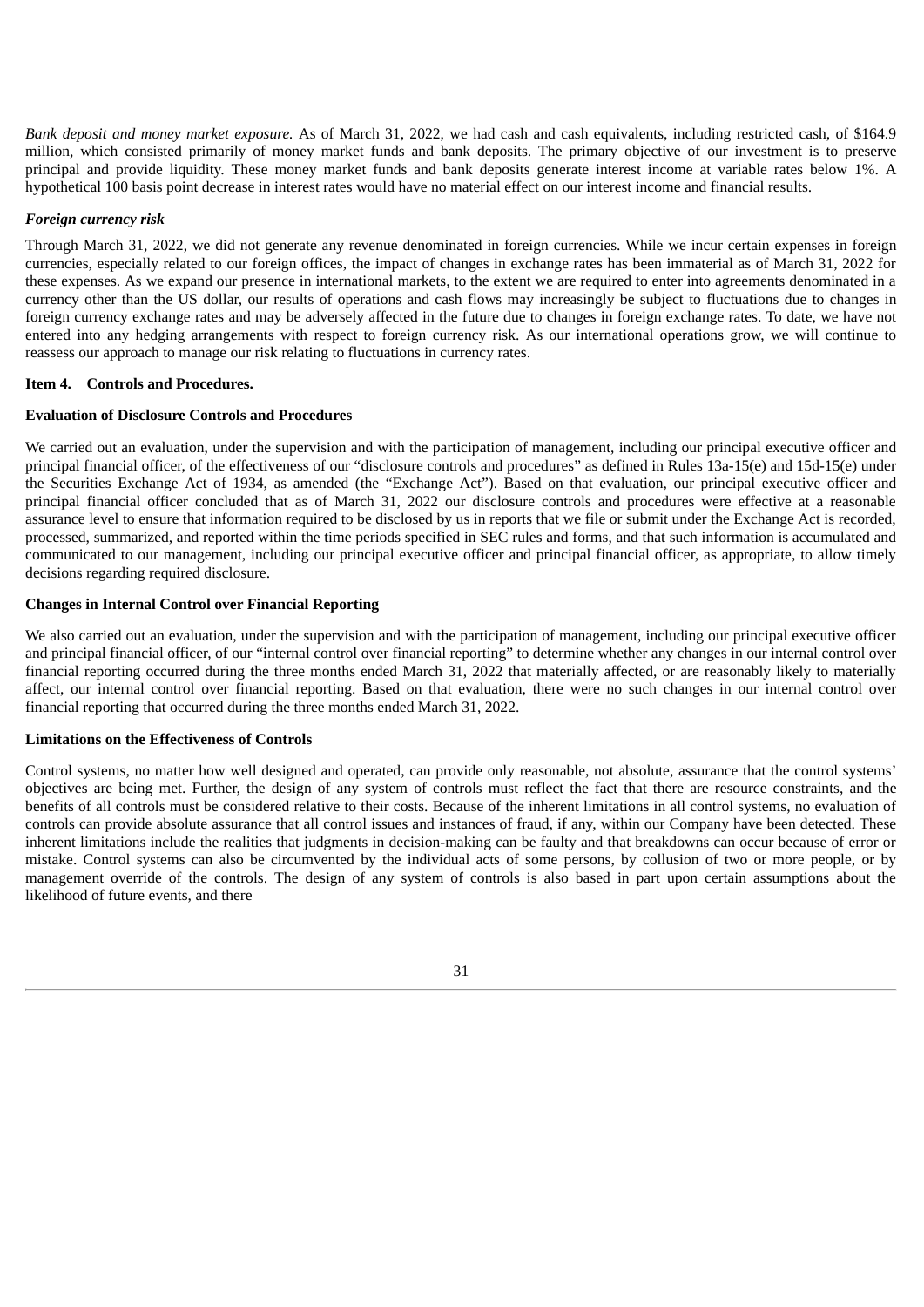<span id="page-34-0"></span>can be no assurance that any design will succeed in achieving its stated goals under all potential future conditions. Over time, controls may become inadequate because of changes in conditions or deterioration in the degree of compliance with policies or procedures.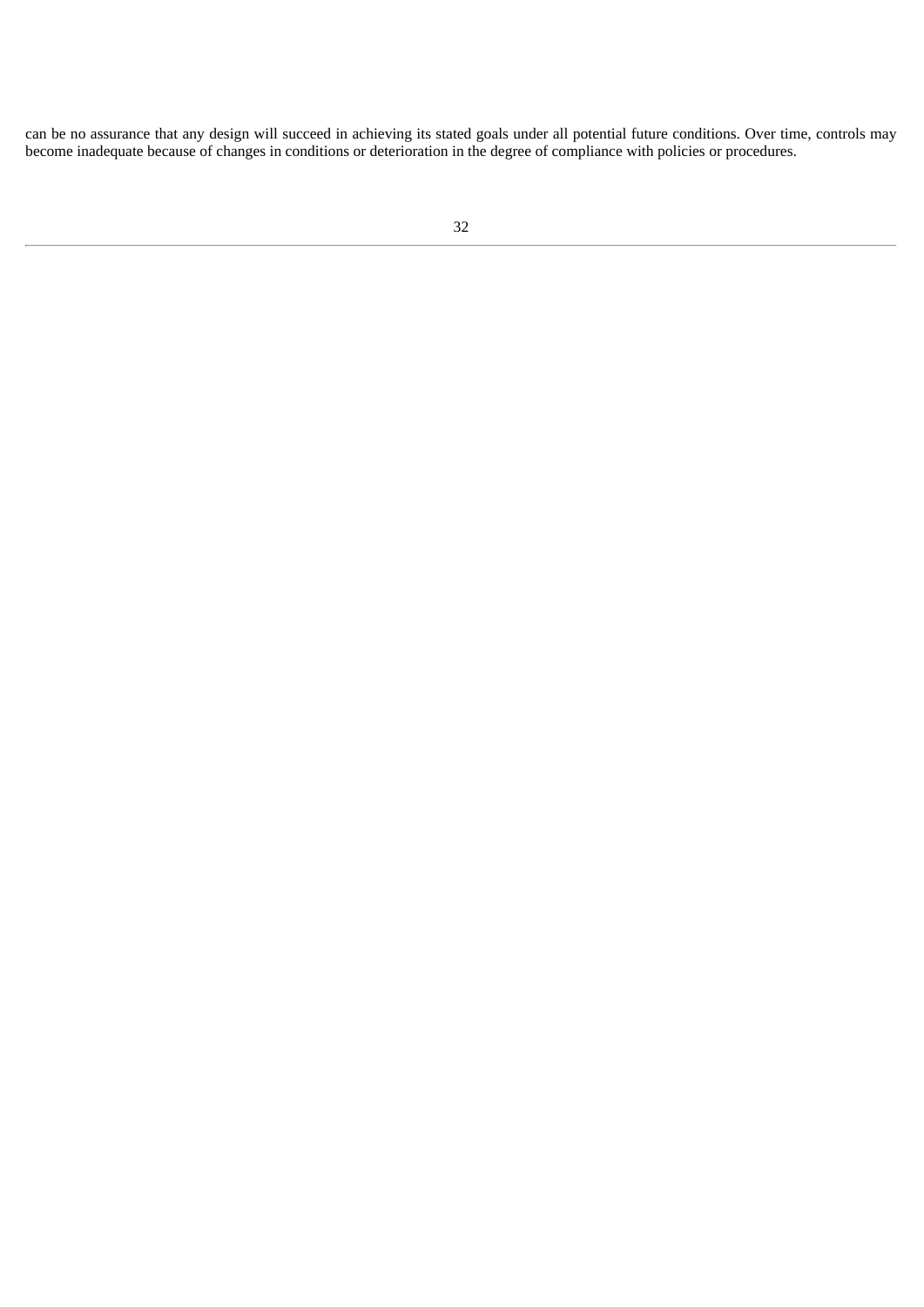# **Part II. OTHER INFORMATION.**

# <span id="page-35-0"></span>**Item 1. Legal Proceedings.**

See Note 13, "Commitments and Contingencies" under the heading "Legal Proceedings" in the Notes to the Unaudited Condensed Consolidated Financial Statements included in Part 1, Item 1 of this Quarterly Report on Form 10-Q for legal proceedings and related matters.

#### <span id="page-35-1"></span>**Item 1A. Risk Factors.**

Factors that could cause or contribute to differences in our future financial and operating results include those discussed in the risk factors set forth in our Annual Report on Form 10-K filed with the SEC on February 28, 2022. The risks described in our Form 10-K and this Report are not the only risks that we face. Additional risks not presently known to us or that we do not currently consider significant may also have an adverse effect on the Company. If any of the risks actually occur, our business, results of operations, cash flows or financial condition could suffer.

There have been no material changes to the risk factors set forth in the Annual Report on Form 10-K filed with the SEC on February 28, 2022.

# <span id="page-35-2"></span>**Item 2. Unregistered Sales of Equity Securities and Use of Proceeds.**

#### *Sale of Unregistered Securities*

There were no unregistered sales of the Company's equity securities during the three months ended March 31, 2022.

#### *Use of Proceeds from our IPO*

On July 21, 2020, we closed our IPO, in which we issued and sold 9,315,000 shares of our common stock, including the full exercise of the underwriters' over-allotment option, at a public offering price of \$22.00 per share for aggregate offering proceeds of \$204.9 million. All of the shares of common stock issued and sold in the offering were registered under the Securities Act of 1933, as amended, pursuant to a registration statement on Form S-1 (File No. 333-239487), which was declared effective by the SEC on July 16, 2020.

Cash used since the IPO is described elsewhere in the "Management's Discussion and Analysis of Financial Condition and Results of Operations" section of our periodic reports filed with the SEC. As of the date of this filing, there has been no material change in the planned use of proceeds from our IPO as described in the final prospectus for our IPO dated July 16, 2020 filed with the SEC on July 17, 2020.

# <span id="page-35-3"></span>**Item 3. Defaults Upon Senior Securities.**

<span id="page-35-4"></span>Not applicable.

#### **Item 4. Mine Safety Disclosures.**

Not applicable.

# <span id="page-35-5"></span>**Item 5. Other Information.**

<span id="page-35-6"></span>None.

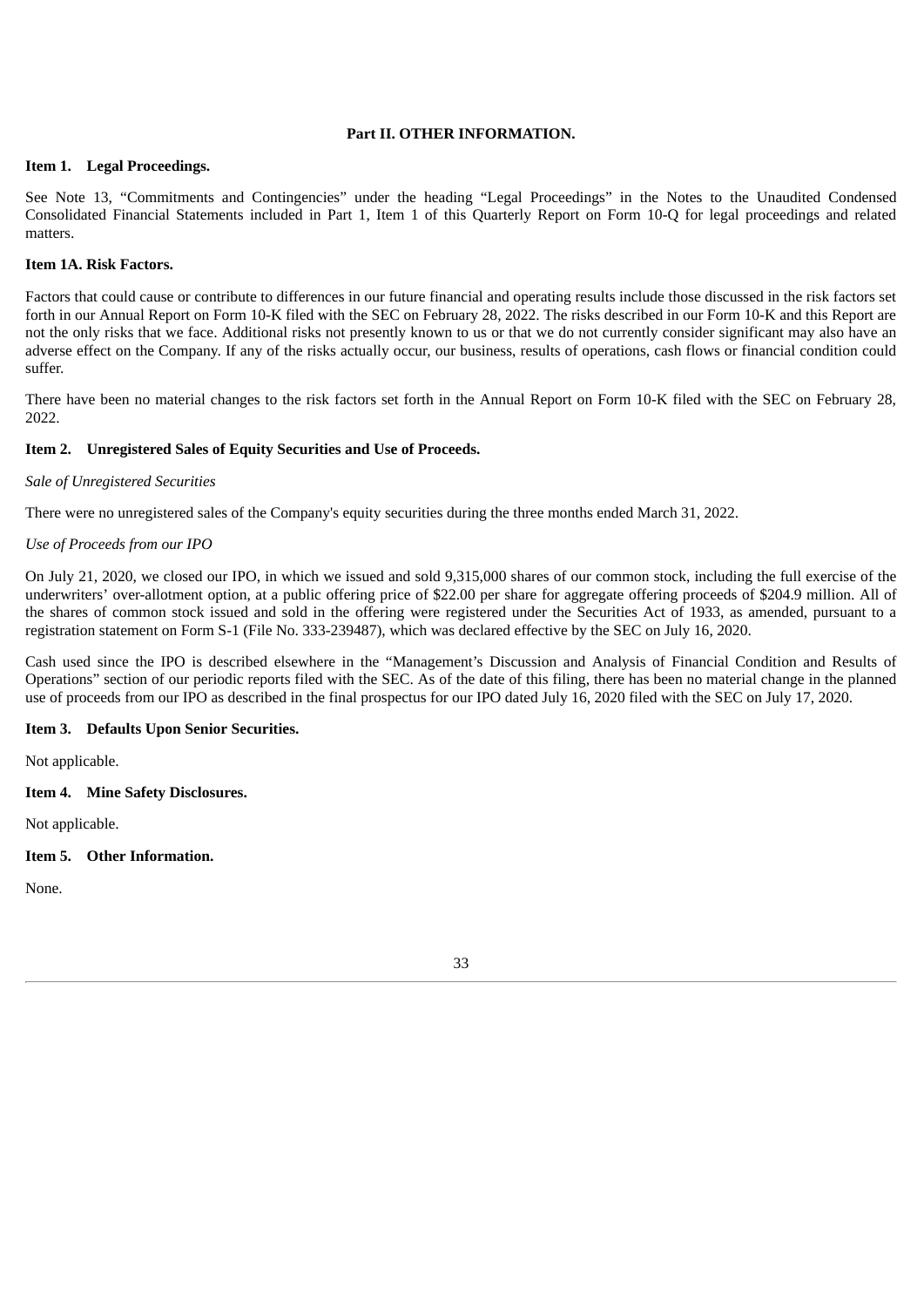## **Item 6. Exhibits.**

The following exhibits are filed with this Quarterly Report on Form 10-Q:

|                                 |                                                                                                                                            | <b>Incorporated by Reference</b> |           |                |                    |                          |
|---------------------------------|--------------------------------------------------------------------------------------------------------------------------------------------|----------------------------------|-----------|----------------|--------------------|--------------------------|
| <b>Exhibit</b><br><b>Number</b> | <b>Exhibit Title</b>                                                                                                                       | Form                             | File No.  | <b>Exhibit</b> | <b>Filing Date</b> | Filed<br><b>Herewith</b> |
| 3.1                             | <b>Amended and Restated Certificate of</b><br><b>Incorporation of Berkeley Lights, Inc.</b>                                                | $8-K$                            | 001-39388 | 3.1            | 7/21/2020          |                          |
| 3.2                             | <b>Amended and Restated Bylaws of Berkeley</b><br>Lights, Inc.                                                                             | $8-K$                            | 001-39388 | 3.2            | 7/21/2020          |                          |
| 10.1                            | <b>Transition and Separation Agreement by and</b><br>between Berkeley Lights, Inc. and Eric Hobbs                                          | $8-K$                            | 001-39388 | 10.1           | 3/2/2022           |                          |
| 10.2                            | <b>Transition and Separation Agreement by and</b><br>between Berkeley Lights, Inc. and Kurt Wood                                           |                                  |           |                |                    | X                        |
| 10.3                            | <b>Employment Agreement by and between Berkeley</b><br><b>Lights and Siddhartha Kadia</b>                                                  |                                  |           |                |                    | X                        |
| <u>10.4</u>                     | <b>Change in Control and Severance Agreement by</b><br>and between Berkeley Lights and Siddhartha<br><b>Kadia</b>                          |                                  |           |                |                    | $\mathbf X$              |
| 31.1                            | <b>Certification of Principal Executive Officer</b><br>Pursuant to Section 302 of the Sarbanes-Oxley Act<br>of 2002.                       |                                  |           |                |                    | X                        |
| 31.2                            | <b>Certification of Principal Financial and</b><br><b>Accounting Officer Pursuant to Section 302 of the</b><br>Sarbanes-Oxley Act of 2002. |                                  |           |                |                    | X                        |
| $32.1*$                         | <b>Certification of Principal Executive Officer</b><br><b>Pursuant to Section 906 of the Sarbanes-Oxley Act</b><br>of 2002.                |                                  |           |                |                    | X                        |
| $32.2*$                         | <b>Certification of Principal Financial and</b><br><b>Accounting Officer Pursuant to Section 906 of the</b><br>Sarbanes-Oxley Act of 2002. |                                  |           |                |                    | $\mathbf X$              |
| 101.INS                         | <b>XBRL</b> Instance Document.                                                                                                             |                                  |           |                |                    | X                        |
| 101.SCH                         | XBRL Taxonomy Extension Schema Document.                                                                                                   |                                  |           |                |                    | $\mathbf X$              |
| 101.CAL                         | XBRL Taxonomy Extension Calculation Linkbase<br>Document                                                                                   |                                  |           |                |                    | $\mathbf X$              |
| 101.DEF                         | XBRL Taxonomy Extension Definition Linkbase<br>Document.                                                                                   |                                  |           |                |                    | $\mathbf X$              |
| 101.LAB                         | XBRL Taxonomy Extension Label Linkbase<br>Document.                                                                                        |                                  |           |                |                    | X                        |
| 101.PRE                         | <b>XBRL Taxonomy Extension Presentation</b><br>Linkbase Document.                                                                          |                                  |           |                |                    | $\mathbf X$              |
| 104                             | Cover Page Interactive Data File - formatted in<br>Inline XBRL and included as Exhibit 101                                                 |                                  |           |                |                    | X                        |

\*This exhibit shall not be deemed "filed" for purposes of Section 18 of the Exchange Act or otherwise subject to the liabilities of that section, nor shall it be deemed incorporated by reference in any filing under the Securities Act or the Exchange Act, whether made before or after the date hereof and irrespective of any general incorporation language in such filings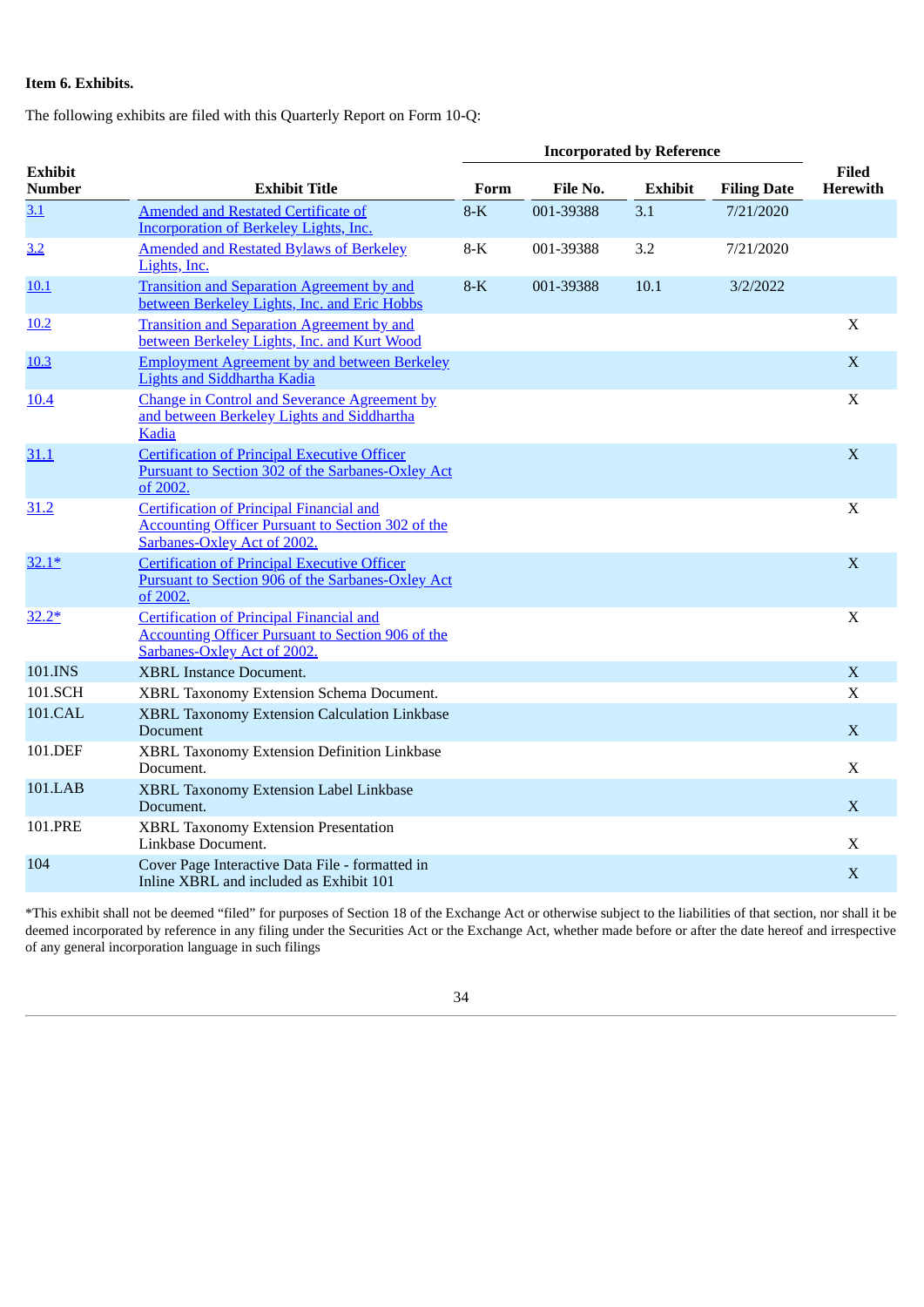## **Signatures**

Pursuant to the requirements of the Securities Exchange Act of 1934, the registrant has duly caused this report to be signed on its behalf by the undersigned thereunto duly authorized.

## **Berkeley Lights, Inc.**

Date: 5/9/2022 By: /s/ J. Paul McClaskey

J. Paul McClaskey Chief Accounting Officer (Authorized Signatory and Principal Financial Officer)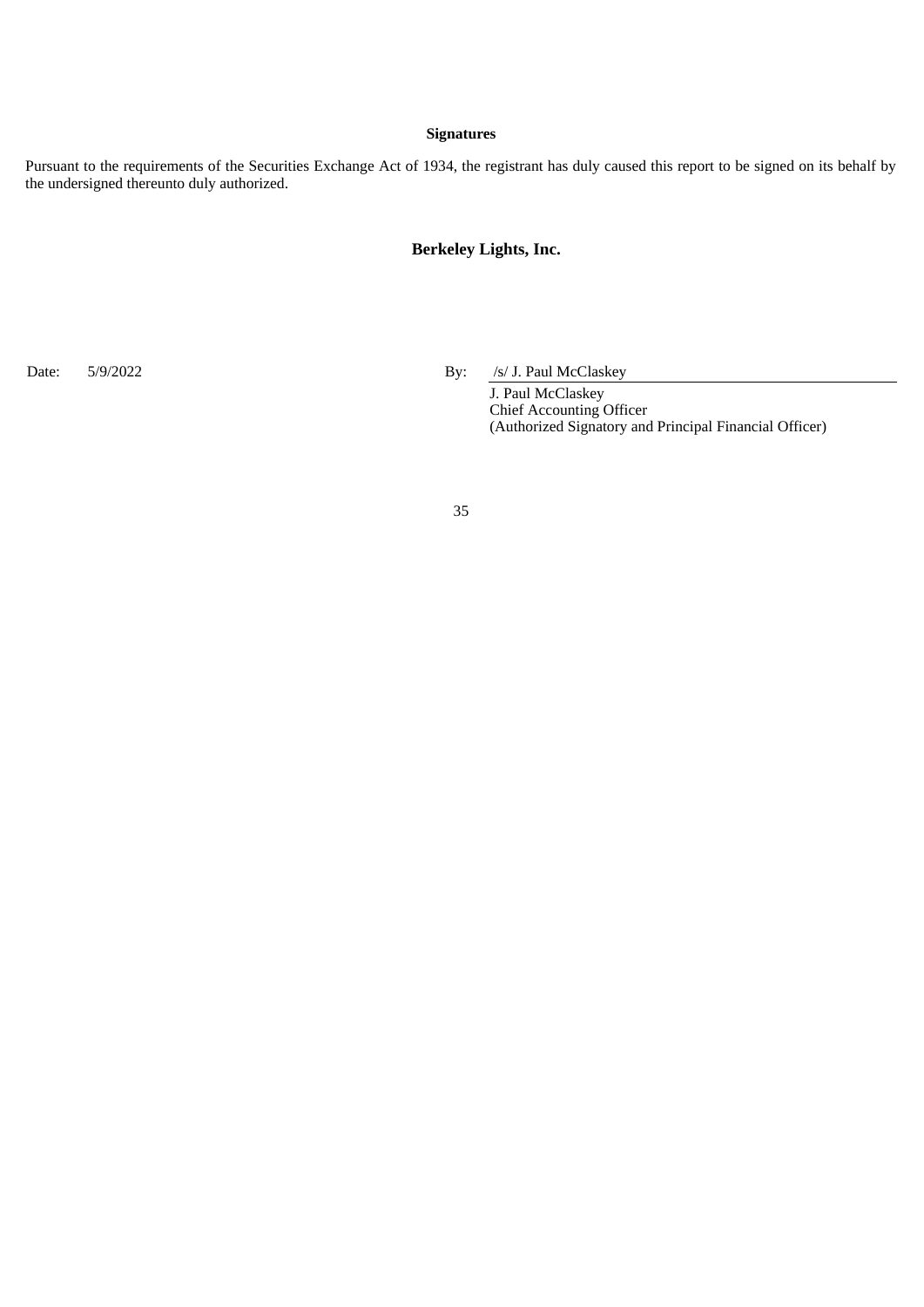### **EXHIBIT 10.2**

### **TRANSITION AND RELEASE AGREEMENT**

<span id="page-38-0"></span>This Transition and Release Agreement (the "*Agreement*") is entered into by and between Kurt Wood ("*Employee*") and Berkeley Lights, Inc. (the "**Company**"), dated as of March 8, 2022 (the "Agreement Date") and effective as of the eighth (8<sup>th</sup>) day following the date on which Employee signs this Agreement if not revoked in accordance with Section 6(g) below (the "*Effective Date*"). The purpose of this Agreement is to provide separation pay to ease Employee's transition related to the Company and to settle and resolve any and all disputes and controversies of any nature existing between Employee and the Company, including, but not limited to, any claims arising out of Employee's employment with, and transition related to, the Company.

#### 1. Separation and Transition of Services.

(a) *Separation*. Employee's last day of employment with the Company shall be April 1, 2022 (the "*Separation Date*"). Effective as of the Separation Date, Employee's employment with the Company and all of its affiliates and status as an officer of the Company and all of its affiliates shall terminate and Employee shall cease to be an employee and an officer of all of the foregoing.

(b) *Consulting Services*. During the period (the "*Consulting Period*") commencing on the Separation Date and ending on the later of (i) April 30, 2022 or (ii) if the Company's first quarter earnings release has not been previously issued, May 8, 2022, or unless terminated earlier by the Company or Employee for any reason, (the "*Consulting End Date*"), Employee shall be available to provide services to the Company and its affiliates, on a non-exclusive and part-time basis, as a consultant and shall provide such reasonable services as may be requested by the Company or its affiliates (the "*Transition Services*"). During the Consulting Period, Employee may become an employee or consultant of any other company, *provided*, that Employee acknowledges and agrees that, during the Consulting Period, Employee shall not, directly or indirectly, become employed by or provide assistance to any commercial oriented life- sciences company. During the Consulting Period, Employee reaffirms his commitment to remain in compliance with the Confidentiality Agreement (as defined below), it being understood that the term "employment" as used in the Confidentiality Agreement shall include services as a consultant hereunder. If Employee violates the previous sentence, this Agreement and the Consulting Period shall be terminated immediately and the Employee shall have no further right or entitlement to the continued vesting of the Equity Award (as defined below).

(c) *Consulting Fee*. In exchange for the performance of the performance of the Transition Services during the Consulting Period, subject to Consultant continuing to provide the Transition Services through the Consulting End Date and Employee's continued compliance with the terms and conditions of this Agreement and the Confidentiality Agreement, the Company shall pay to Employee an amount in cash equal to \$50,000. Such amount shall be payable to Employee in two installments of \$25,000, with the first installment to be paid on or within five days following April 15, 2022 and the second installment to be paid on or within five days following the Consulting End Date.

(d) *Return of Company Property*. Employee represents and warrants that he shall, prior to the Consulting Period End Date, return to the Company any and all property and equipment of the Company, including (i) all keys, files, lists, books and records (and copies thereof) of, or in connection with, the Company's business, equipment (including, but not limited to, computer hardware, software and printers, wireless handheld devices, cellular phones and pagers), access or credit cards, Company identification, and all other property belonging to the Company in Employee's possession or control, and

(ii) all documents and copies, including hard and electronic copies, of documents in Employee's possession relating to any confidential information, including without limitation, internal and external business forms, manuals, correspondence, notes and computer programs, and that Employee shall not make or retain any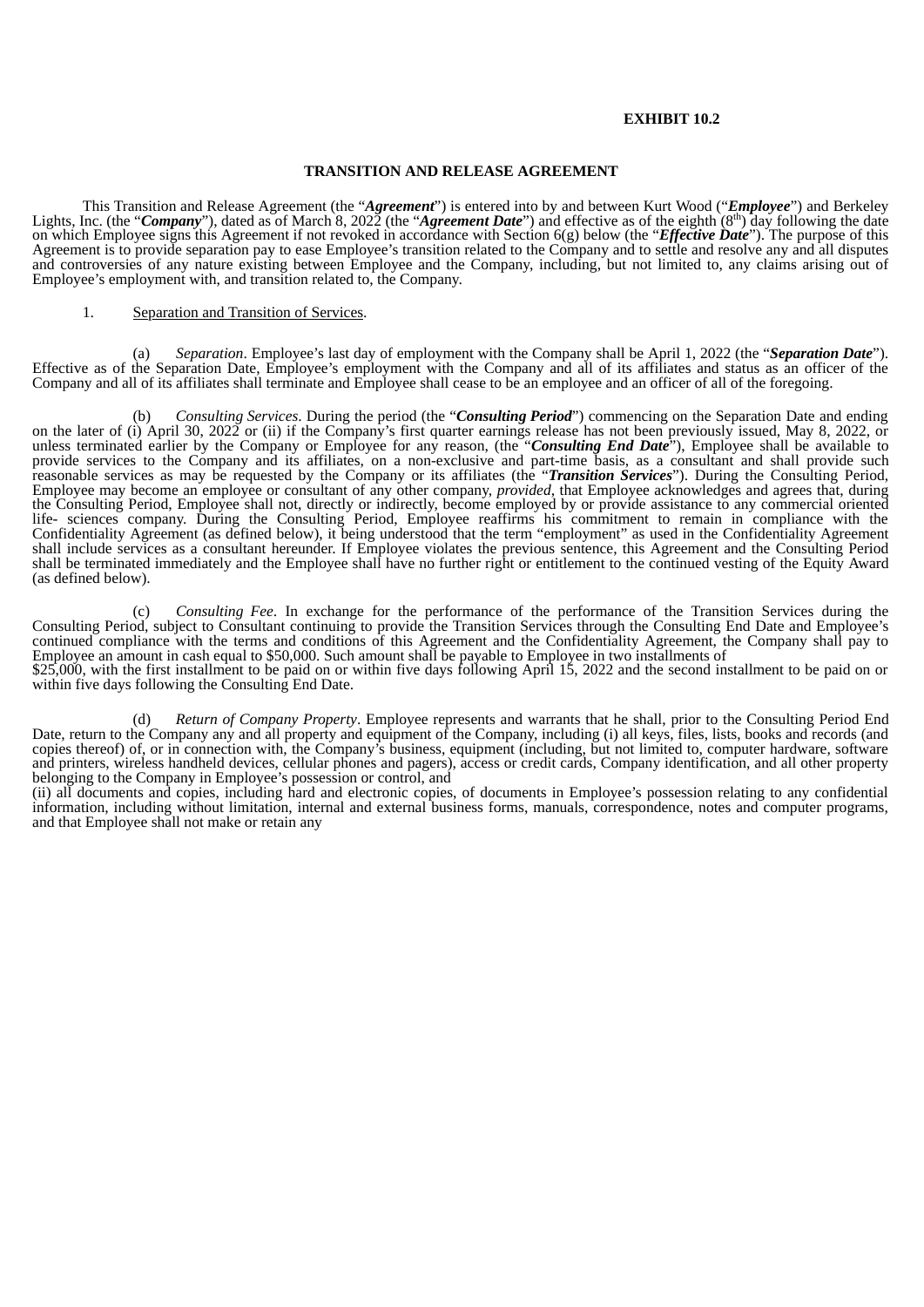copy or extract of any of the foregoing. To ensure the foregoing, prior to or on the Consulting Period End Date, Employee shall make available to the Company all devices, including cellular phones and laptop computers, and other property that may include Company confidential information, so that the Company has the prior opportunity to review, redact and/or retain any such documents containing confidential information on such devices.

(e) *Equity Awards*. As of the Separation Date, Employee will hold options to purchase those shares of Company common stock and Company restricted stock units pursuant to the Company's equity incentive plans and the individual agreements evidencing such grants (collectively, the "*Equity Awards*"). In exchange for the performance of the Transition Services, during the Consulting Period, the Equity Awards shall continue to vest and, if applicable, become exercisable in accordance with their amended vesting schedules as provided in Section 3 below). Upon the Consulting End Date, Employee's Equity Awards shall cease vesting and any unvested shares as of such date shall automatically terminate. Employee acknowledges that each unexercised "incentive stock option" within the meaning of the Internal Revenue Code of 1986, as amended, including the Acceleration Options, that remains unexercised following the three (3)-month anniversary of the Separation Date shall no longer qualify for favorable tax treatment as an incentive stock option.

(f) *Benefits*. As an independent contractor, Employee understands and agrees that, while performing any services for the Company or its affiliates after the Separation Date, Employee shall not be eligible to participate in or accrue benefits under any Company benefit plan for which status as an employee of the Company is a condition of such participation or accrual. To the extent that Employee was deemed eligible to participate, as an employee, in any Company benefit plan, he hereby waives his participation. Following the Separation Date, the Company shall notify Employee of any right to continue group health plan coverage sponsored by the Company or an affiliate of the Company pursuant to the provisions of the Consolidated Omnibus Budget Reconciliation Act of 1985, as amended ("*COBRA*"), which Employee may elect to receive at Employee's expense in accordance with the provisions of COBRA.

(g) *Independent Contractor Status*. Employee and the Company acknowledge and agree that, during the Consulting Period, Employee shall be an independent contractor. During the Consulting Period and thereafter, Employee shall not be an agent or employee of the Company and shall not be authorized to act on behalf of the Company. Employee agrees to indemnify and hold the Company and the other entities released herein harmless for any tax claims or penalties resulting from any failure by Employee to make required personal income and self-employment tax payments.

2. Accrued Obligations. Upon the Separation Date, the Company will pay to Employee (i) all accrued salary, and (ii) all accrued, unused paid time off through the Separation Date, and (iii) any unreimbursed business expenses incurred by Employee, in accordance with Company policy, prior to the Separation Date (collectively, the "*Accrued Obligations*"). Employee agrees that prior to the Separation Date, Employee has submitted Employee's final documented expense reimbursement statement reflecting all business expenses Employee incurred through the Separation Date, if any, for which Employee seeks reimbursement. Employee is entitled to these payments regardless of whether Employee executes this Agreement. For the avoidance of doubt, Employee shall not be eligible to receive any bonus payment for his service for the year in which the Separation Date occurs.

3. Separation Benefits. In consideration of, and subject to and conditioned upon (i) Employee's timely execution and nonrevocation of this Agreement and (ii) Employee's continued compliance with the terms and conditions of this Agreement and the Confidentiality Agreement, the Company shall pay to Employee an amount equal to a pro-rata portion of his annual bonus for the first quarter of calendar year 2022, based on achievement of the performance goals at target (whereby Employee's target annual bonus for 2022 was based on 50% of his annual base salary). Such payment,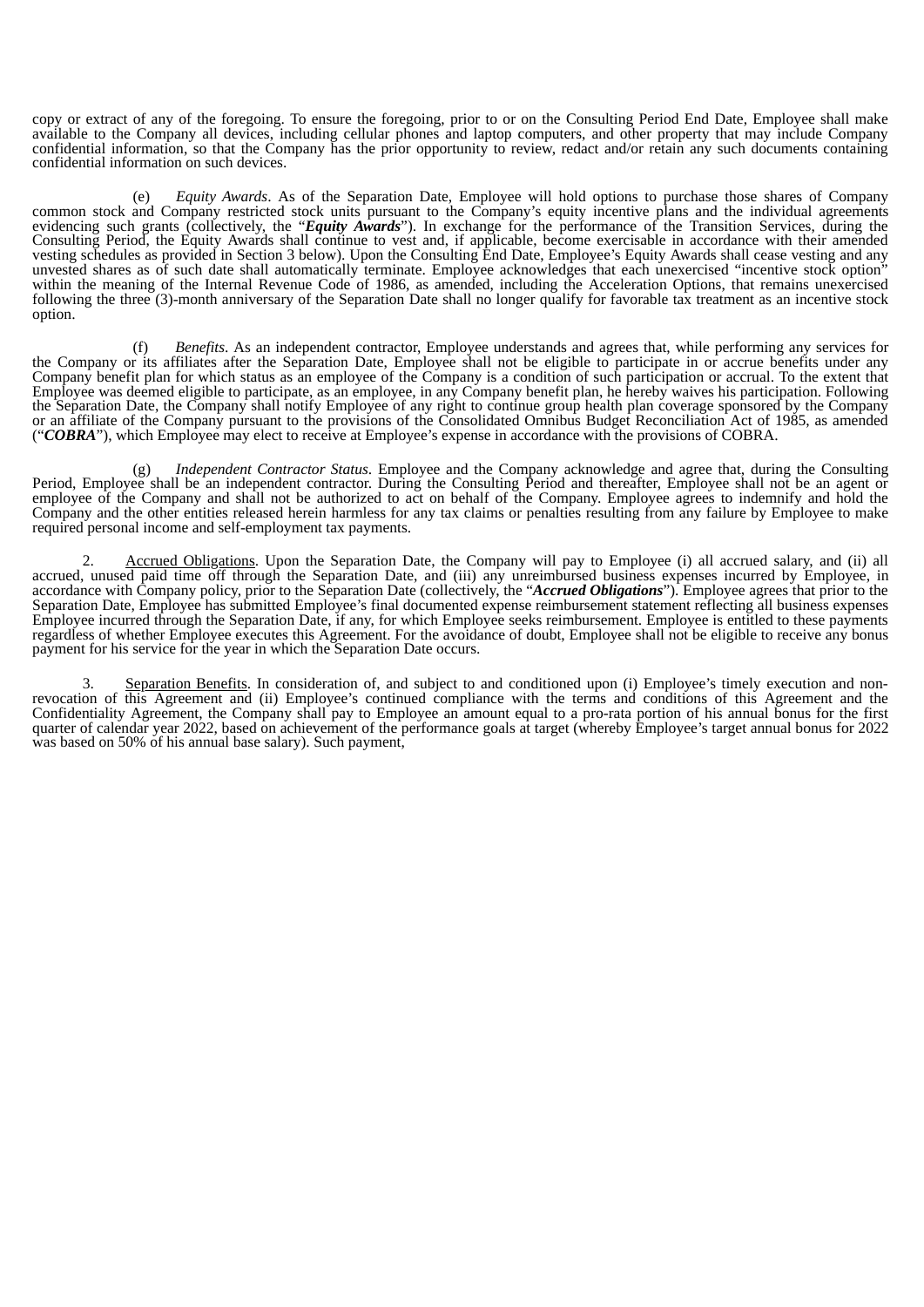shall be paid, less applicable withholdings and deductions, on the later to occur of the Effective Date or the first payroll date following the Separation Date.

4. SEC Reporting*.* Employee acknowledges that to the extent required by the Securities Exchange Act of 1934, as amended (the "*Exchange Act*"), he will have continuing obligations under and he will continue to abide by Section 16(a) and 16(b) of the Exchange Act to report his transactions in Company common stock for six (6) months following the Separation Date.

5. Warranty. Employee acknowledges that all benefits under Section 3 constitute additional compensation to which Employee would not be entitled except for Employee's decision to sign this Agreement and to abide by the terms of this Agreement. Employee acknowledges that, upon receipt of the Accrued Obligations, Employee has received all monies and other benefits due to Employee as a result of his employment with and separation from the Company, other than any continued vesting of Equity Awards during the Consulting Period. Employee further represents that to the best of Employee's knowledge he has not sustained a work-related injury or illness which he has not previously reported to the Company.

#### 6. Release of Known and Unknown Claims.

(a) *General Release*. In exchange for the benefits set forth in Section 3 above, and for other good and valuable consideration, the receipt and adequacy of which are hereby acknowledged, Employee agrees unconditionally and forever to release and discharge the Company and its affiliated, related, parent and subsidiary corporations, as well as its past and present parents, subsidiaries, affiliates, associates, members, stockholders, employee benefit plans, attorneys, agents, representatives, partners, joint ventures, predecessors, successors, assigns, insurers, owners, employees, officers, directors and all persons acting by, through, under, or in concert with them, or any of them (hereinafter the "*Releasees*") from any and all manner of claims, actions, causes of action, in law or in equity, demands, rights, or damages of any kind or nature which he may now have, or ever have, whether known or unknown, fixed or contingent, including any claims, causes of action or demands of any nature (hereinafter called "*Claims*"), that Employee now has or may hereafter have against the Releasees by reason of any and all acts, omissions, events or facts occurring or existing prior to Employee's execution of this release, including, without limitation, Claims related to any expense reimbursement and claims related to equity of the Company. The Claims released hereunder specifically include, but are not limited to, any claims for fraud; breach of contract; breach of implied covenant of good faith and fair dealing; inducement of breach; interference with contract; wrongful or unlawful discharge or demotion; violation of public policy; sexual or any other type of assault and battery; invasion of privacy; intentional or negligent infliction of emotional distress; intentional or negligent misrepresentation; conspiracy; failure to pay wages, benefits, vacation pay, severance pay, commissions, equity, attorneys' fees, or other compensation of any sort; failure to accommodate disability, including pregnancy; discrimination or harassment on the basis of pregnancy, race, color, sex, gender, national origin, ancestry, religion, disability, handicap, medical condition, marital status, sexual orientation or any other protected category; any claim under the Age Discrimination in Employment Act, as amended, 29 U.S.C. § 621 et seq. ("*ADEA*"); the Older Workers' Protection Benefit Act of 1990; Title VII of the Civil Rights Act of 1964, as amended, by the Civil Rights Act of 1991, 42 U.S.C. § 2000 et seq.; Equal Pay Act, as amended, 29 U.S.C. § 206(d); the Civil Rights Act of 1866, 42 U.S.C. § 1981; the Family and Medical Leave Act of 1993, 29 U.S.C. § 2601 et seq.; the Americans with Disabilities Act of 1990, 42 U.S.C. § 12101 et seq.; the False Claims Act, 31 U.S.C. § 3729 et seq.; the Employee Retirement Income Security Act, as amended, 29 U.S.C. § 1001 et seq.; the Worker Adjustment and Retraining Notification Act ("*WARN*"), as amended, 29 U.S.C. § 2101 et seq.; the Fair Labor Standards Act, 29 U.S.C.

§ 215 et seq.; the California Fair Employment and Housing Act, as amended, Cal. Lab. Code § 12940 et seq.; the California Equal Pay Law, as amended, Cal. Lab. Code §§ 1197.5(a),1199.5; the Moore-Brown- Roberti Family Rights Act of 1991, as amended, Cal. Gov't Code §§12945.2, 19702.3; the California WARN Act, Cal. Lab. Code § 1400 et seq.; the California False Claims Act, Cal. Gov't Code § 12650 et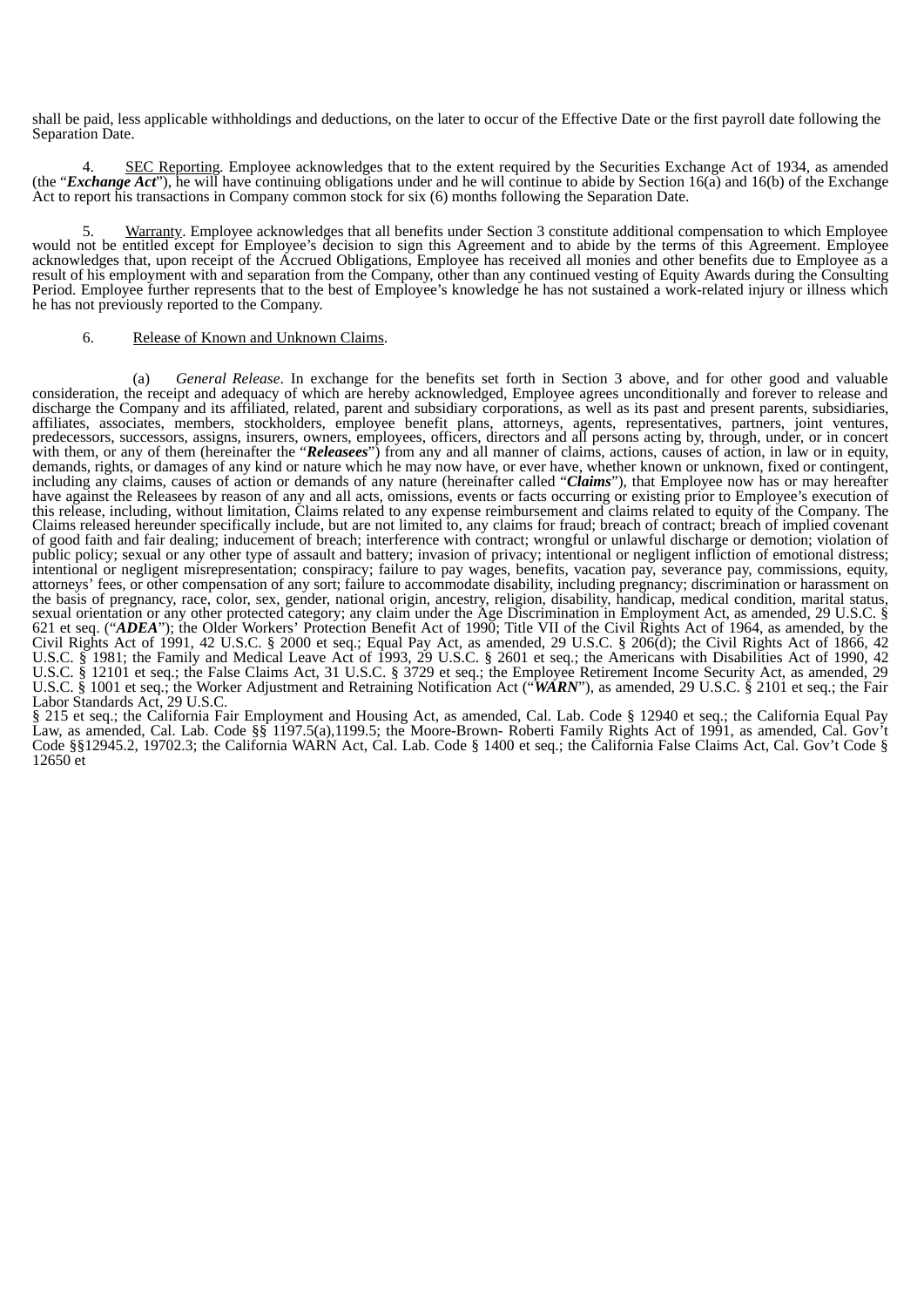seq.; the California Corporate Criminal Liability Act, Cal. Penal Code § 387; the California Labor Code; and any federal, state or local laws of similar effect.

(b) *Claims Not Released*. This release shall not apply to: the Company's obligations to provide the separation benefits under Section 3 of this Agreement; Employee's right to indemnification under any applicable indemnification agreement with the Company, the Company's governing documents or applicable law; Employee's right to assert claims for workers<sup>7</sup> compensation or unemployment benefits; Employee's right to bring to the attention of the Equal Employment Opportunity Commission ("*EEOC*") claims of discrimination (*provided*, *however*, that Employee releases his right to secure any damages for alleged discriminatory treatment); any right to communicate directly with, cooperate with, or provide information to, any federal, state or local government regulator; any right to file an unfair labor practice charge under the National Labor Relations Act ("*NLRA*"); Employee's vested rights under any retirement or welfare benefit plan of the Company; or any other rights that may not be waived by an employee under applicable law.

(c) *Unknown Claims*. Employee acknowledges that Employee has been advised of and is familiar with the provisions of California Civil Code section 1542, which provides as follows:

#### "A GENERAL RELEASE DOES NOT EXTEND TO CLAIMS THAT THE CREDITOR OR RELEASING PARTY DOES NOT KNOW OR SUSPECT TO EXIST IN HIS OR HER FAVOR AT THE TIME OF EXECUTING THE RELEASE AND THAT, IF KNOWN BY HIM OR HER, WOULD HAVE MATERIALLY AFFECTED HIS OR HER SETTLEMENT WITH THE DEBTOR OR RELEASED PARTY."

Employee, being aware of said code section, hereby expressly waives any rights he may have thereunder, as well as under any other statutes or common law principles of similar effect.

(d) *Representations*. Employee represents and warrants that there has been no assignment or other transfer of any interest in any Claim which he may have against Releasees, or any of them, and Employee agrees to indemnify and hold Releasees, and each of them, harmless from any liability, Claims, demands, damages, costs, expenses and attorneys' fees incurred by Releasees, or any of them, as the result of any such assignment or transfer or any rights or Claims under any such assignment or transfer. It is the intention of the parties that this indemnity does not require payment as a condition precedent to recovery by the Releasees against Employee under this indemnity. Employee agrees that if he hereafter commences any suit arising out of, based upon, or relating to any of the Claims released hereunder or in any manner asserts against Releasees, or any of them, any of the Claims released hereunder, then Employee agrees to pay to Releasees, and each of them, in addition to any other damages caused to Releasees thereby, all attorneys' fees incurred by Releasees in defending or otherwise responding to said suit or Claim.

(e) *No Actions*. Employee represents and warrants to the Company that Employee has no pending actions, Claims or charges of any kind. Employee agrees that if Employee hereafter commences, joins in, or in any manner seeks relief through any suit arising out of, based upon, or relating to any of the Claims released hereunder or in any manner asserts against the Releasees any of the Claims released hereunder, then Employee will pay to the Releasees against whom such Claim(s) is asserted, in addition to any other damages caused thereby, all attorneys' fees incurred by such Releasees in defending or otherwise responding to said suit or Claim; *provided, however, that Employee shall not be obligated to pay the Releasees' attorneys' fees to the extent such fees are attributable to: (i)* claims under the ADEA or a challenge to the validity of the release of claims under the ADEA; or (ii) Employee's right to file a charge with the EEOC; however, Employee hereby waives any right to any damages or individual relief resulting from any such charge.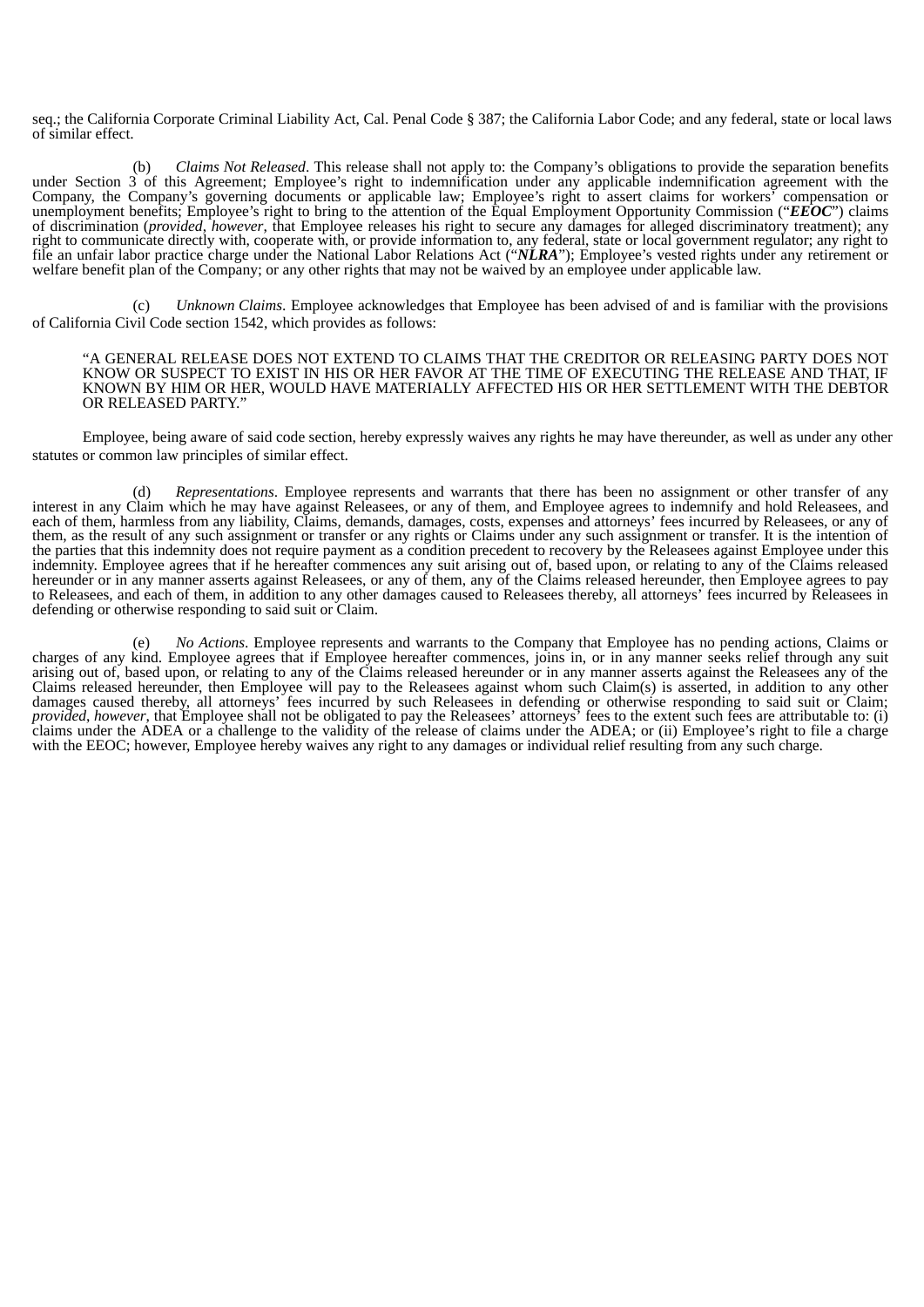(f) *No Admission.* Employee understands and agrees that neither the payment of money nor the execution of this Agreement shall constitute or be construed as an admission of any liability whatsoever by the Releasees.

(g) *Older Worker's Benefit Protection Act.* In accordance with the Older Worker's Benefit Protection Act, Employee is hereby advised as follows:

(i) Employee has read this Agreement and understands its terms and effect, including the fact that Employee is agreeing to release and forever discharge the Company and each of the Releasees from any Claims released in this Agreement.

(ii) Employee understands that, by entering into this Agreement, Employee does not waive any Claims that may arise after the date of Employee's execution of this Agreement, including without limitation any rights or claims that Employee may have to secure enforcement of the terms and conditions of this Agreement.

(iii) Employee has signed this Agreement voluntarily and knowingly in exchange for the consideration described in this Agreement, which Employee acknowledges is adequate and satisfactory to Employee and in addition to any other benefits to which Employee is otherwise entitled.

(iv) The Company advises Employee to consult with an attorney prior to executing this Agreement.

(v) Employee has twenty-one (21) days to review and decide whether or not to sign this Agreement. If Employee signs this Agreement prior to the expiration of such period, Employee acknowledges that Employee has done so voluntarily, had sufficient time to consider the Agreement, to consult with counsel and that Employee does not desire additional time and hereby waives the remainder of the twenty-one (21) day period. In the event of any changes to this Agreement, whether or not material, Employee waives the restarting of the twenty-one  $(21)$  day period.

(vi) Employee has seven (7) days after signing this Agreement to revoke this Agreement and this Agreement will become effective upon the expiration of that revocation period. If Employee revokes this Agreement during such seven (7)-day period, this Agreement will be null and void and of no force or effect on either the Company or Employee and Employee will not be entitled to any of the payments or benefits which are expressly conditioned upon the execution and non-revocation of this Agreement.

(vii) If Employee wishes to revoke this Agreement, Employee shall deliver written notice stating his or her intent to revoke this Agreement to  $[\_$ , on or before 11:59 p.m. PT on the seventh  $(7<sup>th</sup>)$  day after the date on which Employee signs this Agreement.

7. Protection of Confidential Information. Subject to Section 9 below, Employee hereby reaffirms the covenants, terms and conditions set forth in the proprietary information and invention assignment agreement between the Company and Employee (the "*Confidentiality Agreement*") and acknowledges that the Confidentiality Agreement shall survive termination of Employee's employment and remain in full force and effect in accordance with its terms, including, without limitation, the confidentiality information and nonsolicitation restrictive covenants set forth therein.

8. Non-disparagement. Subject to Section 9 below, following the Separation Date, Employee agrees not to publish or disseminate, directly or indirectly, any statements, whether written or oral, that are or could be harmful to or reflect negatively on any of the Company or any of its affiliates, or that are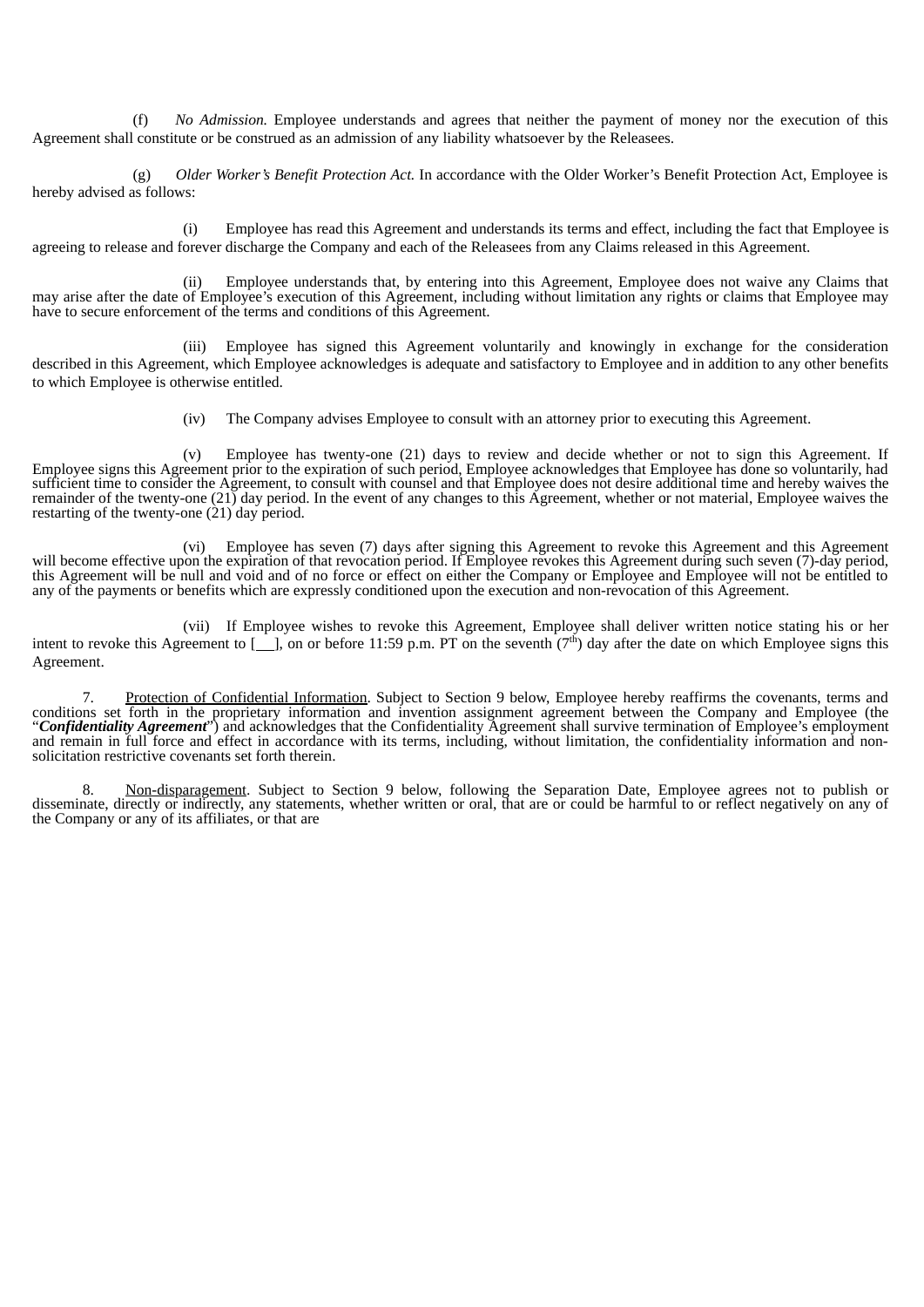otherwise disparaging of any of the Company, its affiliates or any of their past or present officers, directors, employees, advisors, agents, policies, procedures, practices, decision-making, conduct, professionalism or compliance with standards. The Company agrees that it shall instruct its officers and members of its Board of Directors to not publish or disseminate, directly or indirectly, any statements, whether written or oral, that are or could be harmful to or reflect negatively on Employee, or that are otherwise disparaging of Employee. Nothing in this Section 8 shall prevent Employee or any the Company from testifying truthfully in response to a subpoena or other legal process; nor shall anything herein prevent Employee from discussing terms and conditions of Employee's employment with the Company, as permitted by the National Labor Relations Act and California law, including but not limited to discussing or disclosing information about unlawful acts in the workplace, such as harassment or discrimination or any other conduct that Employee has reason to believe is unlawful, or communicating directly with, cooperating with, or providing information to, any federal, state or local government regulator, including, but not limited to, the U.S. Securities and Exchange Commission, the U.S. Commodity Futures Trading Commission, or the U.S. Department of Justice.

Exceptions. Notwithstanding anything in this Agreement to the contrary, nothing contained in this Agreement or the Confidentiality Agreement shall prohibit Employee (or Employee's attorney) from (i) filing a charge with, reporting possible violations of federal law or regulation to, participating in any investigation by, or cooperating with the U.S. Securities and Exchange Commission ("*SEC*"), the Financial Industry Regulatory Authority ("*FINRA*"), the EEOC, the NLRB, the Occupational Safety and Health Administration, the U.S. Commodity Futures Trading Commission, the U.S. Department of Justice or any other securities regulatory agency, self-regulatory authority or federal, state or local regulatory authority (collectively, "*Government Agencies*"), or making other disclosures that are protected under the whistleblower provisions of applicable law or regulation, (ii) communicating directly with, cooperating with, or providing information (including trade secrets) in confidence to any Government Agencies for the purpose of reporting or investigating a suspected violation of law, or from providing such information to Employee's attorney or in a sealed complaint or other document filed in a lawsuit or other governmental proceeding, and/or (iii) receiving an award for information provided to any Government Agency. Pursuant to 18 USC Section 1833(b), Employee will not be held criminally or civilly liable under any federal or state trade secret law for the disclosure of a trade secret that is made: (x) in confidence to a federal, state, or local government official, either directly or indirectly, or to an attorney, and solely for the purpose of reporting or investigating a suspected violation of law; or (y) in a complaint or other document filed in a lawsuit or other proceeding, if such filing is made under seal. Further, nothing in this Agreement is intended to or shall preclude Employee from providing truthful testimony in response to a valid subpoena, court order, regulatory request or other judicial, administrative or legal process or otherwise as required by law. If Employee is required to provide testimony, then unless otherwise directed or requested by a Governmental Agency or law enforcement, Employee shall notify the Company in writing as promptly as practicable after receiving any such request of the anticipated testimony and at least ten (10) days prior to providing such testimony (or, if such notice is not possible under the circumstances, with as much prior notice as is possible) to afford the Company a reasonable opportunity to challenge the subpoena, court order or similar legal process.

10. Ongoing Cooperation. Subject to Section 9 above, Employee agrees that Employee will assist and cooperate with the Company and its affiliates, (i) concerning reasonable requests for information about the business of the Company or its affiliates or Employee's involvement and participation therein;

(ii) in connection with the defense, prosecution or investigation of any claims or actions now in existence or which may be brought in the future against or on behalf of the Company or its subsidiaries or affiliates, including any proceeding before any arbitral, administrative, judicial, legislative, or other body or agency, including testifying in any proceeding to the extent such claims, actions, investigations or proceedings relate to services performed or required to be performed by Employee, pertinent knowledge possessed by Employee, or any act or omission by Employee; and (iii) and in connection with any investigation or review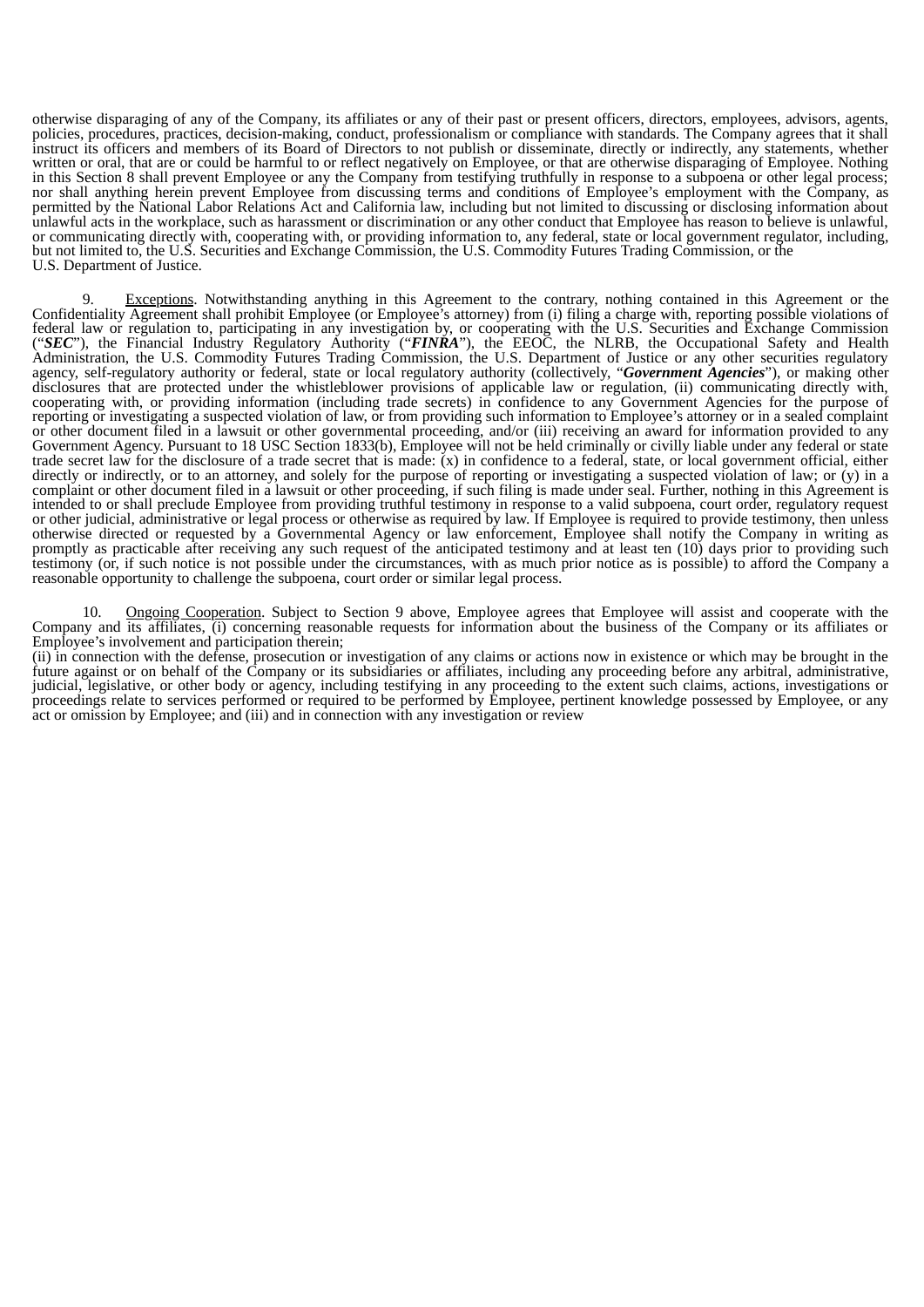by any federal, state or local regulatory, quasi- or self-regulatory or self-governing authority or organization (including, without limitation, the SEC and FINRA) as any such investigation or review relates to services performed or required to be performed by Employee, pertinent knowledge possessed by Employee, or any act or omission by Employee. Employee's full cooperation shall include, but not be limited to, being available to meet and speak with officers or employees of the Company, its affiliates and/or their counsel at reasonable times and locations, executing accurate and truthful documents, appearing at the Company's request as a witness at depositions, trials or other proceedings without the necessity of a subpoena, and taking such other actions as may reasonably be requested by the Company and/or its counsel to effectuate the foregoing. In requesting such services, the Company will consider other commitments that Employee may have at the time of the request. The Company acknowledges its obligations under that certain Indemnification Agreement with the Employee, and covenants and agrees that it will continue to adhere to its obligations under the Indemnification Agreement, including in respect of the pending securities class action lawsuit initiated in December 2021..

11. Governing Law. This Agreement shall be construed under the laws of the State of California, both procedural and substantive.

12. Waiver. The failure to enforce any provision of this Agreement shall not be construed to be a waiver of such provision or to affect the validity of this Agreement or the right of any party to enforce this Agreement.

13. Headings. The headings in this Agreement are provided solely for convenience, and are not intended to be part of, nor to affect or alter the interpretation or meaning of, this Agreement.

Severability. If any sentence, phrase, section, subsection or portion of this Agreement is found to be illegal or unenforceable, such action shall not affect the validity or enforceability of the remaining sentences, phrases, sections, subsections or portions of this Agreement, which shall remain fully valid and enforceable.

15. Assignment. This Agreement is personal to Employee and shall not be assignable by Employee. The rights of the Company under this Agreement may be assigned by the Company, in its sole discretion, including to any of its affiliates or any person, firm, corporation or other business entity which at any time, whether by purchase, merger or otherwise, directly or indirectly, acquires all or substantially all of the assets or business of the Company. This Agreement shall insure to the benefit of, and be binding on, the Company and its successors and assigns.

16. Ambiguities. Both parties have participated in the negotiation of this Agreement and, thus, it is understood and agreed that the general rule that ambiguities are to be construed against the drafter shall not apply to this Agreement. In the event that any language of this Agreement is found to be ambiguous, each party shall have an opportunity to present evidence as to the actual intent of the parties with respect to any such ambiguous language.

17. Entire Agreement/Integration. This Agreement, together with the Confidentiality Agreement and the Equity Award agreements, constitutes the entire agreement between Employee and the Company concerning the subject matter hereof. No covenants, agreements, representations, or warranties of any kind, other than those set forth herein, have been made to any party hereto with respect to this Agreement. All prior discussions and negotiations have been and are merged and integrated into, and are superseded by, this Agreement. No amendments to this Agreement will be valid unless written and signed by Employee and an authorized representative of the Company.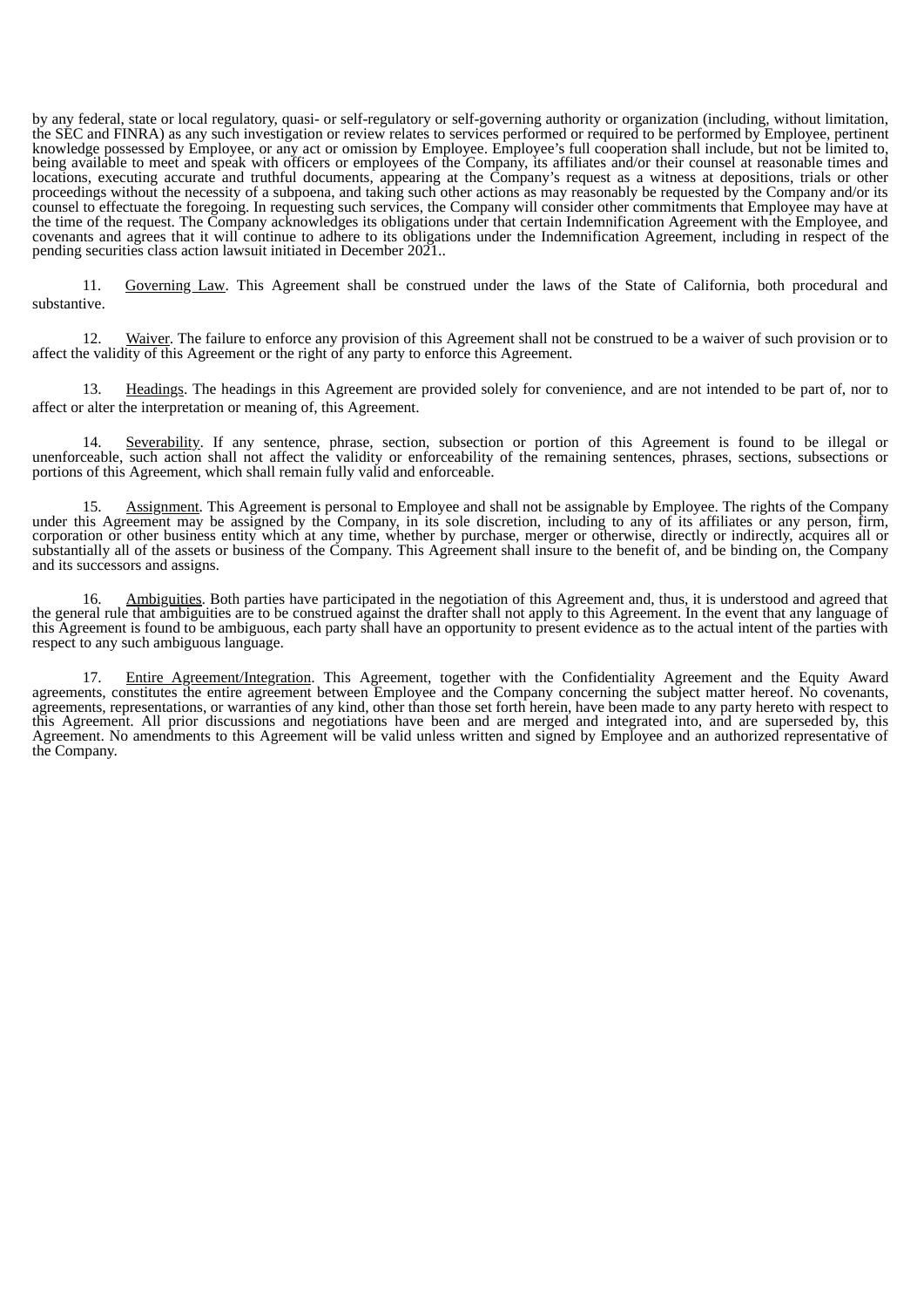18. Consultation with Counsel. Employee acknowledges (i) that Employee has thoroughly read and considered all aspects of this Agreement, that Employee understands all its provisions and that Employee is voluntarily entering into this Agreement, and (ii) that he has been represented by, or had the opportunity to be represented by independent counsel of his own choice in connection with the negotiation and execution of this Agreement and has been advised to do so by the Company, and (ii) that he has read and understands the Agreement, is fully aware of its legal effect, and has entered into it freely based on his own judgment. Without limiting the generality of the foregoing, Employee acknowledges that he or she has had the opportunity to consult with his own independent tax advisors with respect to the tax consequences to him or her of this Agreement and the payments hereunder, and that he is relying solely on the advice of his independent advisors for such purposes. Any rule of construction to the effect that ambiguities are to be resolved against the drafting party shall not be applied in the construction or interpretation of this Agreement.

### **PLEASE READ CAREFULLY. THIS AGREEMENT CONTAINS A RELEASE OF ALL KNOWN AND UNKNOWN CLAIMS. EMPLOYEE AGREES TO THE TERMS OF THIS AGREEMENT AND VOLUNTARILY ENTERS INTO IT WITH THE INTENT TO BE BOUND HEREBY.**

If the above accurately reflects Employee's understanding, please date and sign the enclosed copy of this Agreement in the places indicated below and return that copy to me by the date that is after the Separation Date but on or before twenty one (21) days after the Agreement Date.

Dated: March 8, 2022 EMPLOYEE

/s/ Kurt Wood Kurt Wood

Dated: March 8, 2022 COMPANY

/s/ Greg Lucier Greg Lucier Chairman of the Board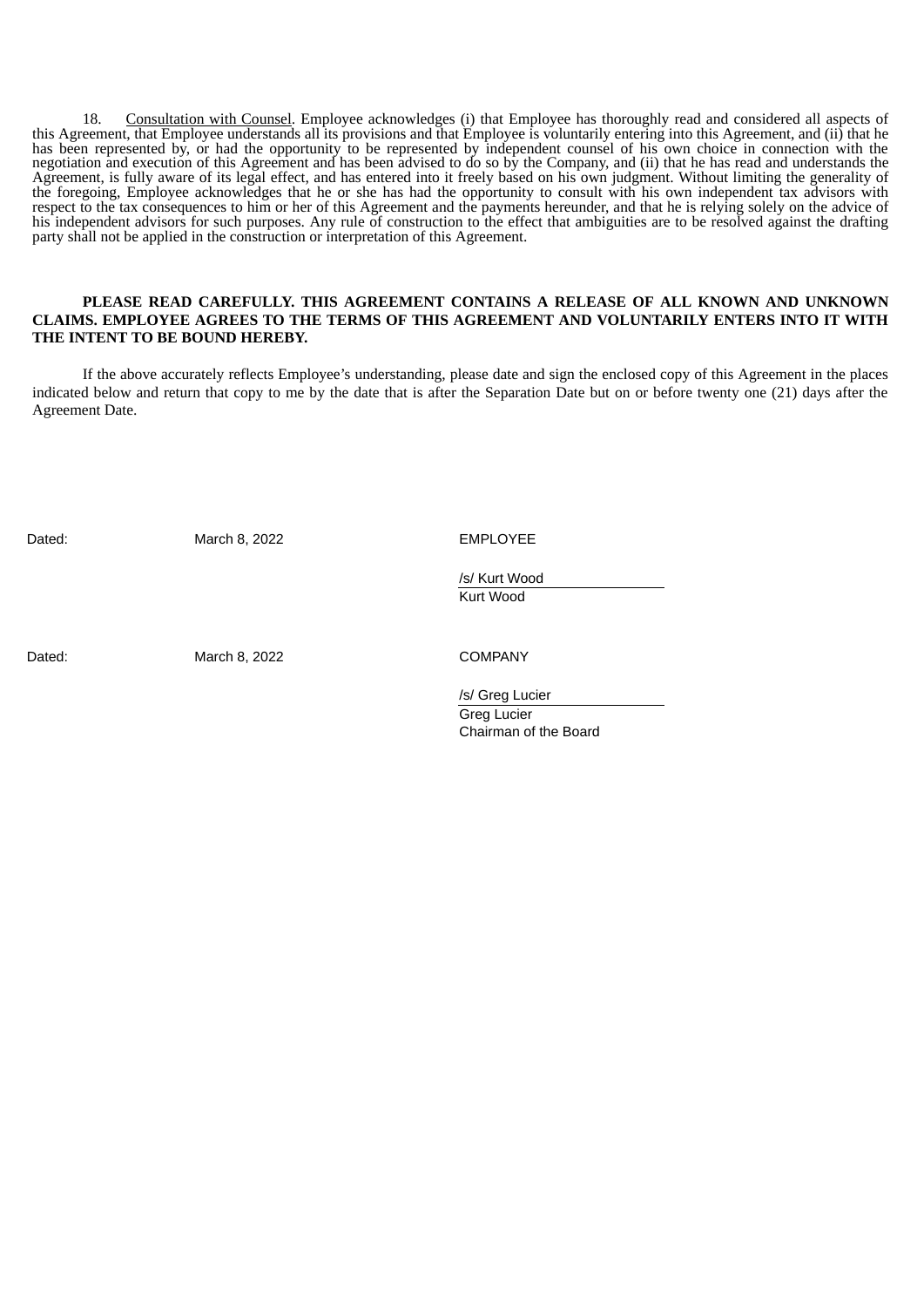### **EXHIBIT 10.3**

### **BERKELEY LIGHTS INC.**

### **EMPLOYMENT AGREEMENT**

<span id="page-46-0"></span>This Employment Agreement (the "*Agreement*"), entered into as of March 8, 2022 and is effective as of such date provided that employment will not commence until tthe Effective Date (as defined below), is between Berkeley Lights, Inc., a Delaware corporation (the "*Company*") and Siddhartha Kadia, PhD ("*Executive*" and, together with the Company, the "*Parties*").

**WHEREAS**, Executive presently serves as a non-employee member of the Company's board of directors and this Agreement shall not affect such service (other than with respect to committees that Executive presently serves on);

**WHEREAS**, the Company now desires to assure itself of the services of Executive by engaging Executive to perform services as an employee of the Company effective as of March 9, 2022 (the date Executive actually commences employment with the Company, the "*Effective Date*") under the terms hereof; and

**WHEREAS**, Executive desires to provide services to the Company on the terms herein provided.

**NOW, THEREFORE**, in consideration of the foregoing, and for other good and valuable consideration, including the respective covenants and agreements set forth below, the receipt and sufficiency of which are hereby acknowledged, the Parties hereto agree as follows:

### **1. Employment.**

**(a)** General. The Company shall employ Executive upon the terms and conditions provided herein effective as of the Effective Date.

**(b)** Position and Duties. Effective as of the Effective Date, Executive: (i) shall serve as the Company's sole Chief Executive Officer, with responsibilities, duties, and authority usual and customary for such position, subject to direction by the Board of Directors of the Company (the "*Board*"); (ii) shall report directly to the Board; and (iii) agrees to comply with all present and future written policies, requirements, rules and regulations, and reasonable directions and requests by the Board, of the Company in connection with the Company's business. At the Company's request, Executive shall serve the Company and/or its subsidiaries and affiliates in such other capacities in addition to the foregoing as the Company shall designate, provided that such additional capacities are consistent with Executive's position as the Company's sole Chief Executive Officer. In the event that Executive serves in any one or more of such additional capacities, Executive's compensation shall not automatically be increased on account of such additional service.

**(c)** Principal Office. Executive shall primarily perform services for the Company at the Company's offices located in Emeryville, California or, with the Company's consent, at any other place in connection with the fulfillment of Executive's role with the Company; *provided*, *however*, that the Company may from time to time require Executive to travel temporarily to other locations in connection with the Company's business. In the event the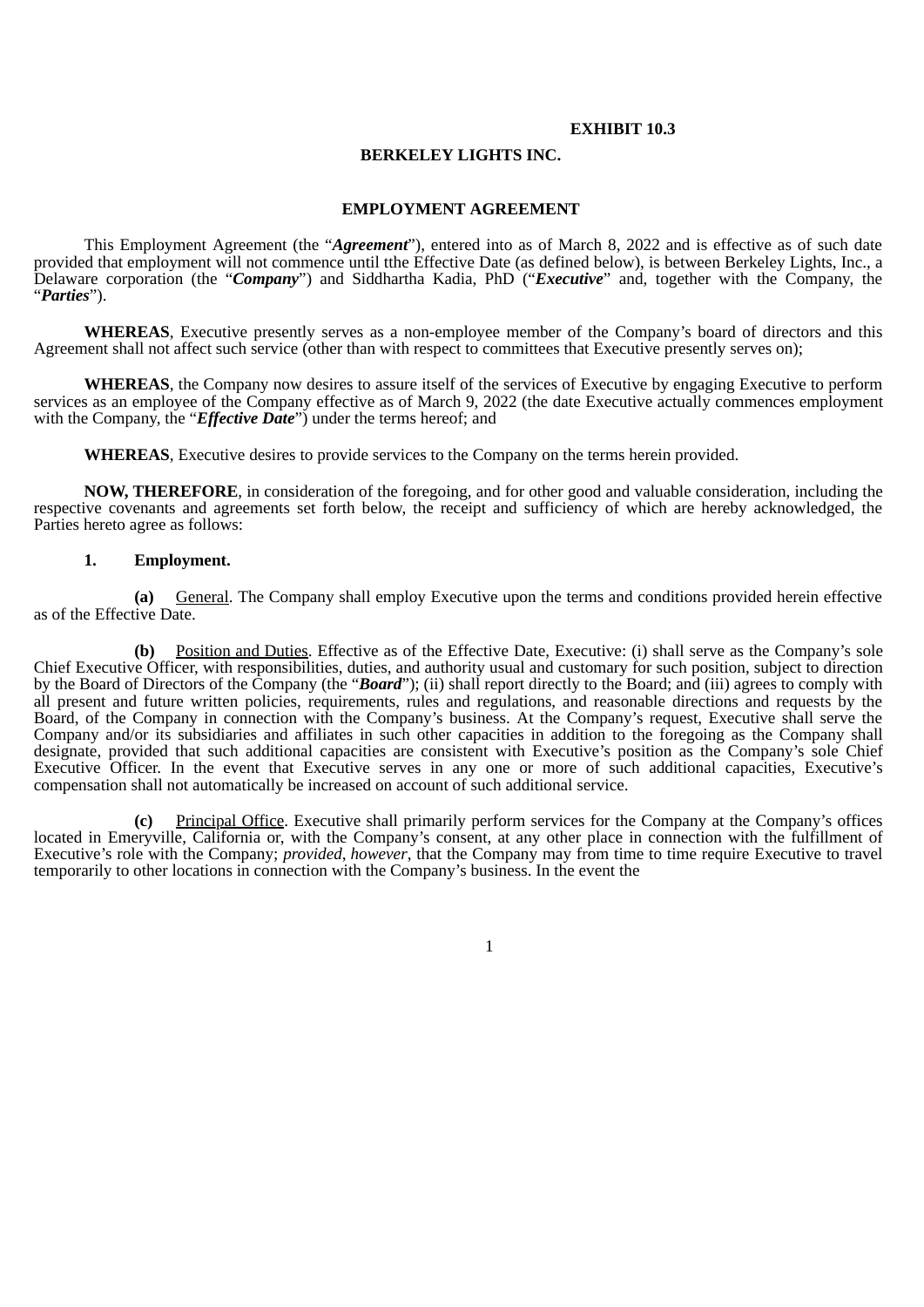Company establishes an office in San Diego, Executive and the Board shall mutually agree to revisit this Section 1(c) and the housing stipend in Section 3(d) in reasonable good faith.

**(d)** Exclusivity. Except with the prior written approval of the Board (which the Board may grant or withhold in its sole and absolute discretion), Executive shall devote Executive's best efforts and full working time, attention, and energies to the business of the Company, except during any paid vacation or other excused absence periods. Notwithstanding the foregoing, Executive may, without violating this Section 1(d), (i) as a passive investment, own publicly traded securities in such form or manner as will not require any services by Executive in the operation of the entities in which such securities are owned; (ii) engage in charitable and civic activities; or (iii) engage in other personal passive investment activities, in each case, so long as such interests or activities do not materially interfere to the extent such activities do not, individually or in the aggregate, interfere with or otherwise prevent the performance of Executive's duties and responsibilities hereunder. Executive may also serve as a member of the board of directors or board of advisors of another organization provided (i) such organization is not a competitor of the Company; (ii) Executive receives prior written approval from the Board; and (iii) such activities do not individually or in the aggregate interfere with the performance of Executive's duties under this Agreement, violate the Company's standards of conduct then in effect, or raise a conflict under the Company's conflict of interest policies. For the avoidance of doubt, the Board has approved Executive's service with those organizations set forth on Exhibit A, such approval to continue until such time as such service interferes with the performance of Executive's duties under this Agreement, violates the Company's standards of conflict or raises a conflict under the Company's conflict of interest policies.

**2. Term**. The period of Executive's employment under this Agreement shall commence on the Effective Date and shall continue until Executive's employment with the Company is terminated pursuant to Section 5. The phrase "*Term*" as used in this Agreement shall refer to the entire period of employment of Executive by the Company.

### **3. Compensation and Related Matters**.

**(a)** Annual Base Salary. During the Term, Executive shall receive a base salary at the rate of \$700,000 per year (as may be adjusted from time to time, the "*Annual Base Salary*"), subject to withholdings and deductions and pro-rated for any partial employment during the Term, which shall be paid to Executive in accordance with the customary payroll practices and procedures of the Company (but with pro-rata installments at least once per calendar month). Such Annual Base Salary shall be reviewed and subject to increase by the Board not less than annually.

**(b)** Annual Bonus. Executive shall be eligible to receive a discretionary annual bonus based on Executive's achievement of performance objectives established by the Board, such bonus to be targeted at 100% of Executive's Annual Base Salary (the "*Annual Bonus*"). Any Annual Bonus shall be paid at the same time annual bonuses are paid to other executives of the Company generally, subject to Executive's continuous employment through the last day of the applicable performance year. Notwithstanding the foregoing, for calendar year 2022, Executive shall be guaranteed his Annual Bonus assuming achievement of performance goals at 100% of target, pro-rated for his partial service from the Effective Date through December 31, 2022, subject to his continued employment with the Company through December 31, 2022.

 $\mathcal{P}$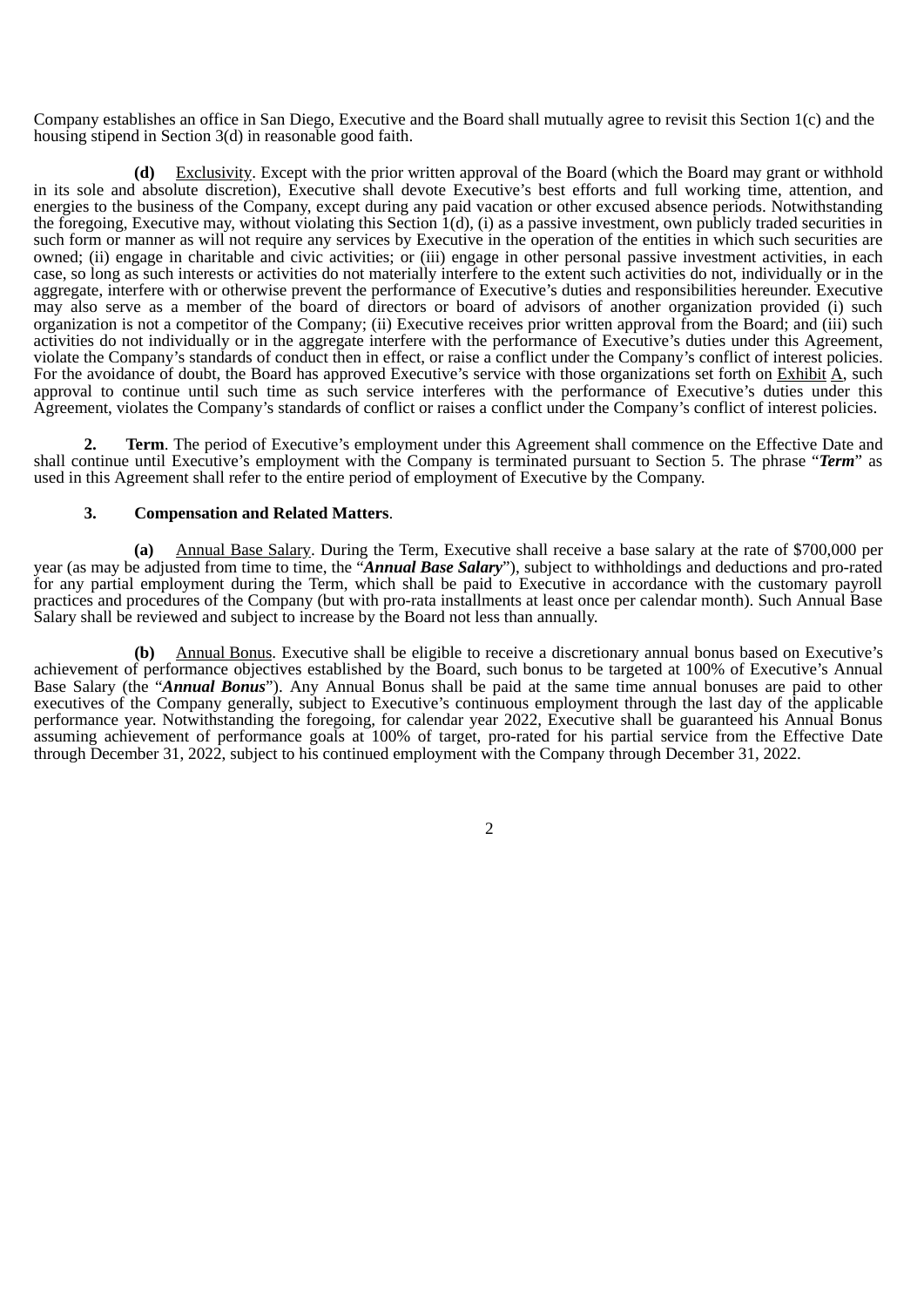Such guaranteed target Annual Bonus for calendar 2022 shall be paid to Executive, less applicable withholdings and deductions, prior to March 15, 2023.

**(c)** Benefits. Executive shall be entitled to participate in such employee and executive benefit plans and programs as the Company may from time to time offer to provide to its executives, subject to the terms and conditions of such plans. Notwithstanding the foregoing, nothing herein is intended, or shall be construed, to require the Company to institute or continue any particular plan or benefit. Executive's prior and future services to the Company shall be (i) indemnified by the Company to the maximum extent permitted by law and (ii) covered under a Company paid directors and officers errors and omissions liability insurance policy.

**(d)** Housing Stipend. The Company and Executive agree that for each of the first twelve (12) calendar months that occur during the Term (including, without limitation, April 2022), the Company shall pay to Executive an additional amount in cash equal to \$10,000 for temporary lodging and travel expenses associated with Executive's travel to the Company's headquarters. Such payment shall be payable to Executive on the first payroll of each calendar month, less applicable withholdings and deductions, subject to Executive's continued service through the applicable payment date. For the avoidance of doubt, this housing stipend shall only be payable for the first twelve (12) calendar months of the Term.

**(e)** Business Expenses. The Company shall reimburse Executive for all reasonable, documented, out-ofpocket travel and other business expenses incurred by Executive in the performance of Executive's duties to the Company in accordance with the Company's applicable expense reimbursement policies and procedures as are in effect from time to time. Such business expense reimbursement shall include the Company directly paying Executive's counsel for any and all legal fees and related costs actually incurred in connection with this Agreement and any related agreements, up to a maximum amount of \$25,000. Such payment shall be made in 2022 and within thirty (30) days of receiving appropriate documentation related to these legal fees/costs.

**(f)** Vacation. Executive will be entitled to paid vacation in accordance with the Company's vacation policy, as in effect from time to time.

**(g)** No Mitigation or Offset. Executive shall have no duty of mitigation and there shall be no right of offset with respect to any compensatory payment or benefit provided (or to be provided) to Executive under this Agreement or any other agreement or plan.

### **4. Equity Awards.**

**(a)** Initial RSUs. Within 15 days after the Effective Date, Executive shall be granted under the Company's 2020 Incentive Award Plan ("Plan") that number of restricted stock units underlying the Company's common stock (the "*RSUs*"), which represents 1.5% of the Outstanding Common Shares (as defined below) as of the date of the Public Announcement (as defined below) rounded down to the nearest whole share, provided that Executive is employed by the Company on the date of grant. Subject to Executive remaining as a "Service Provider" (as defined in the Plan) through the applicable vesting date,  $1/12<sup>th</sup>$  of the total number of RSUs will vest and be settled on each quarterly anniversary of the Effective Date.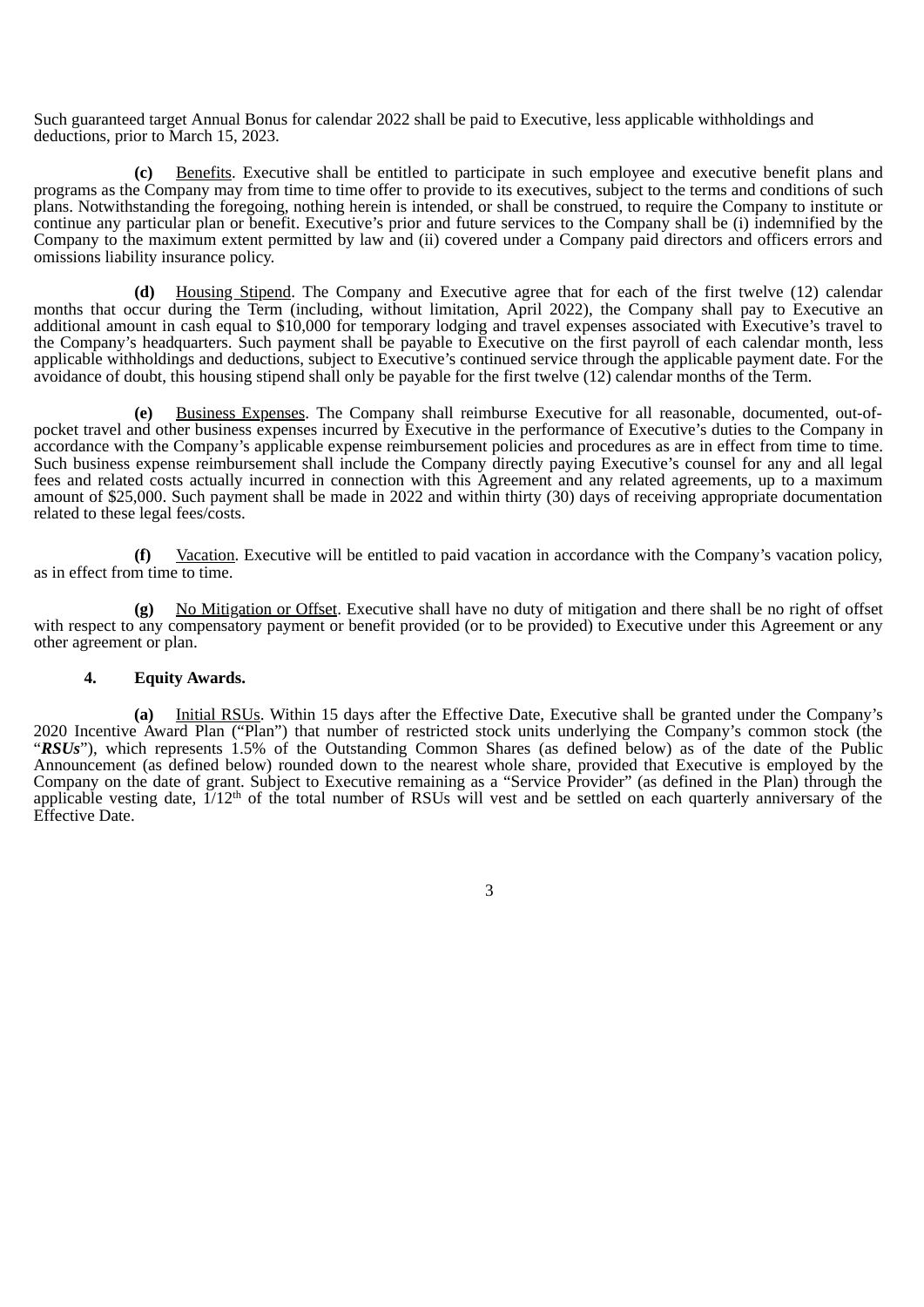**(b)** Initial Stock Option. Within 15 days after the Effective Date, Executive shall be granted under the Plan an option to purchase that number of shares of the Company's common stock (the "*Initial Option*"), which represents 0.5% of the Outstanding Common Shares as of the date of the Public Announcement rounded down to the nearest whole share, with an exercise price per share equal to the fair market value of a share of the Company's common stock on the date of grant, provided that Executive is employed by the Company on the date of grant. Subject to Executive remaining as a "Service Provider" (as defined in the Plan) through the applicable vesting date,  $1/\overline{1}2<sup>th</sup>$  of the total number of shares subject to the Initial Option will vest on each quarterly anniversary of the Effective Date.

**(c)** Performance Stock Option. Within 15 days after the Effective Date, Executive shall be granted under the Plan an option to purchase that number of shares of the Company's common stock (the "*Performance Option*" and, collectively with the RSUs and the Initial Option, the "*Equity Awards*"), which represents 1.0% of the Outstanding Common Shares as of the date of the Public Announcement rounded down to the nearest whole share, with an exercise price per share equal to the fair market value of a share of the Company's common stock on the date of grant, provided that Executive is employed by the Company on the date of grant. Vesting and exercisability of the shares subject to the Performance Option shall be contingent on the satisfaction of both a service-based requirement (the "*Service-Based Requirement*") and a performance-based requirement (the "*Performance-Based Requirement*").

(i) *Service-Based Requirement*: The Service-Based Requirement will be incrementally satisfied as to 20% of the shares subject to the Performance Option on each anniversary of the Effective Date, subject to Executive remaining as a "Service Provider" (as defined in the Plan) through such date. The Service-Based Requirement shall be deemed satisfied in full in the event Executive experiences a Covered Termination (as defined in the Severance Agreement, defined below), effective as of immediately prior to the "Termination of Service" (as defined in the Plan), subject to Executive otherwise complying with the requirements set forth in the Severance Agreement.

(ii) *Performance-Based Requirement*: Upon the occurrence of a Determination Date prior to the "Termination Date" (as defined below), the Performance-Based Requirement will be satisfied in respect of that percentage of the total number of shares subject to the Performance Option determined based on the Stock Value being at least equal to the applicable Stock Price Goal in accordance with the following table. For avoidance of doubt, upon the achievement of a Stock Price Goal, any Stock Price Goal with a lower threshold value will also then have been achieved if not previously satisfied.

| <b>Stock Price Goal</b>                                                 | Number of Performance-Based Shares<br>that<br>incrementally vest upon Achievement of a Stock Price<br>Goal |  |
|-------------------------------------------------------------------------|------------------------------------------------------------------------------------------------------------|--|
| <b>Stock Price Goal 1</b>                                               | 20% of the total Performance Option shares                                                                 |  |
| <b>Stock Price Goal 2</b>                                               | 20% of the total Performance Option shares                                                                 |  |
| <b>Stock Price Goal 3</b>                                               | 20% of the total Performance Option shares                                                                 |  |
| <b>Stock Price Goal 4</b>                                               | 20% of the total Performance Option shares                                                                 |  |
| <b>Stock Price Goal 5</b><br>20% of the total Performance Option shares |                                                                                                            |  |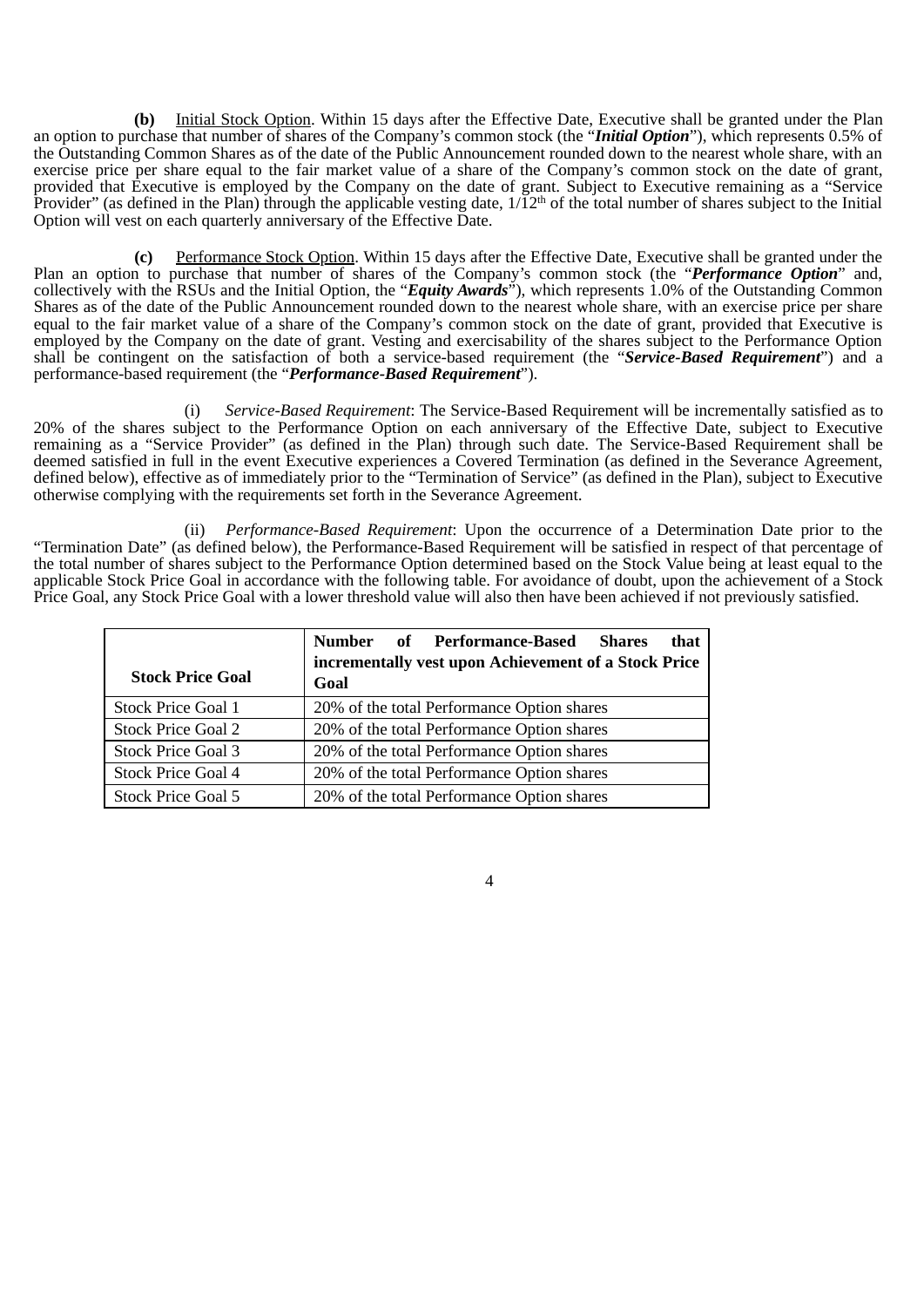Only if the Determination Date is as a result of a Change in Control (as defined in the Severance Agreement) and the Stock Price Goal achieved is between the above levels as of such Change in Control, the percentage of shares that will satisfy the Performance-Based Requirement shall be determined using linear interpolation. For the avoidance of doubt, if the Determination Date for the shares occurs as a result of a Change in Control, the Performance-Based Requirement shall be deemed satisfied immediately prior to the closing of such Change in Control in which such metrics will be achieved, rather than after the closing of such transaction.

Notwithstanding the foregoing, even if a Stock Price Goal is not achieved as a result of a Change in Control, at a minimum that number of shares subject to the Performance Option shall be accelerated such that the Stock Value Executive is eligible to receive with respect to the shares subject to the Equity Awards in the Change in Control is equal to at least \$8,000,000. In the event the Stock Value Executive is eligible to receive with respect to the shares subject to the Equity Awards (after giving effect to full acceleration of the shares subject to the Performance Option) is less than \$8,000,000 in the aggregate, then the Company shall pay to Executive a one-time cash bonus equal to the difference between (i) \$8,000,000 and (ii) the Stock Value in the Change in Control Executive is eligible to receive with respect to the shares subject to the Equity Awards. Such cash bonus shall be payable upon the closing of the Change in Control, less applicable withholdings and deductions, subject to Executive not experiencing a Termination of Service prior to such date. Notwithstanding the foregoing, in the event Executive experiences a Covered Termination during a Change in Control Period (each as defined in the Severance Agreement), then Executive shall remain eligible to receive such cash bonus, payable at the closing of the Change in Control, *provided* Executive otherwise complies with the requirements in Section  $\frac{1}{4}$  of the Severance Agreement.

(iii) *Vesting of Shares Following Satisfaction of Both Service-Based and Performance-Based Requirements*: No shares subject to the Performance Option will vest or become exercisable (in whole or in part) if only one (or if neither) of the Service-Based Requirement and the Performance-Based Requirement is satisfied. If both the Service-Based Requirement and the Performance-Based Requirement are satisfied, each share subject to the Performance Option will vest and become exercisable on the first date upon which both of those requirements were satisfied with respect to that particular share.

(iv) *Termination of Shares Subject to the Performance Option*: The shares subject to the Performance Option shall terminate upon the first to occur of the following (such date, the "*Termination Date*"): (i) solely in respect of shares for which the Service-Based Requirement or the Performance-Based Requirement has not been satisfied, the date of Executive's Termination of Service (subject to any accelerated vesting for the Service-Based Requirement), (ii) solely in respect of shares for which both the Service-Based Requirement and the Performance-Based Requirement has been satisfied, twelve (12) months following Executive's Termination of Service, (iii) the tenth (10th) anniversary of the date of grant, (iv) in the event none of the Performance-Based Requirements have been satisfied as of the consummation of a Change in Control, the closing of such Change in Control, (v) in the event the Performance-Based Requirement has been satisfied as of the consummation of a Change in Control, the closing of such Change in Control in which the Performance Option is not assumed, continued or substituted for (as determined under Sections 9.2 or 9.3 of the Plan) or (vi) for any shares which have not satisfied the Performance-Based Requirement, the seventh anniversary of the Effective Date.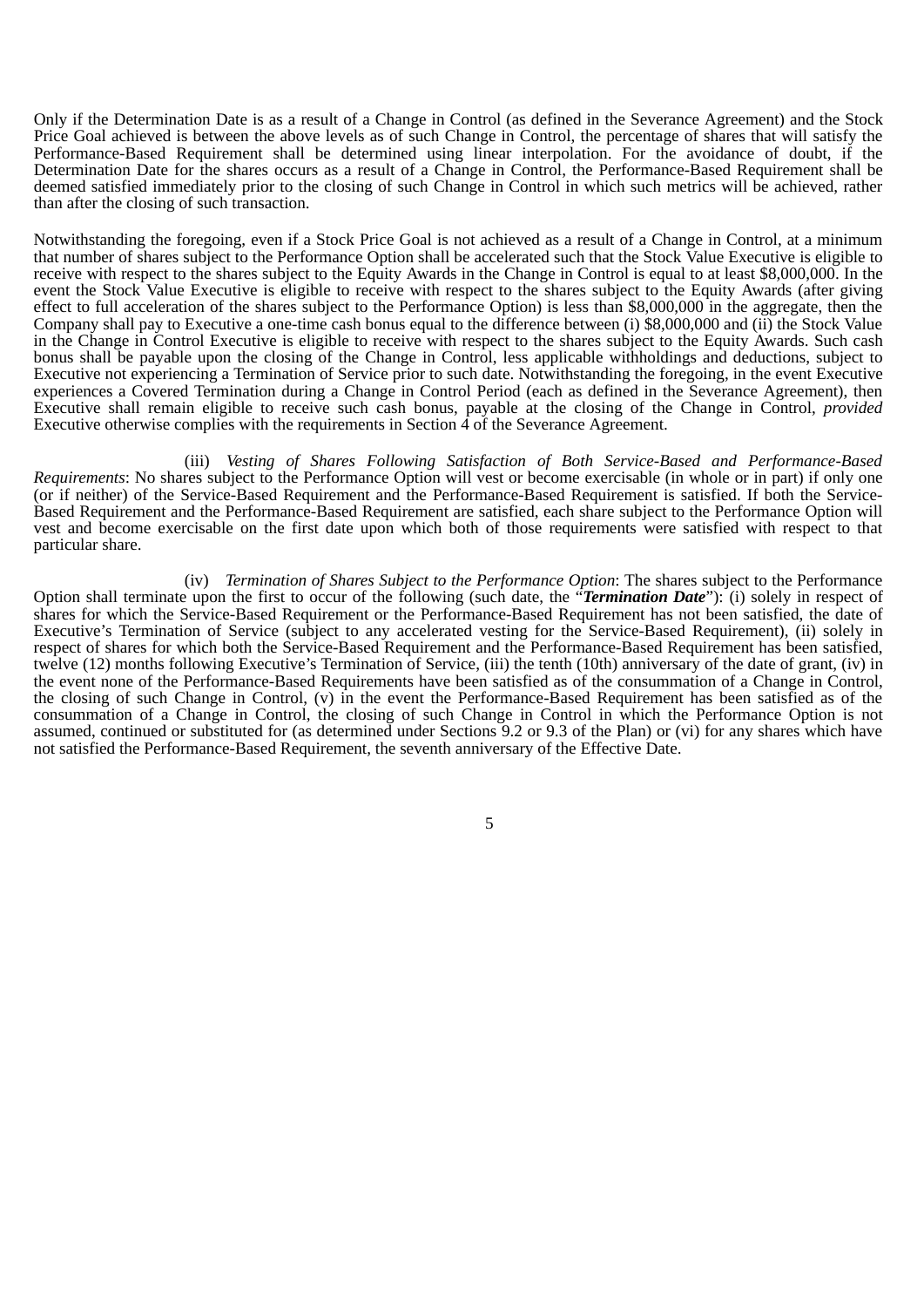Notwithstanding the foregoing, all of the shares subject to the Performance Option, including any vested and non-vested portion, terminate immediately upon Executive's Termination of Service for Cause (as defined in the Severance Agreement).

### (v) *Definitions*:

(1) "*Base Price*" shall mean the closing trading price per share of the Company's common stock as of the last trading day prior to the public announcement of Executive becoming the Company's Chief Executive Officer (the "*Public Announcement*").

(2) "*Determination Date*" means the occurrence of (i) a Change in Control or (ii) any date (prior to a Change in Control) when the Stock Value first equals or exceeds a Stock Price Goal. Determination Dates are eligible to occur any time following the Effective Date until the earlier to occur of (a) the date 100% of the shares subject to the Performance Option have satisfied the Performance-Based Requirement and (b) the Termination Date.

(3) "*Stock Price Goal*" means one of the below five separate stock price threshold values which each reflect a multiple of the Base Price:

| <b>Stock Price Goal</b>   | <b>Threshold Value</b> |
|---------------------------|------------------------|
| Stock Price Goal 1        | 200% of Base Price     |
| <b>Stock Price Goal 2</b> | 400% of Base Price     |
| <b>Stock Price Goal 3</b> | 800% of Base Price     |
| Stock Price Goal 4        | 1500% of Base Price    |
| <b>Stock Price Goal 5</b> | 2000% of Base Price    |

(4) "*Stock Value*" means: (I) upon the date of a Change in Control, the dollar amount of cash and the value of any securities or other property paid to the holders of shares of Company common stock as consideration in a Change in Control, on a per common share basis (and in the case of a Change in Control that is an asset sale, any additional consideration paid to the Company but not to the holders of common stock, on a per share basis, had such amounts been paid to the holders of Shares), as reasonably determined in good faith by the Board (but in all cases not inconsistent with the value ascribed to such items in the Change in Control transaction documents); and (II) upon any date between the 90<sup>th</sup> day after the Public Announcement and the day before a Change in Control, the average of the closing trading price per share of the Company's common stock over the immediately trailing 90 day period.

(vi) *Adjustments*. In the event that any dividend or other distribution (whether in the form of cash, shares of the Company's common stock, other securities, or other property), recapitalization, stock split, reverse stock split, reorganization, merger (except for a Change in Control), consolidation, split-up, spin-off, combination, reclassification, repurchase, or exchange of shares of the Company's common stock or other securities of the Company, or other change in the corporate structure of the Company affecting the shares of the Company's common stock occurs (other than any ordinary dividends or other ordinary distributions), the Board, in order to prevent diminution or enlargement of the benefits or potential benefits intended to be made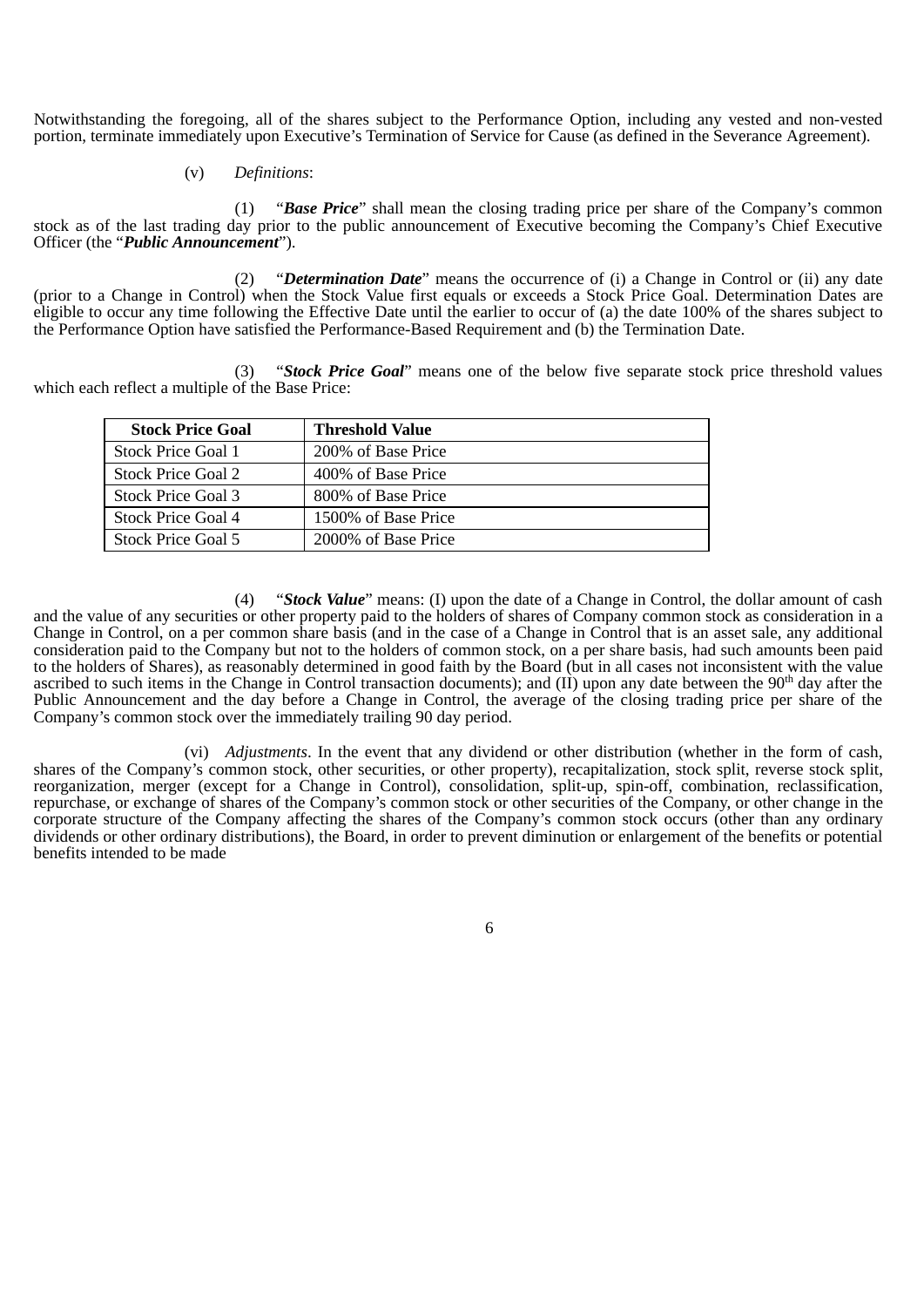available under the Performance Option, shall (consistent with Section 9.1 in the Plan) make appropriate proportionate and equitable adjustments to the Stock Price Goal(s) set forth above to the extent such Stock Price Goal(s) have not yet been achieved.

**(d)** Generally. The Equity Awards, and any shares acquired upon exercise, will be subject to the terms and conditions of the Plan and an individual award agreement to be entered into between Executive and the Company (provided that such other terms are not inconsistent with the terms of this Agreement). For the purposes of this Agreement, "*Outstanding Common Shares*" shall be the number of outstanding shares of common stock of the Company, as of the close of the business day preceding the date of determination. Executive shall be permitted in satisfying the payment for any applicable exercise price with respect to the Initial Option and/or the Performance Option through net exercise. Executive may also elect in his discretion to implement a SEC Rule 10b5-1 trading plan in accordance with the Securities Act of 1933.

**(e)** Future Awards. Commencing in calendar year 2025, Executive shall be eligible for annual stock options and other equity awards as may be determined by the Board.

### **5. Termination.**

**(a)** At-Will Employment. The Company and Executive acknowledge that Executive's employment is and shall continue to be at-will, as defined under applicable law. This means that it is not for any specified period of time and can be terminated by Executive or by the Company at any time, with or without advance notice, and for any or no particular reason or cause. This "at-will" nature of Executive's employment shall remain unchanged during Executive's tenure as an employee and may not be changed, except in an express writing signed by Executive and a duly-authorized officer of the Company. If Executive's employment terminates for any lawful reason, Executive shall not be entitled to any payments, benefits, damages, award, or compensation other than as provided in this Agreement.

**(b)** Notice of Termination. During the Term, any termination of Executive's employment by the Company or by Executive (other than by reason of death) shall be communicated by written notice (a "*Notice of Termination*") from one Party hereto to the other Party hereto (i) indicating the specific termination provision in this Agreement or the Severance Agreement, as defined below, relied upon, if any, (ii) setting forth in reasonable detail the facts and circumstances claimed to provide a basis for termination of Executive's employment under the provision so indicated, and (iii) specifying the Date of Termination (as defined below). The failure by the Company to set forth in the Notice of Termination all of the facts and circumstances which contribute to a showing of Cause shall not waive any right of the Company hereunder or preclude the Company from asserting such fact or circumstance in enforcing their rights hereunder. The failure by the Executive to set forth in the Notice of Termination all of the facts and circumstances which contribute to a showing of Good Reason shall not waive any right of the Executive hereunder or preclude the Executive from asserting such fact or circumstance in enforcing their rights hereunder.

**(c)** Date of Termination. For purposes of this Agreement, "*Date of Termination*" shall mean the date of the termination of Executive's employment with the Company specified in a Notice of Termination.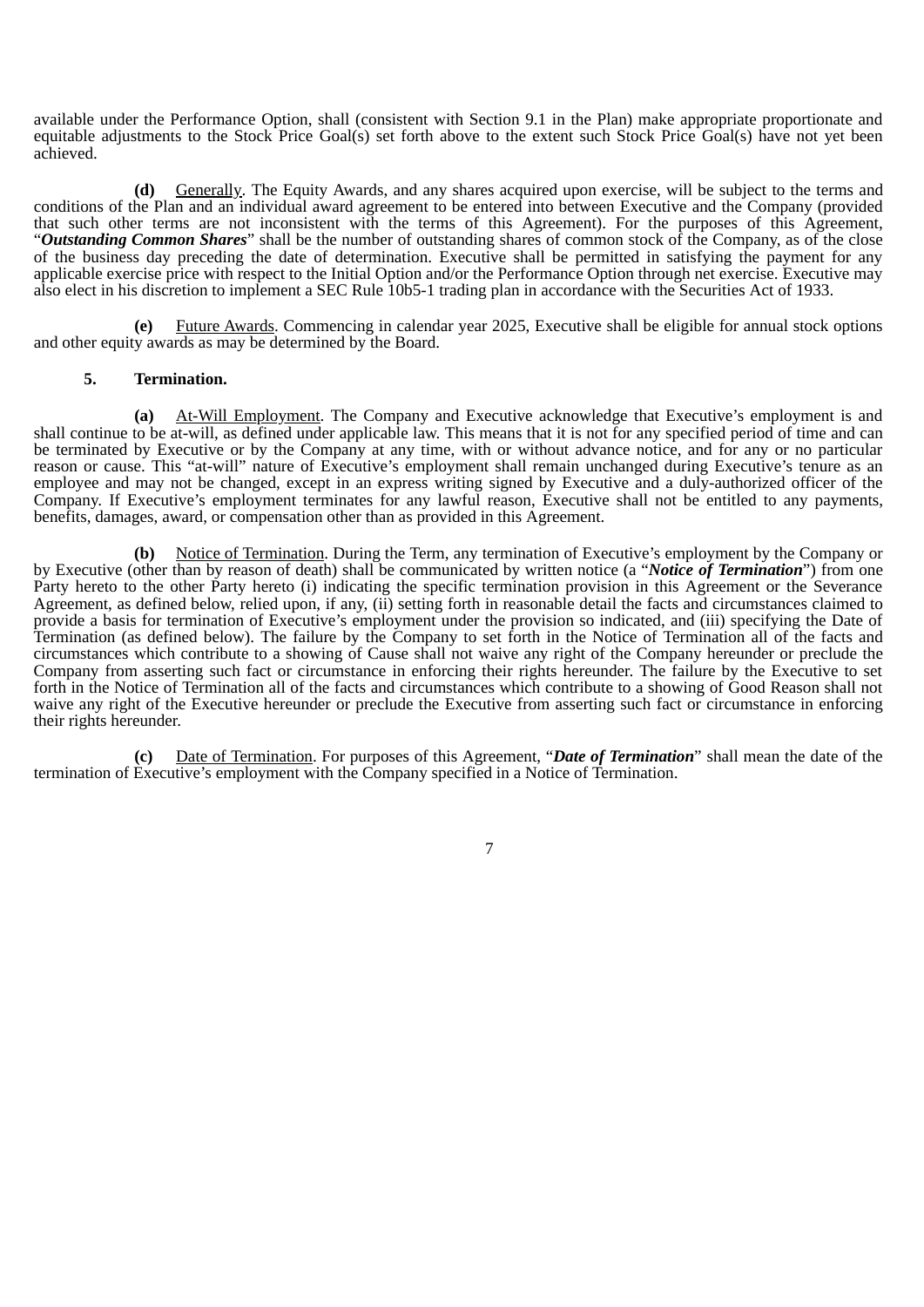**(d)** Deemed Resignation. Upon termination of Executive's employment for any reason, Executive shall be deemed to have resigned from all offices and board memberships, if any, then held with the Company or any of its affiliates, and, at the Company's request, Executive shall execute such documents as are necessary or desirable to effectuate such resignations.

### **(e)** Executive's Obligations upon Termination.

**(i)** *Cooperation*. Executive shall provide Executive's reasonable cooperation in connection with any action or proceeding (or any appeal from any action or proceeding) which relates to events occurring during Executive's employment hereunder; provided the Company shall indemnify and hold harmless Executive with respect to any such cooperation and promptly reimburse Executive for Executive's reasonable costs and expenses (including legal counsel selected by Executive and reasonably acceptable to the Company) and such cooperation shall not unreasonably burden Executive or unreasonably interfere with any subsequent employment that Executive may undertake.

**(ii)** *Return of Company Property*. Executive hereby acknowledges and agrees that all Company Property (as defined below) and equipment furnished to, or prepared by, Executive in the course of, or incident to, Executive's employment, belongs to the Company and shall be promptly returned to the Company upon termination of Executive's employment (and will not be kept in Executive's possession or delivered to anyone else). For purposes of this Agreement, "*Company Property*" includes, without limitation, all books, manuals, records, reports, notes, contracts, lists, blueprints, and other documents, or materials, or copies thereof (including computer files), keys, building card keys, company credit cards, telephone calling cards, computer hardware and software, laptop computers, docking stations, cellular and portable telephone equipment, personal digital assistant (PDA) devices and all other proprietary information relating to the business of the Company or its subsidiaries or affiliates. Following Termination of Service, Executive shall not retain any written or other tangible material containing any proprietary information of the Company or its subsidiaries or affiliates.

### **6. Consequences of Termination**.

**(a)** Payments of Accrued Obligations upon all Terminations of Employment. Upon a termination of Executive's employment for any reason, Executive (or Executive's estate or legal representative, as applicable) shall be entitled to receive, within 30 days after Executive's Date of Termination (or such earlier date as may be required by applicable law): (i) any portion of Executive's Annual Base Salary earned through Executive's Date of Termination not theretofore paid, (ii) any expenses owed to Executive under Section 3, (iii) any accrued but unused paid time- off owed to Executive, (iv) any Annual Bonus earned but unpaid as of the Date of Termination, and (v) any amount arising from Executive's participation in, or benefits under, any employee benefit plans, programs, or arrangements under Section 3, which amounts shall be payable in accordance with the terms and conditions of such employee benefit plans, programs, or arrangements. Except as otherwise set forth in Section 6(b), the payments and benefits described in this Section 6(a) shall be the only payments and benefits payable in the event of Executive's termination of employment for any reason.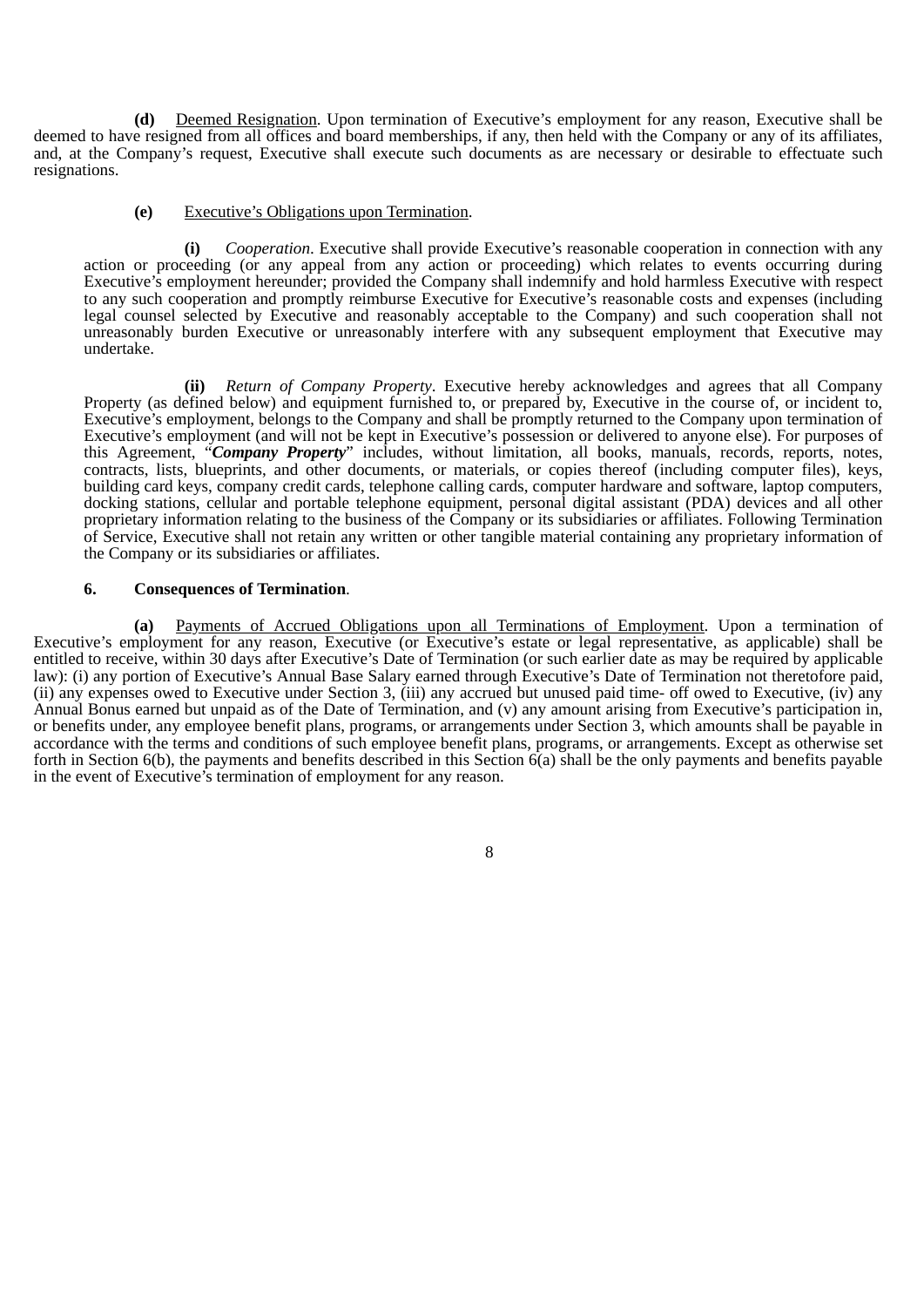**(b)** Severance Payments. Executive shall be eligible for certain severance payments and benefits upon qualifying terminations of employment as set forth in that certain Change in Control and Severance Agreement by and between the Company and Executive, executed between the Parties as of the date of this Agreement (the "*Severance Agreement*").

**7. Assignment and Successors**. The Company shall assign its rights and obligations under this Agreement to any successor to all or substantially all of the business or the assets of the Company (by merger or otherwise). This Agreement shall be binding upon and inure to the benefit of the Company, Executive, and their respective successors, assigns, personnel, and legal representatives, executors, administrators, heirs, distributees, devisees, and legatees, as applicable. None of Executive's rights or obligations may be assigned or transferred by Executive, other than Executive's rights to payments hereunder, which may be transferred only by will, operation of law, or as otherwise provided herein.

### **8. Miscellaneous Provisions**.

**(a)** Confidentiality Agreement; Work Eligibility. As a condition of Executive's employment with the Company, Executive shall execute and abide by the Company standard form proprietary information and inventions assignment agreement (the "*Confidentiality Agreement*"). As a condition of Executive's employment with the Company, Executive is required to provide evidence of Executive's identity and eligibility for employment in the United States.

**(b)** Governing Law. This Agreement shall be governed, construed, interpreted, and enforced in accordance with its express terms, and otherwise in accordance with the substantive laws of the State of California, without giving effect to any principles of conflicts of law, whether of the State of California or any other jurisdiction, and where applicable, the laws of the United States, that would result in the application of the laws of any other jurisdiction.

**(c)** Validity. The invalidity or unenforceability of any provision or provisions of this Agreement shall not affect the validity or enforceability of any other provision of this Agreement, which shall remain in full force and effect.

**(d)** Counterparts. This Agreement may be executed in several counterparts, each of which shall be deemed to be an original, but all of which together will constitute one and the same Agreement. Signatures delivered by facsimile or PDF shall be deemed effective for all purposes.

**(e)** Entire Agreement. The terms of this Agreement, together with the Confidentiality Agreement and the Severance Agreement, are intended by the Parties to be the final expression of their agreement with respect to the employment of Executive by the Company and supersede all prior understandings and agreements, whether written or oral, regarding Executive's service to the Company. The Parties further intend that this Agreement, together with the Severance Agreement and Confidentiality Agreement, shall constitute the complete and exclusive statement of their terms and that no extrinsic evidence whatsoever may be introduced in any judicial, administrative, or other legal proceeding to vary the terms of this Agreement or the Confidentiality Agreement. Notwithstanding the foregoing, in the event of any conflict between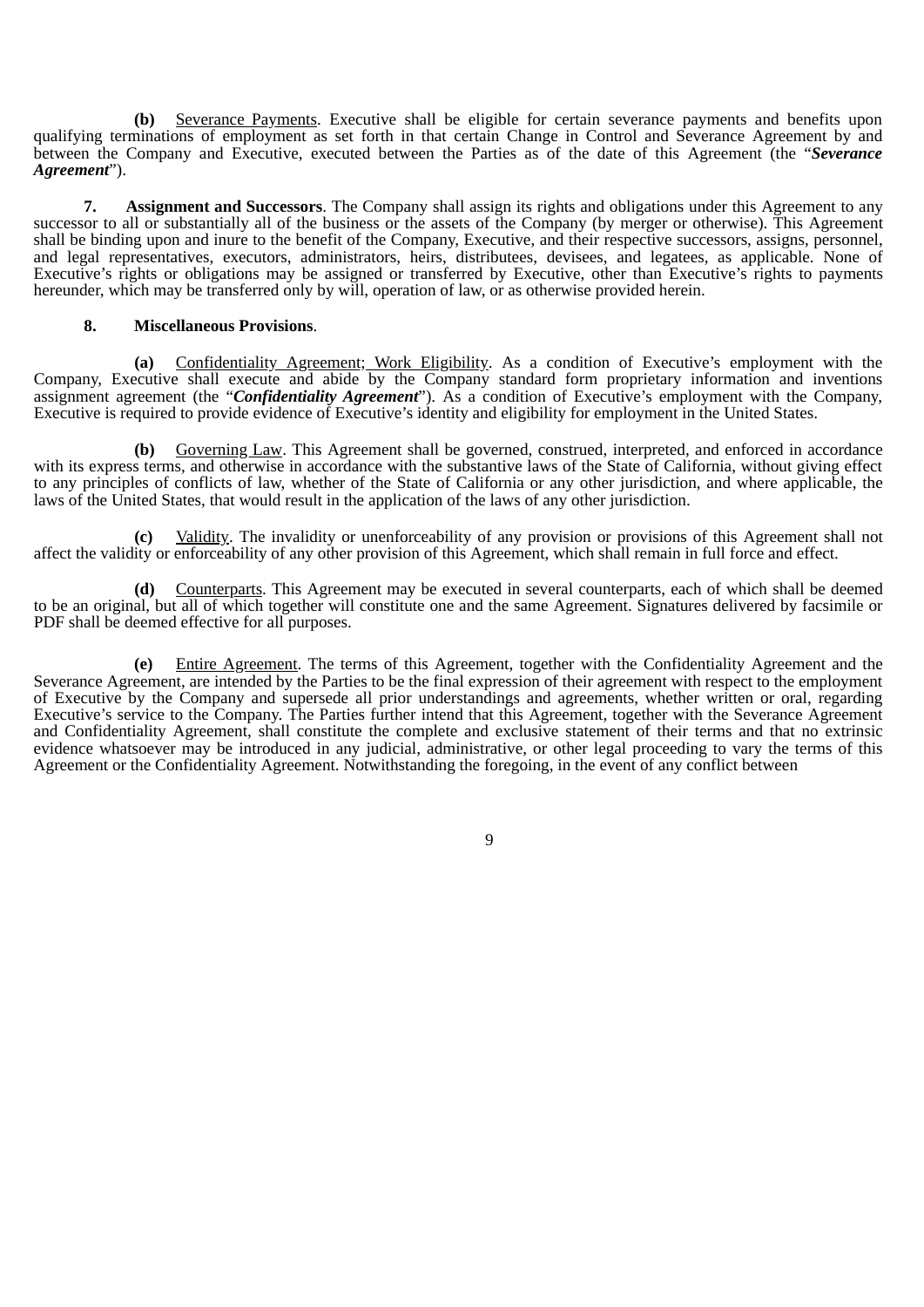the terms of any other agreement or Company policy and the terms of this Agreement, the terms of this Agreement shall prevail and govern.

Amendments; Waivers. This Agreement may not be modified, amended, or terminated except by an instrument in writing signed by Executive and a duly authorized representative of the Company. By an instrument in writing similarly executed, Executive or a duly authorized representative of the Company, as applicable, may waive compliance by the other Party with any specifically identified provision of this Agreement that such other Party was or is obligated to comply with or perform; *provided*, *however*, that such waiver shall not operate as a waiver of, or estoppel with respect to, any other or subsequent failure. No failure to exercise and no delay in exercising any right, remedy, or power hereunder shall preclude any other or further exercise of any other right, remedy, or power provided herein or by law or in equity.

**(g)** Dispute Resolution. To ensure the timely and economical resolution of disputes that arise in connection with this Agreement, Executive and the Company agree that any and all controversies, claims and disputes arising out of or relating to this Agreement, including without limitation any alleged violation of its terms, shall be resolved solely and exclusively by final and binding arbitration held in Alameda County, California through JAMS in conformity with the thenexisting JAMS employment arbitration rules, which can be found at https://www.jamsadr.com/rules-employment-arbitration/. The arbitration provisions of this Agreement shall be governed by and enforceable pursuant to the Federal Arbitration Act. In all other respects for provisions not governed by the Federal Arbitration Act, this Agreement shall be construed in accordance with the laws of the State of California, without reference to conflicts of law principles. The arbitrator shall: (a) provide adequate discovery for the resolution of the dispute; and (b) issue a written arbitration decision, to include the arbitrator's essential findings and conclusions and a statement of the award. The arbitrator shall award the prevailing Party attorneys' fees and expert fees, if any. Notwithstanding the foregoing, it is acknowledged that it will be impossible to measure in money the damages that would be suffered if the Parties fail to comply with any of the obligations imposed on them under Section 8(a), and that in the event of any such failure, an aggrieved person will be irreparably damaged and will not have an adequate remedy at law. Any such person shall, therefore, be entitled to seek injunctive relief, including specific performance, to enforce such obligations, and if any action shall be brought in equity to enforce any of the provisions of Section 8(a), none of the Parties shall raise the defense, without a good faith basis for raising such defense, that there is an adequate remedy at law. Executive and the Company understand that by agreement to arbitrate any claim pursuant to this Section 8(g), they will not have the right to have any claim decided by a jury or a court, but shall instead have any claim decided through arbitration. Executive and the Company waive any constitutional or other right to bring claims covered by this Agreement other than in their individual capacities. Except as may be prohibited by applicable law, the foregoing waiver includes the ability to assert claims as a plaintiff or class member in any purported class or representative proceeding. The Company shall pay for all arbitration costs and fees that Executive would not have incurred if the dispute had been resolved in a court of law.

**(h)** Enforcement. If any provision of this Agreement is held to be illegal, invalid, or unenforceable under present or future laws, such provision shall be fully severable; this Agreement shall be construed and enforced as if such illegal, invalid, or unenforceable provision had never comprised a portion of this Agreement; and the remaining provisions of this Agreement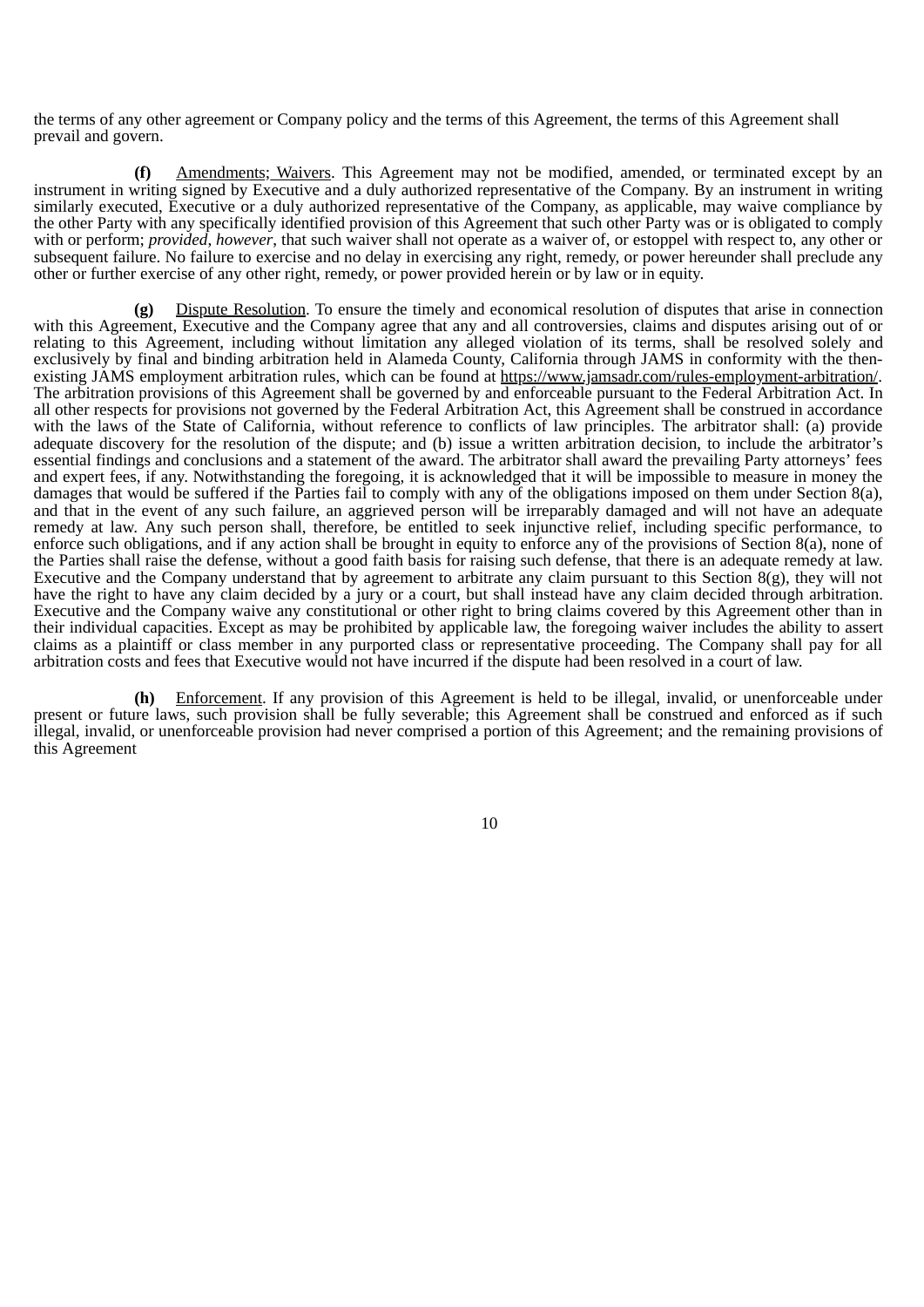shall remain in full force and effect and shall not be affected by the illegal, invalid, or unenforceable provision or by its severance from this Agreement. Furthermore, in lieu of such illegal, invalid, or unenforceable provision there shall be added automatically as part of this Agreement a provision as similar in terms to such illegal, invalid, or unenforceable provision as may be possible and be legal, valid, and enforceable.

**(i)** Notices. Any notice, request, claim, demand, document and other communication hereunder to any Party shall be effective upon receipt (or refusal of receipt) and shall be in writing and delivered personally or sent by facsimile or certified or registered mail, postage prepaid, as follows:

- **(i)** If to the Company, to the Board at the Company's headquarters,
- **(ii)** If to Executive, to the last address that the Company has in its personnel records for Executive, or
- **(iii)** At any other address as any Party shall have specified by notice in writing to the other Party.

**(j)** Withholding. The Company shall be entitled to withhold from any amounts payable under this Agreement any federal, state, local, or foreign withholding or other taxes or charges which the Company is required to withhold. The Company shall be entitled to rely on an opinion of counsel if any questions as to the amount or requirement of withholding shall arise.

**(k)** Whistleblower Protections and Trade Secrets. Notwithstanding anything to the contrary contained herein, nothing in this Agreement prohibits Executive from reporting possible violations of federal law or regulation to any United States governmental agency or entity in accordance with the provisions of and rules promulgated under Section 21F of the Securities Exchange Act of 1934 or Section 806 of the Sarbanes-Oxley Act of 2002, or any other whistleblower protection provisions of state or federal law or regulation (including the right to receive an award for information provided to any such government agencies). Furthermore, in accordance with 18 U.S.C. § 1833, notwithstanding anything to the contrary in this Agreement: (i) Executive shall not be in breach of this Agreement, and shall not be held criminally or civilly liable under any federal or state trade secret law (x) for the disclosure of a trade secret that is made in confidence to a federal, state, or local government official or to an attorney solely for the purpose of reporting or investigating a suspected violation of law, or (y) for the disclosure of a trade secret that is made in a complaint or other document filed in a lawsuit or other proceeding, if such filing is made under seal; and (ii) if Executive files a lawsuit for retaliation by the Company for reporting a suspected violation of law, Executive may disclose the trade secret to Executive's attorney, and may use the trade secret information in the court proceeding, if Executive files any document containing the trade secret under seal, and does not disclose the trade secret, except pursuant to court order.

**9. Prior Employment**. Executive represents and warrants that Executive's acceptance of employment with the Company has not breached, and the performance of Executive's duties hereunder will not breach, any duty owed by Executive to any prior employer or other person. Executive further represents and warrants to the Company that (a) the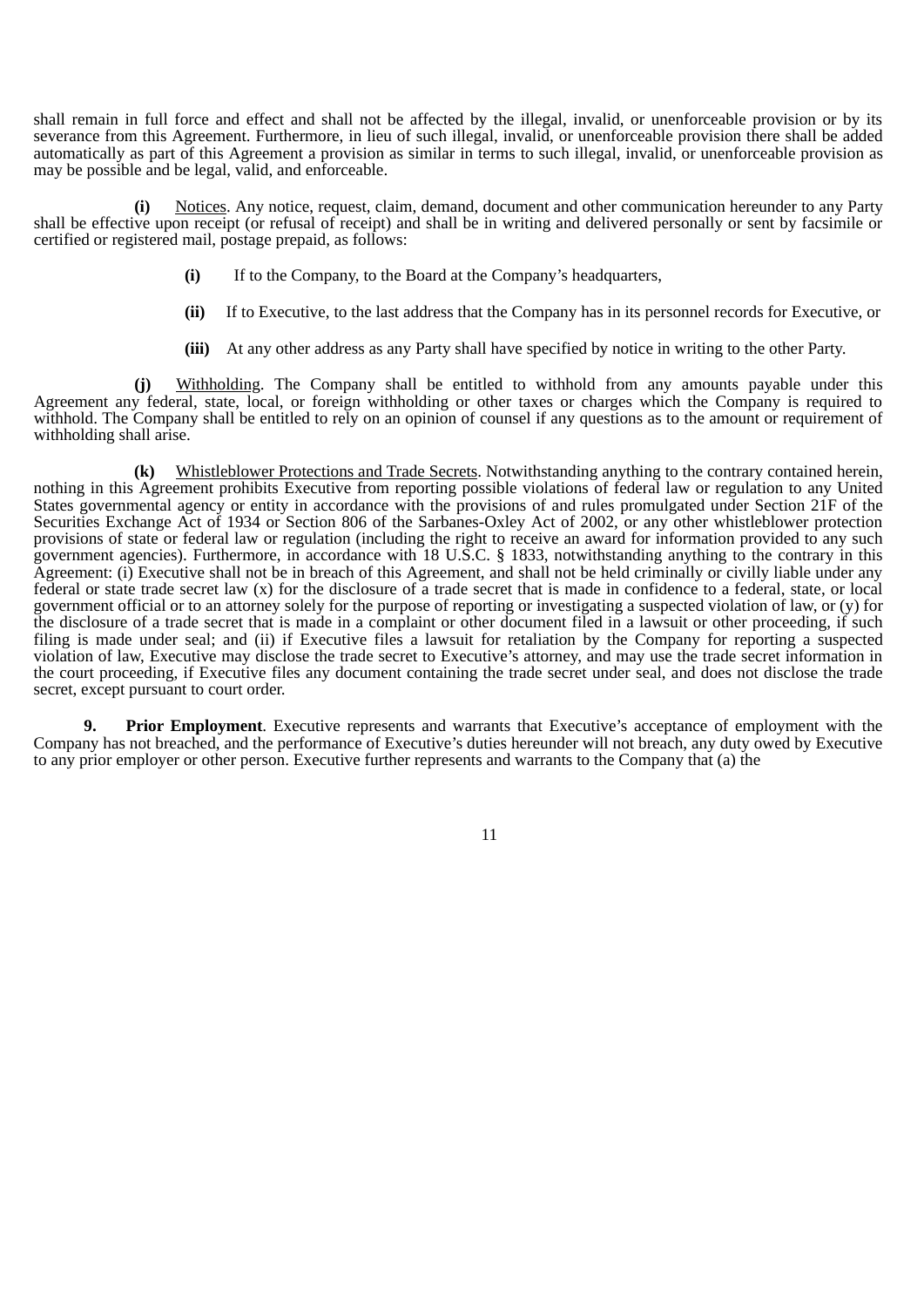performance of Executive's obligations hereunder will not violate any agreement between Executive and any other person, firm, organization, or other entity; (b) Executive is not bound by the terms of any agreement with any previous employer or other party to refrain from competing, directly or indirectly, with the business of such previous employer or other party that would be violated by Executive entering into this Agreement and/or providing services to the Company pursuant to the terms of this Agreement; and (c) Executive's performance of Executive's duties under this Agreement will not require Executive to, and Executive shall not, rely on in the performance of Executive's duties or disclose to the Company or any other person or entity or induce the Company in any way to use or rely on any trade secret or other confidential or proprietary information or material belonging to any previous employer of Executive.

**10. Section 409A**. The intent of the Parties is that the payments and benefits under this Agreement comply with or be exempt from Section 409A of the Code and the Department of Treasury regulations and other interpretive guidance issued thereunder, including without limitation any such regulations or other guidance that may be issued after the Effective Date, ("Section 409A") and, accordingly, to the maximum extent permitted, this Agreement shall be interpreted to be in compliance therewith. If Executive notifies the Company that Executive has received advice of tax counsel of a national reputation with expertise in Section 409A that any provision of this Agreement would cause Executive to incur any additional tax or interest under Section 409A (with specificity as to the reason therefor) or the Company independently makes such determination, the Company and Executive shall take commercially reasonable efforts to reform such provision to try to comply with or be exempt from Section 409A through good faith modifications to the minimum extent reasonably appropriate to conform with Section 409A. To the extent that any provision hereof is modified in order to comply with or be exempt from Section 409A, such modification shall be made in good faith and shall, to the maximum extent reasonably possible, maintain the original intent and economic benefit to Executive and the Company of the applicable provision without violating the provisions of Section 409A. Notwithstanding any provision to the contrary in this Agreement: (i) no amount or benefit that constitutes "deferred compensation" under Section 409A shall be provided pursuant to this Agreement unless the termination of Executive's employment constitutes a "separation from service" within the meaning of Section 1.409A-1(h) of the Department of Treasury Regulations ("Separation from Service");

(ii) for purposes of Section 409A, Executive's right to receive installment payments shall be treated as a right to receive a series of separate and distinct payments; and (iii) to the extent that any reimbursement of expenses or in-kind benefits constitutes "deferred compensation" under Section 409A, such reimbursement or benefit shall be provided no later than December  $31^{st}$  of the year following the year in which the expense was incurred. The amount of expenses reimbursed in one year shall not affect the amount eligible for reimbursement in any subsequent year. The amount of any in-kind benefits provided in one year shall not affect the amount of in-kind benefits provided in any other year.

**11. Employee Acknowledgement**. Executive acknowledges that Executive has read and understands this Agreement, is fully aware of its legal effect, has not acted in reliance upon any representations or promises made by the Company other than those contained in writing herein, and has entered into this Agreement freely based on Executive's own judgment.

[*Signature Page Follows*]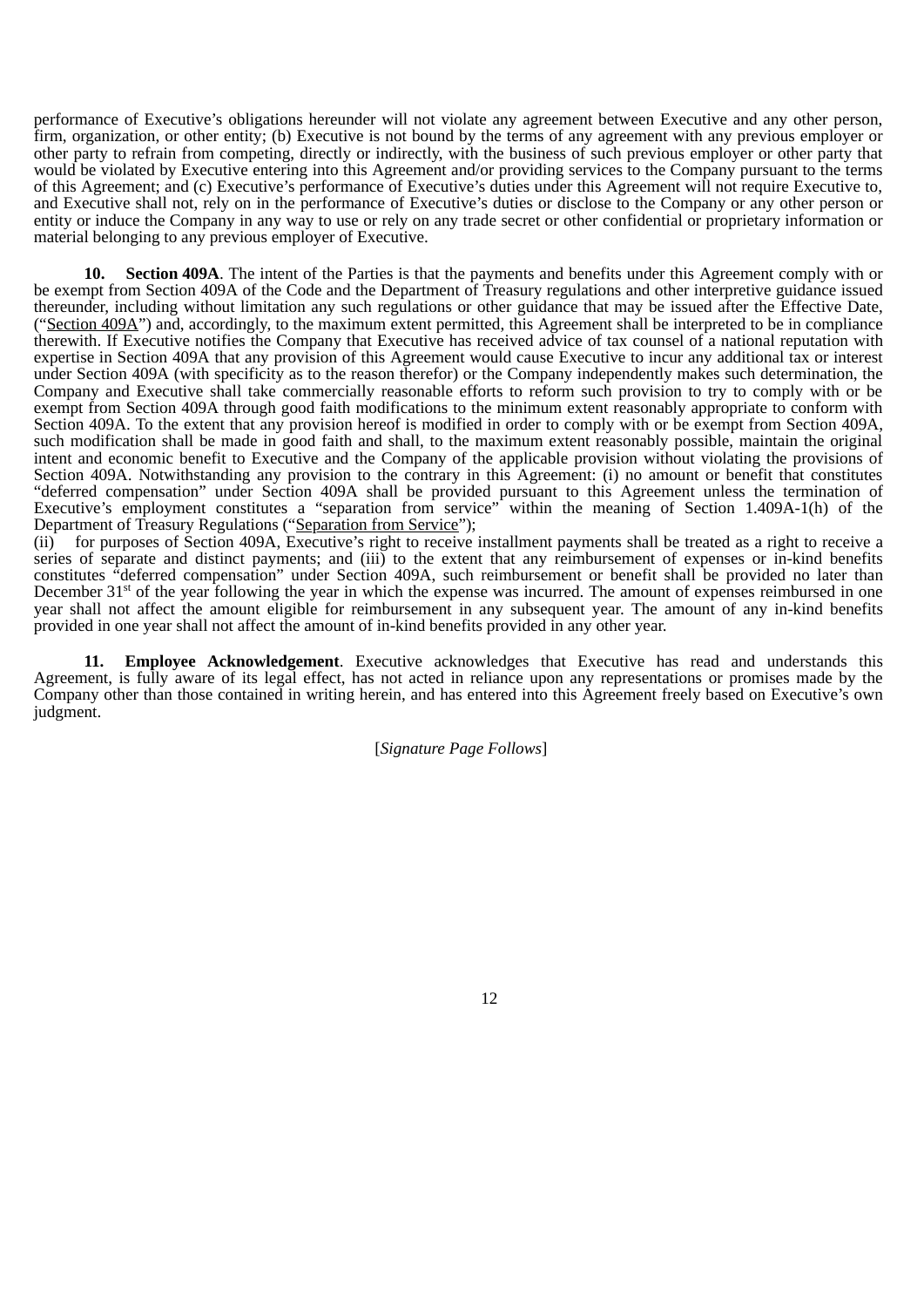The Parties have executed this Agreement as of the date set forth at the start of the Agreement.

# **BERKELEY LIGHTS, INC**

| By:    | /s/ Gregory T. Lucier |
|--------|-----------------------|
| Name:  | Gregory T. Lucier     |
| Title: | Chairman of the Board |

# **EXECUTIVE**

| By:      | /s/ Siddhartha Kadia  |
|----------|-----------------------|
| Name:    | Siddhartha Kadia, PhD |
| Address: |                       |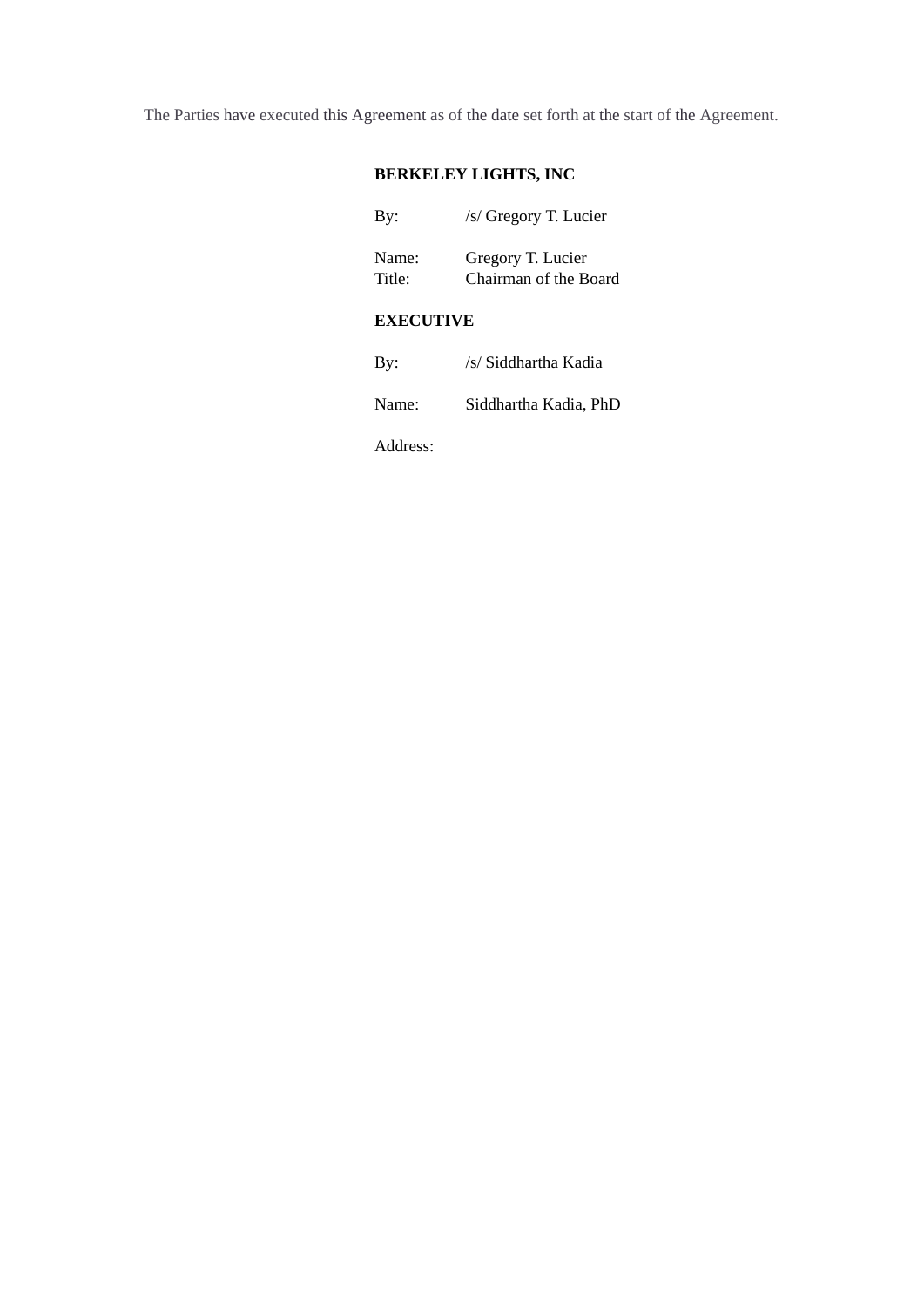# **EXHIBIT A**

## **Affiliations**

Executive is a currently a member of the board of directors of the below entities: Public

- Isoplexis (Nasdaq: ISO)
- NuVasive (Nasdaq: NUVA)
- ALS limited (ASX: ALQ)

Private

- Bioskryb Genomics
- ATS
- SeQureDx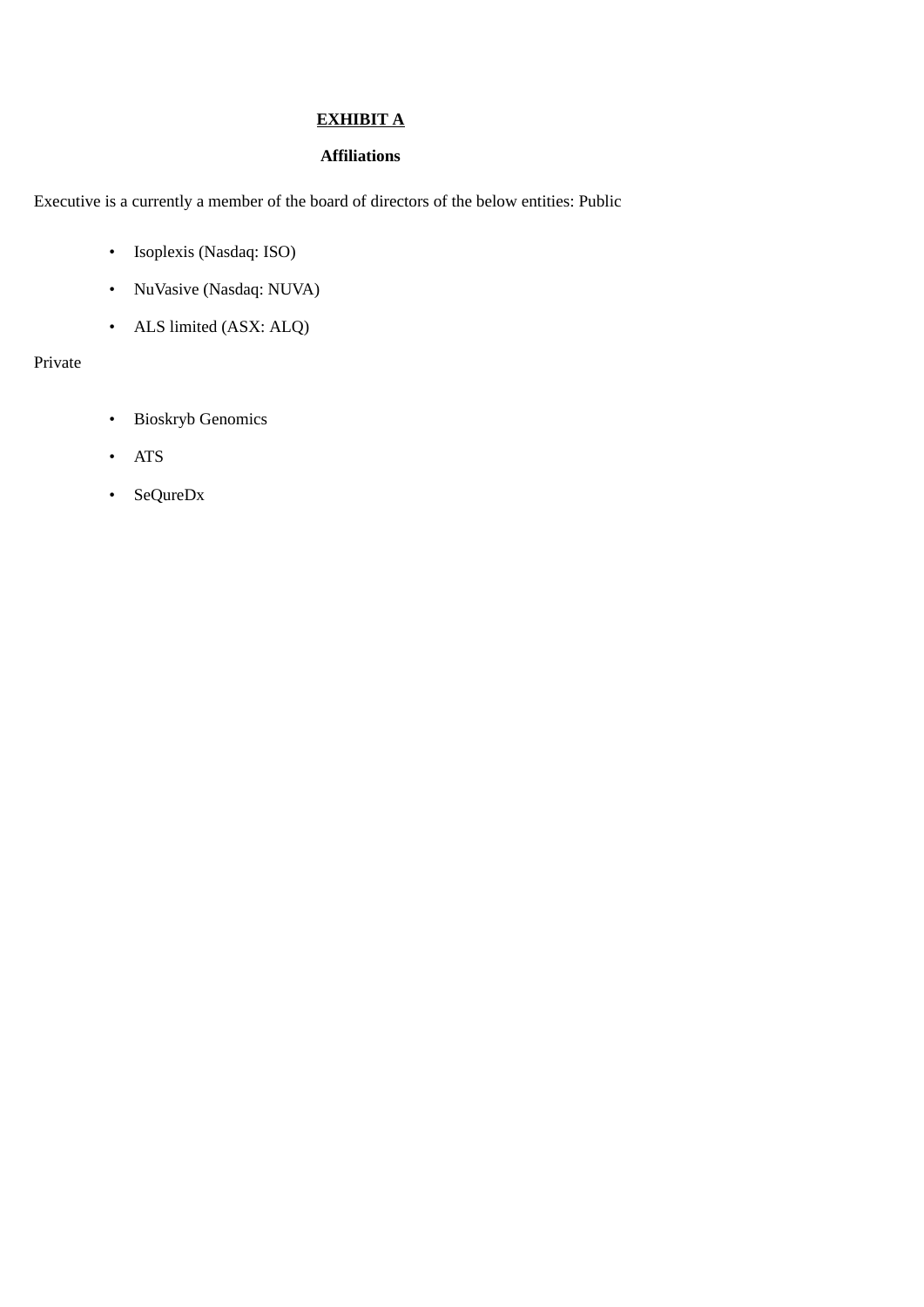### **EXHIBIT 10.4**

### **BERKELEY LIGHTS, INC.**

### **CHANGE IN CONTROL AND SEVERANCE AGREEMENT**

<span id="page-60-0"></span>This Change in Control and Severance Agreement (the "*Agreement*") is made and entered into by and between Siddhartha Kadia, PhD ("*Executive*") and Berkeley Lights, Inc. (the "*Company*"), effective as of the date Executive commences employment with the Company (the "*Effective Date*").

### Background

A. The Board of Directors of the Company (the "*Board*") recognizes that the possibility of an acquisition of the Company or an involuntary termination can be a distraction to Executive and can cause Executive to consider alternative employment opportunities. The Board has determined that it is in the best interests of the Company and its stockholders to assure that the Company will have the continued dedication and objectivity of Executive, notwithstanding the possibility, threat or occurrence of such an event.

B. The Board believes that it is in the best interests of the Company and its stockholders to provide Executive with an incentive to continue Executive's employment and to motivate Executive to maximize the value of the Company upon a Change in Control (as defined below) for the benefit of its stockholders.

C. The Board believes that it is imperative to provide Executive with severance benefits upon certain terminations of Executive's service to the Company that enhance Executive's financial security and provide incentive and encouragement to Executive to remain with the Company notwithstanding the possibility of such an event.

D. Unless otherwise defined herein, capitalized terms used in this Agreement are defined in Section 9 below.

### Agreement

The parties hereto agree as follows:

1. Term of Agreement. This Agreement shall become effective as of the Effective Date and terminate upon the date that all obligations of the parties hereto with respect to this Agreement have been satisfied.

At-Will Employment. The Company and Executive acknowledge that Executive's employment is and shall continue to be "at-will," as defined under applicable law. Except as provided in Section 5 below, if Executive's employment terminates for any reason, Executive shall not be entitled to any severance payments, benefits or compensation other than as provided in this Agreement.

3. Covered Termination Outside a Change in Control Period. If Executive experiences a Covered Termination outside a Change in Control Period, then, subject to (i) Executive delivering to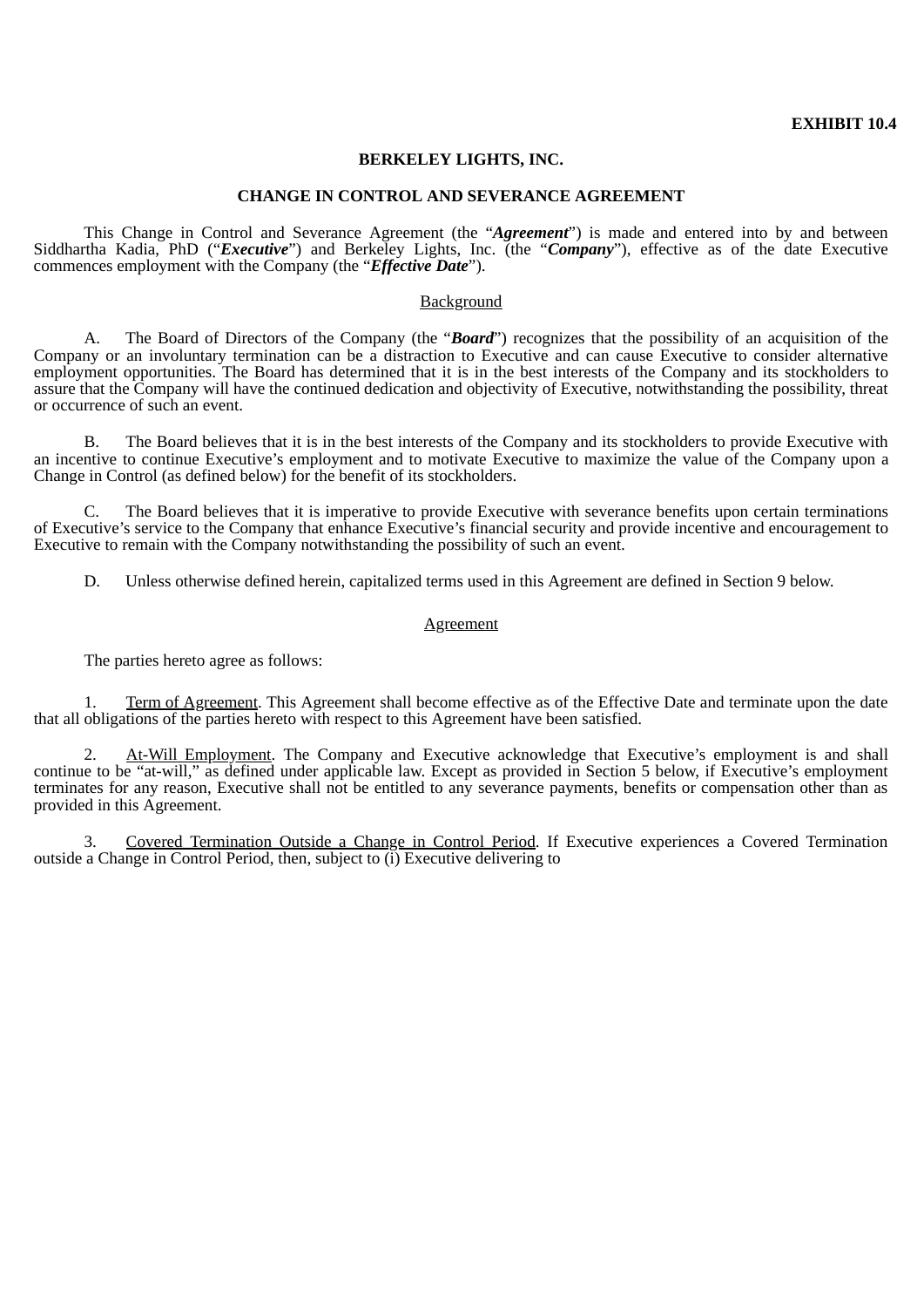the Company an executed general release of all claims against the Company and its affiliates in a form approved by the Company (a "*Release of Claims*") that becomes effective and irrevocable in accordance with Section 14(a)(v) below, or such shorter period of time specified by the Company, following such Covered Termination and (ii) Executive's continued compliance with Section 12 below, then in addition to any accrued but unpaid salary, benefits, vacation and expense reimbursements through the Termination Date payable in accordance with applicable law, the Company shall provide Executive with the following:

(a) Severance. During the period of time commencing on the Termination Date and ending on the twelve (12) month anniversary of the Termination Date, the Company shall continue to pay Executive his base salary at the rate in effect immediately prior to the Termination Date (disregarding any reduction to base salary in the prior 12 months). Such payments shall be made in accordance with the Company's standard payroll practices, less applicable withholdings, beginning on the first payroll date following the date the Release of Claims becomes effective and irrevocable in accordance with Section 14(a)(v) below, and with the first installment including any amounts that would have been paid had the Release of Claims been effective and irrevocable on the Termination Date.

(b) Target Bonus. Executive shall be entitled to receive an amount equal to twelve (12) months of Executive's target annual bonus as if achievement of performance goals at one hundred percent (100%) of target had occurred at the rate in effect immediately prior to the Termination Date (disregarding any reduction to base salary or target annual bonus in the prior 12 months), payable in a cash lump sum, less applicable withholdings, on the first payroll date following the date the Release of Claims becomes effective and irrevocable in accordance with Section 14(a)(v) below.

(c) Continued Healthcare. If Executive timely elects to receive continued healthcare coverage pursuant to the provisions of the Consolidated Omnibus Budget Reconciliation Act of 1985, as amended ("*COBRA*"), the Company shall each calendar month directly pay, or reimburse Executive for, the Company's portion of the premium (at the same rates in effect on the Termination Date) for Executive and Executive's covered dependents through the earlier of (i) the twelve (12) month anniversary of the Termination Date and (ii) the date Executive and Executive's covered dependents, if any, become eligible for healthcare coverage under another employer's plan(s). Notwithstanding the foregoing, (i) if any plan pursuant to which such benefits are provided is not, or ceases prior to the expiration of the period of continuation coverage to be, exempt from the application of Section 409A of the Internal Revenue Code of 1986, as amended, (the "*Code*") under Treasury Regulation Section 1.409A-1(a)(5), or (ii) the Company is otherwise unable to continue to cover Executive under its group health plans without penalty under applicable law (including without limitation, Section 2716 of the Public Health Service Act), then, in either case, an amount equal to each remaining Company subsidy shall thereafter be paid to Executive in substantially equal monthly installments. After the Company ceases to pay premiums pursuant to this Section 3(b), Executive may, if eligible, elect to continue healthcare coverage at Executive's expense in accordance with the provisions of COBRA. Executive shall notify the Company immediately if Executive becomes covered by a group health plan of a subsequent employer.

4. Covered Termination During a Change in Control Period. If Executive experiences a Covered Termination during a Change in Control Period, then, subject to (i) Executive delivering to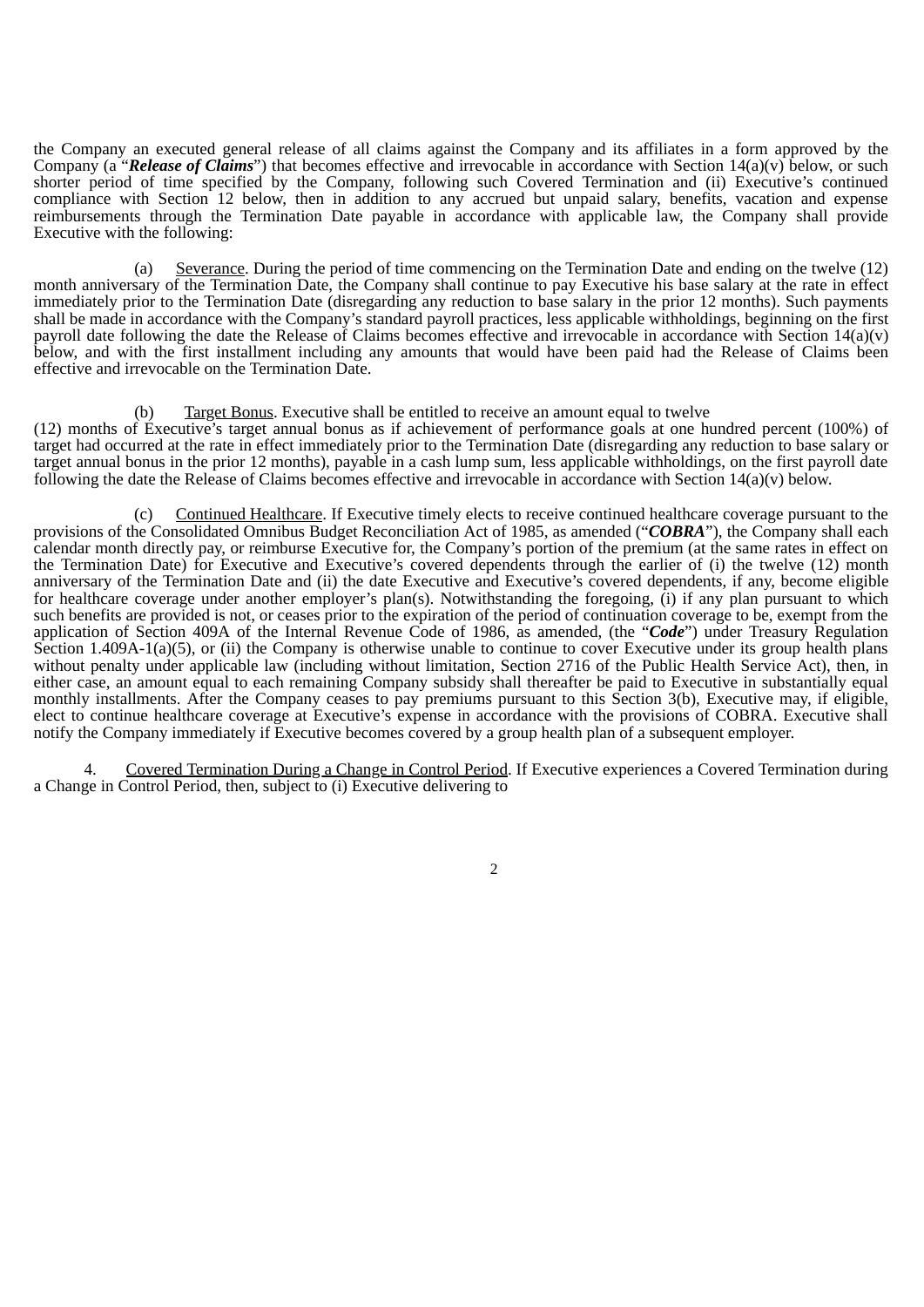the Company an executed Release of Claims that becomes effective and irrevocable in accordance with Section 14(a)(v) below, or such shorter period of time specified by the Company, following such Covered Termination and (ii) Executive's continued compliance with Section 12 below, then in addition to any accrued but unpaid salary, benefits, vacation and expense reimbursements through the Termination Date payable in accordance with applicable law, the Company shall provide Executive with the following:

(a) Severance. During the period of time commencing on the Termination Date and ending on the eighteen (18) month anniversary of the Termination Date, the Company shall continue to pay Executive his base salary at the rate in effect immediately prior to the Termination Date (disregarding any reduction to base salary in the prior 12 months). Such payments shall be made in accordance with the Company's standard payroll practices, less applicable withholdings, beginning on the first payroll date following the date the Release of Claims becomes effective and irrevocable in accordance with Section  $14(a)(v)$  below, and with the first installment including any amounts that would have been paid had the Release of Claims been effective and irrevocable on the Termination Date.

(b) Target Bonus. Executive shall be entitled to receive an amount equal to eighteen (18) months of Executive's target annual bonus as if achievement of performance goals at one hundred percent (100%) of target had occurred at the rate in effect immediately prior to the Termination Date (disregarding any reduction to base salary or target annual bonus in the prior 12 months), payable in a cash lump sum, less applicable withholdings, on the first payroll date following the date the Release of Claims becomes effective and irrevocable in accordance with Section 14(a)(v) below.

(c) Continued Healthcare. If Executive timely elects to receive continued healthcare coverage pursuant to the provisions of COBRA, the Company each calendar month shall directly pay, or reimburse Executive for, the Company's portion of the premium (at the same rates in effect on the Termination Date) for Executive and Executive's covered dependents through the earlier of (i) the eighteen (18) month anniversary of the Termination Date and (ii) the date Executive and Executive's covered dependents, if any, become eligible for healthcare coverage under another employer's plan(s). Notwithstanding the foregoing, (i) if any plan pursuant to which such benefits are provided is not, or ceases prior to the expiration of the period of continuation coverage to be, exempt from the application of Section 409A of the Code under Treasury Regulation Section 1.409A-1(a)(5), or (ii) the Company is otherwise unable to continue to cover Executive under its group health plans without penalty under applicable law (including without limitation, Section 2716 of the Public Health Service Act), then, in either case, an amount equal to each remaining Company subsidy shall thereafter be paid to Executive in substantially equal monthly installments. After the Company ceases to pay premiums pursuant to this Section 4(c), Executive may, if eligible, elect to continue healthcare coverage at Executive's expense in accordance with the provisions of COBRA. Executive shall notify the Company immediately if Executive becomes covered by a group health plan of a subsequent employer.

(d) Equity Awards. Each outstanding and unvested equity award (excluding any such awards that vest in whole or in part based on the attainment of performance-vesting conditions), including, without limitation, each restricted stock, stock option, restricted stock unit and stock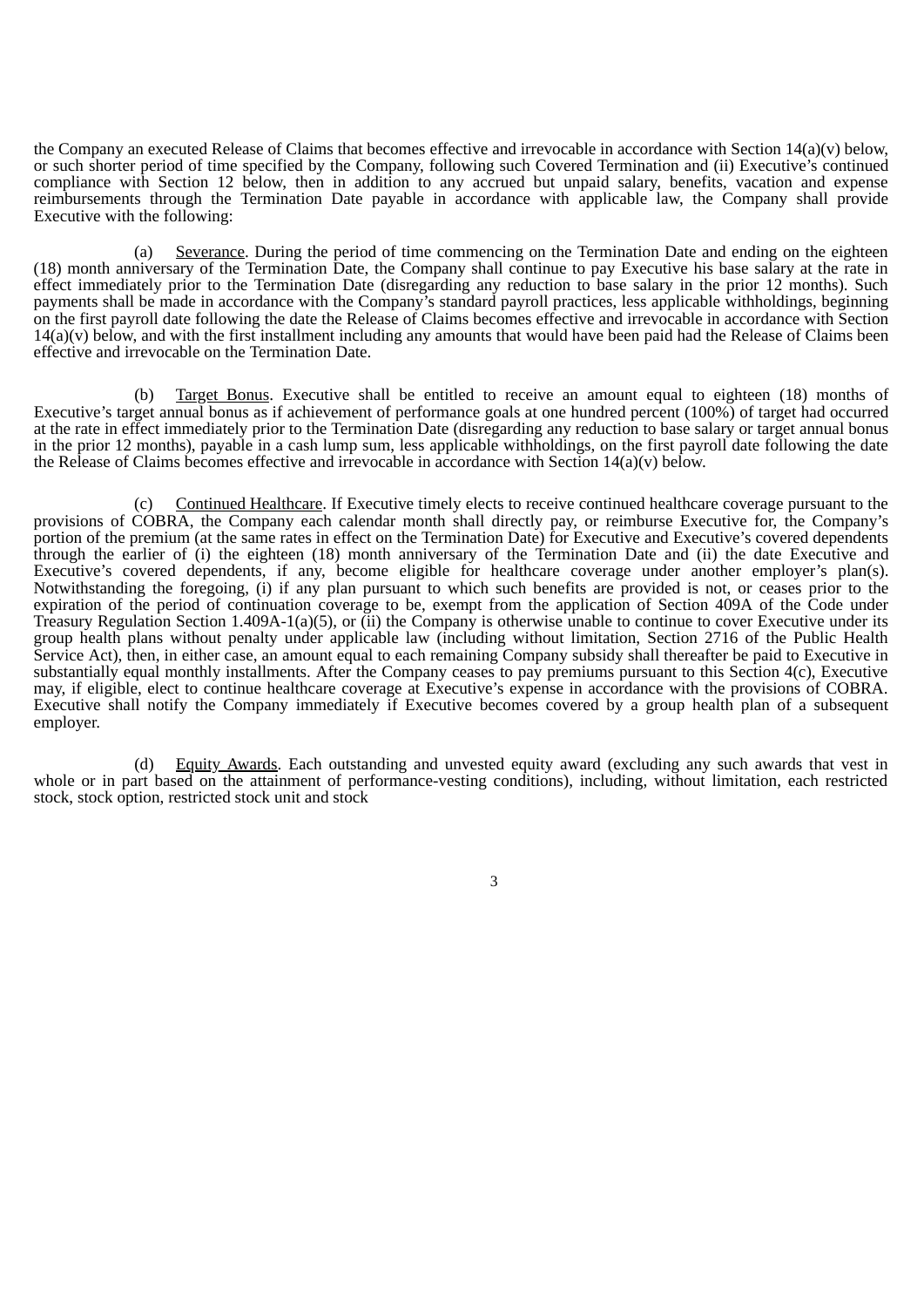appreciation right, held by Executive shall automatically become vested and, if applicable, exercisable and any forfeiture restrictions or rights of repurchase thereon shall immediately lapse with respect to one hundred percent (100%) of the shares subject thereto (excluding any such awards that vest in whole or in part based on the attainment of performance-vesting conditions, which shall be governed by the terms of the applicable award agreement), as of immediately prior to the Termination Date. To give effect to the foregoing, upon the Termination Date, (i) the vested portion of such equity awards shall be remain outstanding and/or be exercisable for the period(s) of time set forth in the applicable equity award agreements, (ii) Executive's outstanding equity awards shall cease vesting, and (iii) the unvested shares subject to Executive's outstanding equity awards shall remain outstanding (but unvested) until the earlier to occur of (A) the original expiration date of the equity award and (B) ninety (90) day anniversary of the Date of Termination (the "Equity Award Period"). In the event a Change in Control has not been consummated by end of the Equity Award Period, then the unvested portion of Executive's equity awards shall terminate immediately without further action as of such date. For avoidance of doubt, any unvested time based service vesting conditions for any performance- vesting award shall be deemed satisfied and vested on the Termination Date.

5. Certain Reductions. Notwithstanding anything herein to the contrary, the Company shall reduce Executive's severance benefits under this Agreement, in whole or in part, by any other severance benefits, pay in lieu of notice, or other similar benefits payable to Executive by the Company in connection with Executive's termination, including but not limited to payments or benefits pursuant to (a) any applicable legal requirement, including, without limitation, the Worker Adjustment and Retraining Notification Act, or (b) any other Company agreement, arrangement, policy or practice relating to Executive's termination of employment with the Company (but, for the avoidance of doubt, excluding any cash bonus payable to Executive under Section 4(c)(ii) of the Employment Agreement upon a Change in Control); *provided*, *however*, that nothing in this Section shall cause Executive to receive severance benefits in the aggregate that are less than the payments and benefits set forth in Sections 3 or 4 hereof, as applicable. The benefits provided under this Agreement are intended to satisfy, to the greatest extent possible, any and all statutory obligations that may arise out of Executive's termination of employment. Such reductions shall be applied on a retroactive basis, with severance benefits paid first in time being recharacterized as payments pursuant to the Company's statutory obligation.

6. Deemed Resignation. Upon termination of Executive's service for any reason, Executive shall be deemed to have resigned from all offices and directorships, if any, then held with the Company or any of its affiliates, and, at the Company's request, Executive shall execute such documents as are necessary or desirable to effectuate such resignations.

7. Other Terminations. If Executive's employment with the Company terminates for any reason other than due to a Covered Termination, then Executive shall not be entitled to any benefits hereunder other than accrued but unpaid salary, vacation and expense reimbursements through the Termination Date in accordance with applicable law and to elect any continued healthcare coverage as may be required under COBRA or similar state law.

8. Limitation on Payments. Notwithstanding anything in this Agreement to the contrary, if any payment or distribution Executive would receive pursuant to this Agreement or otherwise ("*Payment*") would (a) constitute a "parachute payment" within the meaning of Section 280G of the

 $\Delta$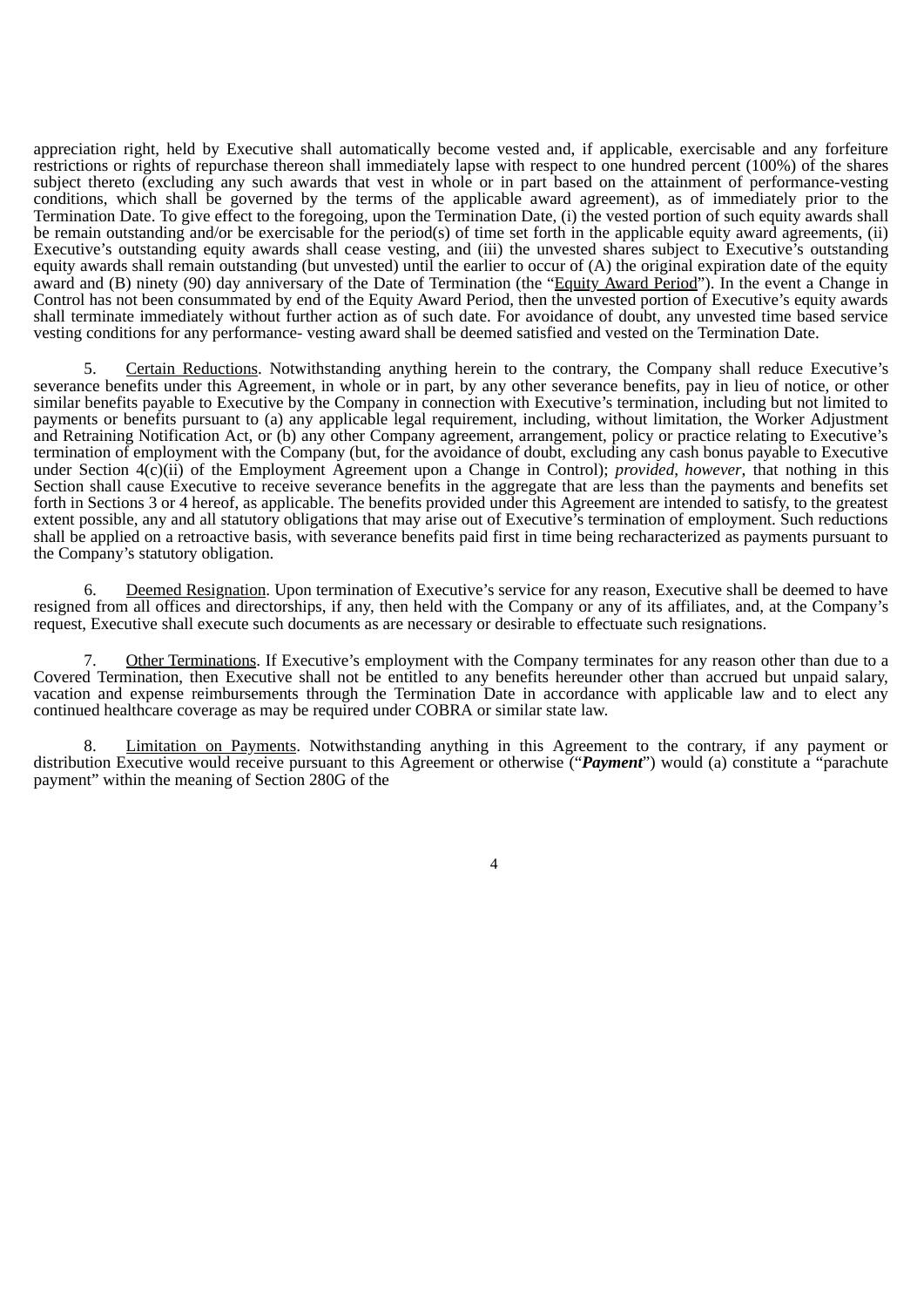Code and (b) but for this sentence, be subject to the excise tax imposed by Section 4999 of the Code (the "*Excise Tax*"), then such Payment shall either be (i) delivered in full, or (ii) delivered as to such lesser extent which would result in no portion of such Payment being subject to the Excise Tax, whichever of the foregoing amounts, taking into account the applicable federal, state and local income taxes and the Excise Tax, results in the receipt by Executive on an after-tax basis, of the largest payment, notwithstanding that all or some portion the Payment may be taxable under Section 4999 of the Code. The Company will select an adviser (which is not providing any services to the Company's acquirer) with experience in performing calculations regarding the applicability of Section 280G of the Code and the Excise Tax, *provided*, that the adviser's determination shall be made based upon "substantial authority" within the meaning of Section 6662 of the Code to perform the foregoing calculations. The Company shall bear all expenses with respect to the determinations by such adviser required to be made hereunder. The adviser shall provide its calculations to the Company and Executive within fifteen (15) calendar days after the date on which Executive's right to a Payment is triggered (if requested at that time by the Company or Executive) or such other time as requested by the Company. Any good faith determinations of the adviser made hereunder shall be final, binding and conclusive upon the Company and Executive. Any reduction in payments or benefits pursuant to this Section 8 will occur in the following order: (1) reduction of cash payments; (2) cancellation of accelerated vesting of equity awards other than stock options; (3) cancellation of accelerated vesting of stock options; and (4) reduction of other benefits payable to Executive.

9. Definitions. The following terms used in this Agreement shall have the following meanings:

(a) "*Cause*" means the occurrence of any of the following: (i) Executive's commission of any felony or other crime, in each case involving moral turpitude; (ii) Executive's commission of any other act or omission involving fraud or intentional deceit with respect to the Company or any of its affiliates; (iii) any act or omission by Executive involving dishonesty that causes material injury to the Company or any of its affiliates; (iv) willful misconduct by Executive with respect to the Company or any of its subsidiaries; (v) any material breach of a fiduciary duty owed by Executive to the Company or its stockholders or Executive's material contractual breach of this Agreement or any other agreement referred to herein (including the Confidential Information Agreement); or (vi) Executive's willful continued failure to perform assigned duties consistent with his position after receiving written notification of the failure from the Company (and provided that the mere failure to attain performance objectives shall not constitute Cause). The determination that a termination of Executive's employment is either for Cause or without Cause shall be made by the Board, in its reasonable good faith judgment. The Board shall provide Executive with written notice detailing the basis for the termination of employment for Cause. If the basis for Cause is curable, during the 30 day period after Executive has received such notice, Executive shall have an opportunity to cure or remedy such alleged Cause events and to present his case to the full Board (with the assistance of his own counsel).

(b) "*Change in Control*" has the meaning ascribed to such term under the Company's 2020 Incentive Award Plan, as amended; *provided*, that such transaction must also constitute a "change in control event" within the meaning of Treasury Regulation Section 1.409A- 3(i)(5).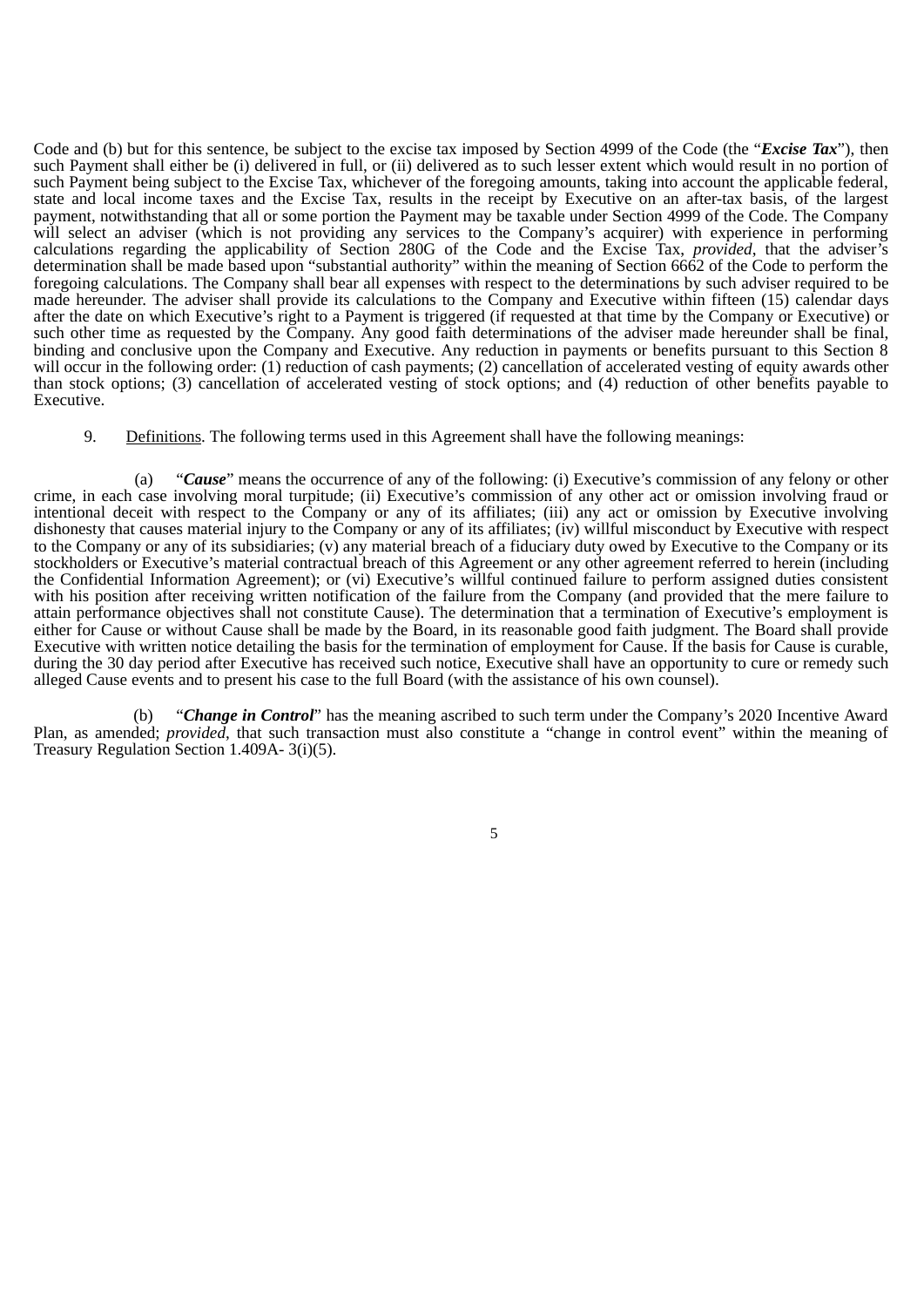(c) "*Change in Control Period*" means the period of time commencing ninety (90) days prior to the closing of a Change in Control and ending on the twelve (12) month anniversary of the closing such Change in Control.

(d) "*Covered Termination*" means the termination of Executive's employment by the Company other than for Cause or by Executive for Good Reason, in each case that, to the extent necessary, constitutes a Separation from Service.

(e) "*Good Reason*" shall mean that Executive has complied in all material respects with the "Good Reason Process" (hereinafter defined) following the occurrence of any of the following events, without Executive's prior written consent: (i) a material reduction of Executive's annual base salary or annual target bonus amount (unless pursuant to a salary reduction program applicable generally to the Company's senior management employees); (ii) a material reduction in Executive's title, role or responsibilities or reporting relationship; (iii) relocation of Executive's principal place of employment to a place greater than 50 miles from Executive's then-current principal place of employment; or (iv) any material breach by the Company of any agreement with Executive.

(f) "*Good Reason Process*" shall mean that (i) Executive has reasonably determined in good faith that a "Good Reason" condition has occurred; (ii) Executive has notified the Company in writing of the first occurrence of the Good Reason condition within sixty (60) days of the first time the Executive becomes aware of the occurrence of such condition; (iii) Executive has cooperated in good faith with the Company's efforts, for a period of thirty (30) days immediately following the Company's receipt of such notice (the "*Cure Period*"), to remedy the condition; (iv) notwithstanding such efforts, the Good Reason condition continues to exist; and (v) Executive terminates Executive's employment with the Company within thirty (30) days after the end of the Cure Period. If the Company cures the Good Reason condition during the Cure Period, Good Reason shall be deemed not to have occurred.

(g) "*Separation from Service*" means a "separation from service" with the Company within the meaning of Section 409A of the Code and the Department of Treasury regulations and other guidance promulgated thereunder.

(h) "*Termination Date*" means the date on which Executive experiences a Covered

Termination.

### 10. Successors.

(a) Company's Successors. Any successor to the Company (whether direct or indirect and whether by purchase, merger, consolidation, liquidation or otherwise) to all or substantially all of the Company's business or assets shall assume the obligations under this Agreement and agree expressly to perform the obligations under this Agreement in the same manner and to the same extent as the Company would be required to perform such obligations in the absence of a succession. For all purposes under this Agreement, the term "**Company**" shall include any successor to the Company's business or assets which executes and delivers the assumption agreement described in this Section 10(a) or which becomes bound by the terms of this Agreement by operation of law.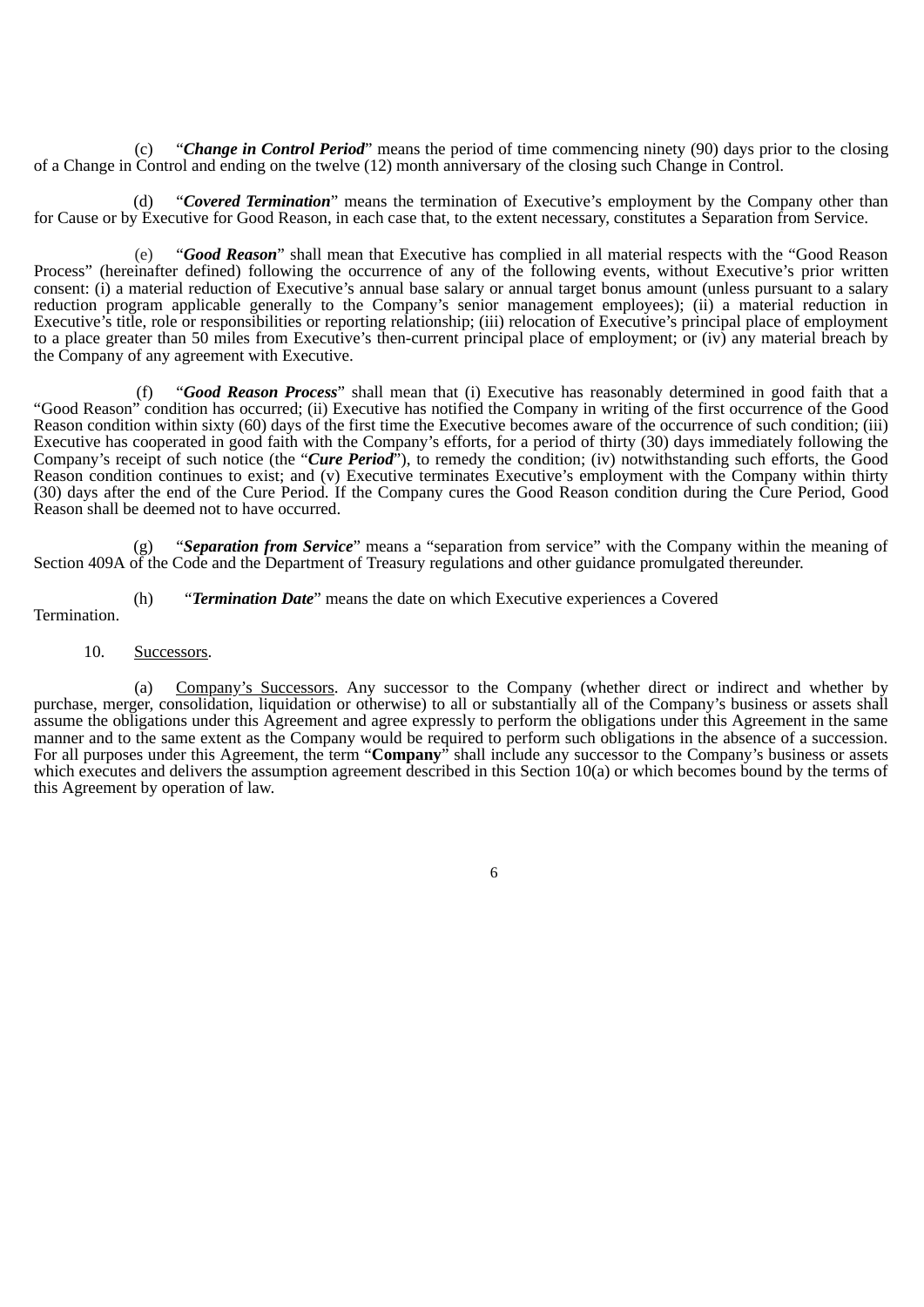(b) Executive's Successors. The terms of this Agreement and all rights of Executive hereunder shall inure to the benefit of, and be enforceable by, Executive's personal or legal representatives, executors, administrators, successors, heirs, distributees, devisees and legatees.

11. Notices. Any notices provided hereunder must be in writing and shall be deemed effective upon the earlier of personal delivery (including personal delivery by facsimile), delivery by email or the third day after mailing by first class mail, to the Company at its primary office location and to Executive at Executive's address as listed in the Company's books and records.

### 12. Confidentiality; Non-Disparagement.

(a) Confidentiality. Executive hereby expressly confirms Executive's continuing obligations to the Company pursuant to that certain confidentiality agreement by and between the Company and Executive (the "*Confidential Information Agreement*").

(b) Non-Disparagement. Executive agrees that Executive shall not disparage, criticize or defame the Company, its affiliates and their respective affiliates, directors, officers, agents, partners, stockholders or employees, either publicly or privately. Similarly, the Company agrees that it shall instruct its officers and directors to not disparage, criticize or defame Executive, either publicly or privately. Nothing in this Section 12(b) shall apply to any evidence or testimony required by any court, arbitrator or government agency.

(c) Whistleblower Protections and Trade Secrets. Notwithstanding anything to the contrary contained herein, nothing in this Agreement or the Confidentiality Agreement prohibits Executive from reporting possible violations of federal law or regulation to any United States governmental agency or entity in accordance with the provisions of and rules promulgated under Section 21F of the Securities Exchange Act of 1934 or Section 806 of the Sarbanes-Oxley Act of 2002, or any other whistleblower protection provisions of state or federal law or regulation (including the right to receive an award for information provided to any such government agencies). Furthermore, in accordance with 18 U.S.C. § 1833, notwithstanding anything to the contrary in this Agreement: (i) Executive shall not be in breach of this Agreement, and shall not be held criminally or civilly liable under any federal or state trade secret law (A) for the disclosure of a trade secret that is made in confidence to a federal, state, or local government official or to an attorney solely for the purpose of reporting or investigating a suspected violation of law, or (B) for the disclosure of a trade secret that is made in a complaint or other document filed in a lawsuit or other proceeding, if such filing is made under seal; and (ii) if Executive files a lawsuit for retaliation by the Company for reporting a suspected violation of law, Executive may disclose the trade secret to Executive's attorney, and may use the trade secret information in the court proceeding, if Executive files any document containing the trade secret under seal, and does not disclose the trade secret, except pursuant to court order.

13. Dispute Resolution. Unless otherwise prohibited by law or specified below, all disputes, claims and causes of action, in law or equity, arising from or relating to this Agreement or to Executive's employment or the termination thereof shall be resolved solely and exclusively by the terms of Section 8(g) in the employment agreement, dated March 8, 2022, entered into by and between the Company and Executive ("Employment Agreement").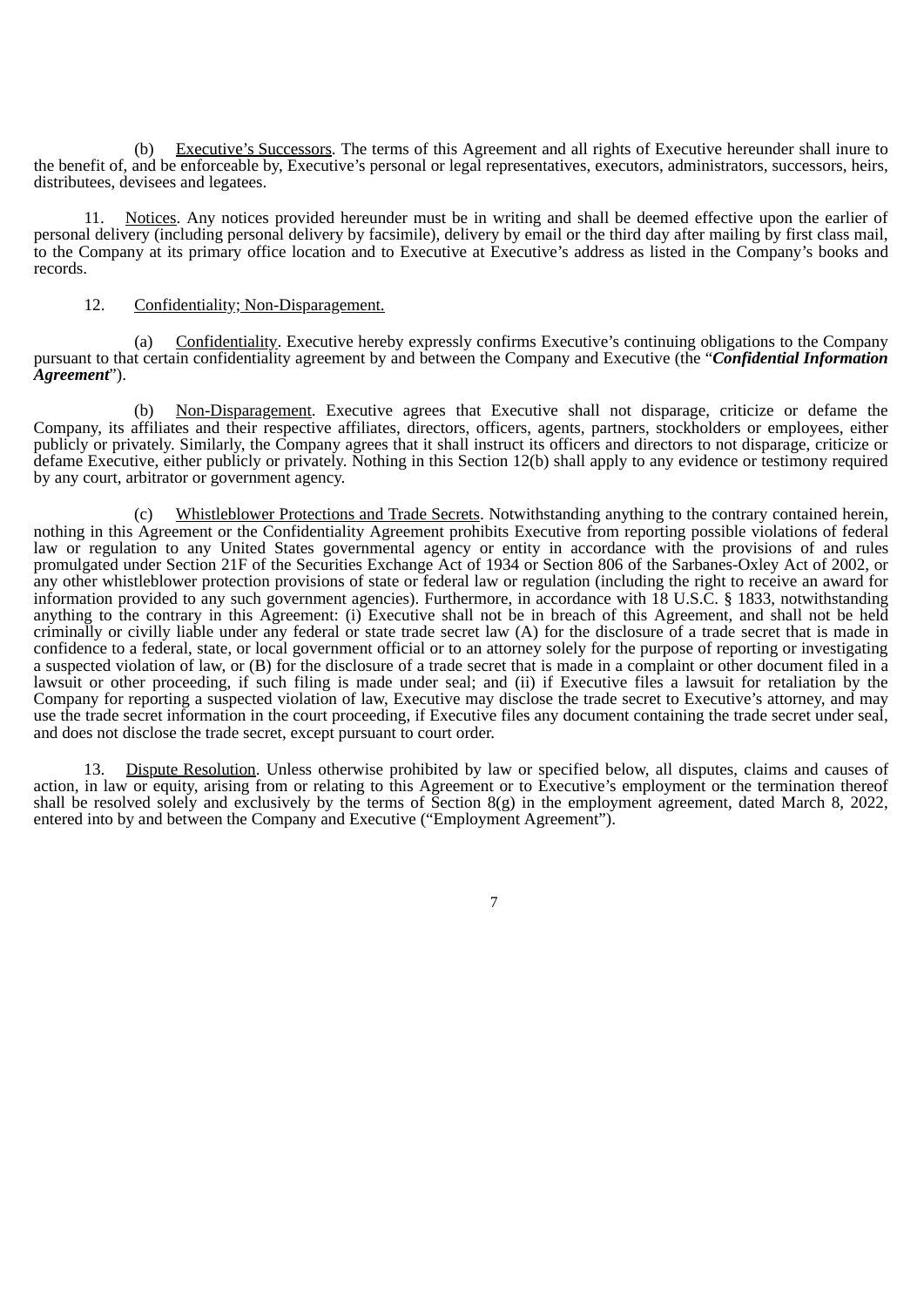### 14. Miscellaneous Provisions.

### (a) Section 409A.

(i) Separation from Service. Notwithstanding any provision to the contrary in this Agreement, no amount constituting deferred compensation subject to Section 409A of the Code shall be payable pursuant to Sections 3 or 4 above unless Executive's termination of employment constitutes a Separation from Service.

(ii) Specified Employee. Notwithstanding any provision to the contrary in this Agreement, if Executive is deemed at the time of his Separation from Service to be a "specified employee" for purposes of Section 409A(a) (2)(B)(i) of the Code, to the extent delayed commencement of any portion of the benefits to which Executive is entitled under this Agreement is required in order to avoid a prohibited distribution under Section 409A(a)(2)(B)(i) of the Code, such portion of Executive's benefits shall not be provided to Executive prior to the earlier of (A) the expiration of the six-month period measured from the date of Executive's Separation from Service or (B) the date of Executive's death. Upon the first business day following the expiration of the applicable Code Section 409A(a)(2)(B)(i) period, all payments deferred pursuant to this Section 14(a)(ii) shall be paid in a lump sum to Executive, and any remaining payments due under this Agreement shall be paid as otherwise provided herein.

(iii) Expense Reimbursements. To the extent that any reimbursements payable pursuant to this Agreement are subject to the provisions of Section 409A of the Code, any such reimbursements payable to Executive pursuant to this Agreement shall be paid to Executive no later than December 31 of the year following the year in which the expense was incurred, the amount of expenses reimbursed in one year shall not affect the amount eligible for reimbursement in any subsequent year, and Executive's right to reimbursement under this Agreement will not be subject to liquidation or exchange for another benefit.

(iv) Installments. For purposes of Section 409A of the Code (including, without limitation, for purposes of Treasury Regulation Section 1.409A-2(b)(2)(iii)), Executive's right to receive any installment payments under this Agreement shall be treated as a right to receive a series of separate payments and, accordingly, each such installment payment shall at all times be considered a separate and distinct payment.

(v) Release. Notwithstanding anything to the contrary in this Agreement, to the extent that any payments due under this Agreement as a result of Executive's termination of employment are subject to Executive's execution and delivery of a Release of Claims (the form of which is attached hereto), (A) the Company shall deliver the Release of Claims to Executive within ten business days following Executive's Termination Date, and the Company's failure to deliver a Release of Claims prior to the expiration of such ten business day period shall constitute a waiver of any requirement to execute a Release of Claims, (B) if Executive fails to execute the Release of Claims on or prior to the Release Expiration Date (as defined below) or timely revokes Executive's acceptance of the Release of Claims thereafter, Executive shall not be entitled to any payments or benefits otherwise conditioned on the Release of Claims, and (C) in any case where Executive's Termination Date and the Release Expiration Date fall in two separate taxable years, any payments required to be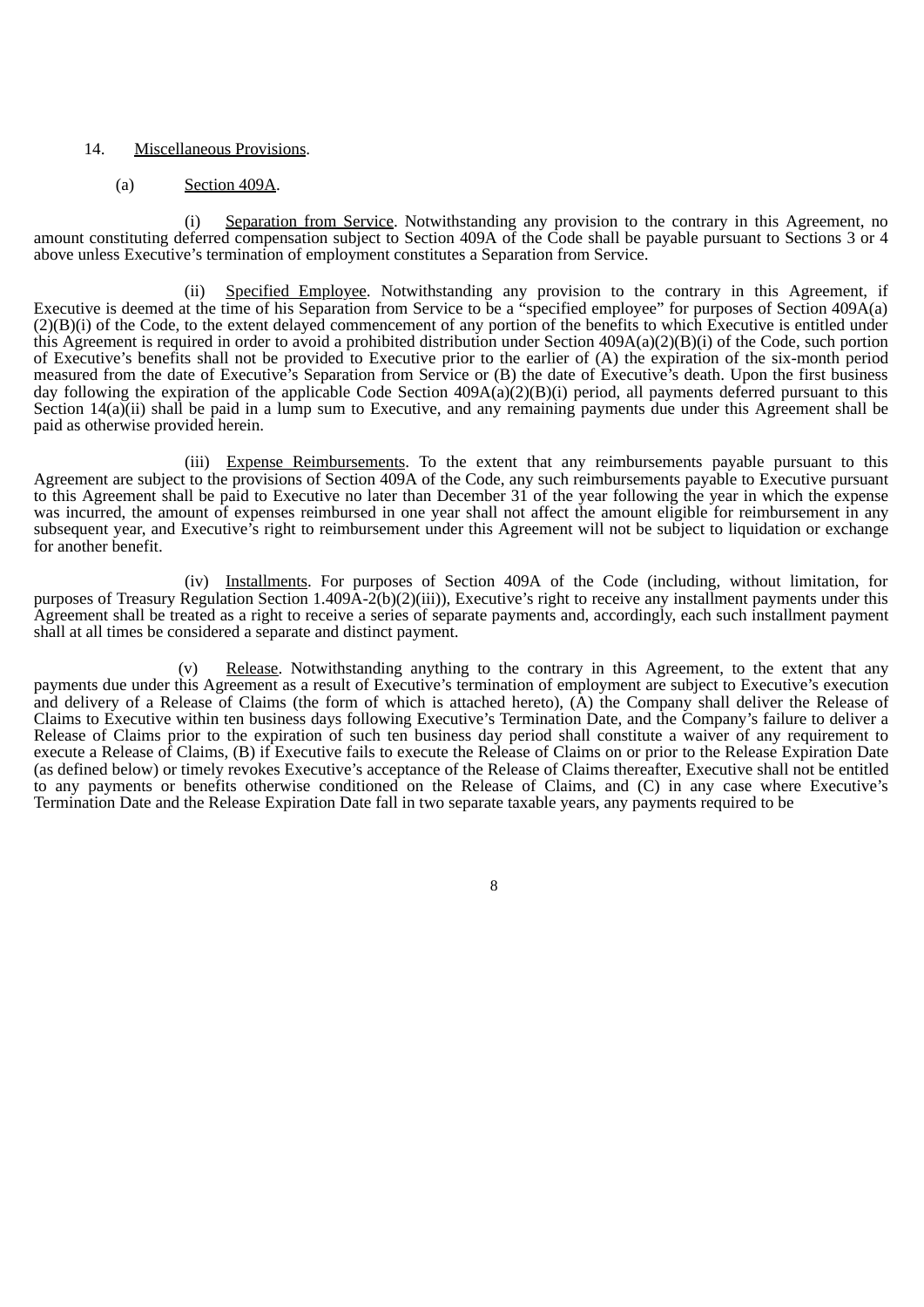made to Executive that are conditioned on the Release of Claims and are treated as nonqualified deferred compensation for purposes of Section 409A of the Code shall be made in the later taxable year. For purposes hereof, *"Release Expiration Date*" shall mean (1) if Executive is under 40 years old as of the Termination Date, the date that is seven (7) days following the date upon which the Company timely delivers the Release of Claims to Executive, or such shorter time prescribed by the Company, and (2) if Executive is 40 years or older as of the Termination Date, the date that is twenty one (21) days following the date upon which the Company timely delivers the Release of Claims to Executive, or, if Executive's termination of employment is "in connection with an exit incentive or other employment termination program" (as such phrase is defined in the Age Discrimination in Employment Act of 1967), the date that is forty five (45) days following such delivery date. To the extent that any payments of nonqualified deferred compensation (within the meaning of Section 409A) due under this Agreement as a result of Executive's termination of employment are delayed pursuant to this Section 14(a)(v), such amounts shall be paid in a lump sum on the first payroll date following the date that Executive executes and does not revoke the Release of Claims (and the applicable revocation period has expired) or, in the case of any payments subject to Section 14(a)(v)(C), on the first payroll date to occur in the subsequent taxable year, if later.

(b) Withholding. The Company shall be entitled to withhold from any amounts payable under this Agreement any federal, state, local, or foreign withholding or other taxes or charges which the Company is required to withhold.

(c) Waiver. No provision of this Agreement shall be modified, waived or dis- charged unless the modification, waiver or discharge is agreed to in writing and signed by Executive and by an authorized member of the Company (other than Executive). No waiver by either party of any breach of, or of compliance with, any condition or provision of this Agreement by the other party shall be considered a waiver of any other condition or provision or of the same condition or provision at another time.

(d) Whole Agreement. This Agreement, the Employment Agreement and the Confidential Information Agreement represent the entire understanding of the parties hereto with respect to the subject matter hereof and supersede all prior promises, arrangements and understandings regarding the same, whether written or unwritten. This Agreement may not be amended or terminated except in a written agreement (which expressly references this section) signed by the Company and Executive.

(e) Choice of Law. All questions concerning the construction, validity and interpretation of this Agreement will be governed by the laws of the State of California without regard to its conflicts of law provisions.

(f) Severability. Whenever possible, each provision of this Agreement will be interpreted in such manner as to be effective and valid under applicable law, but if any provision of this Agreement is held to be invalid or unenforceable in any respect under any applicable law or rule in any jurisdiction, such invalidity or unenforceability will not affect any other provision or any other jurisdiction, but this Agreement will be reformed, construed and enforced in such jurisdiction as if such invalid or unenforceable provisions had never been contained herein.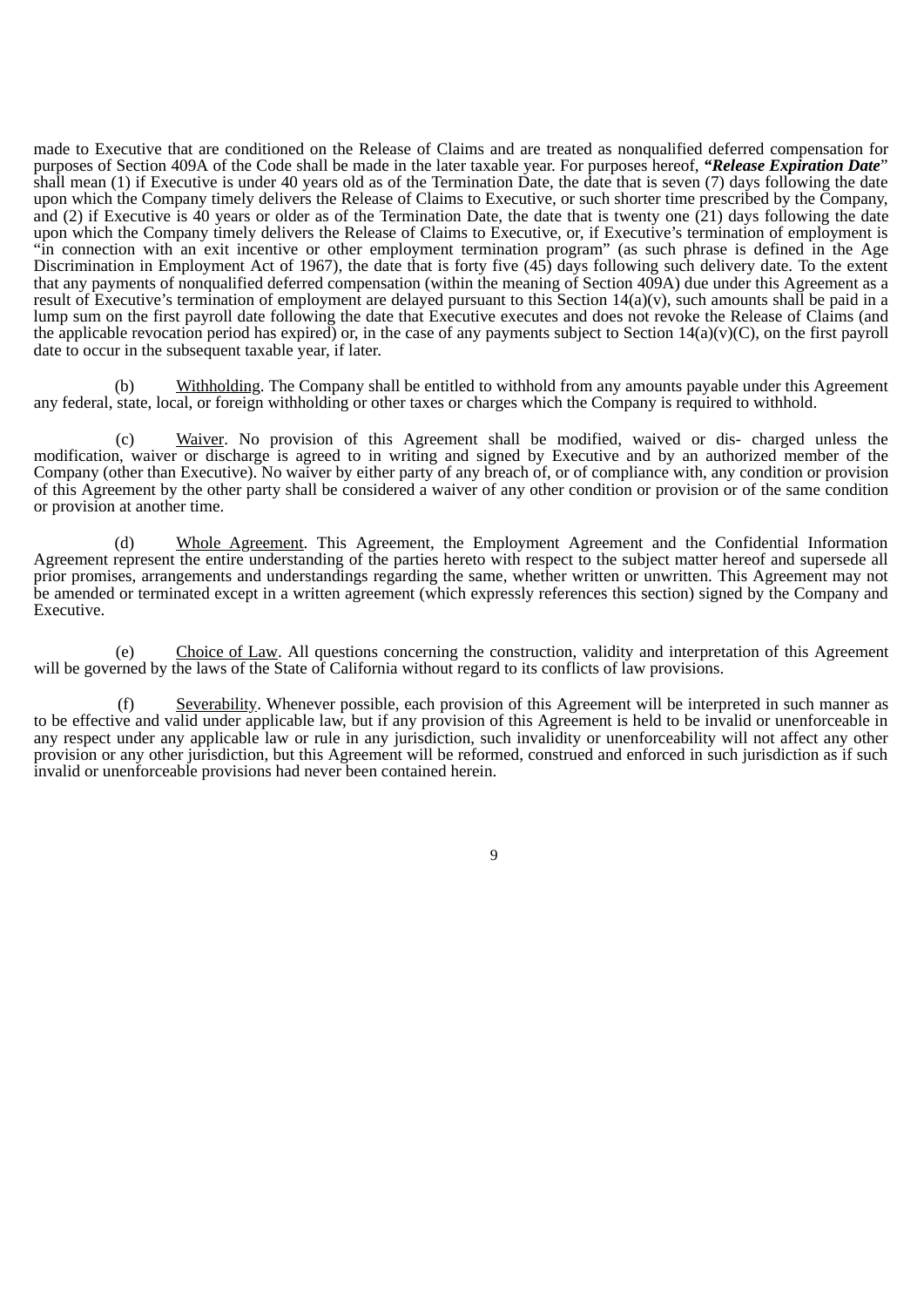(g) Counterparts. This Agreement may be executed in separate counterparts, any one of which need not contain signatures of more than one party, but all of which taken together will constitute one and the same Agreement.

(h) Executive Acknowledgement. Executive acknowledges that (i) Executive has consulted with or has had the opportunity to consult with independent counsel of Executive's own choice concerning this Agreement, and has been advised to do so by the Company, and (ii) that Executive has read and understands the Agreement, is fully aware of its legal effect, and has entered into it freely based on Executive's own judgment.

(*Signature page follows*)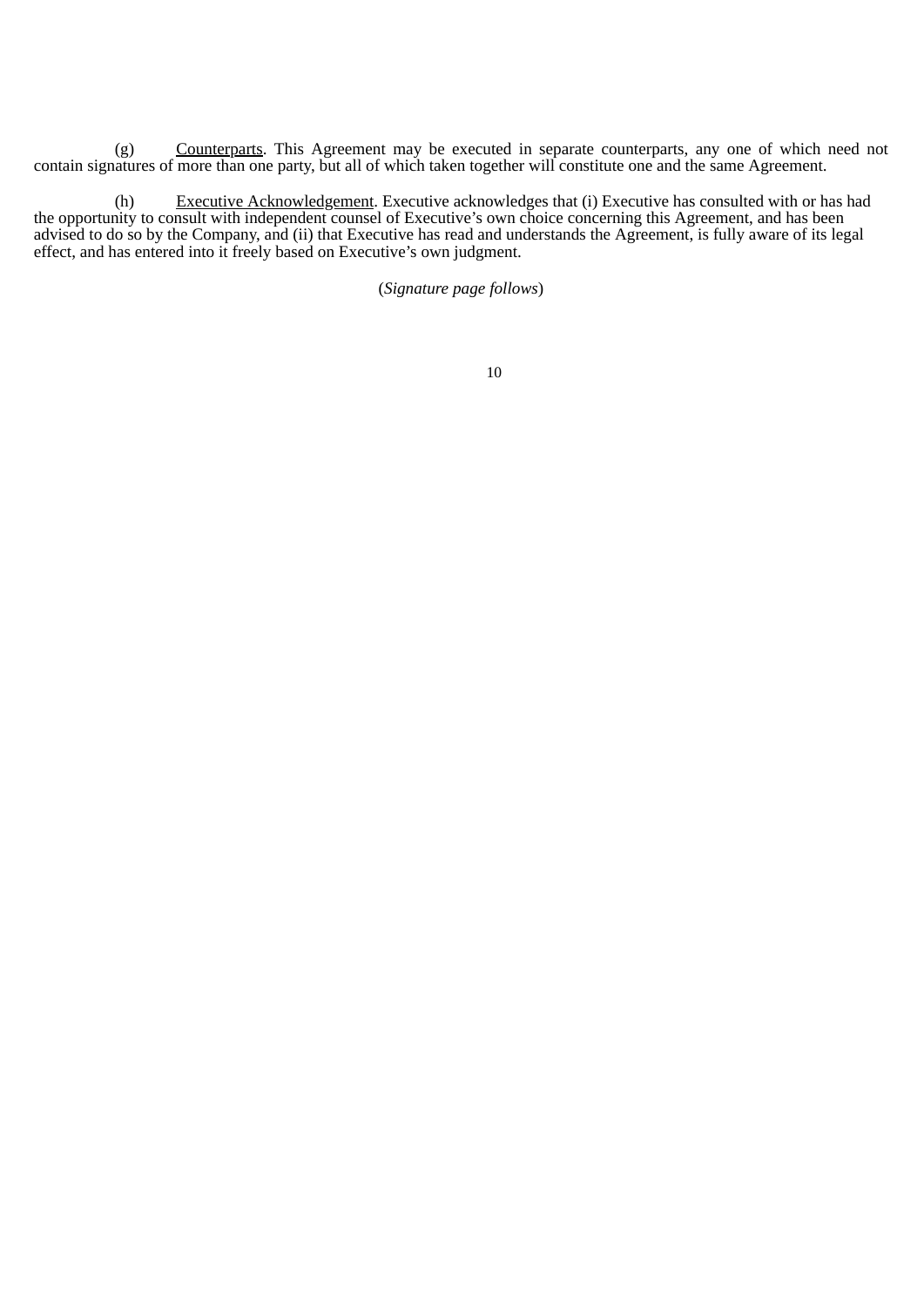# **BERKELEY LIGHTS, INC.**

| By:    | /s/ Gregory T. Lucier |
|--------|-----------------------|
| Title: | Chairman of the Board |
| Date:  | March 8, 2022         |

# **EXECUTIVE**

By: /s/ Siddhartha Kadia, PhD

Date: March 8, 2022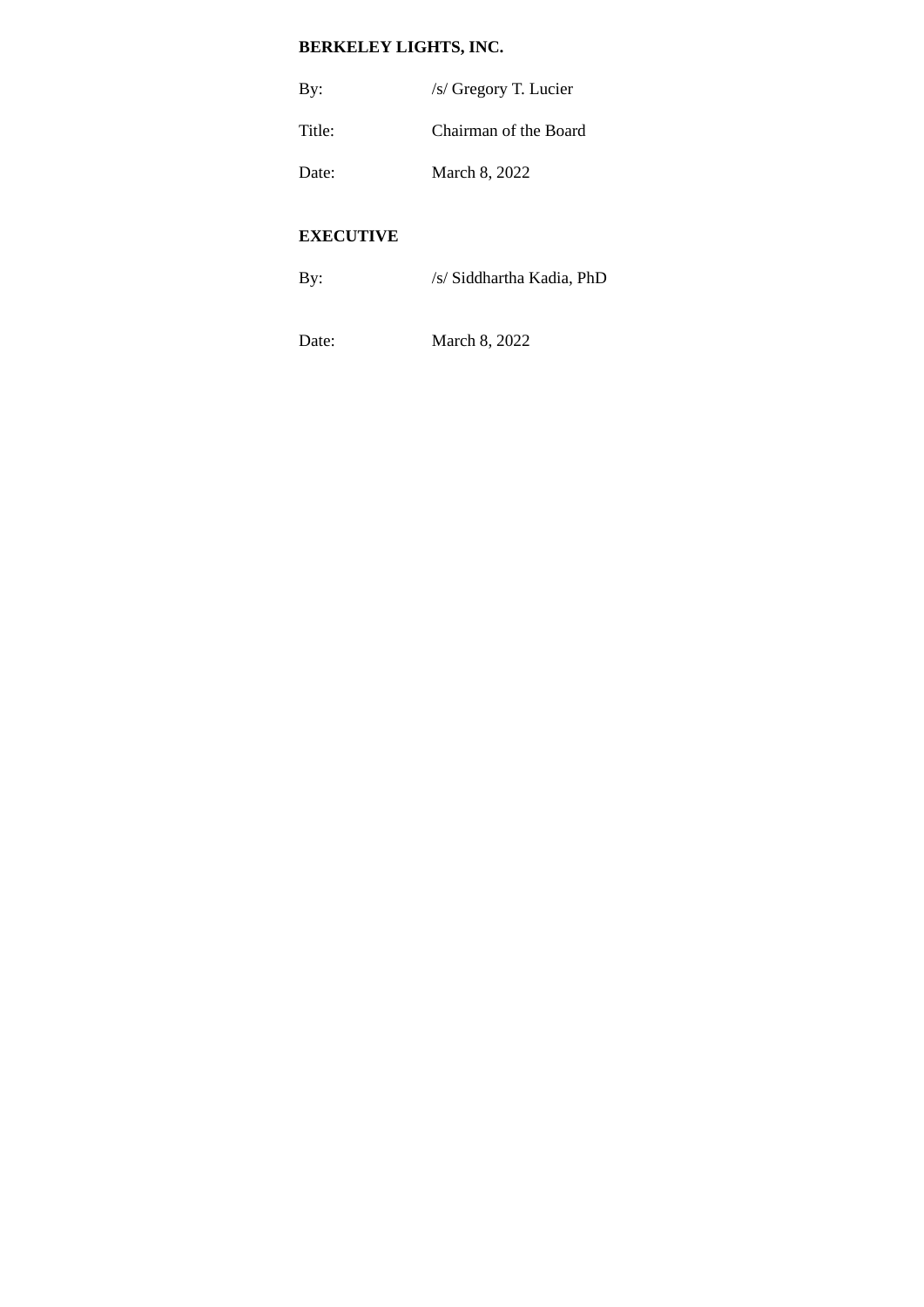## **ATTACHMENT**

## **FORM OF RELEASE OF CLAIMS**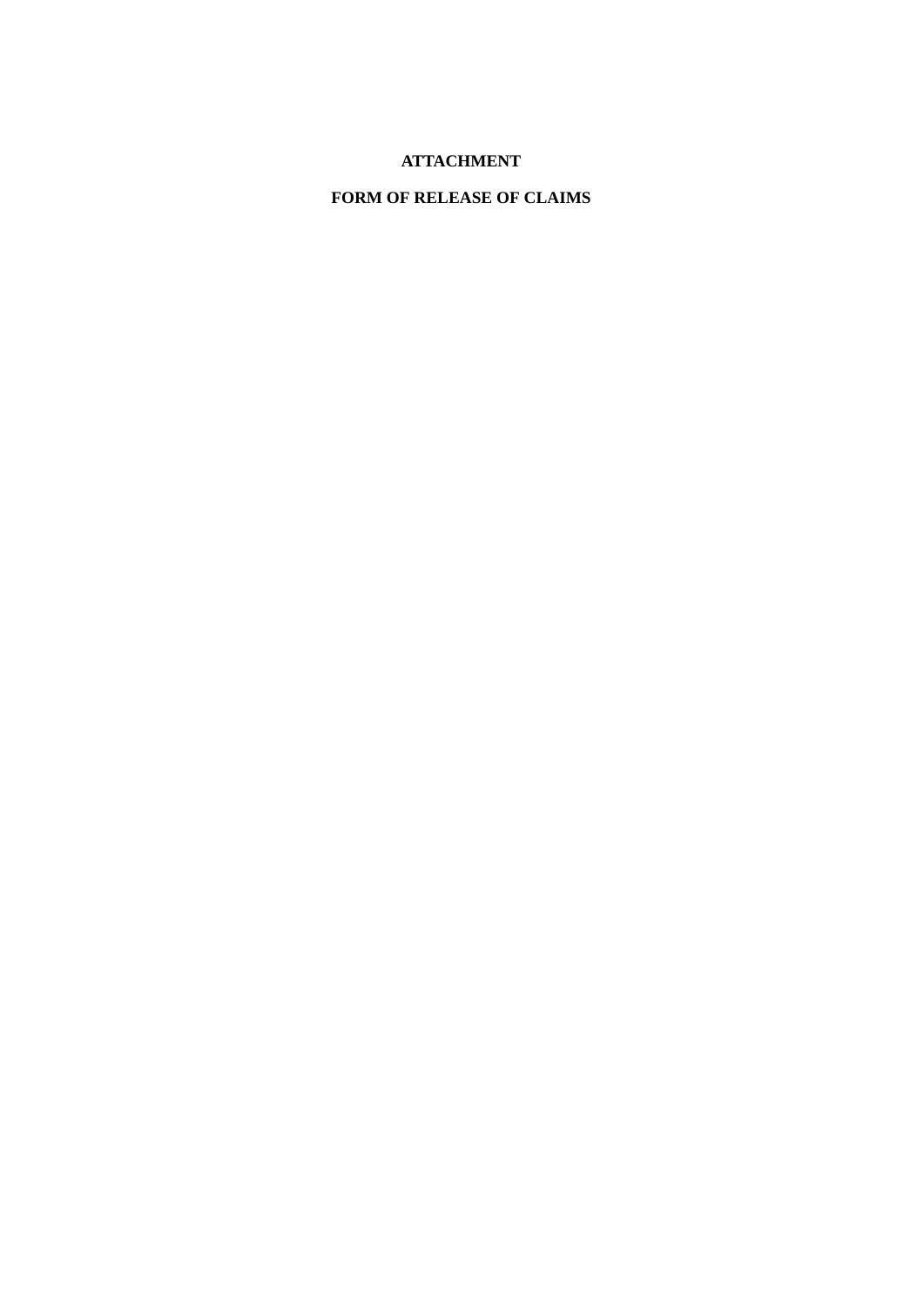#### **GENERAL RELEASE OF CLAIMS** 1

This General Release of Claims ("Release") is entered into as of , 20, between Siddhartha Kadia, PhD ("Executive") and Berkeley Lights, Inc. (the "Company") (collectively referred to herein as the "Parties"), effective eight days after Executive's signature hereto (the "Effective Date"), unless Executive revokes his acceptance of this Release as provided in Paragraph 2(d), below. This Agreement is being executed in connection with the terms of the Change in Control and Severance Agreement by and between the Parties dated as of March 8, 2022 (the "Severance Agreement"), which is incorporated herein by reference.

1. Termination of Employment. The Parties hereby acknowledge and agree that Executive's employment, including his service in all positions that Executive held as an officer of the Company and as a member of the Company's board of directors, ended effective as of [\_] (the "<u>Termination Date</u>"). The Parties acknowledge and agree that Executive is entitled to receive, and has received, payment of an amount equal to all accrued wages (including base salary and bonus compensation) earned through the Termination Date, including accrued vacation and any earned but unpaid annual performance bonus from the calendar year prior to the Termination Date, less applicable withholding, as well as reimbursement for all expenses incurred by Executive on behalf of the Company, which are consistent with the Company's policies in effect from time to time with respect to travel, entertainment and other business expenses, subject to the Company's requirements with respect to reporting and documenting such expenses.

2. Executive's Release of the Company. Executive understands that by agreeing to this Release, Executive is agreeing not to sue, or otherwise file any claim against, the Company or any of its employees or other agents for any reason whatsoever based on anything that has occurred as of the date Executive signs this Release.

(a) On behalf of Executive and Executive's heirs and assigns, Executive hereby releases and forever discharges the "Releasees" hereunder, consisting of the Company, and each of its owners, affiliates, divisions, predecessors, successors, assigns, agents, directors, officers, partners, employees, and insurers, and all persons acting by, through, under or in concert with them, or any of them, of and from any and all manner of action or actions, cause or causes of action, in law or in equity, suits, debts, liens, contracts, agreements, promises, liability, claims, demands, damages, loss, cost or expense, of any nature whatsoever, known or unknown, fixed or contingent (hereinafter called "Claims"), which Executive now has or may hereafter have against the Releasees, or any of them, by reason of any matter, cause, or thing whatsoever from the beginning of time to the date hereof, including, without limiting the generality of the foregoing, any Claims arising out of, based upon, or relating to Executive's hire, employment, remuneration or resignation by the Releasees, or any of them, including Claims arising under federal, state, or local laws relating to employment, Claims of any kind that may be brought in any court or administrative agency, any Claims arising under the Age Discrimination in Employment Act ("ADEA"), 29 U.S.C. § 621, et seq.; Title VII of the Civil Rights Act of 1964, as amended by the Civil Rights Act of 1991, 42 U.S.C. § 2000 et seq.; the Equal Pay Act, 29 U.S.C. § 206(d); the Civil Rights Act of 1866, 42 U.S.C. § 1981; the Family and Medical Leave Act of 1993, 29 U.S.C. § 2601 et seq.; the Americans with Disabilities Act of 1990, 42 U.S.C. § 12101 et seq.; the False Claims Act , 31 U.S.C. § 3729 et seq.; the Employee Retirement Income Security Act, 29 U.S.C. § 1001 et seq.; the Worker Adjustment and Retraining Notification Act, 29 U.S.C. § 2101 et seq.; the Fair Labor Standards Act, 29 U.S.C. § 215 et seq.; the Sarbanes-Oxley Act of 2002; the California Fair

 $1$  NTD: To be updated for any changes in applicable law.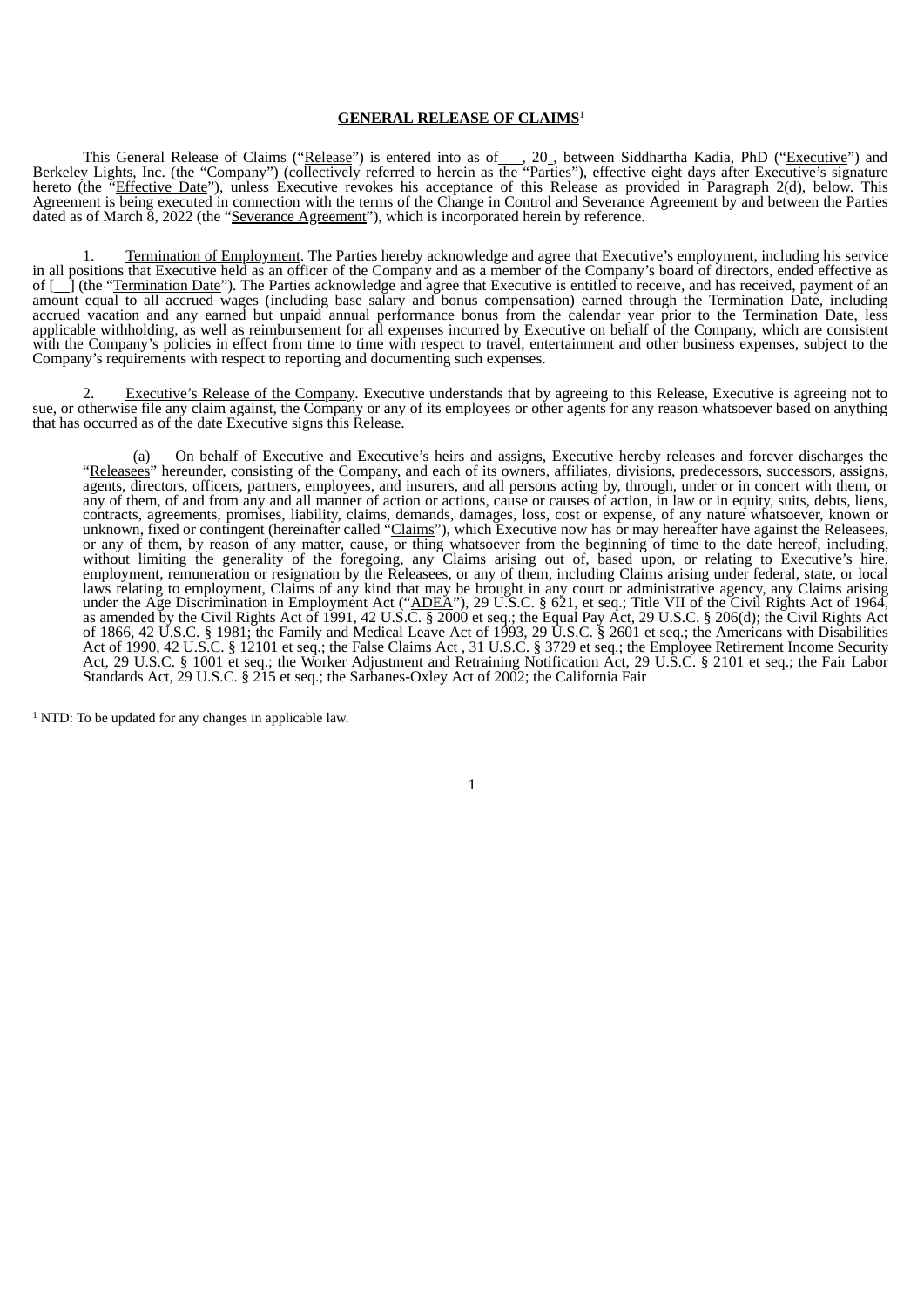Employment and Housing Act, as amended, Cal. Lab. Code § 12940 et seq.; the California Equal Pay Law, as amended, Cal. Lab. Code §§ 1197.5(a),199.5; the Moore-Brown-Roberti Family Rights Act of 1991, as amended, Cal. Gov't Code §§12945.2, 19702.3; California Labor Code §§ 1101, 1102; the California WARN Act, California Labor Code §§ 1400 et. seq; California Labor Code §§ 1102.5(a),(b); claims for wages under the California Labor Code and any other federal, state or local laws of similar effect; the employment and civil rights laws of California; Claims any other local, state or federal law governing employment; Claims for breach of contract; Claims arising in tort, including, without limitation, Claims of wrongful dismissal or discharge, discrimination, harassment, retaliation, fraud, misrepresentation, defamation, libel, infliction of emotional distress, violation of public policy, and/or breach of the implied covenant of good faith and fair dealing; and Claims for damages or other remedies of any sort, including, without limitation, compensatory damages, punitive damages, injunctive relief and attorney's fees.

(b) Notwithstanding the generality of the foregoing, Executive does not release the following claims:

(i) Claims to enforce this Release;

(ii) Claims for unemployment compensation or any state disability insurance benefits pursuant to the terms of applicable state law;

(iii) Claims for workers' compensation insurance benefits under the terms of any worker's compensation insurance policy or fund of the Company;

(iv) Claims to continued participation in certain of the Company's group benefit plans pursuant to the terms and conditions of COBRA;

(v) Claims to any benefit entitlements vested as the date of Executive's employment termination, pursuant to written terms of any Company employee benefit plan;

Claims for indemnification under indemnification under the Company's governing documents or any applicable law, and under the terms of any policy of insurance purchased by the Company;

(vii) Claims for the severance benefits Executive is entitled to receive in exchange for this Release under Section [3/4] of the Severance Agreement, including any current or future claims for vesting, acceleration of vesting, or any claims Executive may have as a stockholder of the Company; and

(viii) Executive's right to bring to the attention of the Equal Employment Opportunity Commission claims of discrimination; *provided*, *however*, that Executive does release Executive's right to secure any damages for alleged discriminatory treatment.

(c) EXECUTIVE ACKNOWLEDGES THAT EXECUTIVE HAS BEEN ADVISED OF AND IS FAMILIAR WITH THE PROVISIONS OF CALIFORNIA CIVIL CODE SECTION 1542, WHICH PROVIDES AS FOLLOWS:

#### **"A GENERAL RELEASE DOES NOT EXTEND TO CLAIMS THAT THE CREDITOR OR RELEASING PARTY DOES NOT KNOW OR SUSPECT TO EXIST**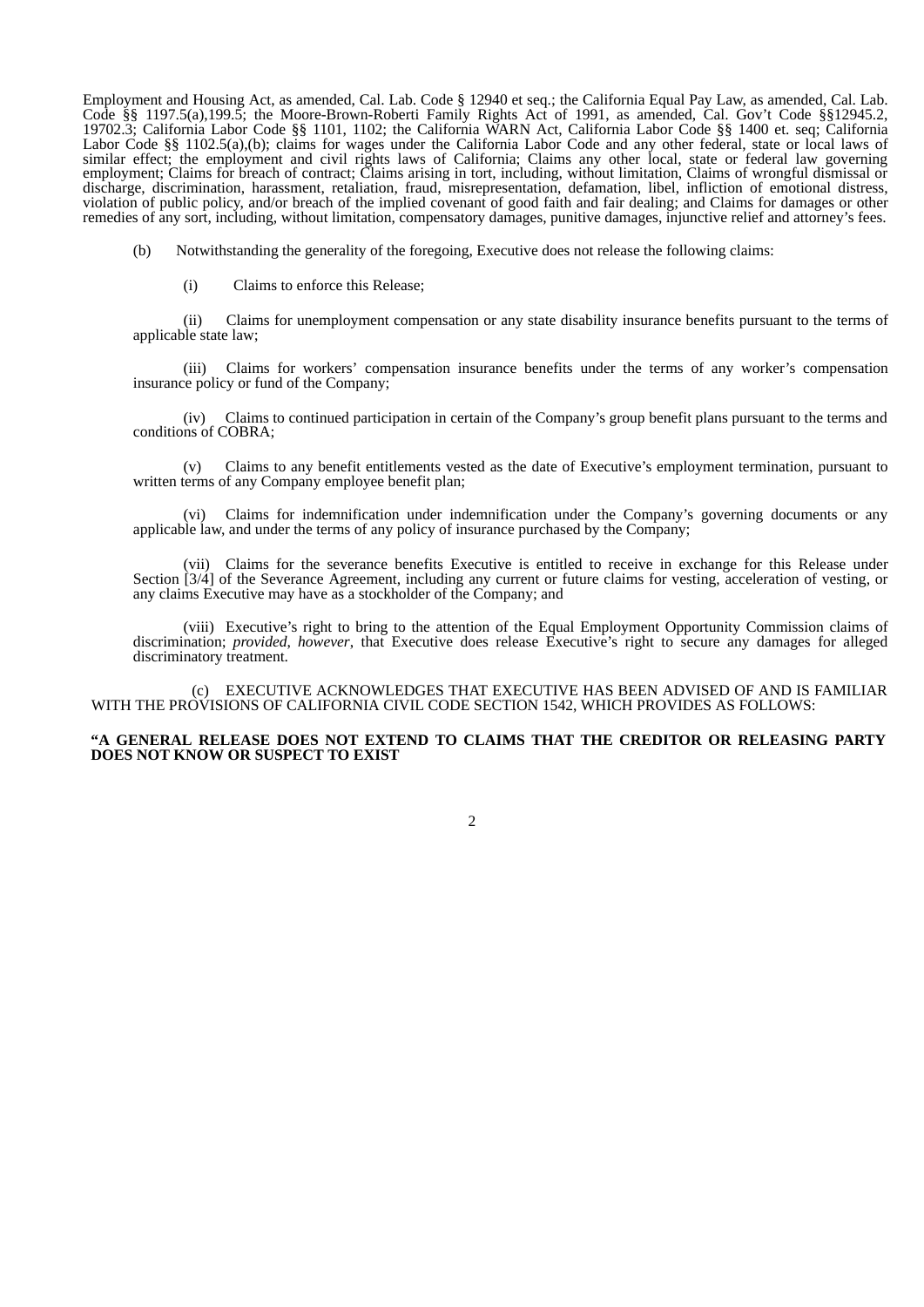#### **IN HIS OR HER FAVOR AT THE TIME OF EXECUTING THE RELEASE AND THAT, IF KNOWN BY HIM OR HER, WOULD HAVE MATERIALLY AFFECTED HIS OR HER SETTLEMENT WITH THE DEBTOR OR RELEASED PARTY."**

BEING AWARE OF SAID CODE SECTION, EXECUTIVE HEREBY EXPRESSLY WAIVES ANY RIGHTS EXECUTIVE MAY HAVE THEREUNDER, AS WELL AS UNDER ANY OTHER STATUTES OR COMMON LAW PRINCIPLES OF SIMILAR EFFECT.

- (d) In accordance with the Older Workers Benefit Protection Act of 1990, Executive has been advised of the following:
	- (i) This section and this Release are written in a manner calculated to be understood by Executive;
	- (ii) Executive has the right to consult with an attorney before signing this Release;
	- (iii) Executive has been given at least [twenty-one (21)] days to consider this Release;

(iv) Executive has seven (7) days after signing this Release to revoke it, and Executive will not receive the severance benefits provided in Section [3/4] of the Severance Agreement unless and until such seven (7) day period has expired. If Executive wishes to revoke this Release, Executive must deliver notice of Executive's revocation in writing, no later than 11:59 p.m. Pacific Time on the 7th day following Executive's execution of this Release to [10].

3. Executive Representations. Executive represents and warrants that:

(a) Executive has returned to the Company Property (as defined in that certain Employment Agreement by and between the Parties dated as of March 8, 2022 (the "*Employment Agreement*")) which he had in his possession, custody or control at the time he signed this Release;

(b) Except as set forth herein or in any related agreement, Executive is not aware of any owed wages, commissions, bonuses or other compensation, other than wages through the date of the termination of Executive's employment, any accrued, unused vacation earned through such date, and any severance payments that become due under the Employment Agreement;

(c) During the course of Executive's employment Executive did not sustain any injuries for which Executive might be entitled to compensation pursuant to worker's compensation law or Executive has disclosed any injuries of which he is currently, reasonably aware for which he might be entitled to compensation pursuant to worker's compensation law; and

(d) Executive has not initiated any adversarial proceedings of any kind against the Company or against any other person or entity released herein, nor will Executive do so in the future, except as specifically allowed by this Release.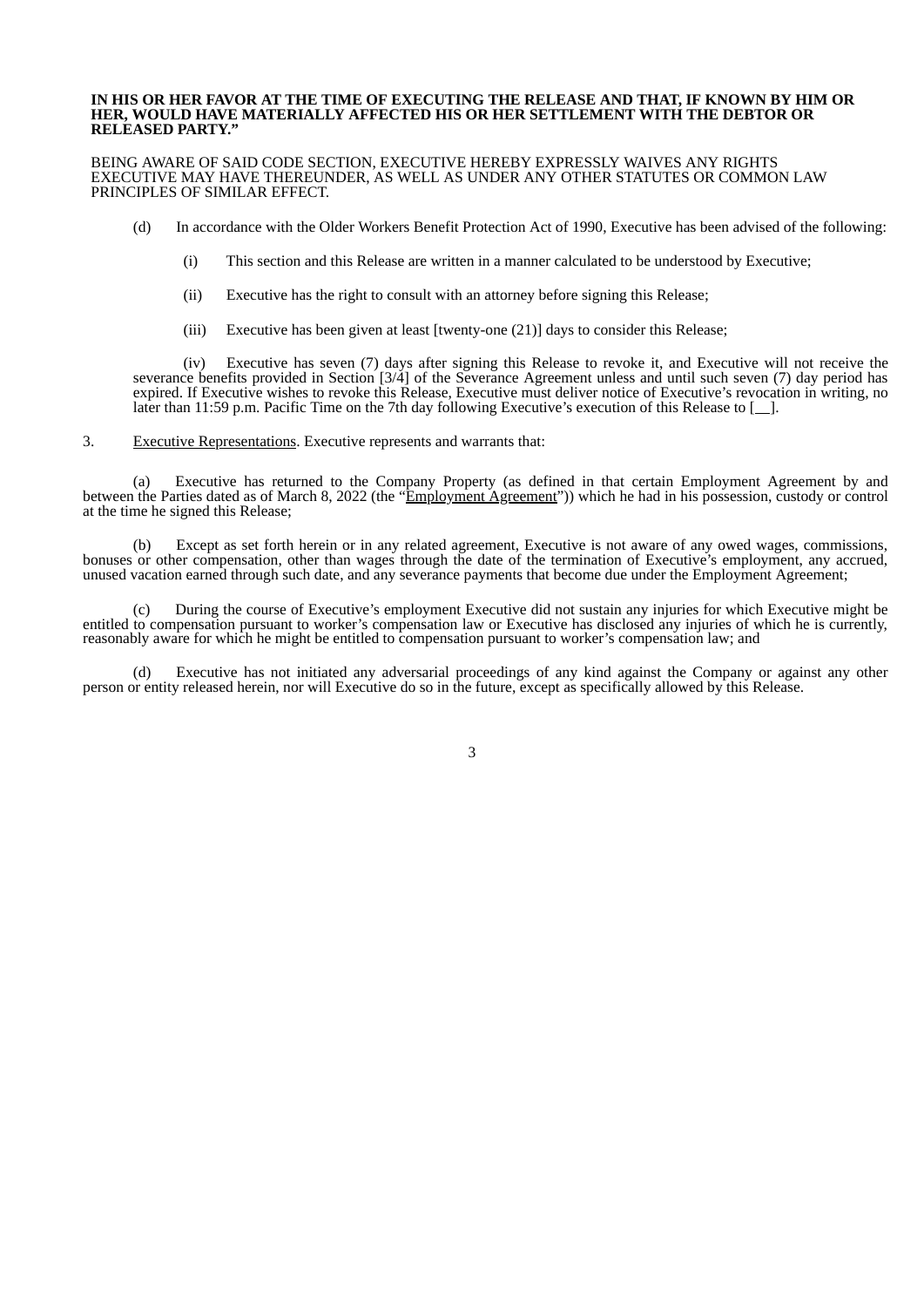4. Maintaining Confidential Information. Executive reaffirms his obligations under that certain proprietary information and inventions assignment agreement entered into between Executive and the Company (the "Confidentiality Agreement"). Executive acknowledges and agrees that the severance benefits provided in the Severance Agreement shall be subject to Executive's continued compliance with Executive's obligations under the Confidentiality Agreement.

5. Non-Disparagement. Executive and the Company reaffirm their non-disparagement obligation under Section 12(b) of the Severance Agreement.

6. Cooperation. Executive reaffirms his ongoing cooperation covenant set forth in Section 5(b)(i) of the Employment Agreement.

7. SEC Reporting*.* Executive acknowledges that to the extent required by the Securities Exchange Act of 1934, as amended (the "Exchange Act"), Executive will have continuing obligations under Section 16(a) and 16(b) of the Exchange Act to report matching transactions, and the Company acknowledges it will file on behalf of the Executive in accordance with current practice if notified by Executive, if any, in Company common stock for six (6) months following the Transition Date. Executive further acknowledges that any transactions by Executive involving Company securities will remain subject to securities laws in all respects, including, without limitation, laws regarding trading on the basis of material nonpublic information.

Severability. The provisions of this Release are severable. If any provision is held to be invalid or unenforceable, it shall not affect the validity or enforceability of any other provision.

9. Choice of Law. This Release shall in all respects be governed and construed in accordance with the laws of the State of California, including all matters of construction, validity and performance, without regard to conflicts of law principles.

10. Integration Clause. This Release and the severance benefits under the Severance Agreement contain the Parties' entire agreement with regard to the separation of Executive's employment, and supersede and replace any prior agreements as to those matters, whether oral or written, except for the Confidentiality Agreement, the Employment Agreement and any equity award agreements. This Release may not be changed or modified, in whole or in part, except by an instrument in writing signed by Executive and a duly authorized officer or director of the Company.

11. Execution in Counterparts. This Release may be executed in counterparts with the same force and effectiveness as though executed in a single document. Facsimile signatures shall have the same force and effectiveness as original signatures.

12. Intent to be Bound. The Parties have carefully read this Release in its entirety; fully understand and agree to its terms and provisions; and intend and agree that it is final and binding on all Parties.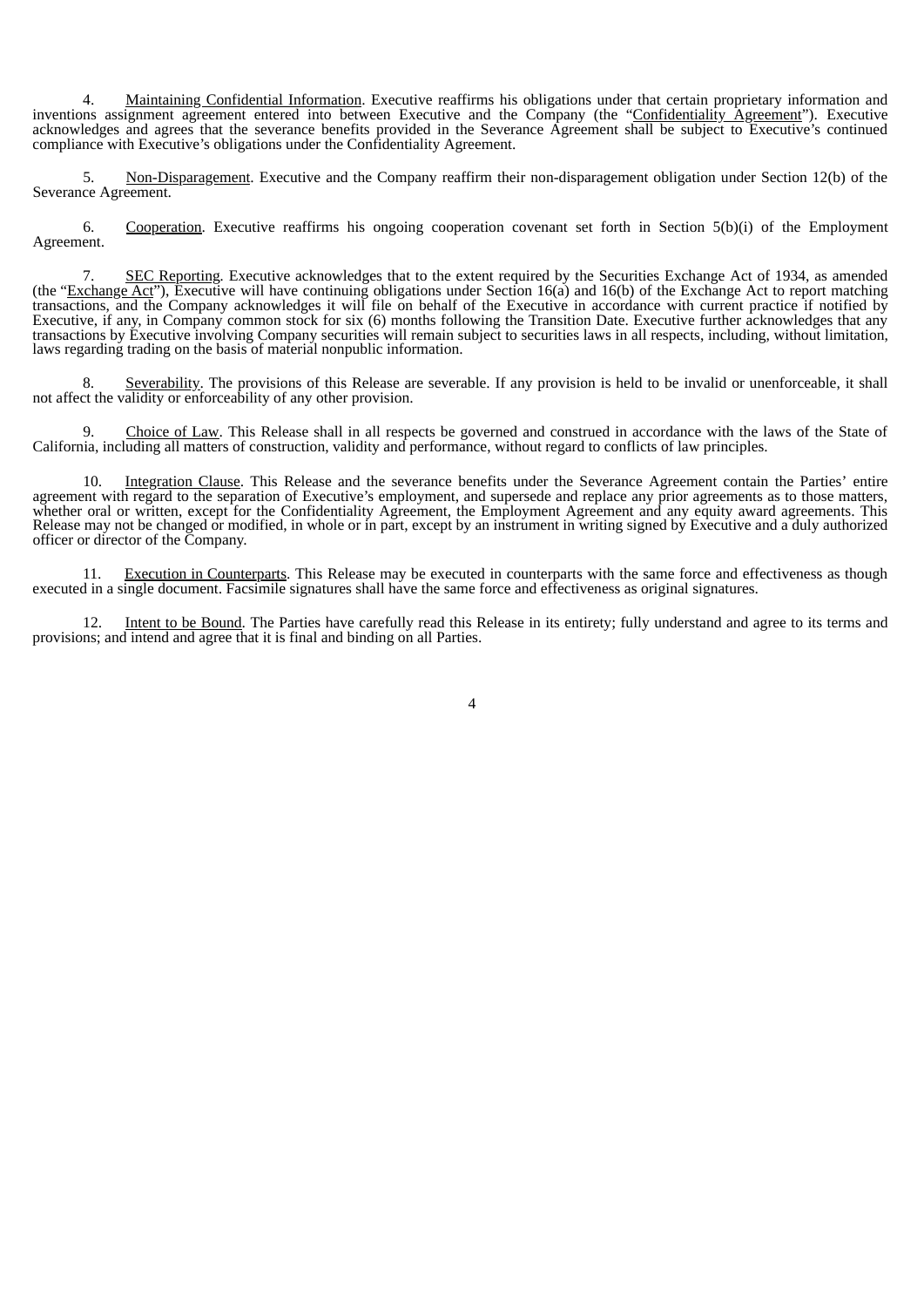IN WITNESS WHEREOF, and intending to be legally bound, the Parties have executed the foregoing on the dates shown below.

EXECUTIVE BERKELEY LIGHTS, INC.

Siddhartha Kadia, PhD Title

By:

Date: Date: Date: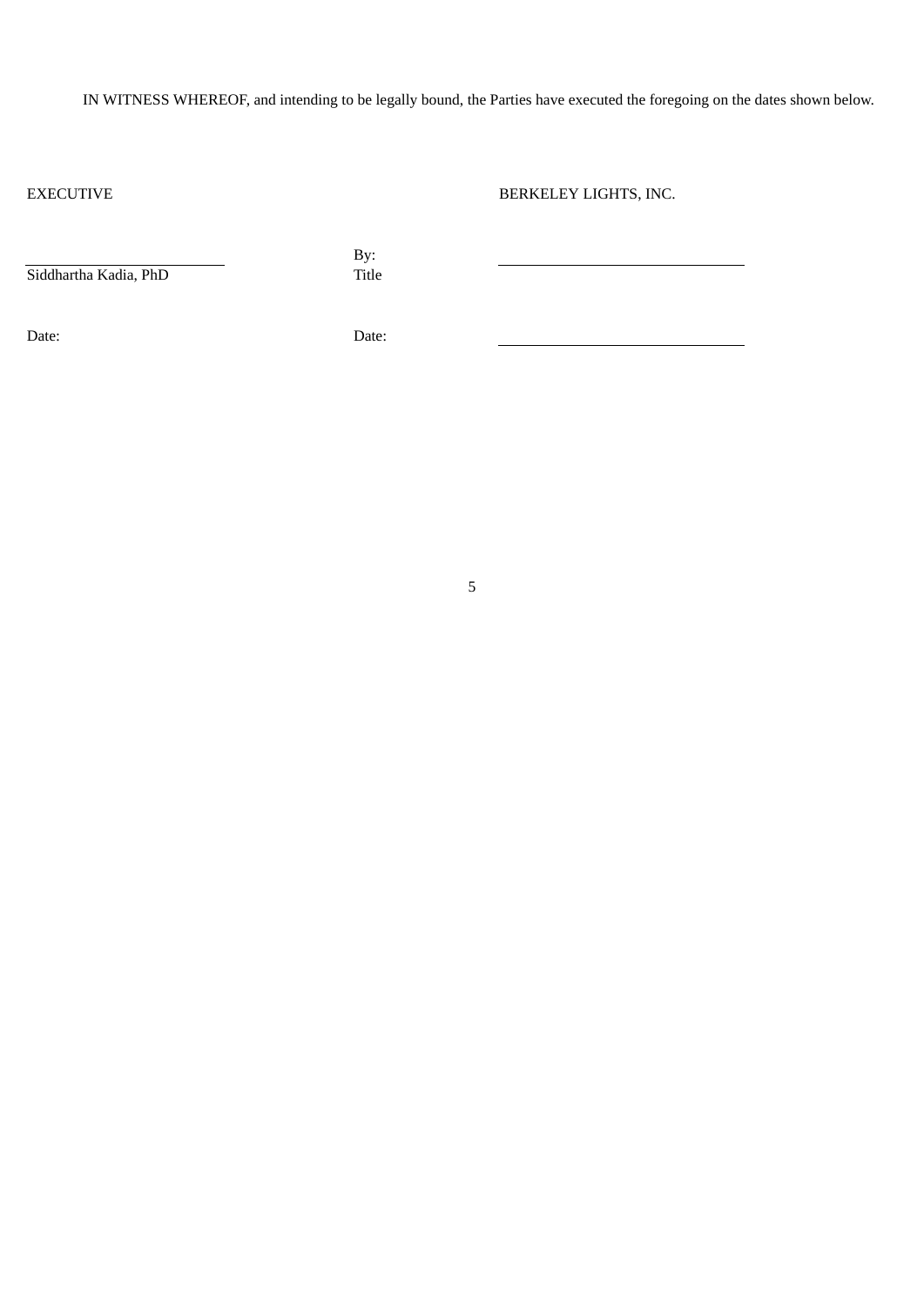# **EXHIBIT 31.1**

# **CERTIFICATION OF PRINCIPAL EXECUTIVE OFFICER PURSUANT TO EXCHANGE ACT RULES 13a-14(a) AND 15d-14(a) ADOPTED PURSUANT TO SECTION 302 OF THE SARBANES-OXLEY ACT OF 2002**

I, Siddhartha Kadia, certify that:

- (1) I have reviewed this Quarterly Report on Form 10-Q of Berkeley Lights, Inc.,
- (2) Based on my knowledge, this report does not contain any untrue statement of a material fact or omit to state a material fact necessary to make the statements made, in light of the circumstances under which such statements were made, not misleading with respect to the period covered by this report;
- (3) Based on my knowledge, the financial statements and other financial information included in this report, fairly present in all material respects the financial condition, results of operations and cash flows of the registrant as of and for, the periods presented in this report;
- (4) The registrant's other certifying officer and I are responsible for establishing and maintaining disclosure controls and procedures (as defined in Exchange Act Rules 13a-15(e) and 15d-15(e)) and internal control over financial reporting (as defined in Exchange Act Rules 13a-15(f) and 15d-15(f) for the registrant and have:
	- (a) Designed such disclosure controls and procedures, or caused such disclosure controls and procedures to be designed under our supervision, to ensure that material information relating to the registrant, including its consolidated subsidiaries, is made known to us by others within those entities, particularly during the period in which this report is being prepared;
	- (b) Designed such internal control over financial reporting, or caused such internal control over financial reporting to be designed under our supervision to provide reasonable assurance regarding the reliability of financial reporting and the preparation of financial statements for external purposes in accordance with generally accepted accounting principles;
	- (c) Evaluated the effectiveness of the registrant's disclosure controls and procedures and presented in this report our conclusions about the effectiveness of the disclosure controls and procedures, as of the end of the period covered by this report based on such evaluation; and
	- (d) Disclosed in this report any change in the registrant's internal control over financial reporting that occurred during the registrant's most recent fiscal quarter (the registrant's fourth fiscal quarter in the case of an annual report) that has materially affected, or is reasonably likely to materially affect, the registrant's internal control over financial reporting; and
- (5) The registrant's other certifying officer and I have disclosed, based on our most recent evaluation of internal control over financial reporting, to the registrant's auditors and the audit committee of the registrant's board of directors (or persons performing the equivalent functions):
	- (a) All significant deficiencies and material weaknesses in the design or operation of internal control over financial reporting which are reasonably likely to adversely affect the registrant's ability to record, process, summarize and report financial information; and
	- (b) Any fraud, whether or not material, that involves management or other employees who have a significant role in the registrant's internal control over financial reporting.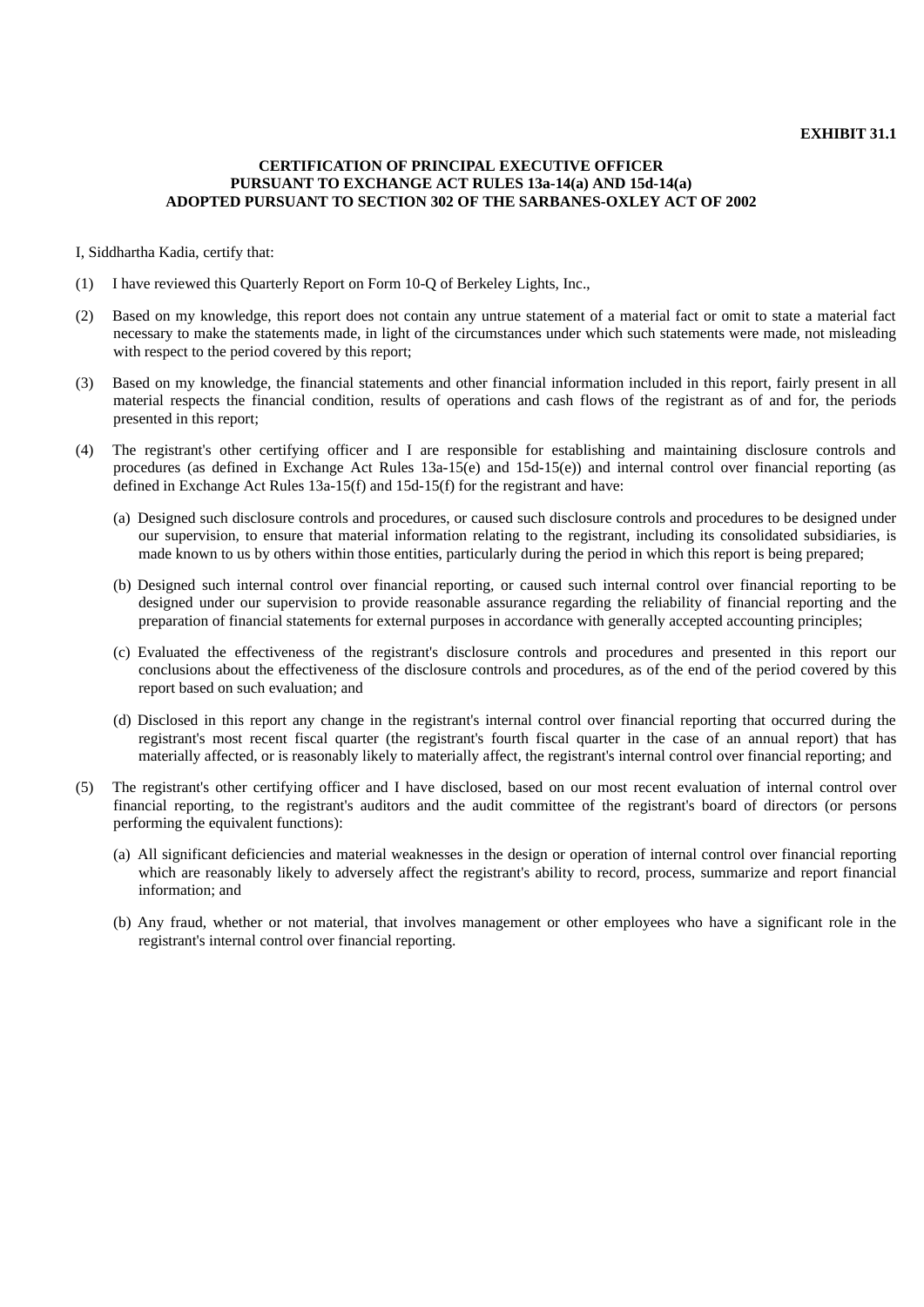May 9, 2022

By:  $y$ :  $/$ N a m e: Si

s/ SIDDHARTHA KADIA

i d d h a r t h a K a d i a , P h.D. Title: Chief Executive Officer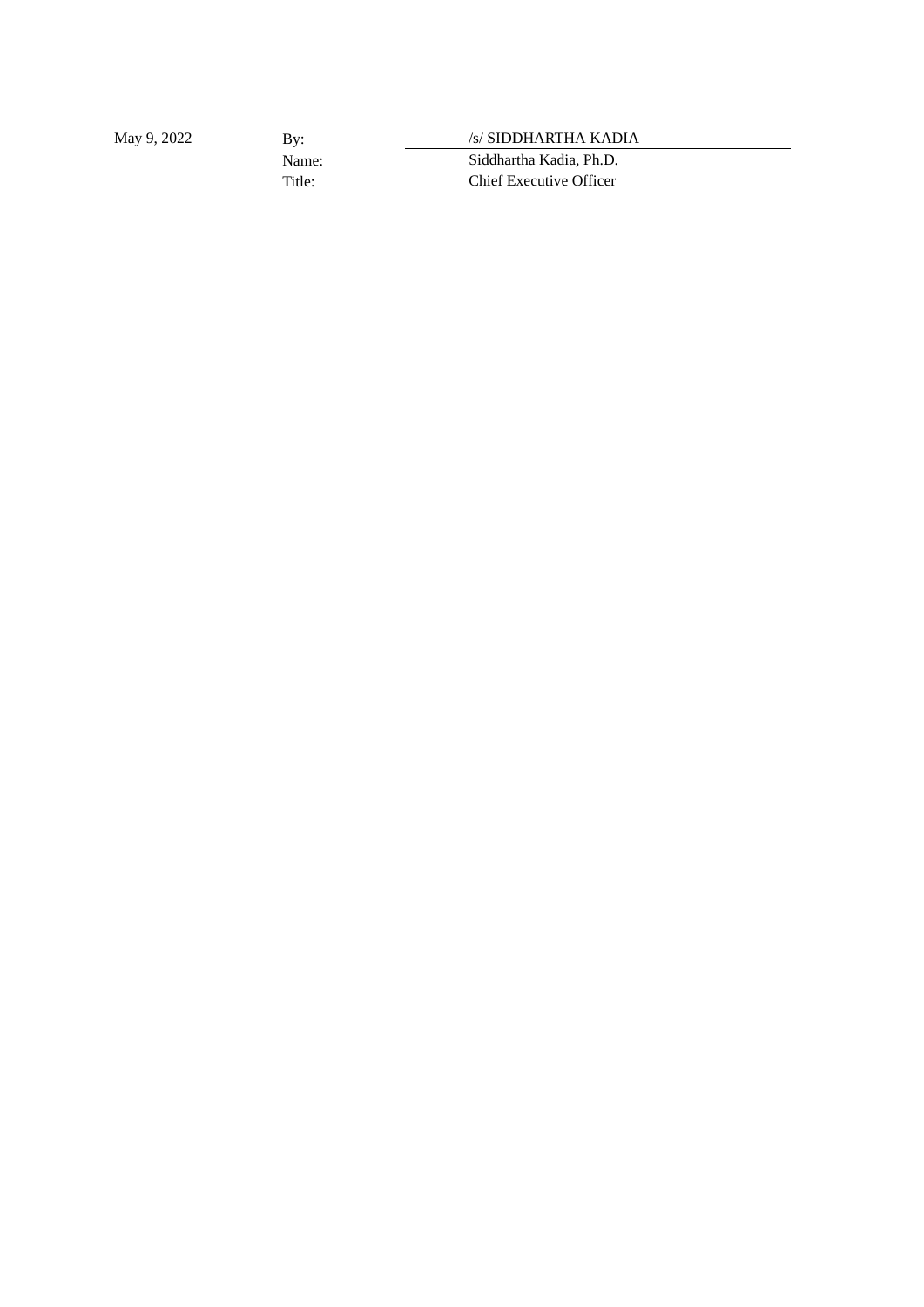#### **EXHIBIT 31.2**

### **CERTIFICATION OF PRINCIPAL FINANCIAL OFFICER PURSUANT TO EXCHANGE ACT RULES 13a-14(a) AND 15d-14(a) ADOPTED PURSUANT TO SECTION 302 OF THE SARBANES-OXLEY ACT OF 2002**

I, J. Paul McClaskey, certify that:

- (1) I have reviewed this Quarterly Report on Form 10-Q of Berkeley Lights, Inc.,
- (2) Based on my knowledge, this report does not contain any untrue statement of a material fact or omit to state a material fact necessary to make the statements made, in light of the circumstances under which such statements were made, not misleading with respect to the period covered by this report;
- (3) Based on my knowledge, the financial statements and other financial information included in this report, fairly present in all material respects the financial condition, results of operations and cash flows of the registrant as of and for, the periods presented in this report;
- (4) The registrant's other certifying officer and I are responsible for establishing and maintaining disclosure controls and procedures (as defined in Exchange Act Rules 13a-15(e) and 15d-15(e)) and internal control over financial reporting (as defined in Exchange Act Rules 13a-15(f) and 15d-15(f) for the registrant and have:
	- (a) Designed such disclosure controls and procedures, or caused such disclosure controls and procedures to be designed under our supervision, to ensure that material information relating to the registrant, including its consolidated subsidiaries, is made known to us by others within those entities, particularly during the period in which this report is being prepared;
	- (b) Designed such internal control over financial reporting, or caused such internal control over financial reporting to be designed under our supervision to provide reasonable assurance regarding the reliability of financial reporting and the preparation of financial statements for external purposes in accordance with generally accepted accounting principles;
	- (c) Evaluated the effectiveness of the registrant's disclosure controls and procedures and presented in this report our conclusions about the effectiveness of the disclosure controls and procedures, as of the end of the period covered by this report based on such evaluation; and
	- (d) Disclosed in this report any change in the registrant's internal control over financial reporting that occurred during the registrant's most recent fiscal quarter (the registrant's fourth fiscal quarter in the case of an annual report) that has materially affected, or is reasonably likely to materially affect, the registrant's internal control over financial reporting; and
- (5) The registrant's other certifying officer and I have disclosed, based on our most recent evaluation of internal control over financial reporting, to the registrant's auditors and the audit committee of the registrant's board of directors (or persons performing the equivalent functions):
	- (a) All significant deficiencies and material weaknesses in the design or operation of internal control over financial reporting which are reasonably likely to adversely affect the registrant's ability to record, process, summarize and report financial information; and
	- (b) Any fraud, whether or not material, that involves management or other employees who have a significant role in the registrant's internal control over financial reporting.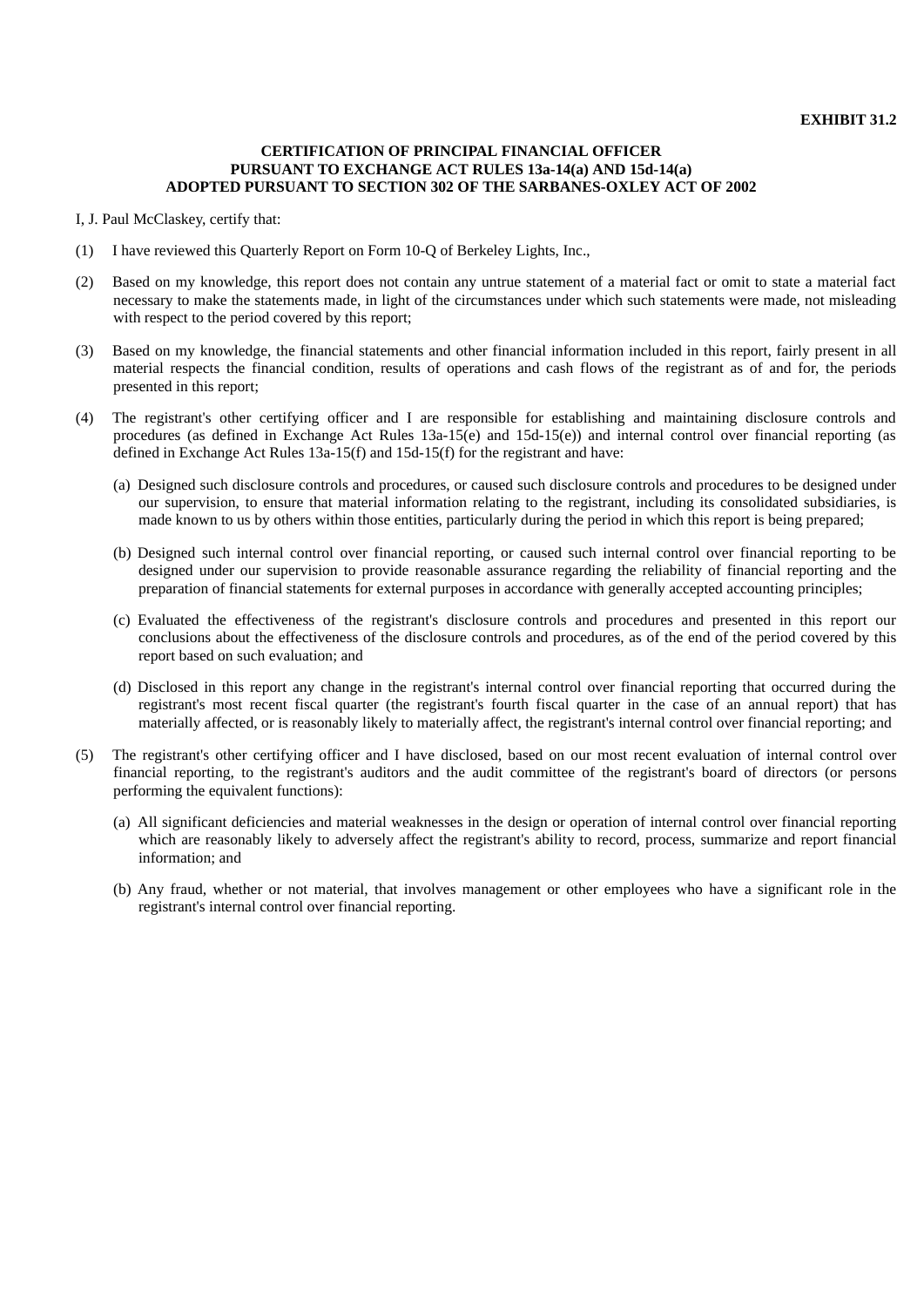May 9, 2022

By:  $/2$ N a m Titl

s/ J. PAUL MCCLASKEY

e: J. Paul McClaskey e: Chief Accounting Officer (Principal Financial Officer)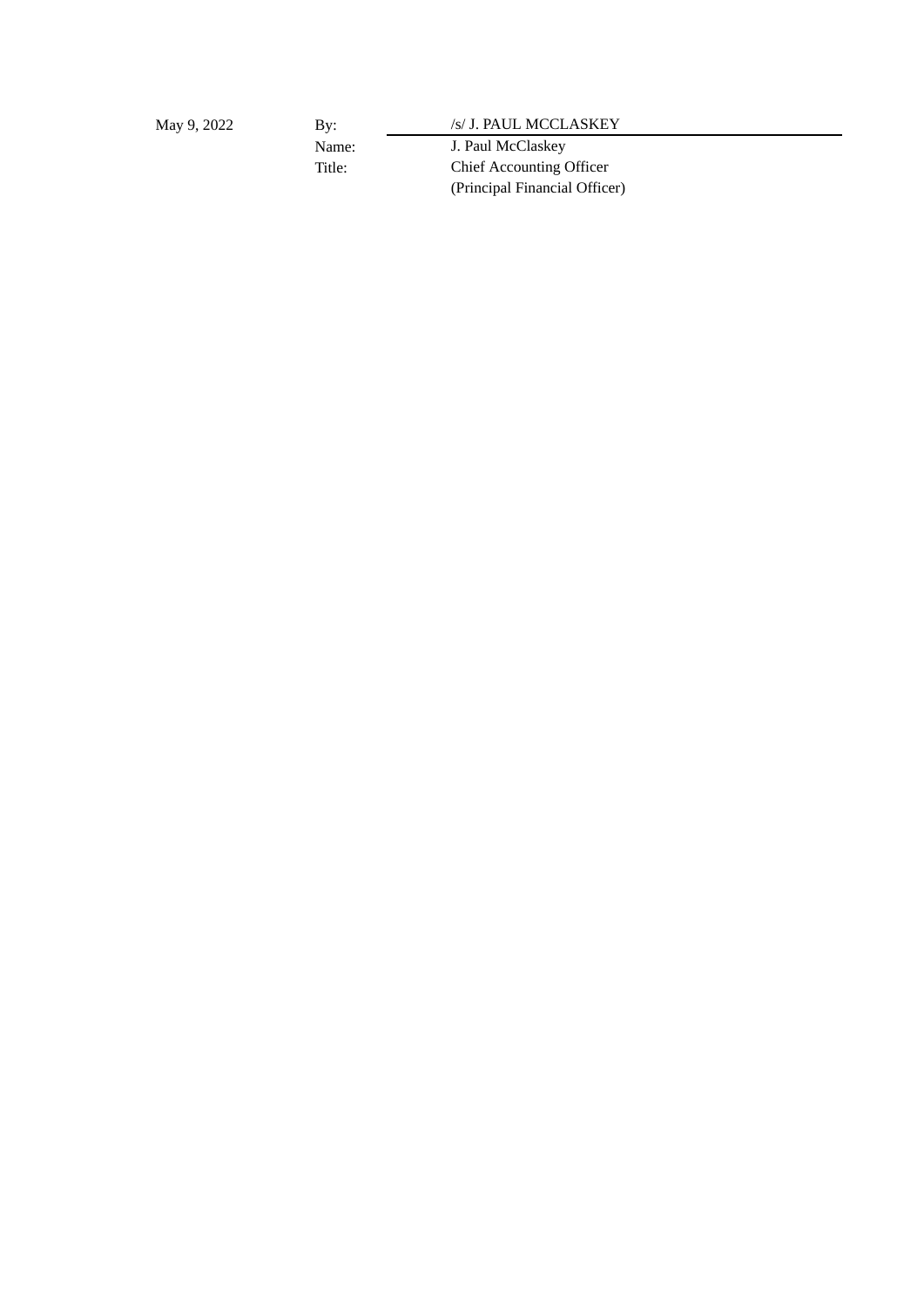# **CERTIFICATION OF PRINCIPAL EXECUTIVE OFFICER PURSUANT TO 18 U.S.C. SECTION 1350, AS ADOPTED PURSUANT TO SECTION 906 OF THE SARBANES-OXLEY ACT OF 2002**

In connection with the Quarterly Report of Berkeley Lights, Inc. (the "Company") on Form 10-Q for the quarterly period ended March 31, 2022 as filed with the Securities and Exchange Commission on the date hereof (the "Report"), I certify pursuant to 18 U.S.C. Section 1350, as adopted pursuant to Section 906 of the Sarbanes-Oxley Act of 2002, that, to my knowledge:

- (1) The Report fully complies with the requirements of Section 13(a) or 15(d) of the Securities Exchange Act of 1934, as amended; and
- (2) The information contained in the Report fairly presents, in all material respects, the financial condition and results of operations of the Company.

May 9, 2022 By: /s/ SIDDHARTHA KADIA

Name: Siddhartha Kadia, Ph.D. Title: Chief Executive Officer (Principal Executive Officer)